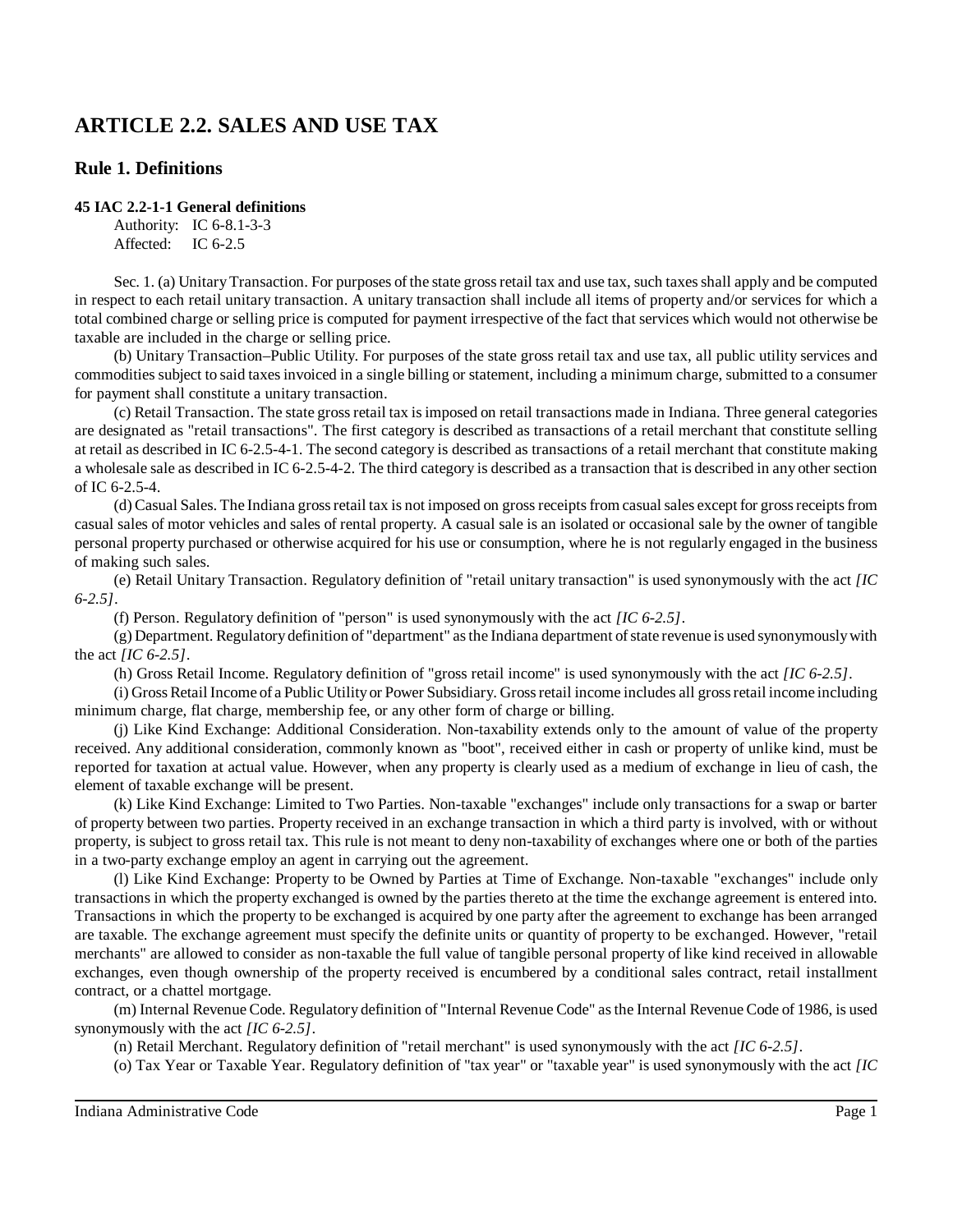*6-2.5]*. *(Department of State Revenue; Ch. 1, Regs. 6-2.5-1-1 through 6-2.5-1-9; filed Dec 1, 1982, 10:35 am: 6 IR 8; filed Aug 6, 1987, 4:30 pm: 10 IR 2610)*

# **Rule 2. State Gross Retail Tax**

### **45 IAC 2.2-2-1 Excise tax**

Authority: IC 6-8.1-3-3 Affected: IC 6-2.5

Sec. 1. An excise tax, known as the state gross retail (sales) tax is imposed on retail transaction's *[sic.]* made in Indiana. *(Department of State Revenue; Ch. 2, Reg. 6-2.5-2-1(a)(010); filed Dec 1, 1982, 10:35 am: 6 IR 9)*

#### **45 IAC 2.2-2-2 Collection of tax**

Authority: IC 6-8.1-3-3 Affected: IC 6-2.5

Sec. 2. The retail merchant, acting as an agent for the state of Indiana, must collect the tax. The tax is bourne by the customer. Consideration is a necessary element of taxable transaction. *(Department of State Revenue; Ch. 2, Reg. 6-2.5-2- 1(b)(010); filed Dec 1, 1982, 10:35 am: 6 IR 9)*

#### **45 IAC 2.2-2-3 Tax rate**

Authority: IC 6-8.1-3-3 Affected: IC 6-2.5

Sec. 3. The state gross retail tax is measured by the gross retail income received by a retail merchant in a retail unitary transaction and is imposed at the following rates: GROSS RETAIL INCOME

|                    | UNUSS NETAIL INCUME                     |
|--------------------|-----------------------------------------|
| <b>STATE GROSS</b> | RECEIVED FROM THE RETAIL                |
| <b>RETAIL TAX</b>  | UNITARY TRANSACTION                     |
| \$.0               | less than $$.10$                        |
| \$.01              | at least \$ .10, but less than \$.30    |
| \$.02              | at least $$.30$ , but less than $$.50$  |
| \$.03              | at least $$.50$ , but less than $$.70$  |
| \$.04              | at least $$.70$ , but less than $$.90$  |
| \$.05              | at least $$.90$ , but less than $$1.10$ |
|                    |                                         |

On a retail unitary transaction in which the gross retail income received by the retail merchant is one dollar and ten cents (\$1.10) or more, the state grossretail tax isfive percent (5%) of that gross retail income. *(Department of State Revenue; Ch. 2, Reg. 6-2.5- 2-2(a)(010); filed Dec 1, 1982, 10:35 am: 6 IR 9; filed Aug 6, 1987, 4:30 pm: 10 IR 2611)*

### **45 IAC 2.2-2-4 Retail transactions less than 10 cents (Repealed)**

Sec. 4. *(Repealed by Department of State Revenue; filed Dec 5, 2012, 10:01 a.m.: 20130102-IR-045120429FRA)*

### **45 IAC 2.2-2-5 Fractions rounded to next additional cent**

Authority: IC 6-8.1-3-3 Affected: IC 6-2.5

Sec. 5. If the tax, computed under Reg. 6-2.5-2-2(a)(010) *[45 IAC 2.2-2-3]*, results in a fraction of one-half cent (\$.005) or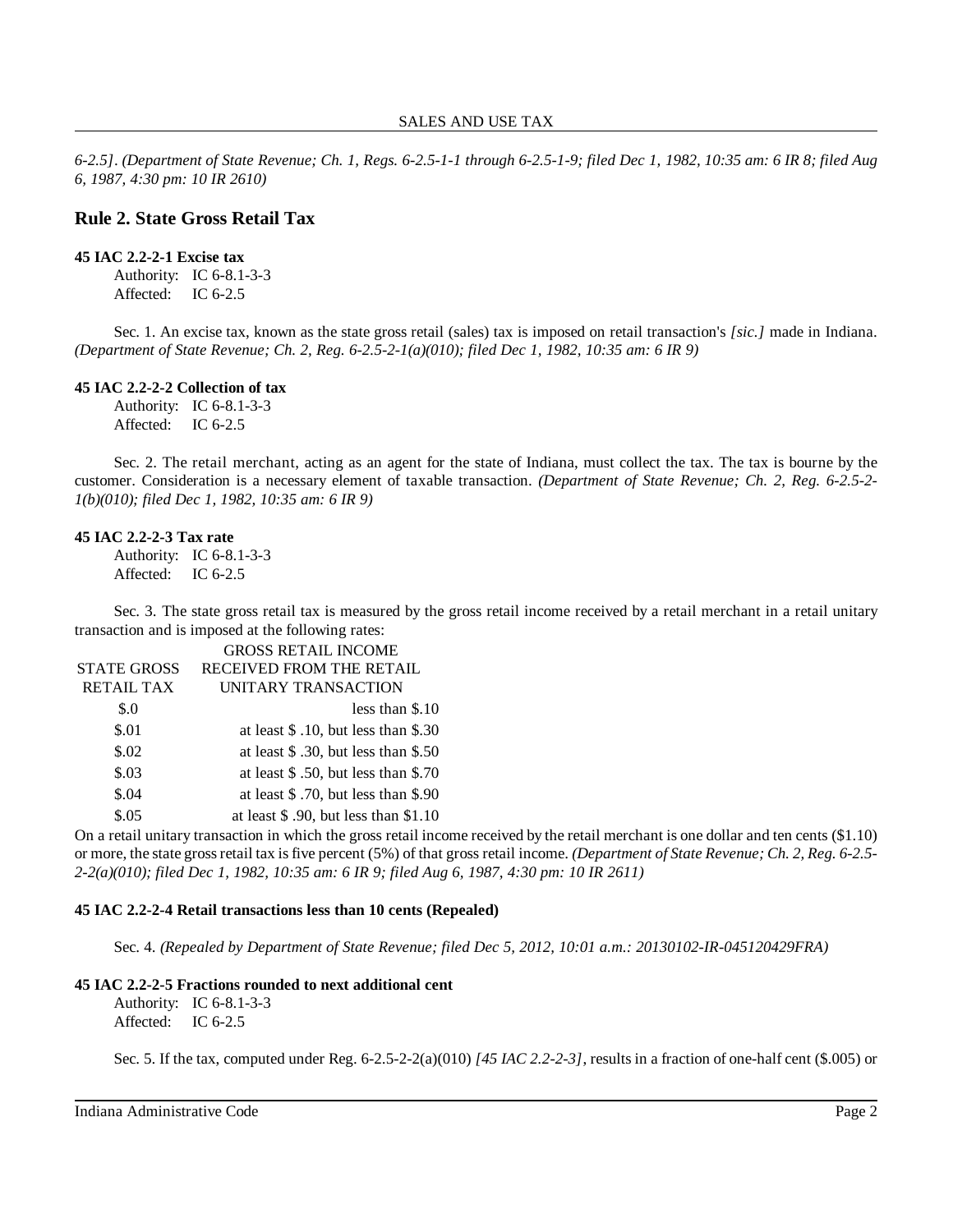more, the amount of the tax shall be rounded to the next additional cent. *(Department of State Revenue; Ch. 2, Reg. 6-2.5-2- 2(b)(010); filed Dec 1, 1982, 10:35 am: 6 IR 10)*

# **Rule 3. Use Tax**

### **45 IAC 2.2-3-1 Use defined (Repealed)**

Sec. 1. *(Repealed by Department of State Revenue; filed Sep 6, 2017, 2:20 p.m.: 20171004-IR-045160570FRA)*

### **45 IAC 2.2-3-2 Storage defined (Repealed)**

Sec. 2. *(Repealed by Department of State Revenue; filed Sep 6, 2017, 2:20 p.m.: 20171004-IR-045160570FRA)*

### **45 IAC 2.2-3-3 Retail merchant engaged in business in Indiana defined**

Authority: IC 6-8.1-3-3 Affected: IC 6-2.5

Sec. 3. A retail merchant engaged in business in Indiana shall include:

(1) Any retail merchant engaged in selling at retail for use, storage, or consumption in Indiana and maintaining, occupying, or using, permanentlyor temporarily, directlyor indirectly, or through a subsidiary, or agent, and office, place ofdistribution, sales or sample room or place, warehouse or storage place or other place of business in Indiana.

(2) Any retail merchant engaged in selling at retail for use, storage, or consumption in Indiana and having any representative, agent, salesman, canvasser or solicitor operating in Indiana under the authority of the retail merchant or its subsidiary for the purpose of selling, delivering, or taking orders for the sale of any tangible personal property for use, storage, or consumption in Indiana.

*(Department of State Revenue; Ch. 3, Reg. 6-2.5-3-1(c)(010); filed Dec 1, 1982, 10:35 am: 6 IR 10)*

### **45 IAC 2.2-3-4 Use tax; imposition**

Authority: IC 6-8.1-3-3 Affected: IC 6-2.5

Sec. 4. Tangible personal property, purchased in Indiana, or elsewhere in a retail transaction, and stored, used, or otherwise consumed in Indiana is subject to Indiana use tax for such property, unless the Indiana state gross retail tax has been collected at the point of purchase. *(Department of State Revenue; Ch. 3, Reg. 6-2.5-3-2(a)(010); filed Dec 1, 1982, 10:35 am: 6 IR 10)*

### **45 IAC 2.2-3-5 Use tax; motor vehicles**

Authority: IC 6-8.1-3-3 Affected: IC 6-2.5

Sec. 5. (a) For purposes of the state gross retail tax and use tax, transactions representing isolated or occasional sales of vehicles required to be licensed by the state for highway use in Indiana shall constitute retail transactions under the provisions of this section. Every sale by a resident or nonresident person who is not a retail merchant as defined in this act of a vehicle required to be licensed by the state for highway use in Indiana shall be deemed a retail transaction and the use of such vehicle shall be subject to the use tax which shall be paid by the purchaser to the Bureau of Motor Vehicles at the time ofthe licensing ofthe vehicle by the purchaser.

(b) The sale of any vehicle required to be licensed by the state for highway use in Indiana shall constitute selling at retail and shall be subject to the sales or use tax unless such purchaser is entitled to one or more of the exemptions as provided on form ST-108.

(c) If the vehicle is purchased from a registered Indiana motor vehicle dealer, the dealer must collect the tax and provide the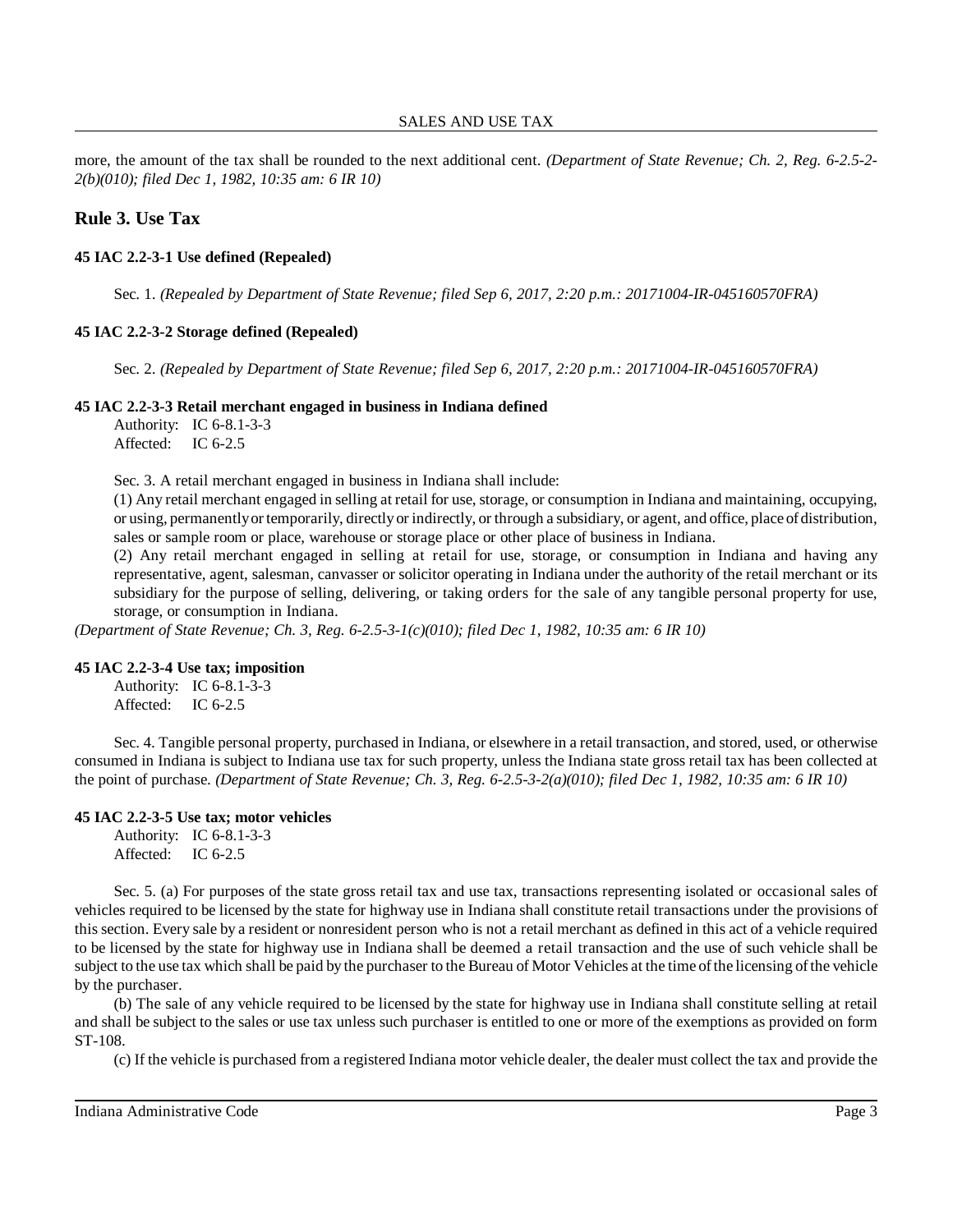purchaser a completed form ST-108 showing that the tax has been paid to him; or if the purchaser claims exemption and no tax is collected by the dealer, the certificate at the bottom of form ST-108 must be completed and signed by the purchaser. Title applications on sales by registered dealers without a form ST-108, completed by the dealer, will not be accepted. The ST-108 must be attached to the revenue copy of the title application (TA) by the license branch. Whenever a purchaser claims exemption on the reverse side of form ST-108, the dealer must retain a completed exemption certificate.

(d) On any vehicle which is not purchased from a registered Indiana dealer, the license branch must collect the use tax at the time of registration unlessthe purchaser is entitled to claim exemption from the tax for one of the reasons shown on the reverse side of the form ST-108. When the tax is collected bythe license branch, a person will be required to have an affidavit signed under penalty of perjury by the seller that contains the actual selling price of the vehicle. However, in absence of an affidavit the buyer will be charged on the average selling price for that vehicle, as determined under a used vehicle guide. The affidavit would be attached to the title instead of an ST-108 in the situation above; however, in the absence of the affidavit the amount of the selling price, trade-in, and the amount subject to the use tax must be noted on the title application (TA) by the license branch.

(e) If the purchaser claims exemption on a vehicle not purchased from a registered dealer, the ST-108 must be completed by the customer or the license branch and attached to the revenue copy of the title application (TA) by the license branch. The ST-108 must show the specific paragraph under which the exemption is claimed, and be signed at the bottom of the form by the purchaser.

(f) Exemptionsfrom the salestax will not be allowed except for the reasons listed on the reverse side of the revised form ST-108.

(g) The dealer or license branch must collect sales tax in the usual manner from any purchaser claiming exemption from the sales tax for a reason other than those shown on the ST-108. The purchaser may apply for a refund of thistax from the Indiana Department of Revenue, Sales Tax Division.

(h) The deduction for trade-in allowance applies only to vehicles traded-in and does not apply to other property, either personal or real, which is traded on a vehicle.

(i) The assumption by the purchaser of an installment contract or other obligation on a vehicle is subject to the tax on the amount of the obligation plus any other consideration given. *(Department of State Revenue; Ch. 3, Reg. 6-2.5-3-2(b)(010); filed Dec 1, 1982, 10:35 am: 6 IR 10)*

### **45 IAC 2.2-3-6 Use tax; aircraft, watercraft**

Authority: IC 6-8.1-3-3 Affected: IC 6-2.5

Sec. 6. (a)(1) The term "aircraft" will include "any device which is designed to provide air transportation for one (1) or more individuals or for cargo."

(2) The term "watercraft" will include a contrivance used or designed for navigation on water, including a vessel, boat, motor vessel, steam vessel, sailboat, vessel operated by machinery either permanently or temporarily affixed, scow, tugboat, or any marine equipment that is capable of carrying passengers, except a ferry.

(b) For the purpose of the state gross retail and use tax:

(1) The sale of aircraft by any person licensed as an aircraft dealer in Indiana has been, and will continue to be, a retail sale. Transactions representing isolated or occasional sales of aircraft required to be licensed by the state for use in Indiana shall constitute retail transactions under the provisions of this section. Every sale by a resident or nonresident person who is not a retail merchant as defined in the Indiana gross retail tax act *[IC 6-2.5]* of an aircraft required to be licensed by the state for use in Indiana shall be deemed a retail transaction, and the use ofsuch aircraft shall be subject to the use tax which shall be paid by the purchaser to the aeronautics division of the department of transportation at the time of the licensing of the aircraft by the purchaser.

(2) The sale of watercraft by any person licensed as a watercraft dealer in Indiana has been, and will continue to be, a retail sale. Transactions representing isolated or occasional sales of watercraft required to be licensed by the state for use in Indiana shall constitute retail transactions under the provisions of this section. Every sale by a resident or nonresident person who is not a retail merchant as defined in the Indiana gross retail tax act *[IC 6-2.5]* of a watercraft required to be licensed by the state for use in Indiana shall be deemed a retail transaction, and the use of such watercraft shall be subject to the use tax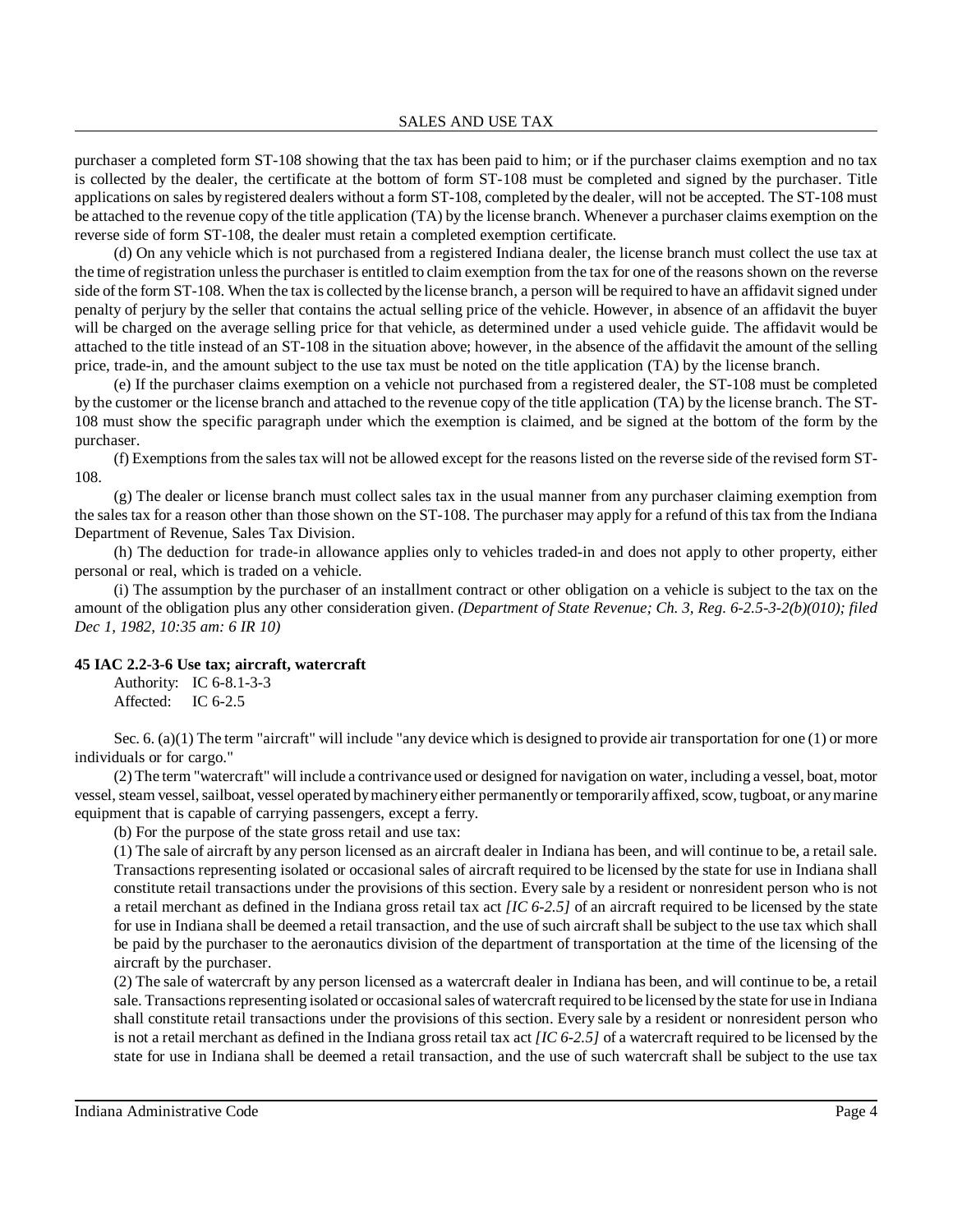which shall be paid by the purchaser to the division of natural resources at the time of the licensing of the watercraft by the purchaser.

 $(c)(1)$  Persons licensed as aircraft dealers in Indiana will collect sales tax on their sales of aircraft and will record the selling price of the aircraft and the amount of sales tax collected on sales tax form ST-108AC. Form ST-108AC will be used by the purchaser as proof of payment of sales tax when registering the aircraft in Indiana. If the aircraft is purchased from any person other than an aircraft dealer licensed in Indiana, the purchaser must pay all sales or use tax due to the aeronautics division of the department of transportation at the time the aircraft is first registered in Indiana by the purchaser.

(2) Persons licensed as watercraft dealers in Indiana will collect sales tax on their sales of watercraft and will record the selling price of the watercraft and the amount of sales tax collected on sales tax form ST-108WC. Form ST-108WC will be used by the purchaser as proof of payment of sales tax when registering the watercraft in Indiana. If the watercraft is purchased from any person other than a watercraft dealer licensed in Indiana, the purchaser must pay all sales or use tax due to the division of natural resources at the time the watercraft is first registered in Indiana by the purchaser.

(d)(1) If the aircraft has been registered previously in Indiana, the seller must assign certificate of ownership to the purchaser showing the selling price, trade-in, description, and price. If the aircraft has not been previously registered in Indiana, the seller must furnish a bill of sale, signed by the seller, showing the make, model, year, selling price, and trade-in on the aircraft. At the time of registration, the purchaser must furnish the aeronautics division of the department of transportation with either the properly assigned certificate of ownership or bill of sale.

(2) If the watercraft has been registered previously in Indiana, the seller must assign certificate of ownership to the purchaser showing the selling price, trade-in, description, and price. If the watercraft has not been previously registered in Indiana, the seller must furnish a bill of sale, signed by the seller, showing the make, model, year, selling price, and trade-in on the watercraft. At the time of registration, the purchaser must furnish the division of natural resources with either the properly assigned certificate of ownership or bill of sale.

(e) Only the trade-in value of an aircraft for another aircraft, or the trade-in value of a watercraft for another watercraft, may be deducted from the selling price for sales tax purposes.

(f) Aircraft which are purchased to be taken immediatelyto anotherstate for registration in that state, and not for registration or use in Indiana, are not subject to the Indiana sales tax. The purchaser must furnish the seller with exemption certificate ST-136AC, in triplicate. The seller is required to keep one copy for his files. Two copies of the exemption certificate must be certified by the dealer and forwarded to the sales tax division of the Indiana department of revenue. *(Department of State Revenue; Ch. 3, Reg. 6-2.5-3-2(b)(020); filed Dec 1, 1982, 10:35 am: 6 IR 11; filed Aug 6, 1987, 4:30 pm: 10 IR 2612)*

#### **45 IAC 2.2-3-7 Definitions**

Authority: IC 6-8.1-3-3 Affected: IC 6-2.5

Sec. 7. (a) Contractors. For purposes of this regulation *[45 IAC 2.2]* "contractor" means any person engaged in converting construction material into realty. The term "contractor" refers to general or prime contractors, subcontractors, and specialty contractors, including but not limited to persons engaged in building, cement work, carpentry, plumbing, heating, electrical work, roofing, wrecking, excavating, plastering, tile and road construction.

(b) Construction material. For purposes ofthisregulation *[45 IAC 2.2]*, "construction material" means any tangible personal propertyto be used for incorporation in or improvement of a facility or structure constituting or becoming part of the land on which such facility or structure is situated.

(c) Machinery, tools, equipment and supplies used by a contractor to perform a construction contract are not construction materials. *(Department of State Revenue; Ch. 3, Reg. 6-2.5-3-2(c)(010); filed Dec 1, 1982, 10:35 am: 6 IR 12)*

#### **45 IAC 2.2-3-8 Tangible personal property sold for incorporation into real property**

Authority: IC 6-8.1-3-3 Affected: IC 6-2.5

Sec. 8. (a) In general, all sales of tangible personal property are taxable, and all sales of real property are not taxable. The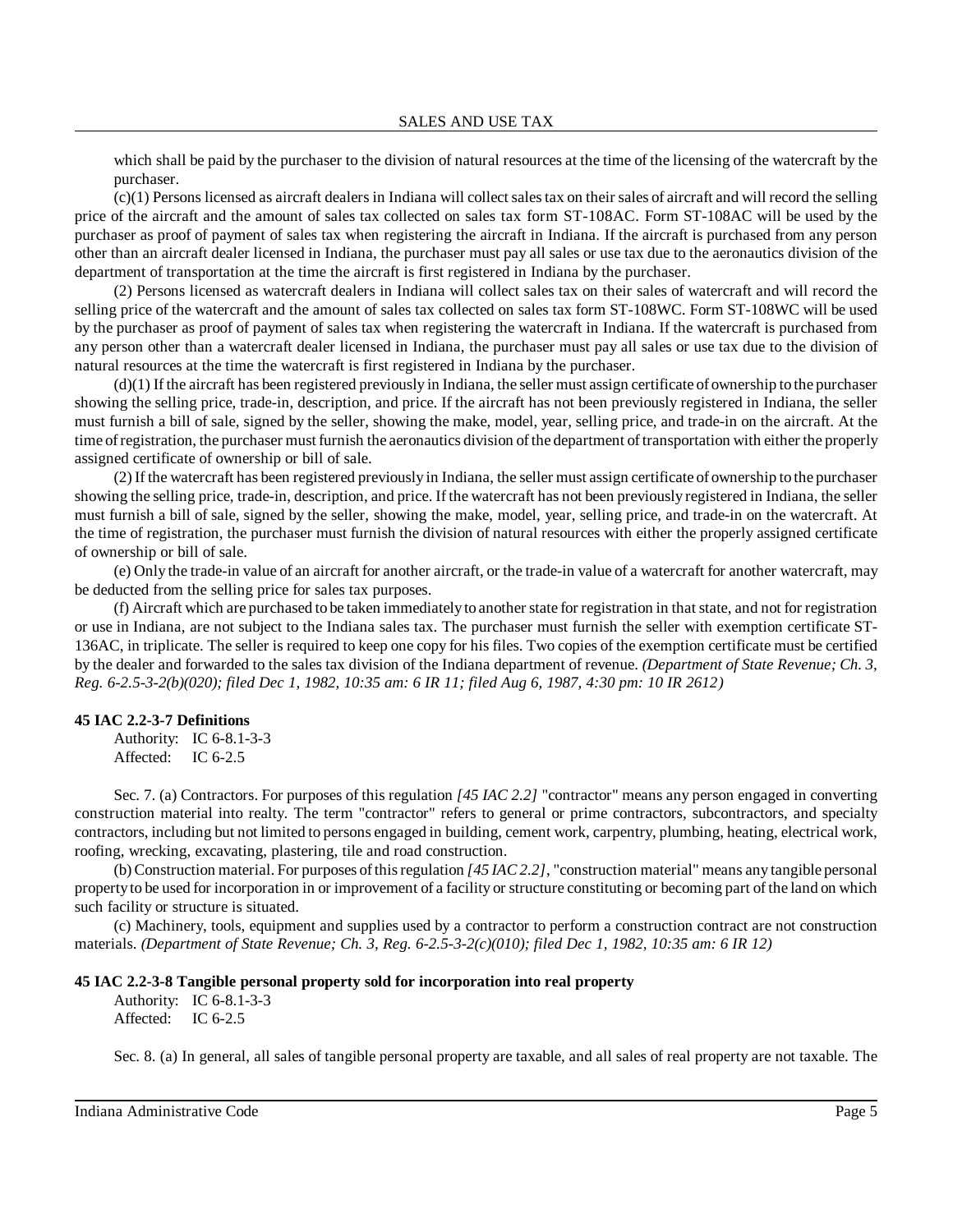SALES AND USE TAX

conversion of tangible personal property into realty does not relieve the taxpayer from a liability for any owing and unpaid state gross retail tax or use tax with respect to such tangible personal property.

(b) All construction material purchased by a contractor is taxable either at the time of purchase, or if purchased exempt (or otherwise acquired exempt) upon disposition unless the ultimate recipient could have purchased it exempt (see 6-2.5-5 *[45 IAC 2.2-5]*). *(Department of State Revenue; Ch. 3, Reg. 6-2.5-3-2(c)(020); filed Dec 1, 1982, 10:35 am: 6 IR 12)*

### **45 IAC 2.2-3-9 Procedure when tax is not paid on construction material when purchased by the contractor**

Authority: IC 6-8.1-3-3 Affected: IC 6-2.5

Sec. 9. (a) A contractor may purchase construction material exempt from the state gross retail tax only if he issues either an exemption certificate or a direct pay certificate to the seller at the time of purchase.

(b) A contractor who purchases construction material exempt from the state gross retail tax or otherwise acquires construction material "tax-free", is accountable to the Department of Revenue for the state gross retail tax when he disposes of such property.

(c) A contractor hasthe burden of proof to establish exempt sale or use when construction material, which was acquired taxfree, is not subject to either the state gross retail or use tax upon disposition.

(d) Disposition subject to the state grossretail tax. A contractor-retail merchant hasthe responsibilityto collect the state gross retail tax and to remit such tax to the Department of Revenue whenever he disposes of any construction material in the following manner:

(1) Time and material contract. He converts the construction material into realty on land he does not own and states separately the cost for the construction material and the cost for the labor and other charges (only the gross proceeds from the sale of the construction materials are subject to tax), or

(2) Construction material sold over-the-counter. Over the counter sales of construction materials will be treated as exempt from the state gross retail tax only if the contractor receives a valid exemption certificate issued by the person for whom the construction is being performed or by the customer who purchases over-the-counter, or a direct pay permit issued by the customer who purchases over-the-counter.

(e) Disposition subject to the use tax. With respect to construction materials a contractor acquired tax-free, the contractor is liable for the use tax and must remit such tax (measured on the purchase price) to the Department of Revenue when he disposes of such property in the following manner:

(1) He converts the construction material into realty on land he owns and then sells the improved real estate;

(2) He utilizes the construction material for his own benefit; or

(3) Lump sum contract. He converts the construction material into realty on land he does not own pursuant to a contract that includes all elements of cost in the total contract price.

(f) A disposition under C. [subsection  $(e)(3)$  of this section] will be exempt from the use tax only if the contractor received a valid exemption certificate, not a direct pay permit, from the ultimate purchaser or recipient of the construction material (as converted), provided such person could have initially purchased such property exempt from the state grossretail tax. *(Department of State Revenue; Ch. 3, Reg. 6-2.5-3-2(c)(030); filed Dec 1, 1982, 10:35 am: 6 IR 12)*

### **45 IAC 2.2-3-10 Procedure when tax paid on construction material when purchased by contractor**

Authority: IC 6-8.1-3-3 Affected: IC 6-2.5

Sec. 10. A contractor has no further liability for either the state gross retail tax or use tax with respect to construction material acquired by the contractor in a taxable transaction, provided the contractor disposes of such property in the following manner:

(1) He converts the construction material into realty on land he owns and then sells the improved real estate;

(2) He utilizes the construction material for his own benefit and does not resell or transfer such property to others; or

(3) Lump sum contract. He converts the construction material into realty on land he does not own pursuant to a contract that includes all elements of cost in the total contract price.

*(Department of State Revenue; Ch. 3, Reg. 6-2.5-3-2(c)(040); filed Dec 1, 1982, 10:35 am: 6 IR 13)*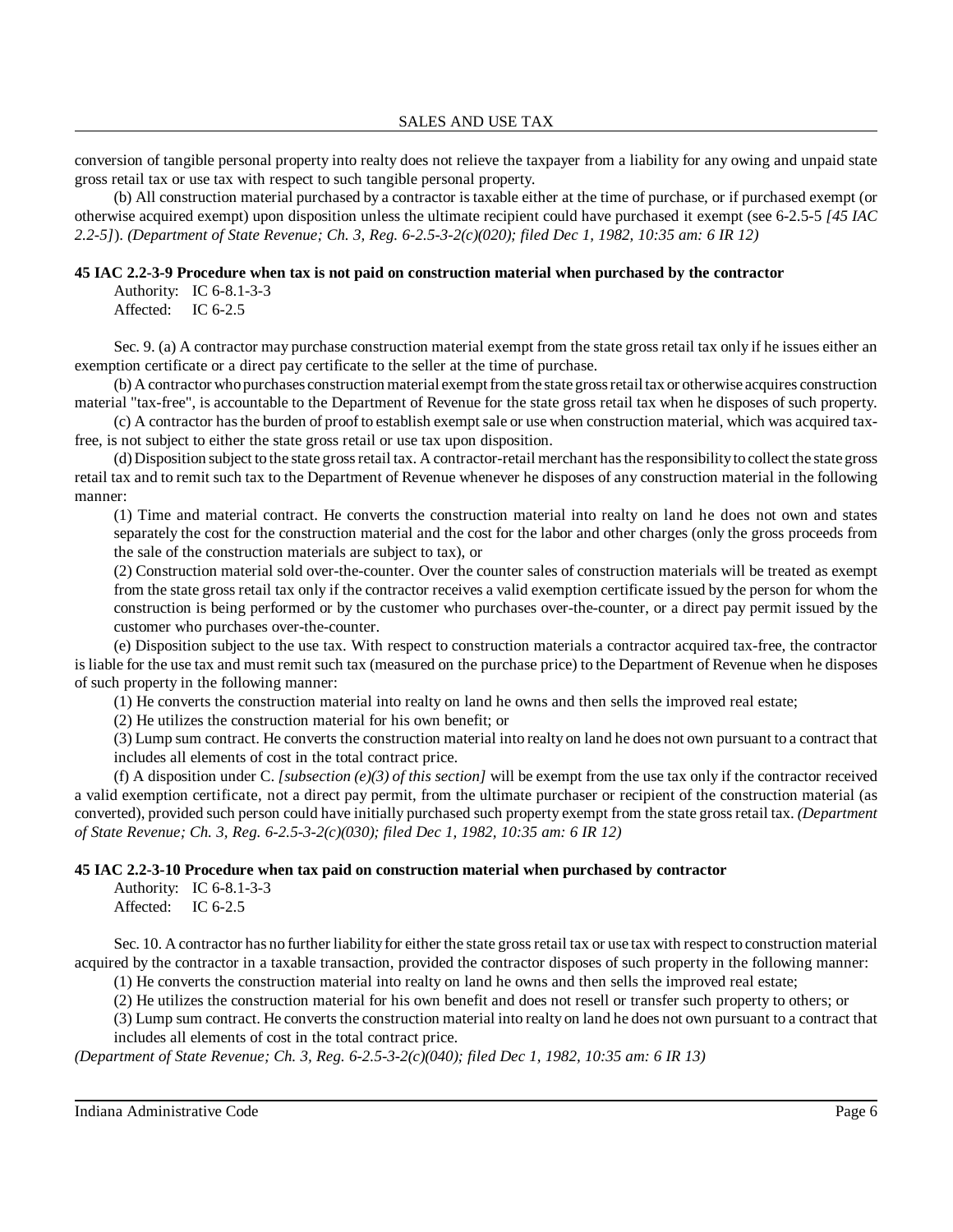#### **45 IAC 2.2-3-11 Procedure when construction material not furnished by contractor**

Authority: IC 6-8.1-3-3 Affected: IC 6-2.5

Sec. 11. (a) A contractor is not liable for either the state gross retail tax or use tax when he converts construction material into realty on land he does not own, provided such property is furnished by the customer of the contractor.

(b) When the customer furnished the construction materials, the customer is deemed to be the user of such property and, as such, he is accountable to the Department of Revenue for any taxes owing and unpaid with respect to such construction material.

(c) A contractor may function as a retail merchant (having all duties and responsibility as such) with respect to construction material, and then function as an installer or "converter" of such property which will be treated as having been furnished by the customer.

(d) If a contractor functions as both retail merchant and an installer with respect to construction materials and the over-thecounter sales price of such property is less than fair market value, any consideration received by the contractor for installing or "converting" such propertywill be treated as part ofthe over-the-countersales price subject to the state grossretail tax. *(Department of State Revenue; Ch. 3, Reg. 6-2.5-3-2(c)(050); filed Dec 1, 1982, 10:35 am: 6 IR 13)*

#### **45 IAC 2.2-3-12 Contractors**

Authority: IC 6-8.1-3-3 Affected: IC 6-2.5

Sec. 12. (a) Tangible personal property purchased to become a part of an improvement to real estate under a contract with an organization entitled to exemption is eligible for exemption when purchased by the contractor.

(b) In order to be exempt on such purchases, the contractor must be registered as a retail merchant, must obtain an exemption certificate from the exempt organization, and must issue an exemption certificate to his supplier.

(c) Utilities, machinery, tools, forms, supplies, equipment, or any other items used or consumed by the contractor and which do not become a part of the improvement to real estate are not exempt regardless of the exempt status of the person for whom the contract is performed.

(d) A person making a contract for the improvement to real estate whereby the material becoming a part of the improvement and the labor are quoted as one price is liable for the payment of sales tax on the purchaser *[sic.]* price of all material so used.

(e) A person selling tangible personal property to be used as an improvement to real estate may enter into a completely separate contract to furnish the labor to install or construct such improvement, in which case the sales tax shall be collected and remitted by such seller on the materials sold for this purpose. Such sale of materials must be identifiable as a separate transaction from the contract for labor. The fact that the seller subsequently furnished information regarding the charges for labor and material used under a flat bid quotation shall not be considered to constitute separate transactions for labor and material. *(Department of State Revenue; Ch. 3, Reg. 6-2.5-3-2(c)(060); filed Dec 1, 1982, 10:35 am: 6 IR 13)*

#### **45 IAC 2.2-3-13 Tax rate; use tax**

Authority: IC 6-8.1-3-3 Affected: IC 6-2.5

Sec. 13. Tangible personal property, purchased in Indiana or elsewhere in a retail transaction from a retail merchant, and stored, used, or otherwise consumed in Indiana is subject to Indiana use tax measured by the gross retail income received from such property, unless the Indiana state gross retail tax has been collected at the point of purchase. *(Department of State Revenue; Ch. 3, Reg. 6-2.5-3-3(010); filed Dec 1, 1982, 10:35 am: 6 IR 14)*

#### **45 IAC 2.2-3-14 Exemption from use tax**

Authority: IC 6-8.1-3-3 Affected: IC 6-2.5-5-24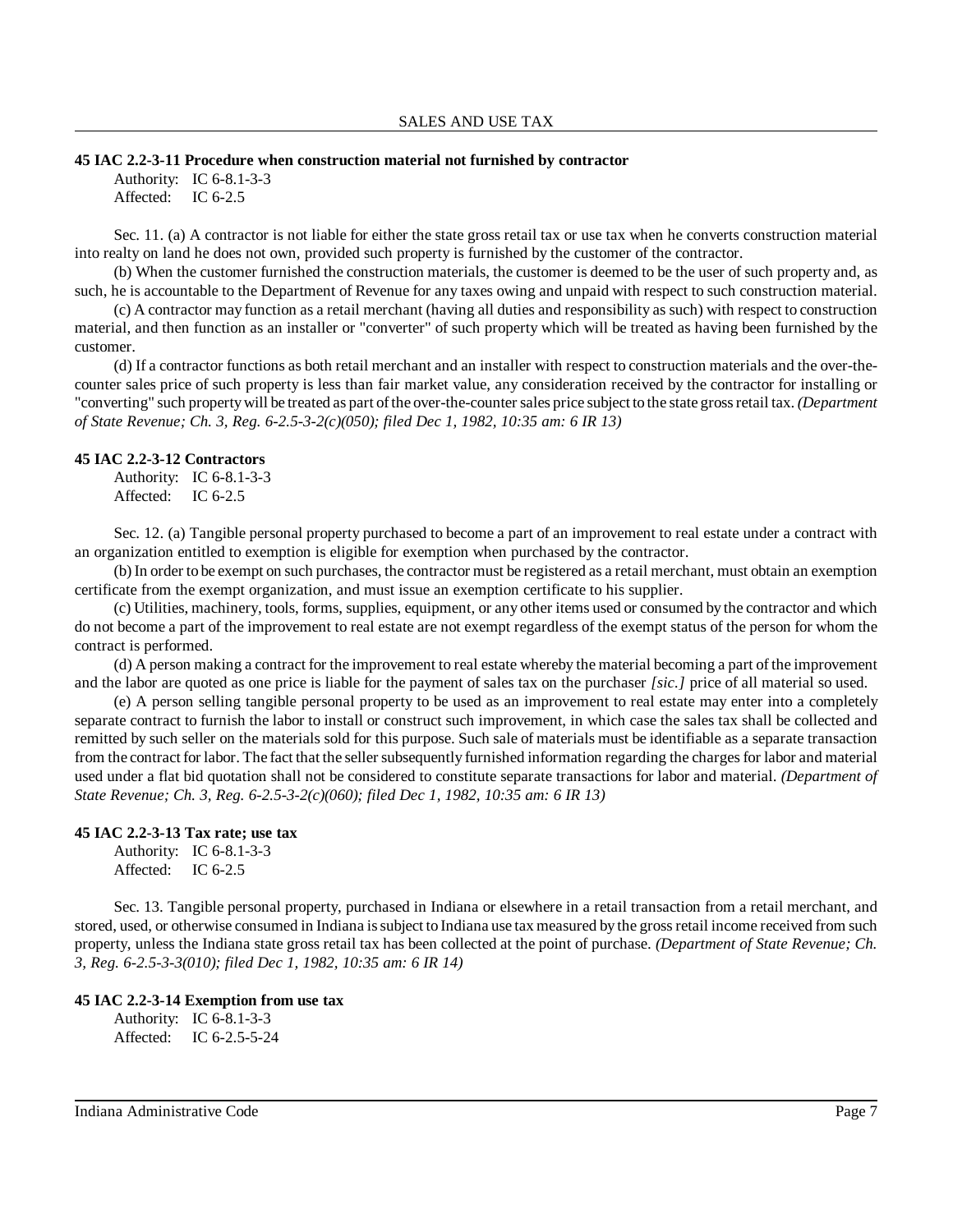Sec. 14. The use tax does not apply to the following:

(1) Storage, use, or other consumption in Indiana of tangible personal property sold in a transaction on which the grossretail tax has been paid.

(2) Storage, use, or other consumption in Indiana of tangible personal property sold in a transaction exempt from grossretail tax under any part of IC 6-2.5-5, except IC 6.2.5-5-24(b) *[sic.]*. Therefore, as provided by IC 6-2.5-5-24(a), the exemption from use tax would extend to transactions described in IC 6-2.1-3-2, IC 6-2.1-3-5, IC 6-2.1-3-6, IC 6-2.1-3-7, and IC 6-2.1- 3-13. Such items include:

(A) Gross income derived from sales to the United States government, but only to the extent to which the state of Indiana is prohibited from taxing such gross income by the constitution of the United States.

(B) Taxes received or collected by the taxpayer as agent for the state of Indiana and/or the United States of America. (This exemption is limited only to taxpayers explicitly designated as a collection agent in the statute under the terms of which tax is imposed.)

(C) Retailers' excise taxes imposed by the United States solely on the sale at retail of tangible personal property and collected by a retail merchant as a separate item in addition to the price of the property sold, and which is remitted by such retail merchant to the taxing authority. "Retailers' excise taxes imposed by the United States" includes manufacturer excise tax imposed by the United States on motor vehicle bodies and chassis, parts, and accessories therefore, tires, tubesfor tires, tread rubber and laminated tires, provided thatsuch tax isseparately stated by the seller. *(Department of State Revenue; Ch. 3, Reg. 6-2.5-3-4(a)(010); filed Dec 1, 1982, 10:35 am: 6 IR 14)*

### **45 IAC 2.2-3-15 Liability for tax following nonexempt use after exemption certificate issued**

Authority: IC 6-8.1-3-3 Affected: IC 6-2.5

Sec. 15. If any person who issues an exemption certificate in respect to the state gross retail tax or use tax and thereafter makes any use of the tangible personal property covered by such certificate, or in any way consumes, stores, or sells such tangible personal property, where such use, consumption, storage or sale is in a manner which is not permitted by such exemption, such use, consumption, or storage shall become subject to the use tax (or such sale shall become subject to the grossretail tax), and such person shall become liable for the tax or grossretail tax due thereon. *(Department of State Revenue; Ch. 3, Reg. 6-2.5-3-4(b)(010); filed Dec 1, 1982, 10:35 am: 6 IR 14)*

### **45 IAC 2.2-3-16 Credits for taxes paid to other states (Repealed)**

Sec. 16. *(Repealed by Department of State Revenue; filed Sep 6, 2017, 2:20 p.m.: 20171004-IR-045160570FRA)*

### **45 IAC 2.2-3-17 Credits; exceptions (Repealed)**

Sec. 17. *(Repealed by Department of State Revenue; filed Dec 5, 2012, 10:01 a.m.: 20130102-IR-045120429FRA)*

### **45 IAC 2.2-3-18 Personal liability**

Authority: IC 6-8.1-3-3 Affected: IC 6-2.5

Sec. 18. Liability for Indiana use tax shall apply with respect to storage, use, or consumption of tangible personal property in Indiana, and the person who stores, uses, or consumes such property shall be personally liable for such use tax. *(Department of State Revenue; Ch. 3, Reg. 6-2.5-3-6(a)(010); filed Dec 1, 1982, 10:35 am: 6 IR 14)*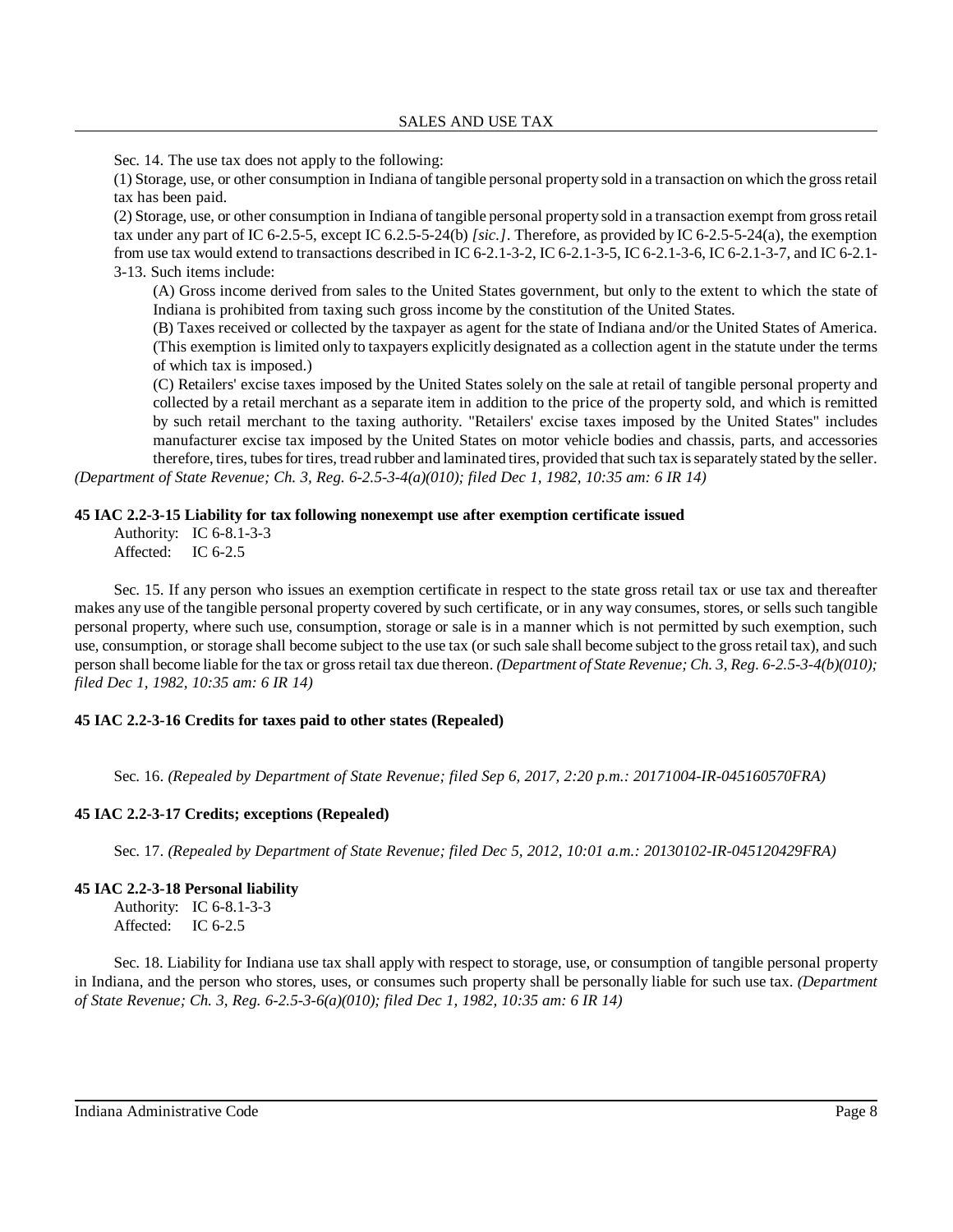#### **45 IAC 2.2-3-19 Collection of use tax**

Authority: IC 6-8.1-3-3 Affected: IC 6-2.5

Sec. 19. (a) The use tax shall be paid by the purchaser to the retail merchant, who shall collect the tax as agent for the state of Indiana.

(b) Retail merchants who must collect use tax as agent for the purchaser are:

(1) Any retail merchant engaged in selling at retail for use, storage, or consumption in Indiana and maintaining, occupying, or using, permanently or temporarily, directly or indirectly, or through a subsidiary, or agent, an office, place of distribution, sales or sample room or place, warehouse or storage place or other place of business in Indiana.

(2) Any retail merchant engaged in selling at retail for use, storage, or consumption in Indiana and having any representative, agent, saleman, canvasser or solicitor operating in Indiana under the authority of the retail merchant or its subsidiary for the purpose of selling, delivering, or taking orders for the sale of any tangible personal property for use, storage, or consumption in Indiana.

*(Department of State Revenue; Ch. 3, Reg. 6-2.5-3-6(b)(010); filed Dec 1, 1982, 10:35 am: 6 IR 14)*

### **45 IAC 2.2-3-20 Merchandise accepted in Indiana; collection of use tax**

Authority: IC 6-8.1-3-3 Affected: IC 6-2.5

Sec. 20. All purchases of tangible personal property which are delivered to the purchaser for storage, use, or consumption in the state of Indiana are subject to the use tax. The use tax must be collected by the seller if he is a retail merchant described in Reg. 6-2.5-3-6(b)(010) *[45 IAC 2.2-3-19]* or if he has Departmental permission to collect the tax. If the seller is not required to collect the tax or fails to collect the tax when required to do so, the purchaser must remit the use tax directly to the Indiana Department of Revenue. *(Department of State Revenue; Ch. 3, Reg. 6-2.5-3-6(b)(020); filed Dec 1, 1982, 10:35 am: 6 IR 15)*

### **45 IAC 2.2-3-21 Merchandise accepted outside Indiana; collection of use tax**

Authority: IC 6-8.1-3-3 Affected: IC 6-2.5

Sec. 21. All purchases of tangible personal property which are accepted by the purchaser outside the state of Indiana but which are stored, used, or otherwise consumed in Indiana are subject to the use tax. The use tax must be remitted directly to the Indiana Department of Revenue by the Indiana purchaser. (See 6-2.5-3-5(b)(010) *[45 IAC 2.2-3-20]*.) *(Department of State Revenue; Ch. 3, Reg. 6-2.5-3-6(b)(030); filed Dec 1, 1982, 10:35 am: 6 IR 15)*

### **45 IAC 2.2-3-22 Motor vehicles; collection of use tax**

Authority: IC 6-8.1-3-3 Affected: IC 6-2.5

Sec. 22. No vehicle shall be licensed by Indiana for highway use in Indiana unlessthe registered owner thereofshall present to the licensing agency at the time such vehicle is first licensed in his name proper evidence, as prescribed by the Department, of the payment of the state gross retail tax or use tax owing in respect to his acquisition of ownership of such vehicle, or shall then pay to such agency upon forms and receipts prescribed by the Department, the amount of any such tax owing and unpaid on the purchase of such vehicle. (See 6-2.5-3-2(b) [45 IAC 2.2-3-5 and 45 IAC 2.2-3-6].) (Department of State Revenue; Ch. 3, Reg. 6-*2.5-3-6(c)(010); filed Dec 1, 1982, 10:35 am: 6 IR 15)*

### **45 IAC 2.2-3-23 Aircraft, watercraft; collection of use tax**

Authority: IC 6-8.1-3-3 Affected: IC 6-2.5

Indiana Administrative Code Page 9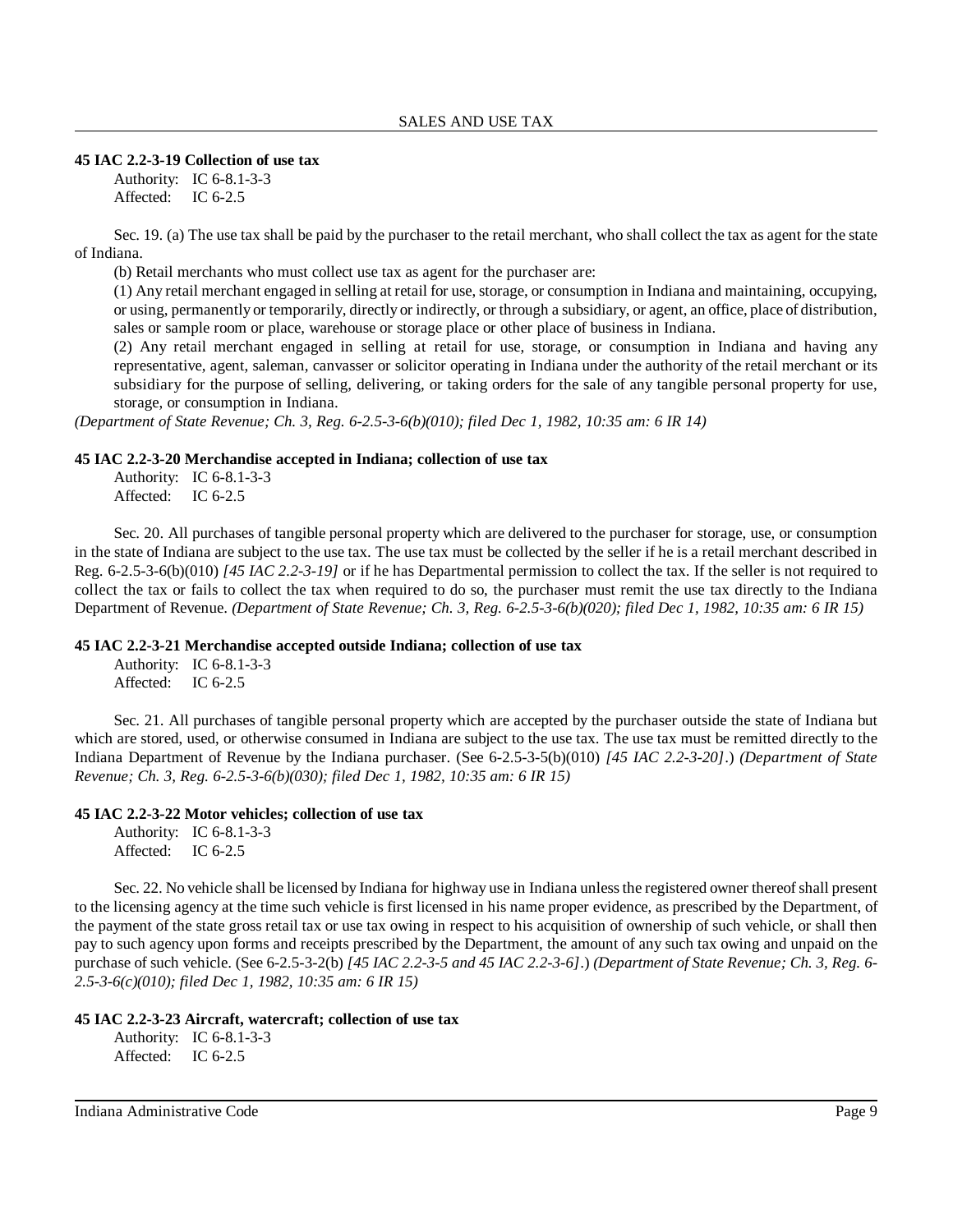### SALES AND USE TAX

Sec. 23. No aircraft or watercraft shall be registered by Indiana for use in Indiana unless the registered owner thereof shall present to the registering agencyat the time such aircraft or watercraft isfirst registered in his name, proper evidence, as prescribed by the department, of the payment of the state gross retail tax or use tax owing in respect to his acquisition of ownership of such aircraft or watercraft, or shall then pay to such agency upon forms and receipts prescribed by the department, the amount of any such tax owing and unpaid on the purchase of such aircraft or watercraft. (See 6-2.5-3-2(b)(020) *[45 IAC 2.2-3-6]*.) *(Department of State Revenue; Ch. 3, Reg. 6-2.5-3-6(c)(020); filed Dec 1, 1982, 10:35 am: 6 IR 15; filed Aug 6, 1987, 4:30 pm: 10 IR 2613)*

### **45 IAC 2.2-3-24 Presumption of purchase for use**

Authority: IC 6-8.1-3-3 Affected: IC 6-2.5

Sec. 24. All sales of tangible personal property by a retail merchant for delivery in Indiana shall be presumed to be retail transactions for storage, use, or consumption in Indiana. *(Department of State Revenue; Ch. 3, Reg. 6-2.5-3-7(a)(010); filed Dec 1, 1982, 10:35 am: 6 IR 15)*

# **45 IAC 2.2-3-25 Presumption of purchase for use; burden of proof**

|           | Authority: IC 6-8.1-3-3 |
|-----------|-------------------------|
| Affected: | IC $6-2.5$              |

Sec. 25. The burden of proving the contrary is upon the purchaser. The retail merchant making such a sale shall bear the burden of proving to the contrary also, unless he receives from the purchaser an exemption certificate. *(Department of State Revenue; Ch. 3, Reg. 6-2.5-3-7(a)(020); filed Dec 1, 1982, 10:35 am: 6 IR 15)*

# **45 IAC 2.2-3-26 Collection of use tax; receipt (Repealed)**

Sec. 26. *(Repealed by Department of State Revenue; filed Sep 6, 2017, 2:20 p.m.: 20171004-IR-045160570FRA)*

# **45 IAC 2.2-3-27 Documentation; use tax (Repealed)**

Sec. 27. *(Repealed by Department of State Revenue; filed Sep 6, 2017, 2:20 p.m.: 20171004-IR-045160570FRA)*

# **Rule 4. Retail Transactions of Retail Merchant**

# **45 IAC 2.2-4-1 Selling at retail; application**

Authority: IC 6-8.1-3-3 Affected: IC 6-2.5

Sec. 1. (a) Where ownership of tangible personal property is transferred for a consideration, it will be considered a transaction of a retail merchant constituting selling at retail unless the seller is not acting as a "retail merchant".

(b) All elements of consideration are included in gross retail income subject to tax. Elements of consideration include, but are not limited to:

(1) The price arrived at between purchaser and seller.

(2) Anyadditional bona fide charges added to or included in such price for preparation, fabrication, alteration, modification, finishing, completion, delivery, or other services performed in respect to or labor charges for work done with respect to such property prior to transfer.

(3) No deduction from grossreceiptsis permitted for services performed or work done on behalf of the seller prior to transfer of such property at retail.

*(Department of State Revenue; Ch. 4, Reg. 6-2.5-4-1(b)(010); filed Dec 1, 1982, 10:35 am: 6 IR 16)*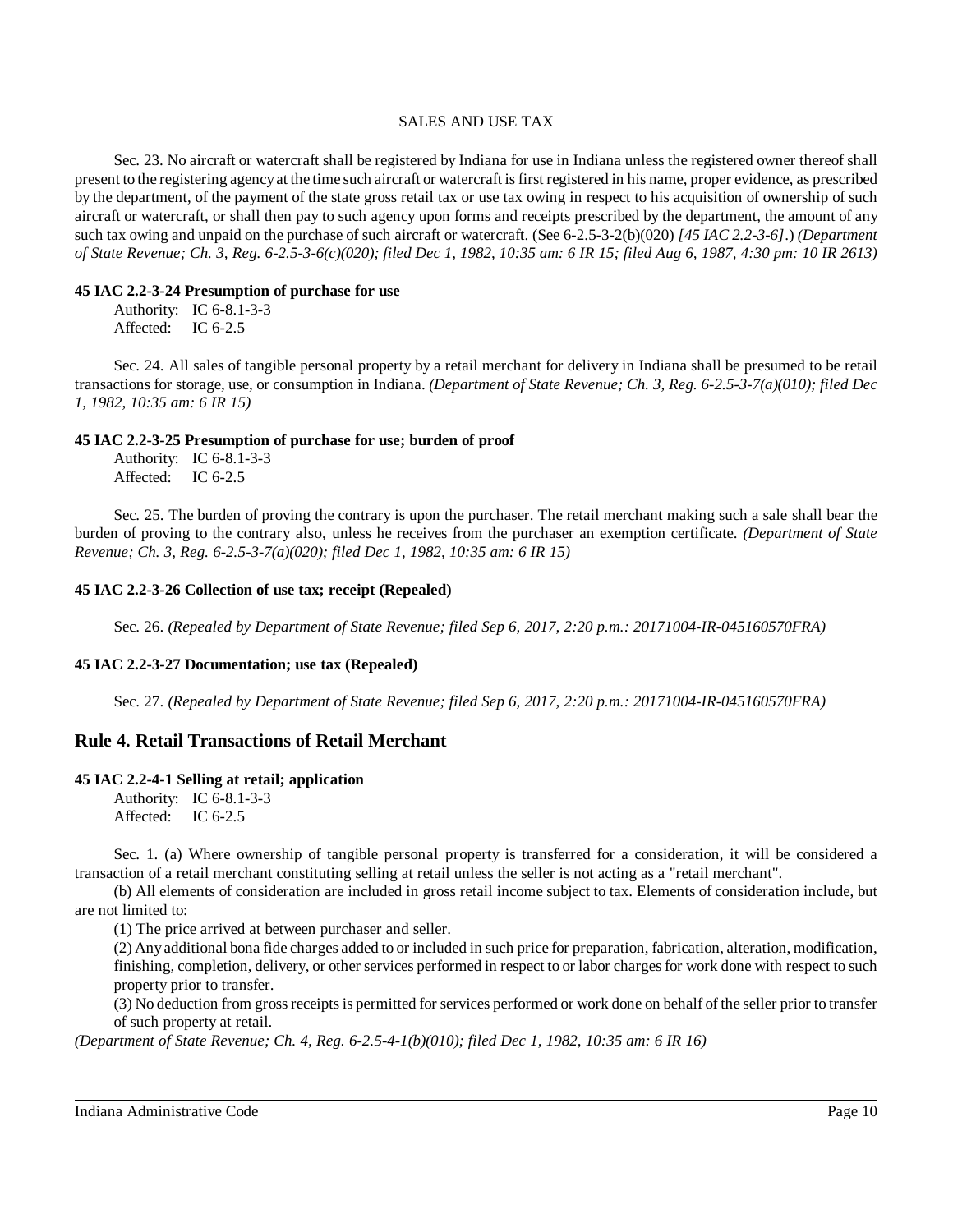### **45 IAC 2.2-4-2 Selling at retail; services**

Authority: IC 6-8.1-3-3 Affected: IC 6-2.5

Sec. 2. (a) Professional services, personal services, and services in respect to property not owned by the person rendering such services are not "transactions of a retail merchant constituting selling at retail", and are not subject to grossretail tax. Where, in conjunction with rendering professional services, personal services, or other services, the serviceman also transfers tangible personal property for a consideration, this will constitute a transaction of a retail merchant constituting selling at retail unless:

 $(1)$  The serviceman is in an occupation which primarily furnishes and sells services, as distinguished from tangible personal property;

(2) The tangible personal property purchased is used or consumed as a necessary incident to the service;

(3) The price charged for tangible personal property is inconsequential (not to exceed 10%) compared with the service charge; and

(4) The serviceman pays gross retail tax or use tax upon the tangible personal property at the time of acquisition.

(b) Services performed or work done in respect to property and performed prior to delivery to be sold by a retail merchant must however, be included in taxable gross receipts of the retail merchant.

(c) Persons engaging in repair services are servicemen with respect to the services which they render and retail merchants at retail with respect to repair or replacement parts sold.

(d) A serviceman occupationally engaged in rendering professional, personal or other services will be presumed to be a retail merchant selling at retail with respect to any tangible personal property sold by him, whether or not the tangible personal property is sold in the course of rendering such services. If, however, the transaction satisfies the four (4) requirements set forth in 6-2.5-4- 1(c)(010), paragraph (1) *[subsection (a) of this section]*, the gross retail tax shall not apply to such transaction. *(Department of State Revenue; Ch. 4, Reg. 6-2.5-4-1(c)(010); filed Dec 1, 1982, 10:35 am: 6 IR 16)*

### **45 IAC 2.2-4-3 Selling at retail; delivery charges**

Authority: IC 6-8.1-3-3 Affected: IC 6-2.5

Sec. 3. (a) Separately stated delivery charges are considered part of selling at retail and subject to sales and use tax if the delivery is made by or on behalf of the seller of property not owned by the buyer.

(b) The following guidelines have been developed:

(1) Delivery charge separately stated with F.O.B. destination–taxable.

(2) Delivery charge separately stated with F.O.B. origin–non taxable.

(3) Delivery charge separately stated where no F.O.B. has been established–non taxable.

(4) Delivery charges included in the purchase price are taxable.

(c) Two considerations must always be kept in mind in applying these guidelines:

(1) The rules do not override established interstate commerce exemptions recognized by IC 6-2.1-3-3 (see 6-2.5-5-24(b)(010) *[45 IAC 2.2-5-54]*).

(2) The rules are onlyapplicable in determining whether or not the deliverycharge of an otherwise taxable sale is also subject to sales or use tax.

(Department of State Revenue; Ch. 4, Reg. 6-2.5-4-1(e)(010); filed Dec 1, 1982, 10:35 am: 6 IR 16; filed Aug 6, 1987, 4:30 pm: *10 IR 2613)*

### **45 IAC 2.2-4-4 Wholesale sales (Repealed)**

Sec. 4. *(Repealed by Department of State Revenue; filed Sep 6, 2017, 2:20 p.m.: 20171004-IR-045160570FRA)*

### **45 IAC 2.2-4-5 Wholesale sales; exceptions from retail transactions (Repealed)**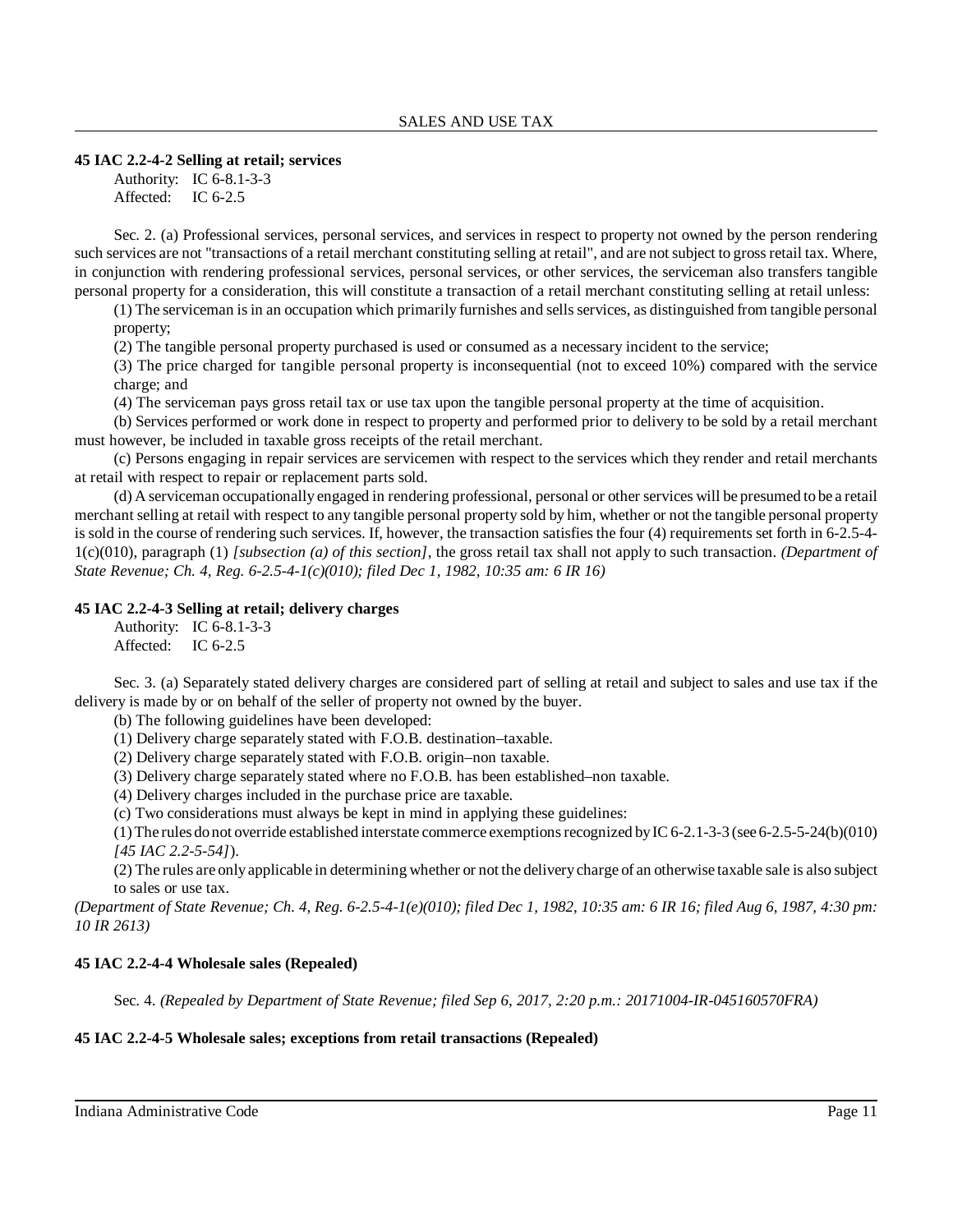Sec. 5. *(Repealed by Department of State Revenue; filed Sep 6, 2017, 2:20 p.m.: 20171004-IR-045160570FRA)*

#### **45 IAC 2.2-4-6 Retail transactions; soft water and water conditioning**

```
Authority: IC 6-8.1-3-3
Affected: IC 6-2.5
```
Sec. 6.(a)Water conditioning companies(including allsoft water companies) are retail merchants making retail transactions with respect to all tangible personal property sold, leased, or rented by them and must collect the sales tax on all such property unless the purchaser or user is entitled to claim exemption from the sales tax and furnished a properly completed exemption certificate.

(b) For purposes of collection of the tax, the term "water conditioner" shall include all automatic softeners, softener tanks, exchange tanks, purifiers, chlorinators, or any other device or equipment, together with the minerals contained therein used to condition, purify or soften water.

(c) Rented or leased water conditioners, including those leased with an option for purchase, or those otherwise furnished for a monthly or other periodic charge are subject to the sales tax on the amount charged. Such conditioners subsequently sold after July 1, 1969, shall be subject to the tax on the full selling price. The tax is also due on any payment required to exercise the option.

(d) Purchases by a water conditioning company of water conditioners, tanks and other equipment to be subsequently sold or rented are not subject to the sales tax.

(e) Purchases of all other equipment, supplies, and materials not for resale, including salt or any other cleaning agent used to rejuvenate water tanks or the minerals therein, are subject to the sales tax. *(Department of State Revenue; Ch. 4, Reg. 6-2.5-4- 3(a)(010); filed Dec 1, 1982, 10:35 am: 6 IR 17)*

### **45 IAC 2.2-4-7 Retail transactions; soft water and water conditioning plumbing services**

Authority: IC 6-8.1-3-3 Affected: IC 6-2.5

Sec. 7. When a customer is billed separately for materials used to alter or change plumbing to accommodate conditioning equipment, the sales tax shall be charged on such materials. If materials used in an installation are not billed as a separate item to the customer, the company shall then be liable for the use tax thereon. *(Department of State Revenue; Ch. 4, Reg. 6-2.5-4- 3(b)(010); filed Dec 1, 1982, 10:35 am: 6 IR 17)*

### **45 IAC 2.2-4-8 Accommodations furnished for less than 30 days**

Authority: IC 6-8.1-3-3 Affected: IC 6-2.5

Sec. 8. (a) For the purpose of the state gross retail tax and use tax: Every person engaged in the business of renting or furnishing for periods of less than thirty (30) days any accommodation including booths, display spaces and banquet facilities, in any place where accommodations are regularly furnished for a consideration is a retail merchant making retail transactions in respect thereto and the gross income received therefrom shall constitute gross retail income from retail unitary transactions.

(b) In general, the gross receipts from renting or furnishing accommodations are taxable. An accommodation which is rented for a period of thirty (30) days or more is not subject to the gross retail tax.

(c) There is no exemption for purchases made by persons who are engaged in renting or furnishing accommodations. Such persons are deemed to purchase or otherwise acquire tangible personal property for use or consumption in the regular course of their business.

(d) The renting or furnishing of an accommodation for lessthan thirty (30) days constitutes a retail merchant making a retail transaction. Every person so engaged must collect the grossretail tax on the grossreceiptsfrom such transactions. The tax is borne by the person or organization who uses the accommodation.

(e) The tax is imposed on the gross receipts from "furnishing" an accommodation. The gross receipts subject to tax include the amount which represents consideration for the rendition of those services which are essential to the furnishing of the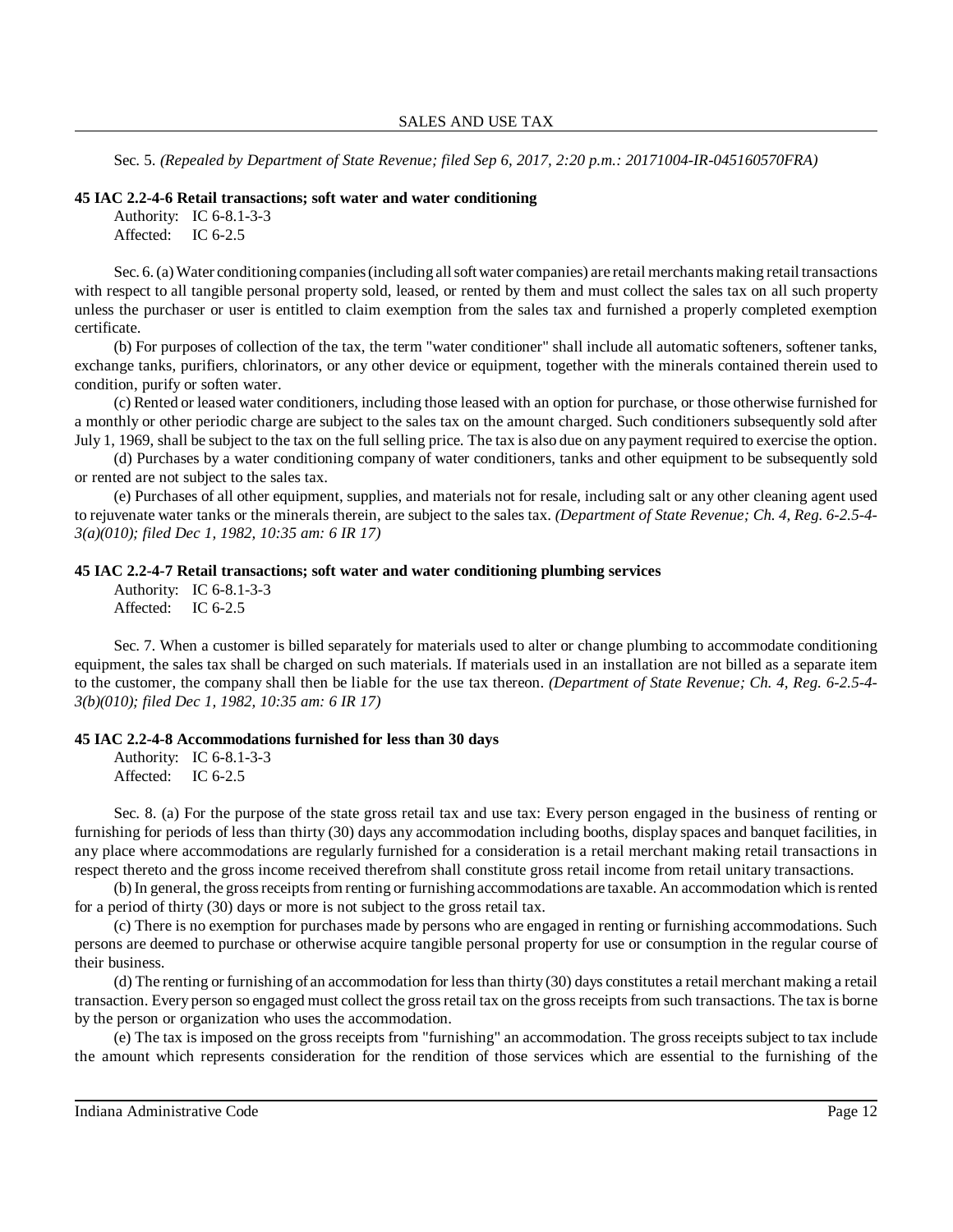accommodation, and those services which are regularly provided in furnishing the accommodation. Such amounts are subject to tax even when they are separately itemized on the statement or invoice.

(f) The tax is imposed on the gross receipts from accommodations which are furnished for periods of less than thirty (30) days. *(Department of State Revenue; Ch. 4, Reg. 6-2.5-4-4(010); filed Dec 1, 1982, 10:35 am: 6 IR 18)*

### **45 IAC 2.2-4-9 Accommodation defined**

Authority: IC 6-8.1-3-3 Affected: IC 6-2.5

Sec. 9. (a) For purposes of the state gross retail and use tax, an "accommodation" is any space, facility, structure, or combination thereof including booths, display spaces and banquet facilities, together with all associated personal or real property (including land), which is intended for occupancy by human beings for a period less than thirty (30) days including:

(1) Rooms in hotels, motels, lodges, ranches, villas, apartments or houses.

(2) Gymnasiums, coliseums, banquet halls, ballrooms, or arenas, and other similar accommodationsreqularly *[sic.]* offered for rent.

(3) Cabins or cottages.

(4) Tents or trailers (when situated in place).

(5) Spaces in camper parks and trailer parks wherein spaces are regularly offered for rent for periods of less than thirty (30) days.

(6) Rooms used for banquets, weddings, meetings, sales displays, conventions or exhibits.

(7) Booths or display spaces in a building, coliseum or hall.

(b) The tax does not apply to rental of meeting rooms to charitable or other exempt organizations to be used in the furtherance of the purpose for which they are granted exemption.

### –EXAMPLE–

\_\_\_\_\_\_\_\_\_\_

If a person moves into a room for an indefinite period, but pays weekly, sales tax must be collected until a person has rented the room for longer than 30 consecutive days.

*(Department of State Revenue; Ch. 4, Reg. 6-2.5-4-4(020); filed Dec 1, 1982, 10:35 am: 6 IR 18)*

# **45 IAC 2.2-4-10 Power subsidiary (Repealed)**

Sec. 10. *(Repealed by Department of State Revenue; filed Sep 6, 2017, 2:20 p.m.: 20171004-IR-045160570FRA)*

### **45 IAC 2.2-4-11 Power subsidiary; retail transaction**

Authority: IC 6-8.1-3-3 Affected: IC 6-2.5

Sec. 11. (a) In general, the furnishing of electricity, gas, water, steam or steam heating services by public utilities to consumers is subject to the state gross retail tax.

(b) A power subsidiary or a person engaged as a public utility in furnishing or selling electrical energy, natural or artificial gas or mixtures thereof, water, or steam or steam heating services to a person for domestic or commercial consumption shall be a retail merchant in respect thereto, and the gross income received therefrom, shall constitute gross retail income of a retail merchant received from a retail transaction.

(c) The gross receipts of power subsidiaries on public utilities from the furnishing or selling of gas, electricity, water, or steam are subject to the state gross retail tax. The tax applies to the total receipts of such power subsidiary or public utilities for services furnished or sold, irrespective of whether the actual net charge is based upon actual consumption, a flat rate charge, or a minimum charge. The tax is borne by the consumers.

(d) The term "public utilities" as used in this regulation *[45 IAC 2.2]* means any organization which is engaged in the furnishing or selling of electricity, natural or artificial gas or mixtures thereof, water, steam or steam heating, and having the right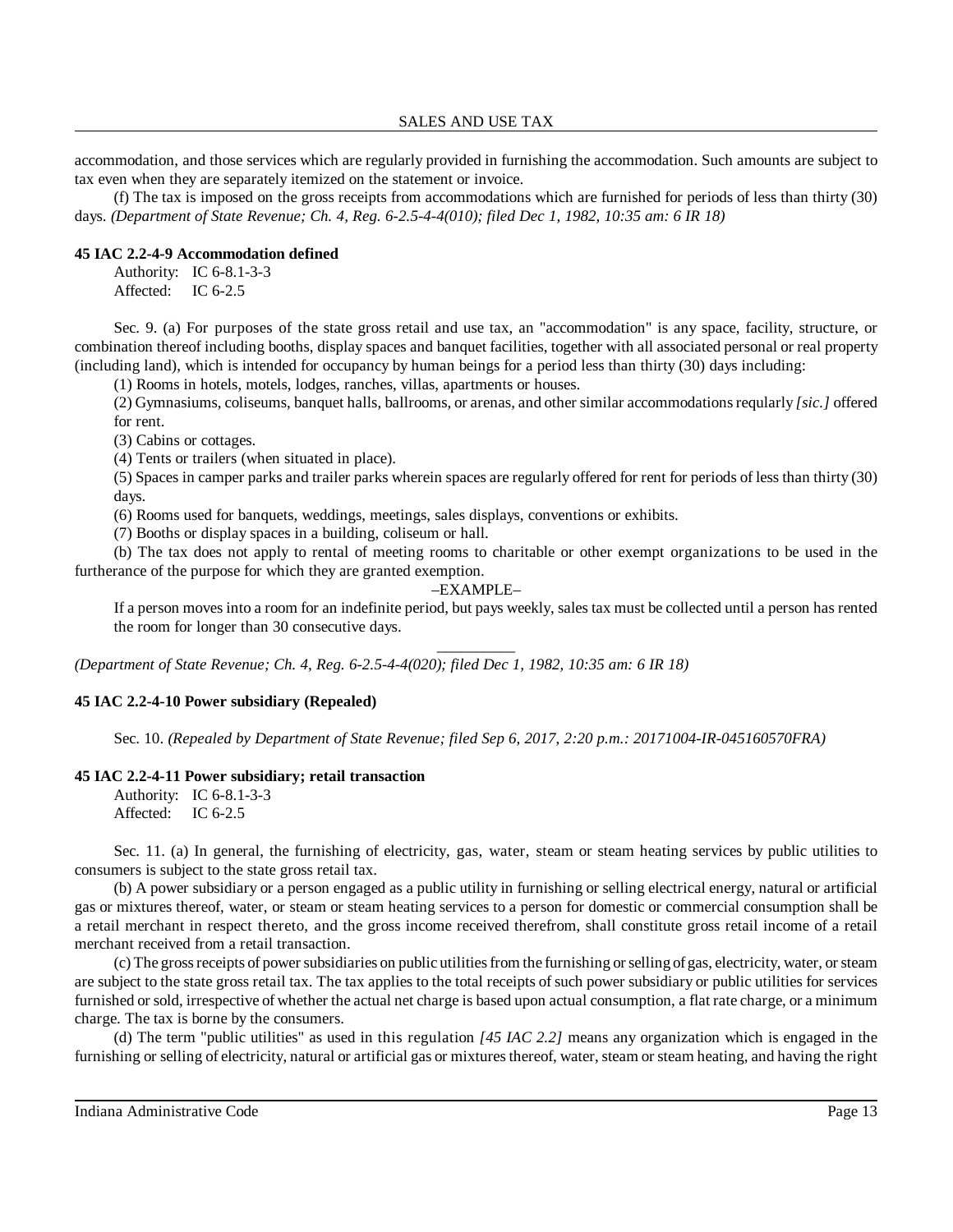of eminent domain or subject to government regulation in connection with the furnishing of public utility services. The term includes governmental units and not-for-profit organizations which furnish public utility services. *(Department of State Revenue; Ch. 4, Reg. 6-2.5-4-5(b)(010); filed Dec 1, 1982, 10:35 am: 6 IR 18)*

### **45 IAC 2.2-4-12 Power subsidiary; installation or removal of equipment not subject to the gross retail tax**

Authority: IC 6-8.1-3-3 Affected: IC 6-2.5

Sec. 12. (a) In general, the furnishing of electricity, gas, water, steam or steam heating services by public utilities to consumers is subject to the gross retail tax.

(b) The gross receipts of a power subsidiary or person engaged as a public utility in selling electrical energy, gas, water, or steam to consumers derived from the provision, installation, construction, servicing, or removal of tangible personal property used in connection with the furnishing of any such public utility service or commodity shall not constitute gross retail income of a retail merchant received from a retail transaction.

(c) The gross receipts of power subsidiaires *[sic.]* or public utilities engaged in furnishing electrical energy, gas, water, or steam to consumers from the provision, installation, construction, servicing, or removal of tangible personal property used to furnish such public utility services shall not constitute gross receipts of a retail merchant received from a retail transaction. The gross receipts from connect and disconnect charges, equipment charges, contributions in aid of construction charges, deferred payment charges, delinquency charges, and repair service charges are not subject to the state grossretail tax. *(Department of State Revenue; Ch. 4, Reg. 6-2.5-4-5(c)(010); filed Dec 1, 1982, 10:35 am: 6 IR 19)*

### **45 IAC 2.2-4-13 Power subsidiary; utilities furnished to industrial consumers not subject to the gross retail tax**

Authority: IC 6-8.1-3-3 Affected: IC 6-2.5-4-5; IC 6-2.5-5-5.1

Sec. 13. (a) In general, the furnishing of electricity, gas, water, steam, or steam heating services by public utilities to consumers is subject to tax.

(b) The gross receipt of every person engaged as a power subsidiary or a public utility derived from selling electrical energy, gas, water, or steam to consumers for direct use in direct manufacturing, mining, production, refining, oil or mineral extraction, irrigation, agriculture, horticulture, or another public utilityor powersubsidiarydescribed in IC 6-2.5-4-5 shall not constitute gross retail income of a retail merchant received from a retail transaction. Electrical energy, gas, water, or steam will only be considered directly used in direct production, manufacturing, mining, refining, oil or mineral extraction, irrigation, agriculture, or horticulture if the utilities would be exempt under IC 6-2.5-5-5.1.

(c) Sales of public utility services or commodities to consumers engaged in manufacturing, mining, production, refining, oil or mineral extraction, irrigation, agriculture, horticulture, or another public utilityor powersubsidiarydescribed in IC6-2.5-4-5, based on a single meter charge, flat rate charge, or other charge, are excepted if such services are separately metered or billed and will be used predominantly for the excepted purposes.

(d) Sales of public utility services and commodities to consumers engaged in manufacturing, mining, production, refining, oil or mineral extraction, irrigation, agriculture, or horticulture, based on a single meter charge, flat rate charge, or other charge, which will be used for both excepted and nonexcepted purposes are taxable unless such services and commodities are used predominantly for excepted purposes.

(e) Where public utility services are sold from a single meter and the services or commodities are utilized for both exempt and nonexempt uses, the entire gross receipts will be subject to tax unless the services or commodities are used predominantly for excepted purposes. Predominant use shall mean that more than fifty percent (50%) of the utility services and commodities are consumed for excepted uses. (Department of State Revenue; Ch. 4, Reg. 6-2.5-4-5(c)(020); filed Dec 1, 1982, 10:35 a.m.: 6 IR 19; *filed Dec 11, 1992, 5:00 p.m.: 16 IR 1366)*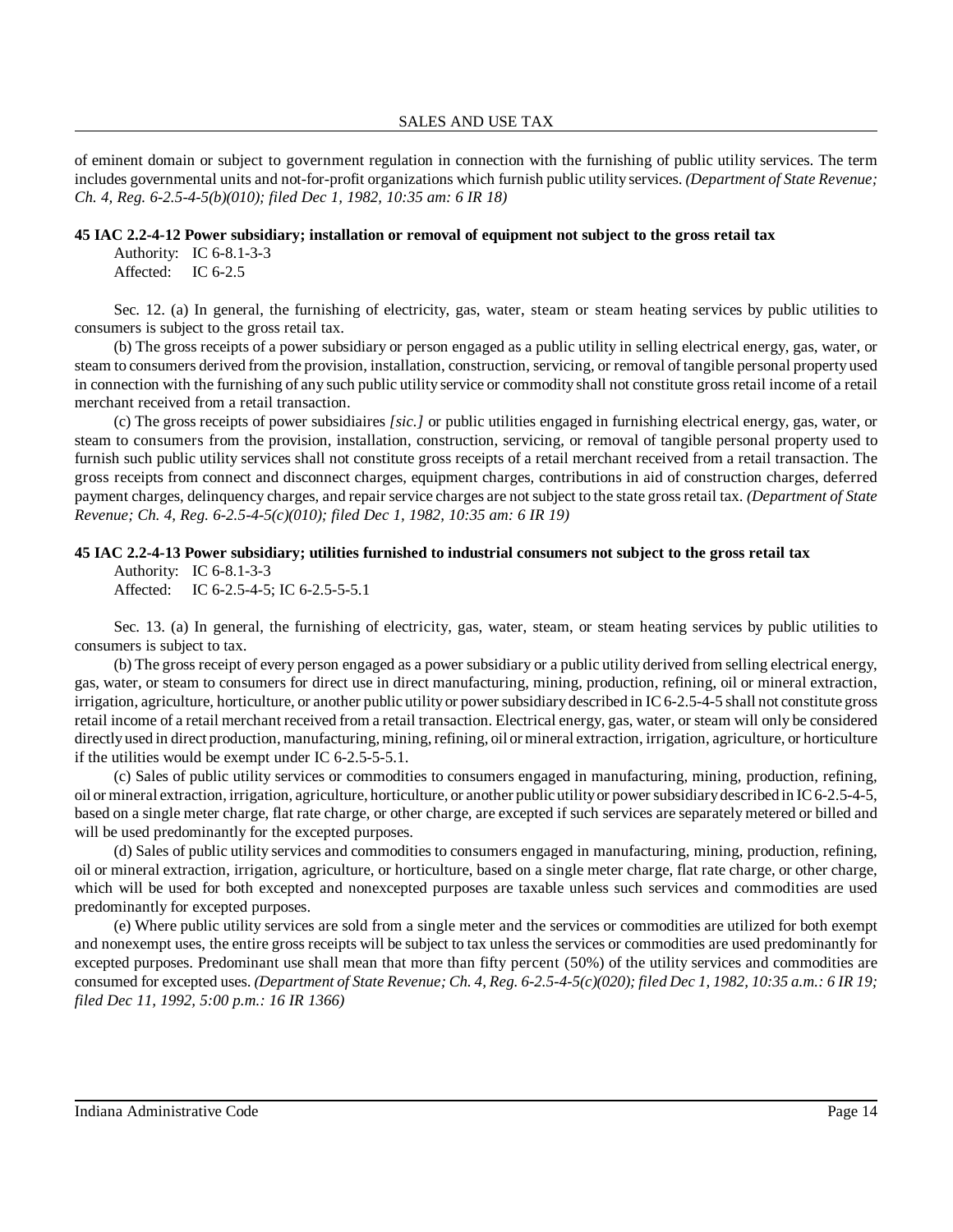#### **45 IAC 2.2-4-14 Local exchange telephone service or intrastate message toll telephone service**

Authority: IC 6-8.1-3-3 Affected: IC 6-2.5

Sec. 14. (a) In general, the furnishing of telephone services by public utilities to consumers is subject to the state gross retail tax. The gross receipts of public utilities from the furnishing of local exchange telephone service or intrastate message toll service is subject to the state gross retail tax. The tax applies to the total receipts of such public utilities for furnishing such services. The tax is borne by the consumer.

(b) Every person engaged as a public utilityin the furnishing of communication service with respect to the furnishing of local exchange telephone service or intrastate message toll telephone shall be and constitute a retail merchant in respect thereto, and the gross income received therefore upon billings or statements rendered to consumers shall constitute gross retail income received from retail transactions.

(c) Local exchange intrastate telephone service. The tax is imposed on the gross receipts from charges periodically billed to consumers for the privilege of making local exchange calls to other telephones located within the local exchange telephone area. The tax applies irrespective of whether the actual net charge is based upon flat rate charge, a message charge, a minimum charge, service charge, or a membership fee.

(d) Intrastate message toll telephone service. The tax isimposed on the grossreceiptsfrom message charges periodicallybiled *[sic.]* to consumers for the privilege of transmitting messages, information, or intelligence between points located within Indiana where the amount of the charge is regulated by the Public Service Commission of Indiana. The tax applies to the total receipts of such service irrespective of whether the actual net charge is based upon a flat rate charge, a message charge, a minimum charge, service charge or a membership fee.

(e) The term "public utilities" as used in this regulation *[45 IAC 2.2]* means any organization which is engaged in the furnishing or selling of telephone services and having the right of eminent domain or subject to governmental regulations in connection with the furnishing of public utility services. The term includes governmental units and not-for-profit organizations which furnish public utility services. (Department of State Revenue; Ch. 4, Reg. 6-2.5-4-6(a)(010); filed Dec 1, 1982, 10:35 am: *6 IR 20)*

### **45 IAC 2.2-4-15 Telephone utilities; installation or removal of equipment not subject to gross retail tax**

Authority: IC 6-8.1-3-3 Affected: IC 6-2.5

Sec. 15. (a) In general, the furnishing of telephone services by public utilities is subject to gross retail tax.

(b) The gross receipts of public utilities engaged in furnishing telephone services to consumers derived from the provision, installation, construction, servicing, or removal of tangible personal property used in connection with the furnishing of such public utility service does not constitute grossretail income of a retail merchant received from a retail transaction. The grossreceiptsfrom installation charges, repair charges, deferred payment charges and delinquency charges are not subject to the state gross retail tax. *(Department of State Revenue; Ch. 4, Reg. 6-2.5-4-6(b)(010); filed Dec 1, 1982, 10:35 am: 6 IR 20)*

### **45 IAC 2.2-4-16 Telephone utilities; utilities furnished to other customers not subject to gross retail tax**

```
Authority: IC 6-8.1-3-3
Affected: IC 6-2.5-4-5
```
Sec. 16. The gross receipts of every person engaged as a public utility derived from furnishing local exchange telephone service or intrastate message toll telephone service to other public utilities which furnish local exchange telephone service, intrastate message toll telephone service or intrastate telegraph service or another public utility or power subsidiary described in IC 6-2.5-4-5 shall not constitute grossretail income received from a retail transaction. *(Department of State Revenue; Ch. 4, Reg. 6-2.5-4-6(b)(020); filed Dec 1, 1982, 10:35 am: 6 IR 20)*

### **45 IAC 2.2-4-17 Public utilities furnishing intrastate telegraph service (Repealed)**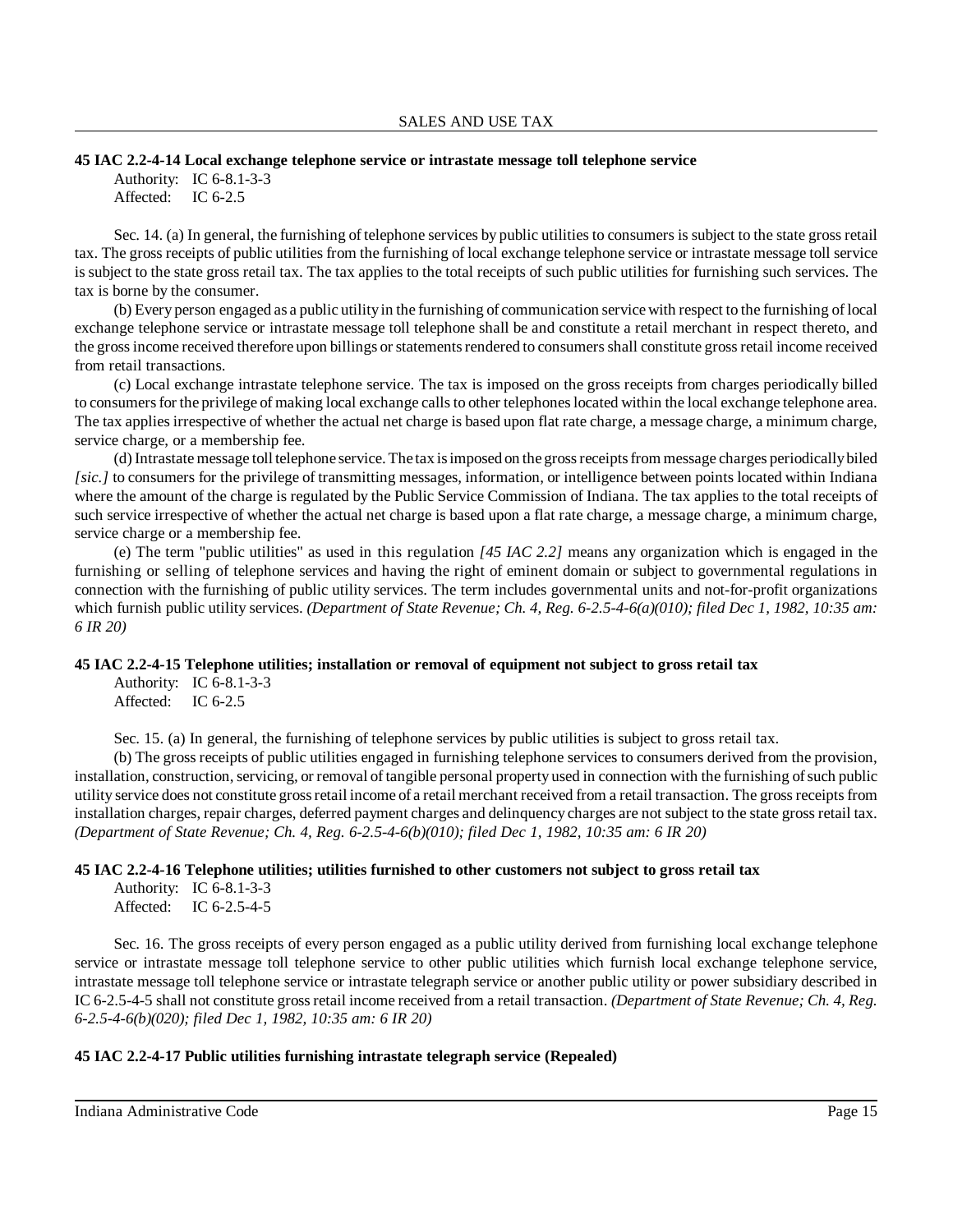Sec. 17. *(Repealed by Department of State Revenue; filed Dec 5, 2012, 10:01 a.m.: 20130102-IR-045120429FRA)*

### **45 IAC 2.2-4-18 Telegraph utilities; installation or removal of equipment not subject to gross retail tax (Repealed)**

Sec. 18. *(Repealed by Department of State Revenue; filed Dec 5, 2012, 10:01 a.m.: 20130102-IR-045120429FRA)*

### 45 IAC 2.2-4-19 Telegraph utilities; utilities furnished to other utility customers not subject to the gross retail tax (Repealed)

Sec. 19. *(Repealed by Department of State Revenue; filed Dec 5, 2012, 10:01 a.m.: 20130102-IR-045120429FRA)*

#### **45 IAC 2.2-4-20 Private or proprietary activities or business; state, local governments and agencies (Repealed)**

Sec. 20. *(Repealed by Department of State Revenue; filed Sep 6, 2017, 2:20 p.m.: 20171004-IR-045160570FRA)*

#### **45 IAC 2.2-4-21 Tangible personal property sold for incorporation into real property**

Authority: IC 6-8.1-3-3 Affected: IC 6-2.5

Sec. 21. (a) In general, all sales of tangible personal property are taxable, and all sales of real property are not taxable. The conversion of tangible personal property into realty does not relieve a liability for any owing and unpaid state gross retail tax or use tax with respect to such tangible personal property.

(b) All construction material purchased by a contractor is taxable either at the time of purchase, or if purchased exempt (or otherwise acquired exempt) upon disposition unless the ultimate recipient could have purchased it exempt (see 6-2.5-5 *[45 IAC 2.2-5]*). *(Department of State Revenue; Ch. 4, Reg. 6-2.5-4-9(a)(010); filed Dec 1, 1982, 10:35 am: 6 IR 21)*

#### **45 IAC 2.2-4-22 Procedure when a tax is not paid on construction material when purchased by contractor**

Authority: IC 6-8.1-3-3 Affected: IC 6-2.5

Sec. 22. (a) A contractor may purchase construction material exempt from the state gross retail tax only if he issues either an exemption certificate or a direct pay certificate to the seller at the time of purchase.

(b) A contractor, who purchases construction material exempt from the state gross retail tax or otherwise acquires construction material "tax-free", is accountable to the Department of Revenue for the state gross retail tax when he disposes of such property unless the ultimate recipient could have purchased it exempt (see 6-2.5-5 *[45 IAC 2.2-5]*).

(c) A contractor has the burden of proof to establish exempt sale or use when construction material, which was acquired "taxfree", is not subject to either the state gross retail tax or use tax upon disposition.

(d) Disposition subject to the state grossretail tax. A contractor-retail merchant hasthe responsibilityto collect the state gross retail tax and to remit such tax to the Department of Revenue whenever he disposes of any construction material in the following manner:

(1) Time and material contract. He converts the construction material into realty on land he does not own and states separately the cost for the construction materials and the cost for the labor and other charges (only the gross proceeds from the sale of the construction material are subject to tax); or

(2) Construction material sold over-the-counter. Over the counter sales of construction materials will be treated as exempt from the state gross retail tax only if the contractor receives a valid exemption certificate issued by the person for whom the construction is being performed or by the customer who purchases over-the-counter, or a direct pay permit issued by the customer who purchases over-the-counter.

(e) Disposition subject to the use tax. With respect to construction material a contractor acquired tax-free, the contractor is liable for the use tax and must remit such tax (measured on the purchase price) to the Department of Revenue when he disposes of such property in the following manner: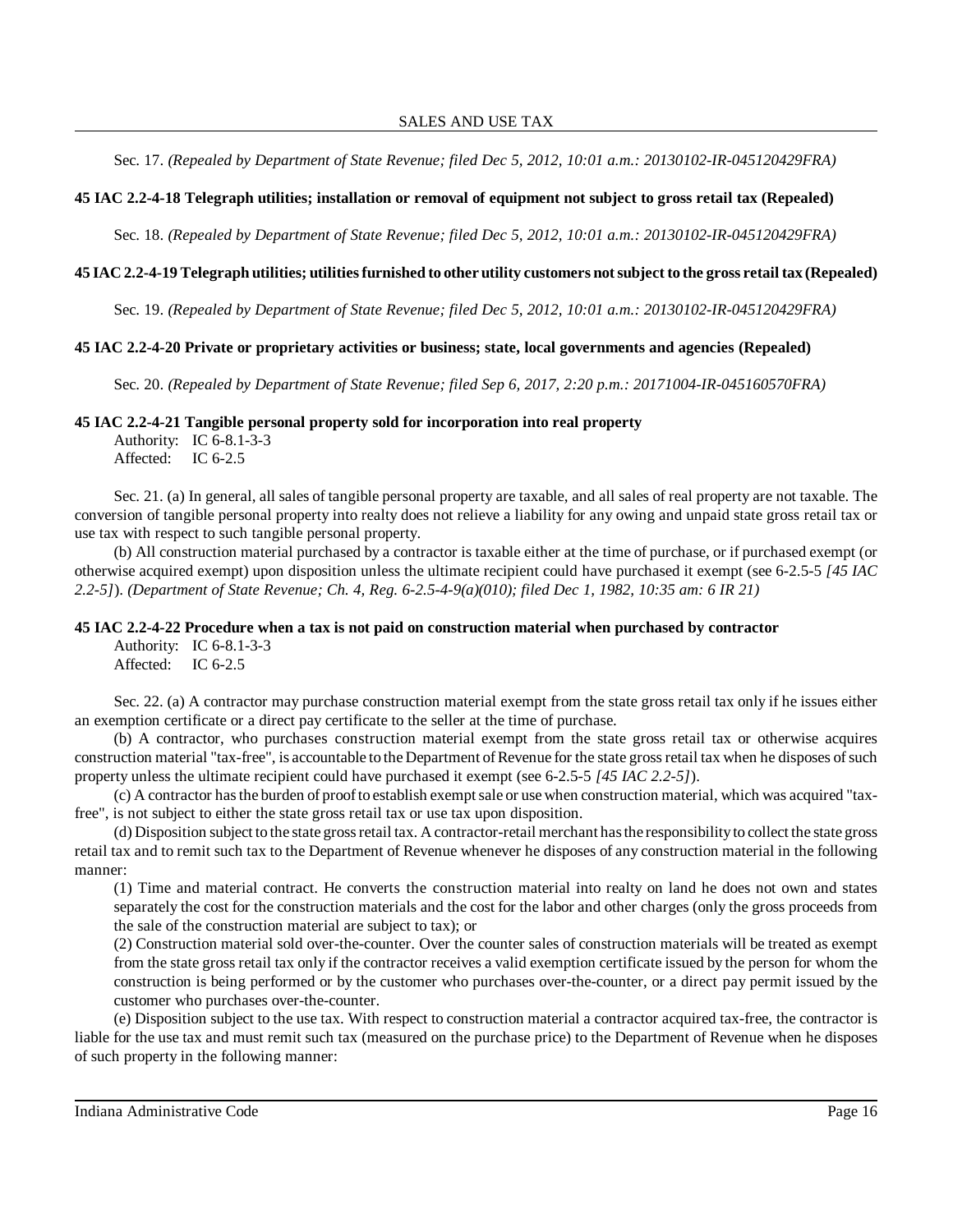(1) He converts the construction material into realty on land he owns and then sells the improved real estate;

(2) He utilizes the construction material for his own benefit; or

(3) Lump sum contract. He converts the construction material into realty on land he does not own pursuant to a contract that includes all elements of cost in the total contract price.

A disposition under C. *[subsection (e)(3) of this section]* will be exempt from the use tax if the contractor received a valid exemption certificate from the ultimate purchases (purchaser) or recipient of the construction material (as converted), provided such person could have initially purchased such property exempt from the state gross retail tax. *(Department of State Revenue; Ch. 4, Reg. 6-2.5-4-9(a)(020); filed Dec 1, 1982, 10:35 am: 6 IR 21)*

### **45 IAC 2.2-4-23 Procedure when tax paid on construction material when purchased by contractor**

Authority: IC 6-8.1-3-3 Affected: IC 6-2.5

Sec. 23. A contractor has no further liability for either the state gross retail tax or use tax with respect to construction material acquired by the contractor in a taxable transaction, provided the contractor disposes of such property in the following manner:

(1) He converts the construction materials into realty on land he owns and then sells the improved real estate;

(2) He utilizes the construction material for his own benefit and does not resell or transfer such property to others; or

(3) Lump sum contract. He converts the construction material into realty on land he does not own pursuant to a contract that includes all elements of cost in the total contract price.

*(Department of State Revenue; Ch. 4, Reg. 6-2.5-4-9(a)(030); filed Dec 1, 1982, 10:35 am: 6 IR 22)*

#### **45 IAC 2.2-4-24 Procedure when construction material not furnished by contractor**

Authority: IC 6-8.1-3-3 Affected: IC 6-2.5

Sec. 24. (a) A contractor is not liable for either the state gross retail tax or use tax when he converts construction material into realty on land he does not own, provided such property is furnished by the customer of the contractor.

(b) When the customer furnishes the construction materials, the customer is deemed to be the user ofsuch property and, as such, he is accountable to the Department of Revenue for any taxes owing and unpaid with respect to such construction material.

(c) A contractor mayfunction as a retail merchant (having all duties and responsibilities assuch) with respect to construction material, and then function as an installer or "converter" of such property which will be treated as having been furnished by the customer.

(d) If a contractor functions as both retail merchant and an installer with respect to construction materials and the over-thecounter sales price of such property is less than fair market value, any consideration received by the contractor for installing or "converting" such propertywill be treated as part ofthe over-the-countersales price subject to the state grossretail tax. *(Department of State Revenue; Ch. 4, Reg. 6-2.5-4-9(a)(040); filed Dec 1, 1982, 10:35 am: 6 IR 22)*

### **45 IAC 2.2-4-25 Definitions**

Authority: IC 6-8.1-3-3 Affected: IC 6-2.5

Sec. 25. (a) Contractor. For purposes of this regulation *[45 IAC 2.2]*, "contractor" means any person engaged in converting construction material into realty. The term "contractor" refers to general or prime contractors, subcontractors, and specialty contractors, including but not limited to persons engaged in building, cement work, carpentry, plumbing, heating, electrical work, roofing, wrecking, excavating, plastering, tile and road construction.

(b) Construction material. For purposes ofthisregulation *[45 IAC 2.2]*, "construction material" means anytangible personal property to be used for incorporation in or improvement of a facility or structure constituting or becoming part ofthe land on which such facility or structure is situated.

(c) Machinery, tools, equipment and supplies used by a contractor to perform a construction contract are not construction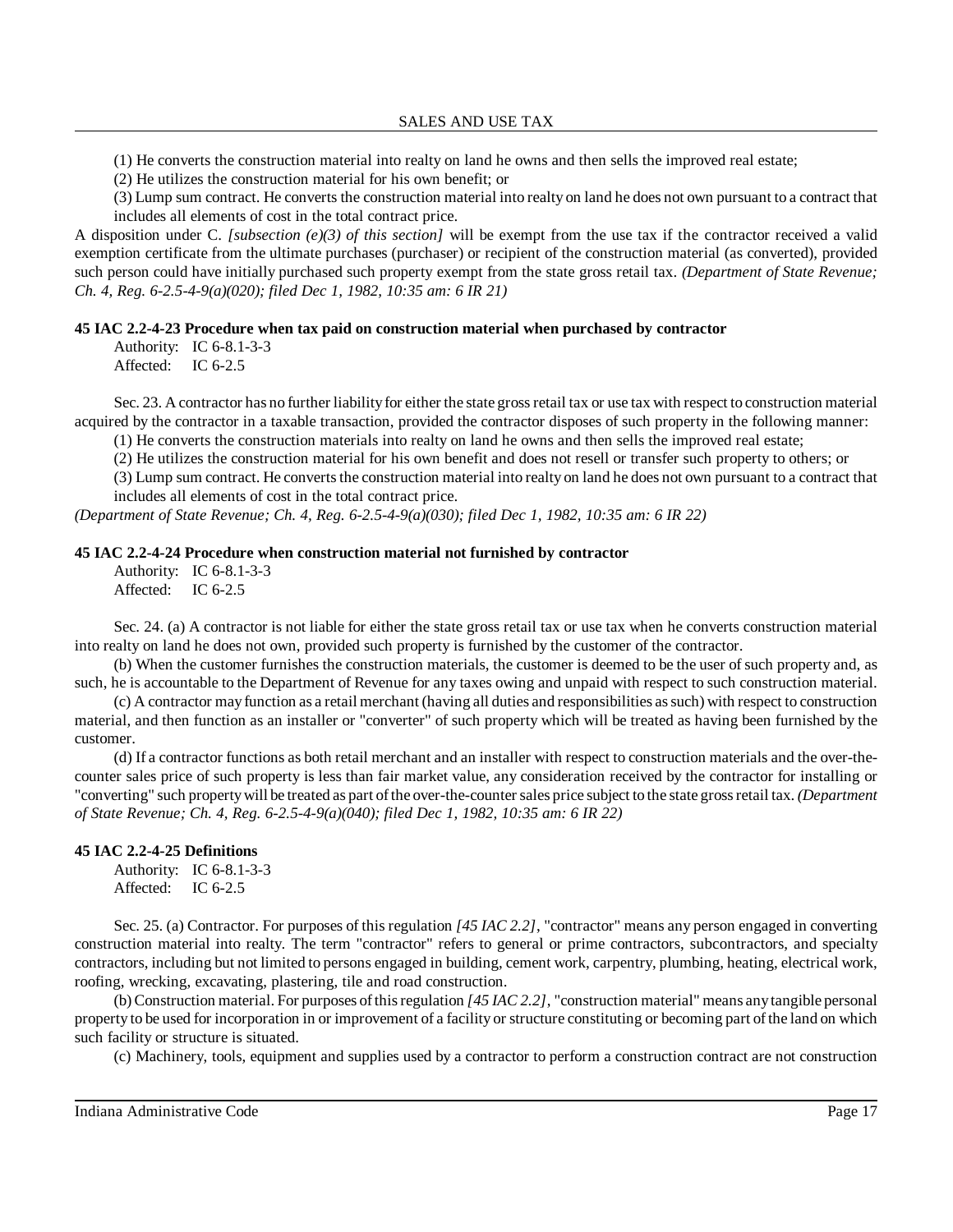materials. *(Department of State Revenue; Ch. 4, Reg. 6-2.5-4-9(a)(050); filed Dec 1, 1982, 10:35 am: 6 IR 23)*

#### **45 IAC 2.2-4-26 Contractors**

Authority: IC 6-8.1-3-3 Affected: IC 6-2.5

Sec. 26. (a) A person making a contract for the improvement to real estate whereby the material becoming a part of the improvement and the labor are quoted as one price is liable for the payment of sales tax on the purchase price of all material so used.

(b) A person selling tangible personal property to be used as an improvement to real estate may enter into a conpletely *[sic.]* separate contract to furnish the labor to install or construct such improvement, in which case the sales tax shall be collected and remitted by such seller on the materials sold for this purpose. Such sales of materials must be identifiable as a separate transaction from the contract for labor. The fact that the seller subsequently furnished information regarding the charges for labor and material used under a flat bid quotation shall not be considered to constitute separate transactions for labor and material.

(c) Tangible personal property purchased to become a part of an improvement to real estate under a contract with an organization entitled to exemption is eligible for exemption when purchased by the contractor.

(d) In order to be exempt on such purchases the contractor must be registered as a retail merchant and must obtain an exemption certificate from the exempt organization, and must issue an exemption certificate to his supplier.

(e) Utilities, machinery, tools, forms, supplies, equipment or any other items used by or consumed by the contractor and which do not become a part of the improvement to real estate are not exempt regardless of the exempt status of the person for whom the contract is performed. *(Department of State Revenue; Ch. 4, Reg. 6-2.5-4-9(b)(010); filed Dec 1, 1982, 10:35 am: 6 IR 23)*

# **45 IAC 2.2-4-27 Tangible personal property; renting and leasing**

Authority: IC 6-8.1-3-3 Affected: IC 6-2.5

Sec. 27. (a) In general, the gross receipts from renting or leasing tangible personal property are taxable. This regulation [45] *IAC 2.2]* only exempts from tax those transactions which would have been exempt in an equivalent sales transaction.

(b) Every person engaged in the business of the rental or leasing of tangible personal property, other than a public utility, shall be deemed to be a retail merchant in respect thereto and such rental or leasing transaction shall constitute a retail transaction subject to the state gross retail tax on the amount of the actual receipts from such rental or leasing.

(c) In general, the gross receipts from renting or leasing tangible personal property are subject to tax. The rental or leasing of tangible personal property constitutes a retail transaction, and every lessor is a retail merchant with respect to such transactions. The lessor must collect and remit the gross retail tax or use tax on the amount of actual receipts as agent for the state of Indiana. The tax is borne by the lessee, except when the lessee is otherwise exempt from taxation.

(d) The rental or leasing of tangible personal property, by whatever means effected and irrespective of the terms employed by the parties to describe such transaction, is taxable.

(1) Amount of actual receipts. The amount of actual receipts means the gross receipts from the rental or leasing of tangible personal property without any deduction whatever for expenses or costs incidental to the conduct of the business. The gross receiptsinclude anyconsideration received from the exercise of an option contained in the rental oflease agreement;royalties paid, or agreed to be paid, either on a lump sum or other production basis, for use of tangible personal property; and any receipts held by the lessor which may at the time of their receipt or some future time be applied by the lessor as rentals.

(2) Rental or lease period. For purposes of the imposition of the gross retail tax or use tax on rental or leasing transactions, each period for which a rental is payable shall be considered a complete transaction. In the case of a weekly rate, each week shall be considered a complete transaction. In the case of a continuing lease or contract, with or without a definite expiration date, where rental payments are to be made monthly or on some other periodic basis, each payment period shall be considered a completed transaction.

(3) Renting or leasing property with an operator:

(A) The renting or leasing of tangible personal property, together with the services of an operator shall be subject to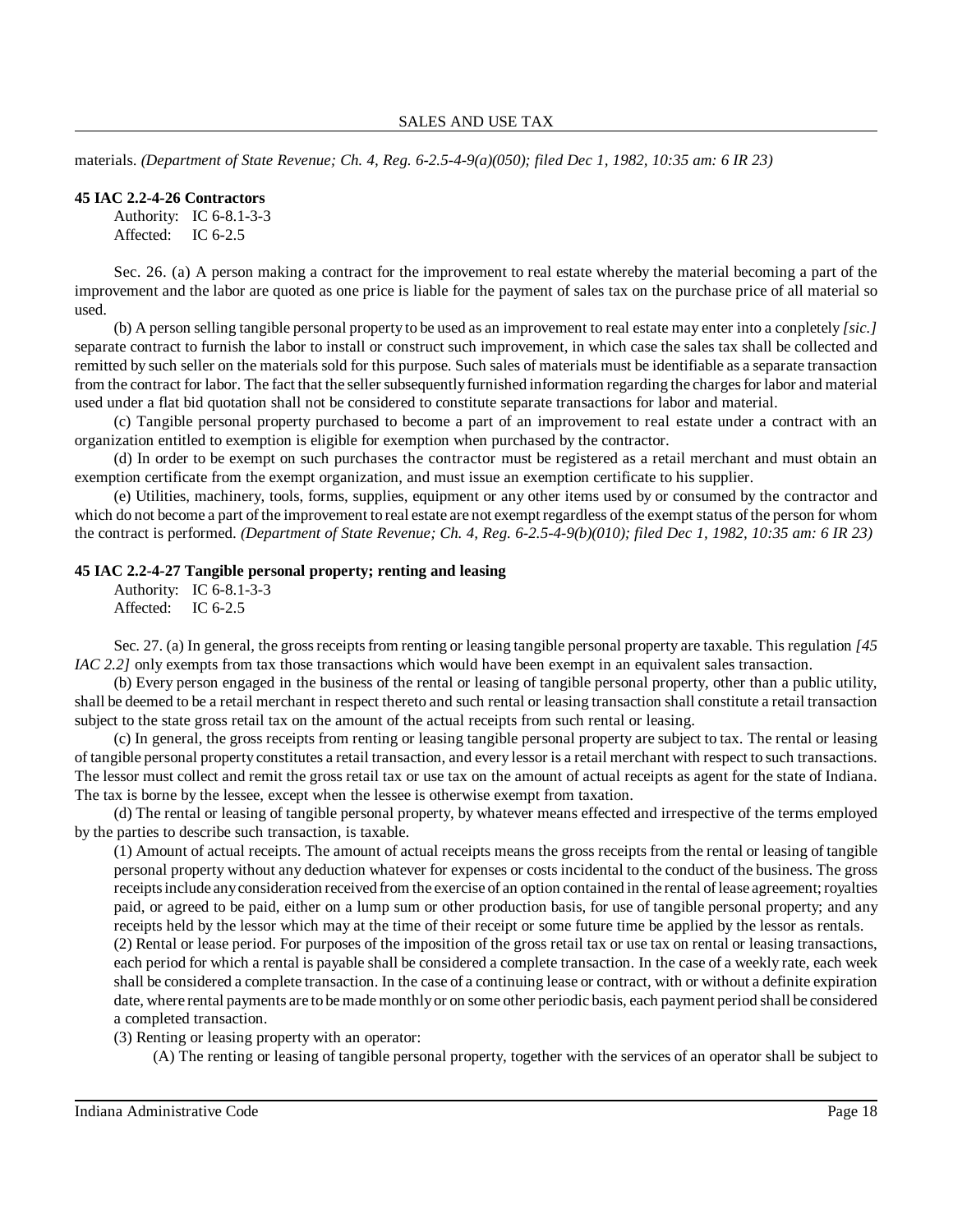the tax when control of the property is exercised by the lessee. Control is exercised when the lessee has exclusive use of the property, and the lessee has the right to direct the manner of the use of the property. If these conditions are present, control is deemed to be exercised even though it is not actually exercised.

(B) The rental of tangible personal property together with an operator as part of a contract to perform a specific job in a manner to be determined by the owner of the property or the operator shall be considered the performance of a service rather than a rental or lease provided the lessee cannot exercise control over such property and operator.

(C) When tangible personal property is rented or leased together with the service of an operator, the gross retail tax or use tax is imposed on the property rentals. The tax is not imposed upon the charges for the operator's services, provided such charges are separately stated on the invoice rendered by the lessor to the lessee.

(D) Notwithstanding anyother provision ofthisregulation *[45 IAC 2.2]* any lessee leasing or renting a vehicle(s) from any lessor, including an individual lessor, with or without operators, driver(s), or even if the operator (driver) himself isthe lessor, regardless of control exercised, shall not be subject to the grossretail tax or use tax, if the leased or rented vehicle(s) are directly used in the rendering of public transportation.

(4) Suppliesfurnished with leased property. A person engaged in the business ofrenting or leasing tangible personal property is considered the consumer ofsupplies, fuels, and other consumables which are furnished with the property which is rented or leased.

(Department of State Revenue; Ch. 4, Reg. 6-2.5-4-10(a)(010); filed Dec 1, 1982, 10:35 am: 6 IR 23; filed Aug 6, 1987, 4:30 pm: *10 IR 2613)*

### **45 IAC 2.2-4-28 Tangible personal property; sales by persons engaged in renting or leasing (Repealed)**

Sec. 28. *(Repealed by Department of State Revenue; filed Sep 6, 2017, 2:20 p.m.: 20171004-IR-045160570FRA)*

### **45 IAC 2.2-4-29 Motion picture film; rental or leasing; exclusion (Repealed)**

Sec. 29. *(Repealed by Department of State Revenue; filed Sep 6, 2017, 2:20 p.m.: 20171004-IR-045160570FRA)*

### **45 IAC 2.2-4-30 Cable TV service**

Authority: IC 6-8.1-3-3 Affected: IC 6-2.5

Sec. 30. Every person engaged in the furnishing of local or intrastate cable television service shall be a retail merchant making retail transactions in respect to the furnishing of such service, and the gross income received therefrom, upon billings or statement rendered to consumers, shall constitute gross retail income from a retail transaction for the purposes of the gross retail tax. *(Department of State Revenue; Ch. 4, Reg. 6-2.5-4-11(a)(010); filed Dec 1, 1982, 10:35 am: 6 IR 24)*

### **45 IAC 2.2-4-31 Cable TV service; exclusion**

Authority: IC 6-8.1-3-3 Affected: IC 6-2.5

Sec. 31. In general, all charges billed to the user of cable television service are subject to sales tax. This regulation *[this section]* excludes only charges billed to the consumer for the provision, installation, construction, servicing or removal of tangible personal property used in connection with the furnishing of such service. *(Department of State Revenue; Ch. 4, Reg. 6-2.5-4- 11(b)(010); filed Dec 1, 1982, 10:35 am: 6 IR 25)*

### **45 IAC 2.2-4-32 Cable TV companies; purchases**

Authority: IC 6-8.1-3-3 Affected: IC 6-2.5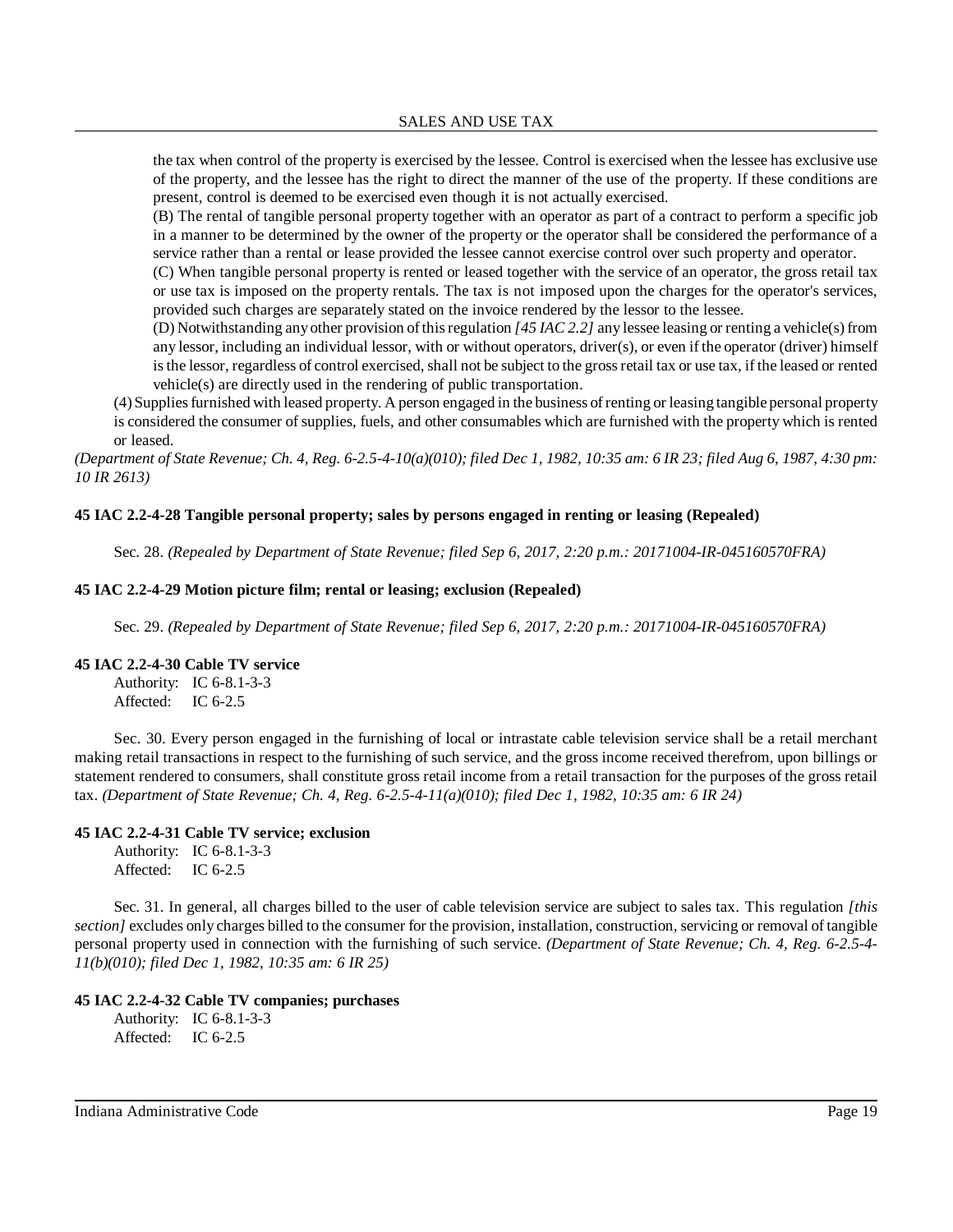Sec. 32. This regulation *[45 IAC 2.2]* does not exempt cable television companies from sales tax on their purchases of tangible personal property; therefore, they will be required to pay salestax on their purchases. *(Department of State Revenue; Ch. 4, Reg. 6-2.5-4-11(b)(020); filed Dec 1, 1982, 10:35 am: 6 IR 25)*

### **45 IAC 2.2-4-33 Auction sales; sales tax**

Authority: IC 6-8.1-3-3 Affected: IC 6-2.5

Sec. 33. Every person engaged in the business of making sales at auction of tangible personal property owned by such person or others, shall be and constitute a retail merchant making retail transactions in respect thereto and the gross income received therefrom shall constitute gross retail income of a retail merchant received from retail transactions. *(Department of State Revenue; Ch. 4, Reg. 6-2.5-4-12(a)(010); filed Dec 1, 1982, 10:35 am: 6 IR 25)*

### **45 IAC 2.2-4-34 Auction sales; exclusion**

Authority: IC 6-8.1-3-3 Affected: IC 6-2.5

Sec. 34. In general, all sales of tangible personal property by any person engaged in the business of making sales at auction are taxable. This regulation *[this section]* excludes only occasional or isolated sales of tangible personal property on the premises of the owner in those instances where such tangible personal property was not acquired for resale. *(Department of State Revenue; Ch. 4, Reg. 6-2.5-4-12(b)(010); filed Dec 1, 1982, 10:35 am: 6 IR 25)*

### **45 IAC 2.2-4-35 Auction sales; application of exemption**

Authority: IC 6-8.1-3-3 Affected: IC 6-2.5

Sec. 35. (a) An auction that meets all of the following conditions is casual sale and is therefore not subject to sales tax: (1) The sale must be on premises owned or provided by the owner of the tangible personal property being sold and not the auctioneer.

(2) The tangible personal property must not have been purchased for resale nor consigned by a third party for sales.

(b) Auctions which do not meet the above conditions are subject to sales tax.

(c) In the event that certain tangible personal property being sold at a particular auction sale meets the above conditions but other property fails to meet such conditions sales tax must be collected on the sale of all property failing to meet the conditions.

(d) Ifsuch a taxable sale is conducted bya licensed auctioneer, the auctioneer is a retail merchant with respect to the property being sold and is responsible for the collection of the sales tax thereon.

(e) If such a sale is conducted by the owner or consignee (or his agent other than a licensed auctioneer), the owner, (consignee) becomes a retail merchant and must collect sales tax on the property being sold.

(f) Before conducting a taxable sale as defined above, a licensed auctioneer or owner (consignee) must obtain a Registered Retail Merchant Certificate from the Department of Revenue. *(Department of State Revenue; Ch. 4, Reg. 6-2.5-4-12(b)(020); filed Dec 1, 1982, 10:35 am: 6 IR 25)*

# **Rule 5. Exempt Transactions of a Retail Merchant**

### **45 IAC 2.2-5-1 Agricultural production; definitions**

Authority: IC 6-8.1-3-3 Affected: IC 6-2.5

Sec. 1. (a) Definitions. "Farmers" means only those persons occupationally engaged in producing food or agricultural commodities for sale or for further use in producing food or such commodities for sale. These terms are limited to those persons,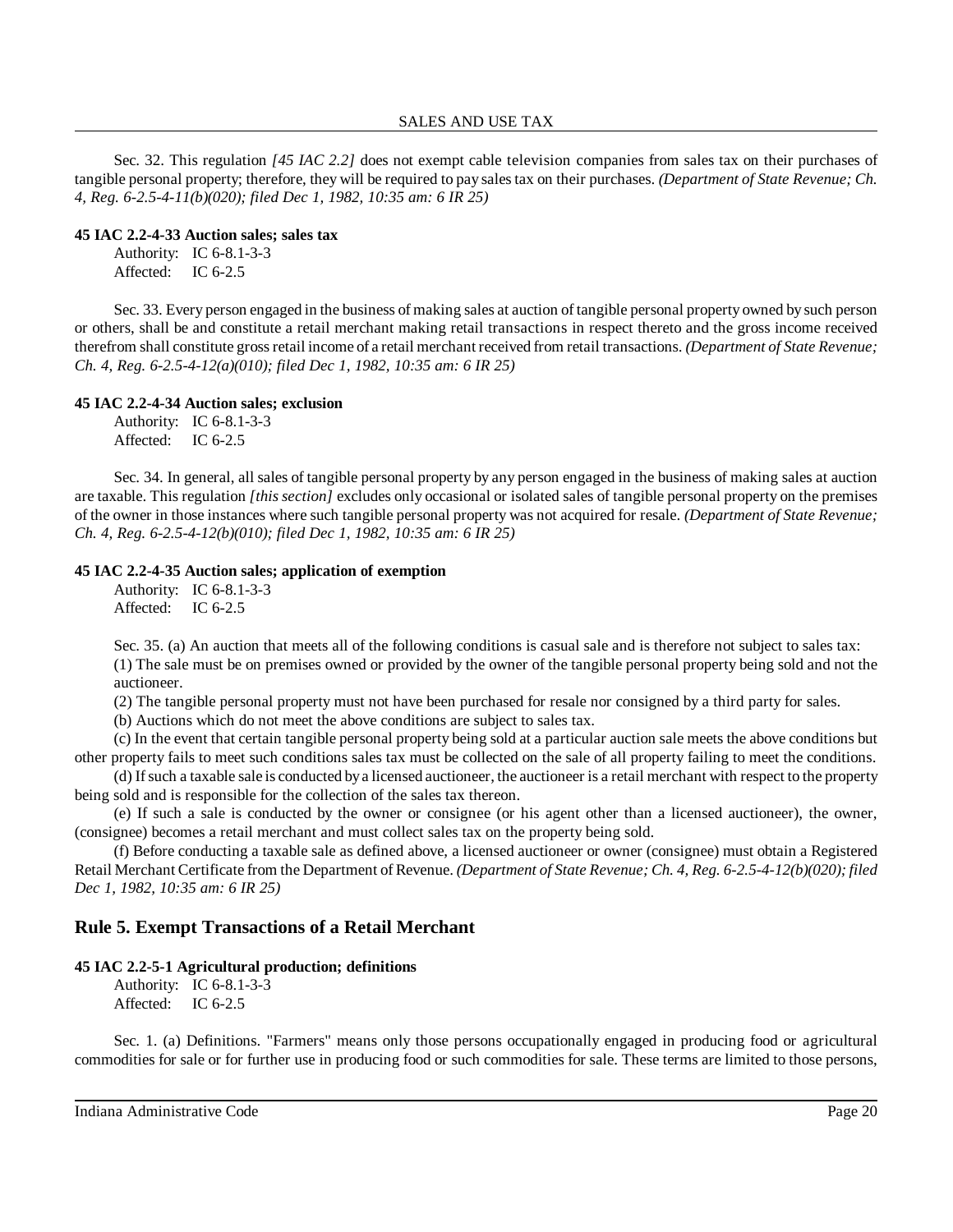partnerships, or corporationsregularlyengaged in the commercial production forsale of vegetables, fruits, crops, livestock, poultry, and other food or agricultural products. Only those persons, partnerships, or corporations whose intention it isto produce such food or commodities at a profit and not those persons who intend to engage in such production for pleasure or as a hobby qualify within this definition.

"Farming" means engaging in the commercial production of food or agricultural commodities as a farmer.

"To be directly used by the farmer in the direct production of food or agricultural commodities" requires that the property in question must have an immediate effect on the article being produced. Property has an immediate effect on the article being produced if it is an essential and integral part of an integrated process which produces food or an agricultural commodity.

(b) The state gross retail tax shall not apply to:

(1) Sales to farmers of animals and poultry used for breeding purposes are exempt from tax provided the farmer used such animals and poultry to breed animals and poultry to be used by the farmer in the production of food or agricultural commodities.

(2) Sales to farmers of animals and poultry to be directly used by the farmer in the direct production of food and agricultural commodities are exempt from tax. Domestic animals and birds, pets, game animals and birds, furbearing animals, fish, and other animals or poultry not directly used by the farmer in the direct production of food or agricultural commodities are subject to tax. Baby chicks, ducklings, geese, turkeypoults, hatching eggs, pigs, hogs*[sic., ,]* lambs, sheep, livestock, calves, and cows are exempt from tax, provided that they are directly used by the farmer in the direct production of food or agricultural commodities for sale.

(3) Sales to farmers and to other persons occupationally engaged in the business of producing food and agricultural commodities for human, animal, or poultry consumption (either for sale or for further use in producing such food and agricultural commodities for sale) of animal and poultry life to be directly used by the purchaser in the direct production of food and agricultural commodities.

(4) Sales of animals and poultry to a farmer to be directly used by the farmer in the direct production of food or agricultural commodities (either for sale or for further use in producing such food or commodities for sale) for human, animal, or poultry consumption are exempt from tax.

(c) Energy Equipment. (1) Equipment used to modify energy purchased from public utilities for the production process is exempt if the equipment is used to modify the utilities for use by exempt equipment.

(2) Equipment used to create energy that could otherwise be purchased exempt from a public utility for use by exempt equipment is exempt.

(3) When any equipment qualifies as essential and integral to the production process and also is used in an alternative nonessential and/or non-integral manner, the exemption shall only apply to the percentage (%) of use of the equipment used in the exempt manner. *(Department of State Revenue; Ch. 5, Reg. 6-2.5-5-1(010); filed Dec 1, 1982, 10:35 am: 6 IR 25; filed Aug 6, 1987, 4:30 pm: 10 IR 2614)*

### **45 IAC 2.2-5-2 Sales to farmers; feed**

Authority: IC 6-8.1-3-3 Affected: IC 6-2.5

Sec. 2. (a) The state gross retail tax shall not apply to any of the following transactions:

(1) Sales to farmers of feed for animals and poultry used by the purchaser in the direct production of food and agricultural commodities.

(2) Sales of feed for animals and poultry to a farmer to be directly used by the farmer in the direct production of food or agricultural commodities for human, animal, or poultry consumption are exempt from tax.

(3) Sales to farmers of feed for animals and poultry are exempt from tax, provided such feed is to be used for animals and poultrywhich were purchased exempt from tax. This exemption applies also to feed purchased for animals and poultrywhich are raised by a farmer entitled to this exemption and which animals or poultry would have qualified for exemption if they had been purchased by the farmer.

(b) Definition: The term "feed" includes salt, grains, tankage, oyster shells, mineral supplements, vitamins, and other generally recognized animal feed. *(Department of State Revenue; Ch. 5, Reg. 6-2.5-5-1(020); filed Dec 1, 1982, 10:35 am: 6 IR*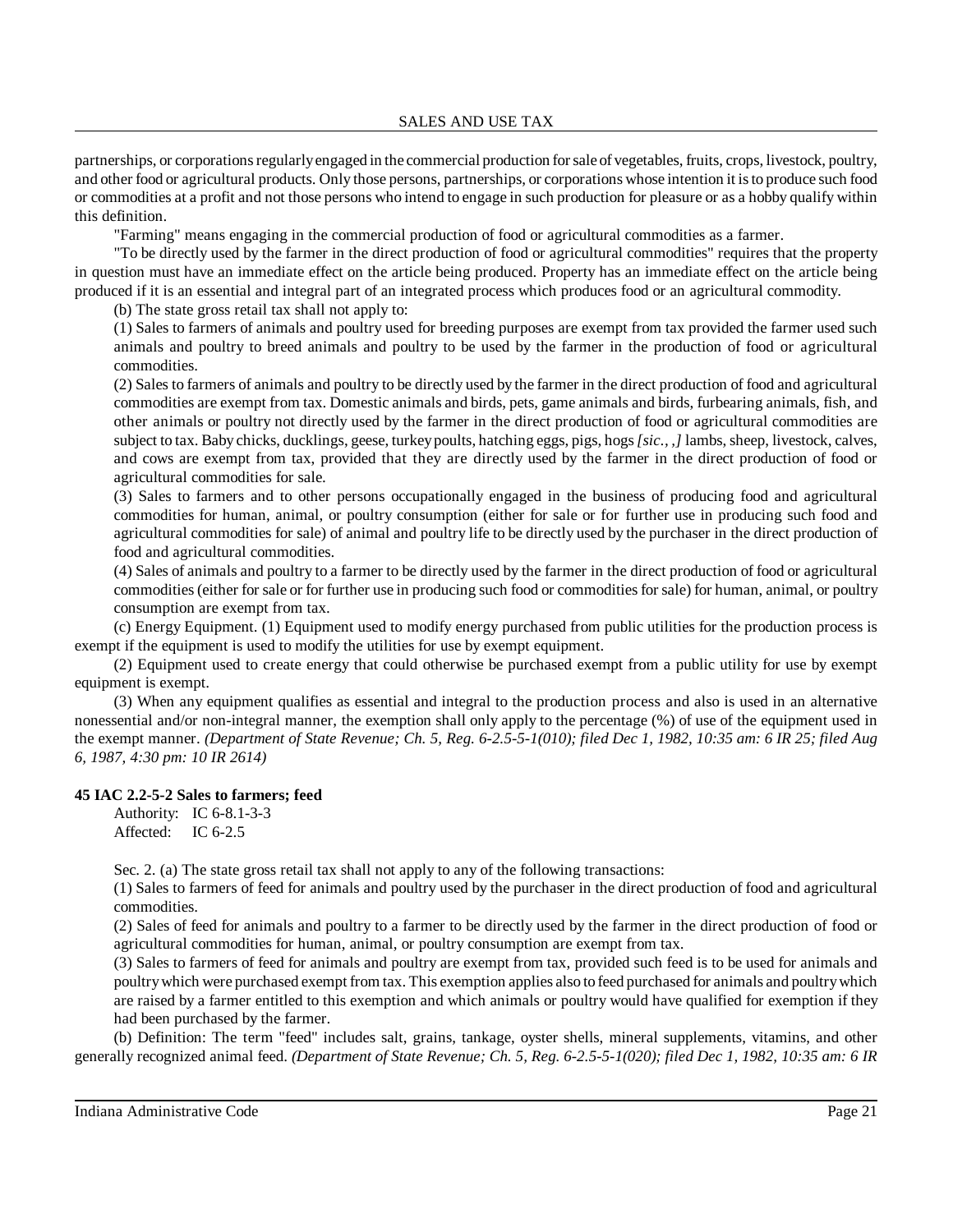*26; filed Aug 6, 1987, 4:30 pm: 10 IR 2615)*

#### **45 IAC 2.2-5-3 Sales to farmers; agricultural commodities**

Authority: IC 6-8.1-3-3 Affected: IC 6-2.5

Sec. 3. (a) Definitions: Fertilizer. The term "fertilizer" means a commodity which contains one or more substances to increase the available plant food content of the soil and which becomes a part of the products grown therein.

Farmer. For definition of "farmer" as used in this regulation *[45 IAC 2.2]* refer to Regs. 6-2.5-5-1(010) *[45 IAC 2.2-5-1]*.

Farming. The term "farming" means engaged in the commercial production of food or agricultural commodities as a "farmer".

(b) In general, purchases of tangible personal property by farmers are taxable. The exemptions provided by this regulation *[45 IAC 2.2]* apply only to seeds, fertilizers, fungicides, insecticides, and other tangible personal property to be directly used by the farmer in the direct production of food and agricultural commodities. This exemption is limited to "farmers".

(c) The state gross retail tax shall not apply to:

(1) Sales to farmers and to other persons occupationally engaged in the business of producing food and agricultural commodities for human, animal, and poultry consumption (either for sale or further use in producing such food and agricultural commodities for sale) of seeds, plants, fertilizers, fungicides, insecticides, and other tangible personal property to be directly used by the purchaser in the direct production of food and agricultural commodities.

(2) Sales to farmers of seeds, plants, fertilizers, fungicides, insecticides, and other tangible personal property to be directly used by the farmer in the direct production of food or agricultural commodities for human, animal, or poultry consumption either for sale or for further use in producing food and agricultural commodities for sale are exempt from tax. "To be directly used in the direct production of food or agricultural commodities for human, animal, or poultry consumption either for sale or for further use in producing food and agricultural commodities for sale," the property in question must have an immediate effect on the article being produced. Property has an immediate effect on the article being produced if it is an essential and integral part of an integrated process which produces food or an agricultural commodity.

(3) Seeds and plants. Sales to farmers of seeds and plants for sale or for further use in producing food and agricultural commodities for sale are exempt from tax provided such seeds and plants are used directly in farming.

(4) Fertilizer. Sales to farmers of fertilizer are exempt from tax provided that such fertilizer is used directly in farming.

(5) Fungicides and insecticides. Sales to farmers of fungicides and insecticides are exempt from tax provided such items are used directly in farming.

(6) Sales to farmers of tangible personal property used to groom or treat poultry and animals used in the production of food, so as to preserve their health, (including property such as medicines, serums, dehorners, debeakers, hoof trimmers *[sic.,]* hormones for productive animals, inoculation needles, and syringes) are exempt from tax.

(d) Non-exempt purchases:

(1) Other tangible personal property. Sales to farmers of other tangible personal property are taxable unless the property is used in direct production of food or agricultural commodities.

(2) Sales of beds, mattresses, kitchen equipment, recreation items, etc., used in conjunction with the operation of migrant labor camps are taxable. Such items are not used directly in farming.

(3) Sales to farmers of property to be incorporated into real estate in such a manner as to become part of the real estate are taxable. If the unit is directly used for manufacture or a process of manufacture, it is to be considered as personal property. (4) Materials purchased for use in construction, reconstruction, alteration, remodeling, servicing, repairing, maintenance, or improvement of farm buildings incorporated into realty are taxable.

(5) Purchases of fences, fencing material, gates, posts, fence stretchers, and electric fence chargers are taxable.

(6) Purchases of watering tubs and troughs and tile for drainage are taxable.

(7) Tangible personal property purchased by a farmer for use in general farm maintenance of taxable items is taxable.

(8) Sales to farmers of tangible personal property to be used in managerial, sales, or other farm activities not directly related to the production of food are taxable. The following farm activities are not directly related to the production of food or agricultural commodities: farm management and administration; selling and marketing; exhibition of farm products; safety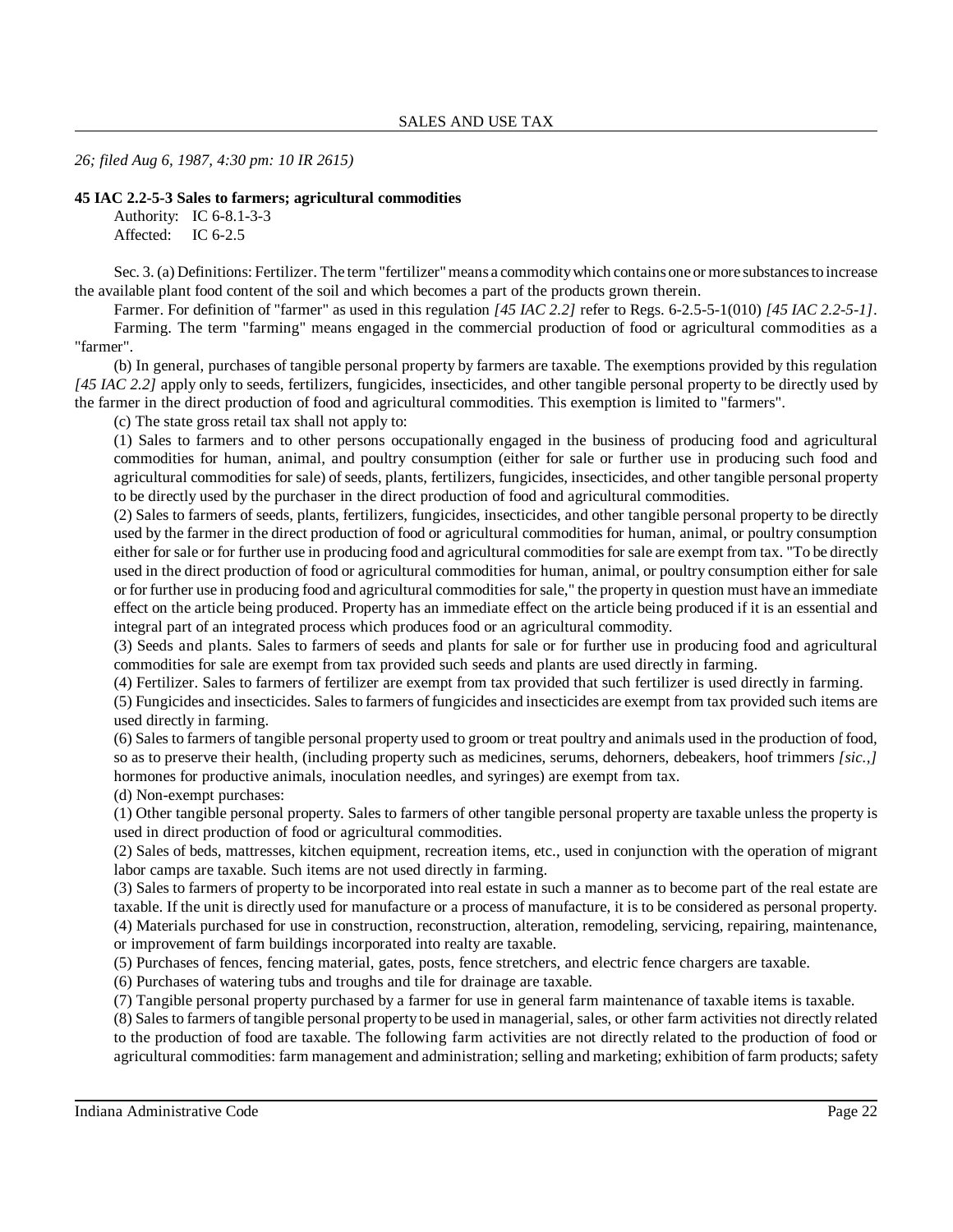and fire prevention; illumination for farm buildings, transportation of animals, poultry, feed, fertilizer, etc., to the farm for use in farming; and transportation of animals, poultry, and other farm produce from the farm to market.

(9) Buildings which only protect the animals from adverse weather conditions are taxable.

(e) Exempt Purchases: (1) Heating, cooling, and ventilation equipment for agricultural production is exempt when it is directly used in the direct agricultural production process provided that such equipment is directly used in the production process, i.e. has an immediate effect on the article being produced. Property has an immediate effect on the article being produced if it is an essential and integral part of an integrated process which produces food or agricultural commodities.

(2) Confinement buildings that confine animals in order to (1) maintain physical integrity of the product, (2) create and control the environment in order to facilitate production, and (3) function in conjunction with exempt machinery such as fans, thermostats, vents, cooling and heating systems, are exempt. In addition, in order to qualify for the exemption, the confinement building must serve a breeding, gestation, farrowing, and nursing or finishing function. For purposes of this exemption, confinement involves holding the animal within the confines of the building or an attached confined porch area.

(3) Fences, fencing materials, gates, posts, and electric fence chargers(listed in 45 IAC 2.2-5-3(d)(6) and 2.2-5-4(c) *[45 IAC 2.2-5-4(c)]*) are exempt only if the same are purchased for use in confining livestock during the production processes of breeding, gestation, farrowing, calving, nursing, or finishing. Fencing materials are taxable if the fence is used to confine horses, ponies, donkeys, or pets not used in agricultural production. Fencing materials are also taxable if the fence is used only as a partition fence between adjoining landowners or as a means to keep wildlife, stray animals, or trespassers from entering cropland or farm premises.

(4) Purchases of feeding and watering equipment. *(Department of State Revenue; Ch. 4, Reg. 6-2.5-5-1(030); filed Dec 1, 1982, 10:35 am: 6 IR 26; filed Aug 6, 1987, 4:30 pm: 10 IR 2615)*

### **45 IAC 2.2-5-4 Farmers and others engaged in agricultural production**

Authority: IC 6-8.1-3-3 Affected: IC 6-2.5

Sec. 4. (a) Agricultural exemption certificates may be used only if the purchaser is occupationally engaged in the business of producing food or commodities for human, animal, or poultry consumption for sale or for further use in such production.

(b) The department has determined that persons occupationally engaged in producing food and commodities as used in the Indiana sales and use tax act, shall mean and include only those persons, partnerships, or corporations whose intention it is to operate a farm at a profit and not those persons who intend to operate a farm for pleasure as a hobby. Operations similar to those of a pony farm, riding stable, or the production and raising of dogs and pets, are not classified as farms for the purpose of the state gross retail tax act.

(c) The following is a partial list of items which are considered subject to the sales tax.

TAXABLE TRANSACTIONS

Fences, posts, gates, and fencing materials.

Water supply systems for personal use.

Drains.

Any motor vehicle which is required by the motor vehicle law to be licensed for highway use.

Ditchers and graders.

Paints and brushes.

Refrigerators, freezers, and other household appliances.

Garden and lawn equipment, parts, and supplies.

Electricity for lighting and other non-agricultural use.

Any materials used in the construction or repair of non-exempt: buildings, silos, grain bins, corn cribs, barns, houses, and any other permanent structures.

Items of personal apparel, including footwear, gloves, etc., furnished primarily for the convenience of the workers if the workers are able to participate in the production process without it.

Pumps.

All saws.

All tools, including forks, shovels, hoes, welders, power tools, and hand tools.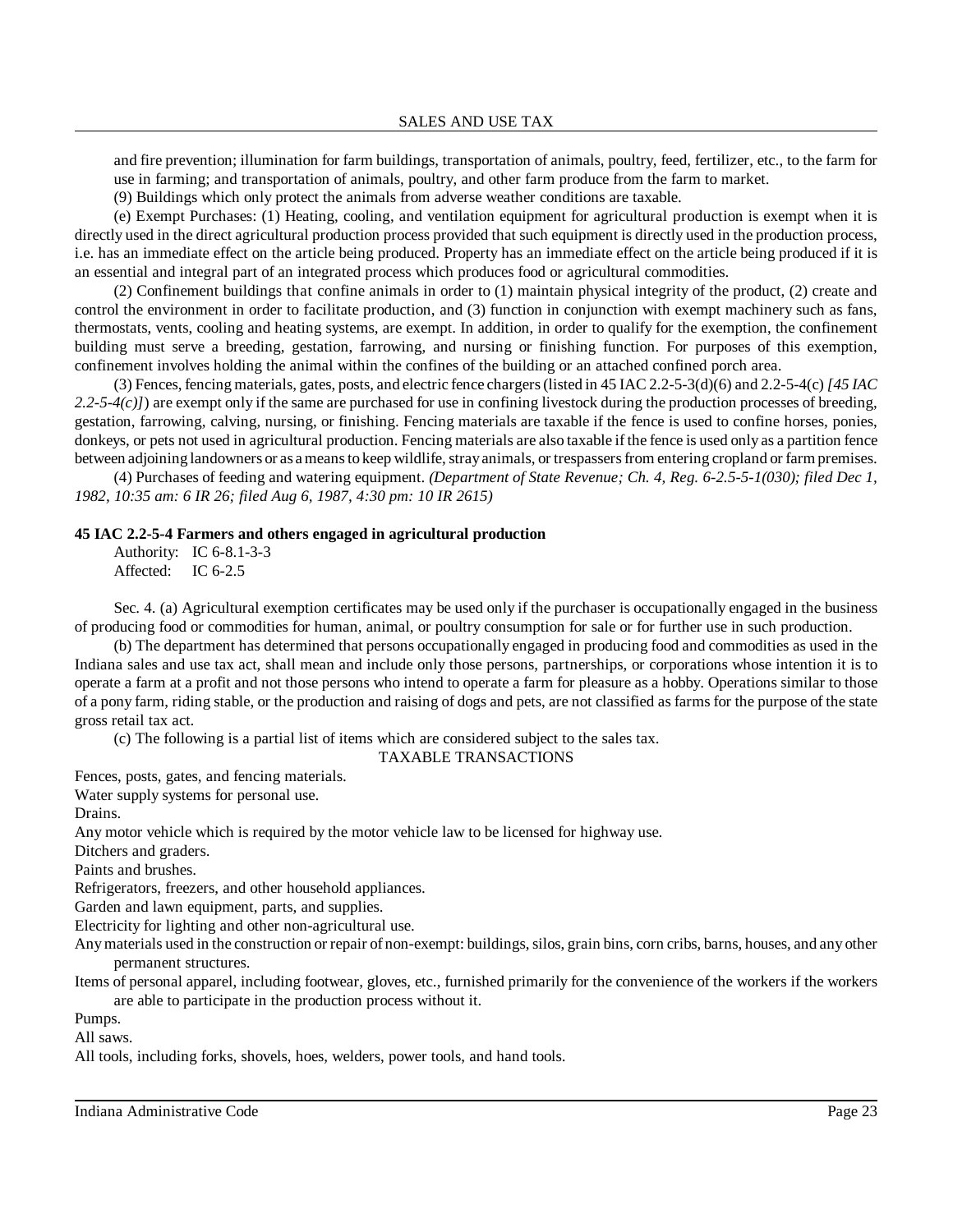Building materials or building hardware such as lumber, cement, nails, plywood, brick, paint. Plumbing, electrical supplies, and accessories, pumps.

Horses, ponies, or donkeys not used as draft animals in the production of agricultural products.

Food for non-exempt horses, ponies, etc.

Fertilizer, pesticides, herbicides, or seeds to be used for gardens and lawns.

Field tile or culverts.

Graders, ditchers, front end loaders, or similar equipment (except equipment designed to haul animal waste). Any replacement parts or accessories for the above items.

(d) Each ofthe following itemsis considered exempt from the salestax ONLY when the purchaser is occupationallyengaged in agricultural production and uses the items directly in direct production of agricultural products.

# EXEMPT TRANSACTIONS

(1) Livestock and poultry sold for raising food for human consumption and breeding stock for such purposes.

(2) Feed and medicines sold for livestock and poultry described in Item (1).

(3) Seeds, plants, fertilizers, fungicides, insecticides, and herbicides.

(4) Implements used in the tilling of land and harvesting of crops therefrom, including tractors and attachments.

(5) Milking machines, filters, strainers, and aerators.

(6) Gasoline and other fuel and oil for farm tractors and for other exempt farm machinery.

(7) Grease and repair parts necessary for the servicing of exempt equipment.

(8) Containers used to package farm products for sale.

(9) Equipment designed to haul animal waste.

(10) Equipment such as needles, syringes, and vaccine pumps.

(e) The fact that an item is purchased for use on the farm does not necessarily make it exempt from sale *[sic.]* tax. It must be directly used by the farmer in the direct production of agricultural products. The property in question must have an immediate effect on the article being produced. Property has an immediate effect on the article being produced if it is an essential and integral part of an integrated process which produces agricultural products. The fact that a piece of equipment is convenient, necessary, or essential to farming is insufficient in itself to determine if it is used directly in direct production as required to be exempt.

(f) If a farmer makes a purchase tax exempt and later determines that the purchase should have been taxable, a use tax is due on the purchase price and should be remitted to the department of revenue along with the next annual income tax return, except for sales tax on gasoline which must be shown on the claim for motor fuel tax refund.

(g) A farmer would not ordinarily qualify to claim an exemption on electric or other utility bills unless the amount of electricity used in direct agricultural production is separately metered. In order to qualify for an exemption when separate meters are not use *[sic.]*, a farmer should be prepared to prove to the satisfaction of the department of revenue that the predominant use of electricity was for direct agricultural production. An exemption should never be claimed for telephone service.

(h) The sale by a farmer of grocery food not for immediate human consumption from a stand located on the seller's property is not subject to sales tax, and the farmer is not required to register as a retail merchant unless he conduct *[sic.]* sales of taxable items.

### –EXAMPLE–

The selling of whole watermelons by a farmer from a stand located on his property is not subject to sales tax. However, the selling of watermelon by the slice is subject to sales tax since the food is sold for immediate human consumption.

(Department of State Revenue; Ch. 5, Reg. 6-2.5-5-1(040); filed Dec 1, 1982, 10:35 am: 6 IR 27; filed Aug 6, 1987, 4:30 pm: 10 *IR 2617)*

# **45 IAC 2.2-5-5 Raising horses, donkeys and ponies; application for sales tax**

Authority: IC 6-8.1-3-3 Affected: IC 6-2.5

Sec. 5. (a) The raising of saddle horses, harness horses, ponies, donkeys, or any other similar animals not used directly in direct agricultural production does not qualifyas agricultural production for "human consumption" under the grossretail sales and use tax act. Consequently, the purchase of supplies, food, materials, and equipment used in raising or maintaining such animals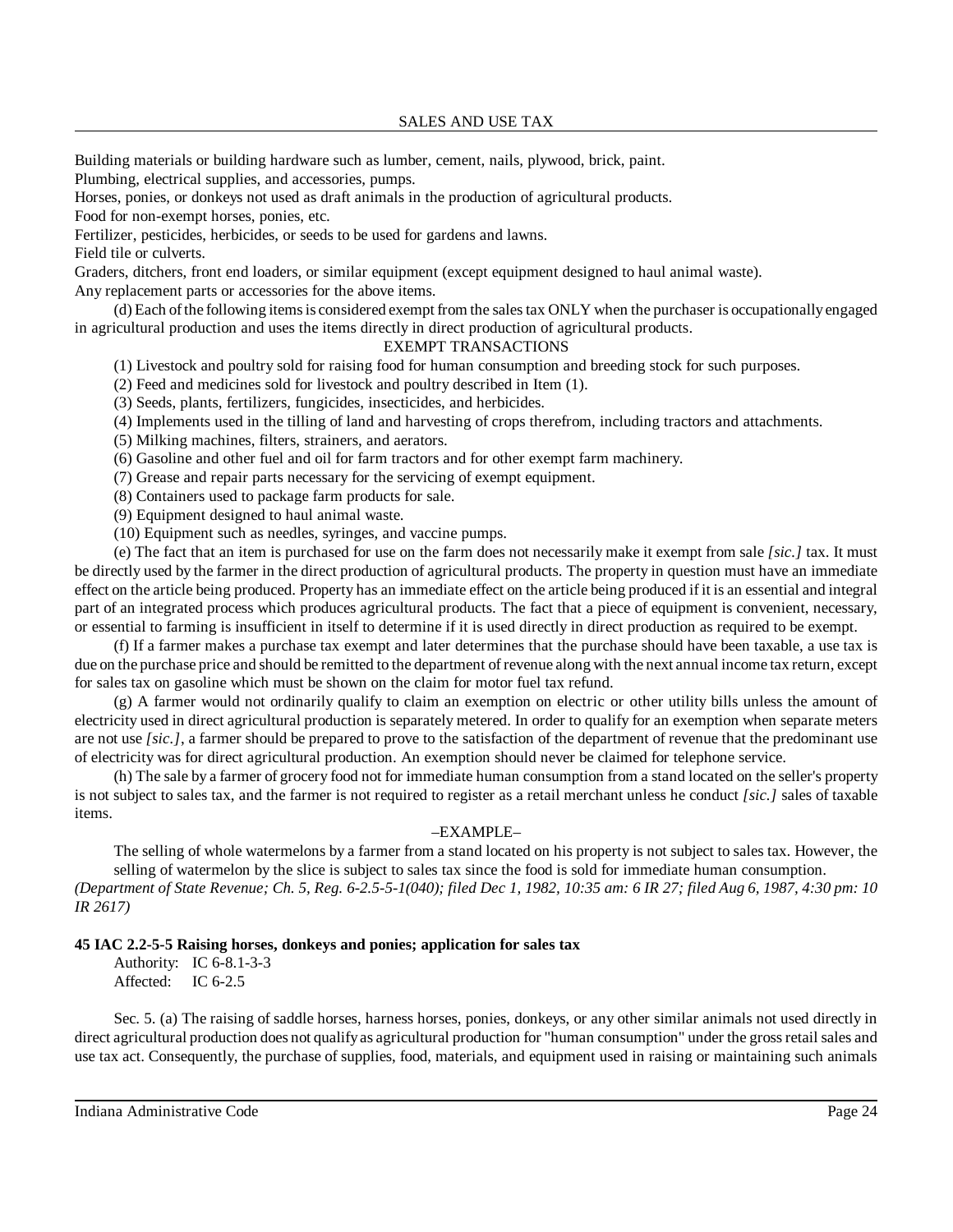are subject to the sales tax unless the items are directly used or consumed in the production of such animals for resale in the regular course of the purchaser's business.

(b) The purchase of any of the above animals is subject to the sales tax unless the purchaser is a registered retail merchant and is buying such animal for resale in the regular course of his business.

(c) A valid exemption certificate must be furnished by the purchaser setting out the reasons for any exemption.

(d) An agricultural exemption certificate may be used only for the purchase of draft animals which are to be directly used in direct production of agricultural products. *(Department of State Revenue; Ch. 5, Reg. 6-2.5-5-1(050); filed Dec 1, 1982, 10:35 am: 6 IR 29; filed Aug 6, 1987, 4:30 pm: 10 IR 2618)*

#### **45 IAC 2.2-5-6 Direct production of agricultural commodities; sales of agricultural machinery**

Authority: IC 6-8.1-3-3

Affected: IC 6-2.5

Sec. 6. (a) In general, all purchases of tangible personal property by persons engaged in the direct production, extraction, harvesting, or processing of agricultural commodities are taxable. (The exemption provided in thisregulation *[45 IAC 2.2]* extends only to agricultural machinery, tools, and equipment.)

(b) The state gross retail tax shall not apply to sales of agricultural machinery, tools, and equipment to be directly used by the purchaser in the direct production, extraction, harvesting, or processing or *[sic.]* agricultural commodities.

(c) Purchasers of agricultural machinery, tools, and equipment to be directly used by the purchaser in the direct production, extraction, harvesting, or processing of agricultural commodities are exempt from tax provided such machinery, tools, and equipment have a direct effect upon the agricultural commodities produced, harvested, etc. Property is directly used in the direct production, extraction, harvesting, or processing of agricultural commodities if the property in question has an immediate effect on the article being produced. Property has an immediate effect on the article being produced if it is an essential and integral part of an integrated process, i.e. confinement buildings, cooling, heating, and ventilation equipment. The fact that such machinery, tools, or equipment may not touch the commodity or livestock or, by itself, cause a change in the product, is not determinative.

(d) Exempt purchases: (1) Feeds–Sales of agricultural machinery, tools, and equipment used by the purchaser directly in feeding exempt animals, poultry, etc., are exempt from tax. This exemption does not extend to machinery, equipment, and tools used for the handling, movement, transportation, or storage of feed prior to the actual feeding process.

(2) Seeds and plants–Sales of agricultural machinery, tools, and equipment to be used directlybythe purchaser to plantseeds and plants purchased exempt from tax are exempt from tax. This exemption does not apply to lawn tractors used to plant grass seed, storage equipment, transportation equipment, or to machinery, tools, or equipment to be incorporated into real estate.

(3) Fertilizers–Sales of agricultural machinery, tools, and equipment to be directly used by the purchaser to fertilize crops. This exemption does not apply to storage equipment, transportation equipment, or to machinery, tools, or equipment to be incorporated into real estate.

(4) Insecticides and fungicides–Sales of agricultural machinery, tools, and equipment to be directly used by the purchaser to apply insecticides and fungicides are exempt from tax. This exemption does not apply to storage equipment, transportation equipment, or machinery, tools, or equipment to be incorporated into real estate.

(5) Other exempt agricultural machinery, tools, and equipment. Sales of other agricultural machinery, tools, and equipment to be directlyused bythe purchaser in the direct production, extraction, harvesting, or processing or*[sic.]* agricultural commodities are exempt from tax provided such machinery, tools, and equipment are directly used in the production process, i.e. they have an immediate effect upon the agricultural commodities being produced. Propertyhas an immediate effect on the article being produced if it is an essential and integral part of an integrated process which produces agricultural commodities.

(6) Automatic watering equipment for crops; fruit or crop harvesting or picking equipment; machinery and equipment used to bale crops; pruning machinery and equipment used for fruit trees; and equipment used to shear wool from sheep and similar tangible personal property.

(7) Tangible personal property used in or for the purpose of storing work-in-process or semi-finished goods is not subject to tax if the work-in-process orsemi-finished goods are ultimatelyor completelyproduced for resale and are, in fact, resold. Storage facilities or containers for materials or items currently undergoing production during the production process are deemed temporary storage facilities and containers.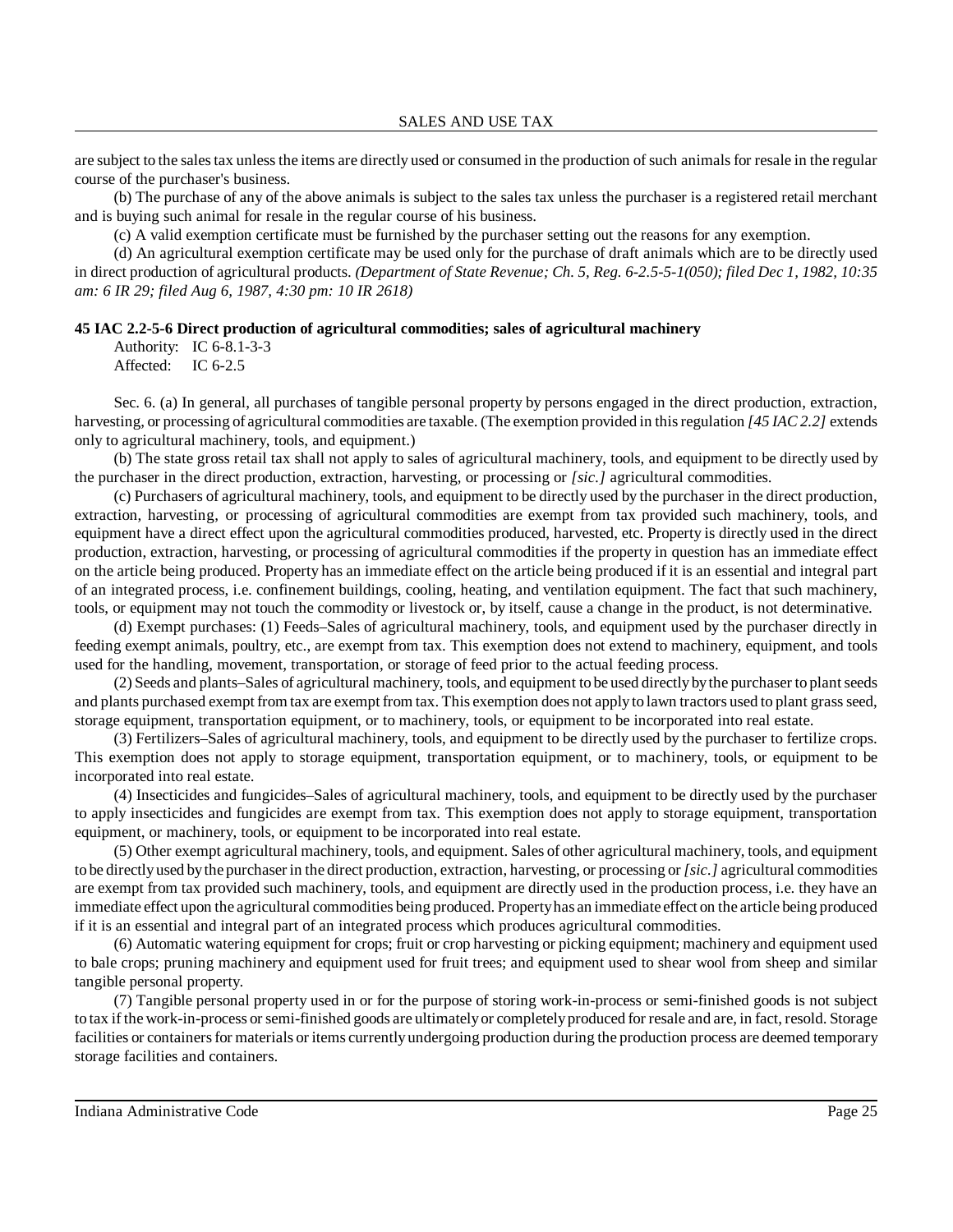(8) Machinery, tools, and equipment used to move a crop from the field where it was grown and harvested to equipment for temporary storage or for further processing.

(9) Machinery, tools, and equipment used tomove exempt itemssuch asseeds, plants, fertilizers, insecticides, and fungicides from temporary storage to the location where such will be used in an exempt process.

(10) Replacement parts used to replace worn, broken, inoperative, or missing parts on exempt machinery and equipment.

(11) Safety clothing or equipment which isrequired to allow a farmer to participate in the production process without injury or to prevent contamination of the livestock or commodity during production.

(e) Taxable purchases: (1) Storage equipment. Machinery, tools, and equipment used forstorage of agricultural commodities after completion of the production of agricultural commodities are taxable.

(2) Machinery, tools, and equipment which become incorporated into real propertyare taxable except such machinery, tools, and equipment that are directly used in the production process; i.e., they have a direct effect upon the agricultural commodities being produced, harvested, extracted, or processed.

(3) Machinery, tools, and equipment used in general farm maintenance are taxable. The sale of paint brushes and sprays, oilers, blowers, wheelbarrows, brooms, chain saws, power tools, welders, tire spreaders, drills, sanders, wrenches, and other tools used in general cleaning and maintenances are taxable. However, replacement parts used to replace worn, broken, inoperative, or missing parts on exempt machinery and equipment, are exempt from tax.

(4) Sales of machinery, tools, and equipment to be used in managerial, sales, research, and development, or other nonoperational activities not directly used in production, harvesting, extraction, and processing of agricultural commodities are taxable. This category includes, but is not limited to, machinery, tools, and equipment used in any of the following activities: farm management and administration; selling and marketing; exhibition of farm products; safety and fire prevention; illumination for farm buildings; lighting fixtures for general illumination; heating and cooling equipment for general temperature control; transportation of animals, poultry, feed, fertilizer, etc., to the farm for use in farming; transportation of animals, poultry, and other farm produce from the farm to market.

(f) "Agricultural machinery, tools, and equipment" as used in this regulation *[45 IAC 2.2]* refers to machinery, tools, and equipment used on a farm to cultivate, grow, produce, reproduce, harvest, extract or process animals, poultry, and crops used to produce food or agricultural commodities for human or animal consumption (or for further use in producing food or agricultural commodities).

(g) "Direct production, extraction, harvesting or processing agricultural commodities"means action which has an immediate effect on the agricultural commodities being produced by "farming" as defined in Regs. 6-2.5-5-1(010) *[45 IAC 2.2-5-1]* for a human, animal, or poultry consumption. Property has an immediate effect on the article being produced if it is an essential and integral part of an integrated process which produces agricultural commodities.

(h) Farmer and farming. Refer to Regs. 6-2.5-5-1(010) *[45 IAC 2.2-5-1]* for definitions of "farmer" and "farming". (Department of State Revenue; Ch. 5, Reg. 6-2.5-5-2(010); filed Dec 1, 1982, 10:35 am: 6 IR 29; filed Aug 6, 1987, 4:30 pm: 10 *IR 2619)*

### **45 IAC 2.2-5-7 Direct production of grain; sales of agricultural machinery**

Authority: IC 6-8.1-3-3 Affected: IC 6-2.5

Sec. 7. (a) Agricultural machinery, tools, and equipment directly used in the direct production, extraction, harvesting, or processing of grain, from the time the grain is harvested until the time the grain is dried, are exempt so long as the agricultural machinery, tools, and equipment have an immediate effect upon the grain. Property has an immediate effect on the grain being produced if it is an essential and integral part of an integrated process which produces grain.

#### –EXAMPLE–

Machinery, tools, and equipment directly used in the processing, drying, or cleaning of grain.

(b) Transportation equipment directly used in the direct production of grain is exempt so long as such equipment has an immediate effect upon the grain. Property has an immediate effect on the grain being produced if it is an essential and integral part of an integrated process which produces grain.

(1) Grain augers which contain perforated cleaning screens are exempt, since this equipment separates foreign matter from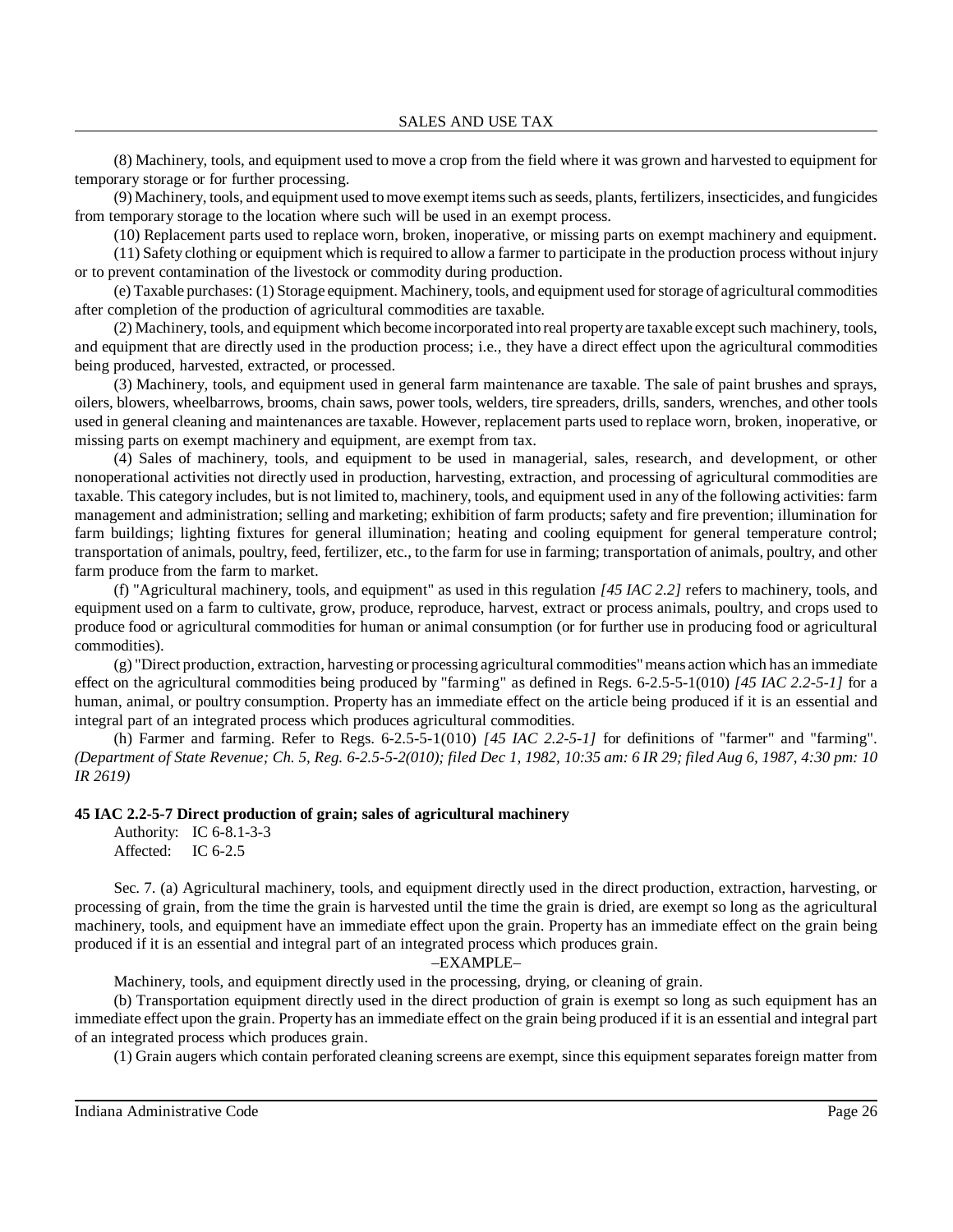grain and, therefore, is an essential and integral part of an integrated process in direct production, which produces grain. (2) Grain augers without perforated cleaning screens used exclusively to transport wet grain are exempt, since such transportation aerates wet grain and, therefore, has a direct and immediate effect upon the grain and is an essential and integral part of an integrated process which produces grain.

(3) Machinery, tools, and equipment directly used to transport grain from the field where it is harvested to the production processes of drying, cleaning, and holding for the feeding of livestock, or to be further used in the production of food and commodities are exempt.

(c) Wet holding tanks, continuous flow driers, and batch driers are exempt, since these items are integral parts of drying systems and, therefore, such equipment is directly used in direct production of grain.

(d) Grain drying bins. The department has determined that grain drying accessories of a grain drying bin are exempt, since such equipment is used to dry wet grain and, therefore, has a direct and immediate effect upon grain. Alternatively, the department has determined that a grain drying bin's storage structure and parts thereof are subject to tax, since the storage of grain has no direct and immediate effect upon grain.

(1) The following is a list of grain drying bin accessories which are exempt from tax:

- (A) drying floor;
- (B) air entrance;
- (C) stirring devices;
- (D) fans and motor running fans;
- (E) electricity (if predominantly used);
- (F) electrical control panels;
- (G) spreader; and
- (H) floor supports.

(2) The following is a partial list of grain drying bin storage accessories which are subject to tax:

- (A) anchor bolts;
- (B) bin structure;
- (C) roof and vents;
- (D) unloading auger;
- (E) clean sweep;
- (F) wells and pulleys;
- (G) platform; and
- (H) ladders.

(Department of State Revenue; Ch. 5, Reg. 6-2.5-5-2(020); filed Dec 1, 1982, 10:35 am: 6 IR 30; filed Aug 6, 1987, 4:30 pm: 10 *IR 2621)*

# 45 IAC 2.2-5-8 Sales of manufacturing machinery, tools and equipment used in direct production, manufacture, fabrication, **assembly, or finishing of other tangible personal property**

Authority: IC 6-8.1-3-3 Affected: IC 6-2.5

Sec. 8. (a) In general, all purchases of tangible personal property by persons engaged in the direct production, manufacture, fabrication, assembly, or finishing of tangible personal property are taxable. The exemption provided in this regulation *[45 IAC 2.2]* extends only to manufacturing machinery, tools, and equipment directly used by the purchaser in direct production. It does not apply to material consumed in production or to materials incorporated into tangible personal property produced.

(b) The state gross retail tax does not apply to sales of manufacturing machinery, tools, and equipment to be directly used by the purchaser in the direct production, manufacture, fabrication, assembly, or finishing of tangible personal property.

(c) The state gross retail tax does not apply to purchases of manufacturing machinery, tools, and equipment to be directly used by the purchaser in the production process provided that such machinery, tools, and equipment are directly used in the production process; i.e., theyhave an immediate effect on the article being produced. Propertyhas an immediate effect on the article being produced if it is an essential and integral part of an integrated process which produces tangible personal property.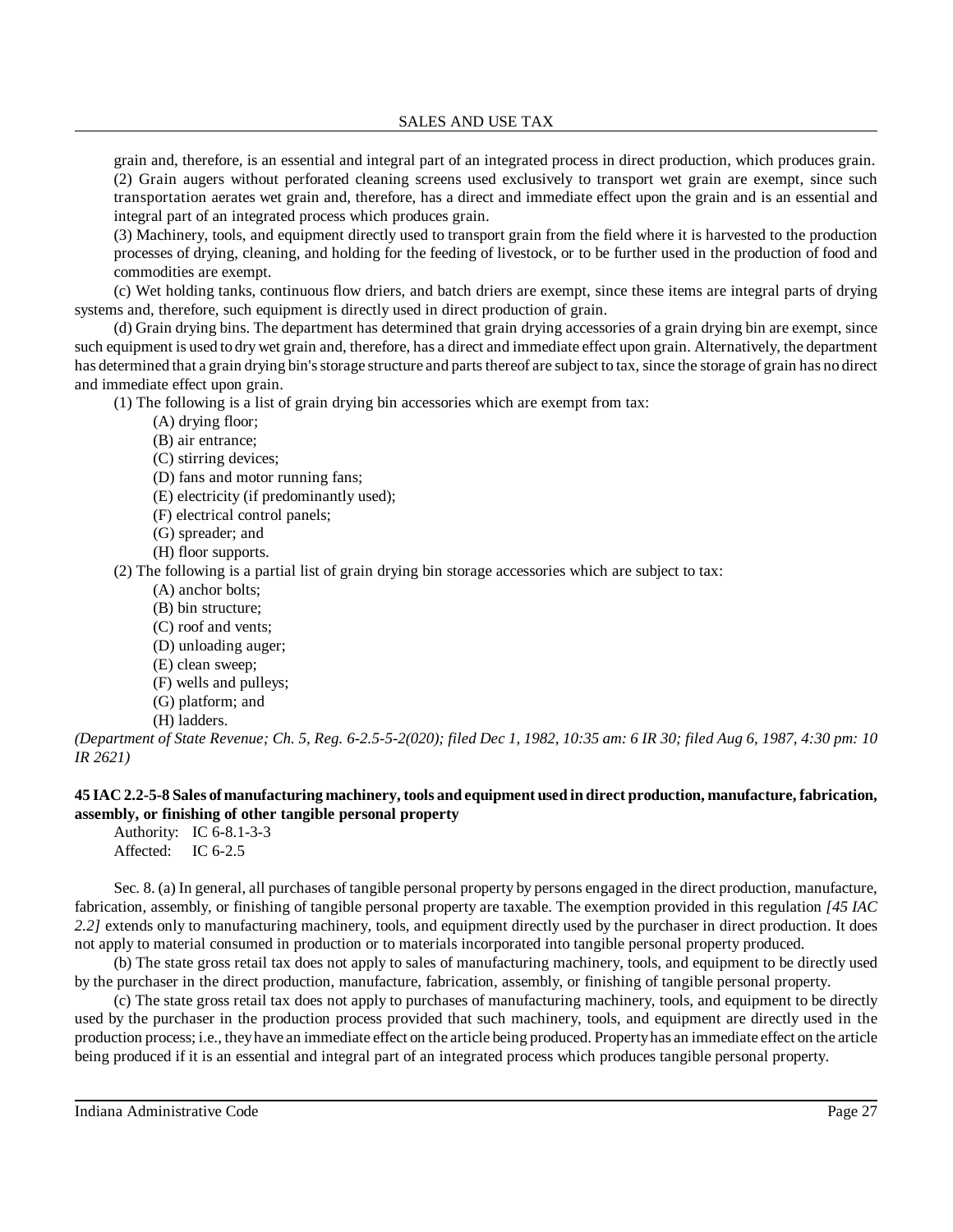### SALES AND USE TAX

#### –EXAMPLES–

(1) Aluminum pistons are produced in a manufacturing processthat begins, after the removal of raw aluminum from storage inside the plant, with the melting of the raw aluminum and the production of castings in the foundry; continues with the machining of the casting and the plating and surface treatment of the piston; and ends prior to the transportation of the completed pistons to a storage area for subsequent shipment to customers. Because of the functional interrelationship of the various steps and the flow of the work-in-process, the total production process, comprised of such activities, is integrated. (2) The following types of equipment constitute essential and integral parts of the integrated production process and are, therefore, exempt. The fact that such equipment may not touch the work-in-process or, by itself, cause a change in the product, is not determinative.

(A) Air compressors used as a power source for exempt tools and machinery in the production process.

(B)An electrical distribution system, including generators, transformers, electricalswitchgear, cablesinside or outside the plant, and related equipment used to produce and/or supply electricity to exempt manufacturing equipment used in direct production.

(C) A pulverizer for raw materials to be used in an exempt furnace to produce and/or supply energy to manufacturing equipment used in direct production.

(D) Boilers, including related equipment such as pumps, piping systems, etc., which draw water, or produce and transmit steam to operate exempt machinery and equipment used in direct production.

(E) A work bench used in conjunction with a work station or which supports production machinery within the production process.

(F) Safety clothing or equipment which is required to allow a worker to participate in the production process without injury or to prevent contamination of the product during production.

(G) An automated scale process which measures quantities of raw aluminum for use in the next production step of the casting process in the foundry.

(3) The following types of equipment constitute essential and integral parts of the integrated production process and are, therefore, exempt. The fact that such equipment is built in a manner to service various pieces of exempt equipment, as an alternative to building the equipment into each of the pieces of exempt machinery, is not determinative.

(A) Pumping and filtering equipment and related tanks and tubing used to supply lubricating and coolant fluids to exempt drilling and cutting machinery.

(B) Cooling towers and related pumps and piping used to cool, circulate, and supply water employed to control the temperature of exempt furnaces and exempt machines used in the foundry and machining areas.

(C) Pumping and filtering equipment, including related tanks and tubing, is used to supply lubricating and coolant fluids to both exempt and nonexempt equipment. On the average, 90% of the fluid is used for the exempt equipment employed in direct production and 10% is used for the nonexempt equipment. The taxpayer is entitled to an exemption equal to 90% of the gross retail income attributable to the transaction or transactions in which the equipment comprising the production process was purchased.

(4) Because of the lack of an essential and integral relationship with the integrated production system in Example (1), the following types of equipment are not exempt:

(A) Equipment and furnishings located in the administrative offices of the plant.

(B) Clothing or other equipment furnished to workers that is used primarily for the workers' comfort and convenience if the workers are able to participate in the production process without it.

(C) An electrical distribution system, including electricalswitchgear, transformers, cables, and related equipment used to supply electricity to the administrative office building.

(D) A boiler used to produce steam for general heating in the plant or administrative office building.

(E) A fire extinguisher hung on a wall inside the plant.

(F) Ceiling lights for general illumination in the plant area.

(G) Equipment used to remove raw materialsfrom storage prior to introduction into the production process or tomove finished products from the last step of production.

(5) A computer is used to control and monitor various aspects of the plating and surface-treatment operations in Example (1). The computer is located in a separate room in a different part of the plant from the plating and surface-treatment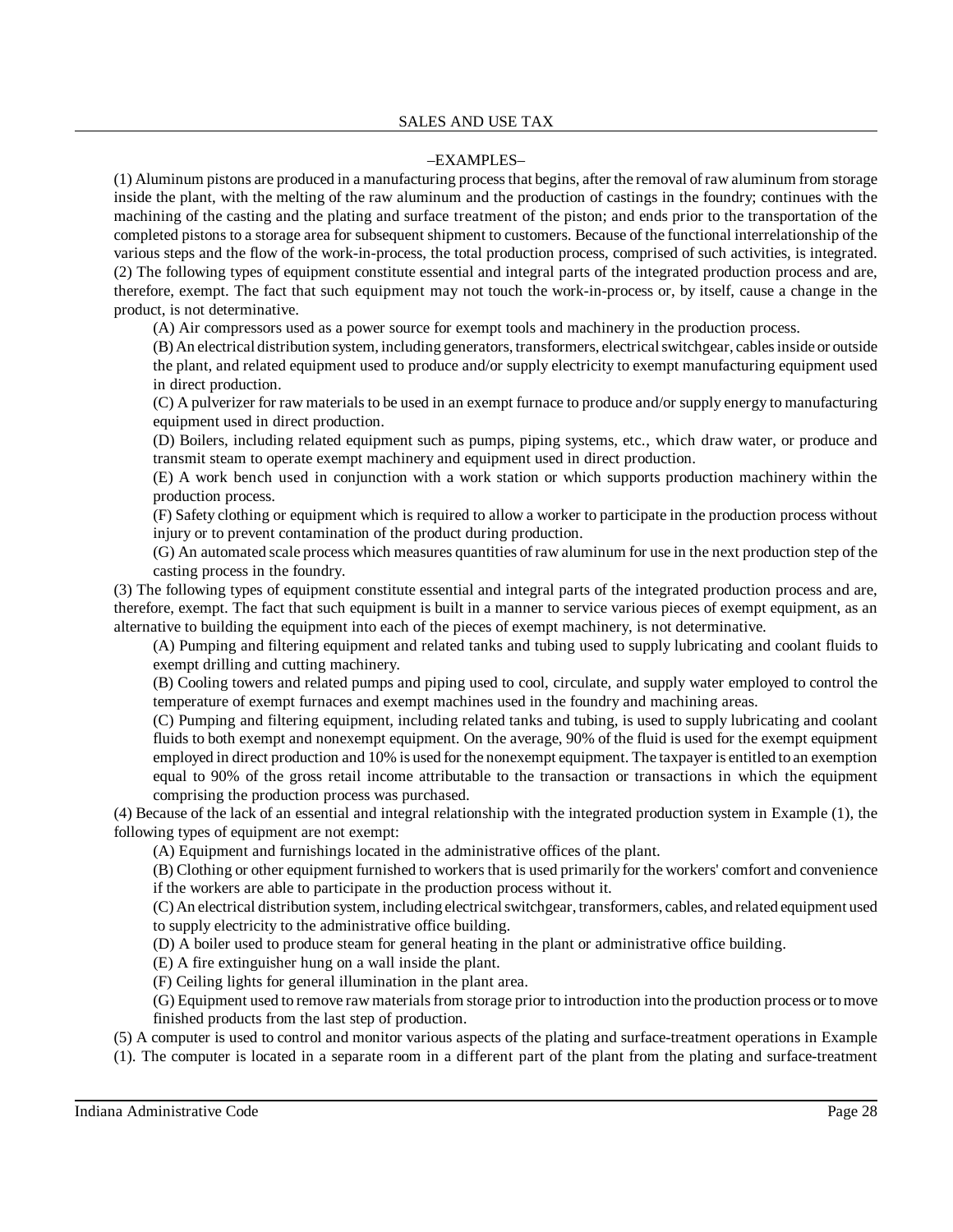operations but is connected to the equipment comprising those operations by means of electrical devices. The computer equipment, including related terminals, printer, and memory, data storage, and input/output devices, is exempt because its use in this manner is an integral and essential part of the integrated production process.

(6) A computer is used to process accounting, personnel, and sales data. The computer is taxable because its use in this manner is not an integral and essential part of the integrated production process.

(7) A computer is used 40% of the time to perform the functions described in Example (5) and 60% of the time to perform the functions described in Example (6). The taxpayer is entitled to an exemption for the computer equipment, including related equipment such as that described in Example (5), equal to 40% of the gross retail income attributable to the transaction or transactions in which the computer equipment was purchased.

(8) A manufacturer of high technologyelectronic equipment uses microscopesto enable techniciansto produceminiaturized products which could not otherwise be produced. The microscope is essential and integral to the production process. The microscopes are exempt from tax.

(9) A manufacturer of printed circuit boards uses a computerized locator system to assist and direct employees in placing components in their correct positions on printed circuit boards. The system visually demonstrates the location on the board requiring a component and at the same time dispensesthe appropriate component for insertion by the employee. The locator system is an essential and integral part of the integrated production process and is, therefore, exempt.

(10) An electrical distribution system, including electrical switchgear, transformers, cables, and related equipment, is used to supply electricity to both equipment used in production and to an administrative office building. On the average, 90% of the electricity is used for the equipment employed in direct production and 10% for the administrative office building. The taxpayer is entitled to an exemption equal to 90% of the gross retail income attributable to the transaction or transactions in which the equipment comprising the electrical distribution system was purchased.

(d) Pre-production and post-production activities. "Direct use in the production process" begins at the point of the first operation or activity constituting part of the integrated production process and ends at the point that the production has altered the item to its completed form, including packaging, if required.

### –EXAMPLE–

(1) The production of pharmaceutical items is accomplished by a process which begins with weighing and measuring out appropriate ingredients, continueswith combining and otherwise treating the ingredients, and ends with packaging the items. Equipment used to transport raw materials to the manufacturing plant is employed prior to the first operation or activity constituting part of the integrated production process and istaxable. Weighing and measuring equipment and all equipment used as an essential and integral part of the subsequent manufacturing steps, through packaging, qualify for exemption. Equipment which loads packaged products from the packaging step of production into storage, or from storage into delivery vehicles, is subject to tax.

(e) Storage equipment. Tangible personal property used in or for the purpose of storing raw materials or finished goods is subject to tax except for temporary storage equipment necessary for moving materials being manufactured from one (1) machine to another or from one (1) production step to another.

(1) Temporary storage. Tangible personal property used in or for the purpose of storing work-in-process or semi-finished goods is not subject to tax if the work-in-process or semi-finished goods are ultimately completely produced for resale and in fact resold.

(2) Storage containers for finished goods after completion of the production process are subject to tax.

(3) Storage facilities or containersfor materials or items currently undergoing production during the production process are deemed temporary storage facilities and containers and are not subject to tax.

### –EXAMPLES–

(1) Purchases of refrigeration equipment used in milk product production during the production process are exempt. However, refrigeration equipment used to store milk products subsequent to production is taxable.

(2) Parts undergoing various machining operations are transported from a machine operation to a storage rack where they are held for periods of time, as required by the processing schedule for the next machine operation in the integrated production process. The length of time required for storage in the processing schedule is not determinative. As the processing schedule dictates, the parts are removed from the storage racks and transported to the next machine operation. The storage racks are exempt.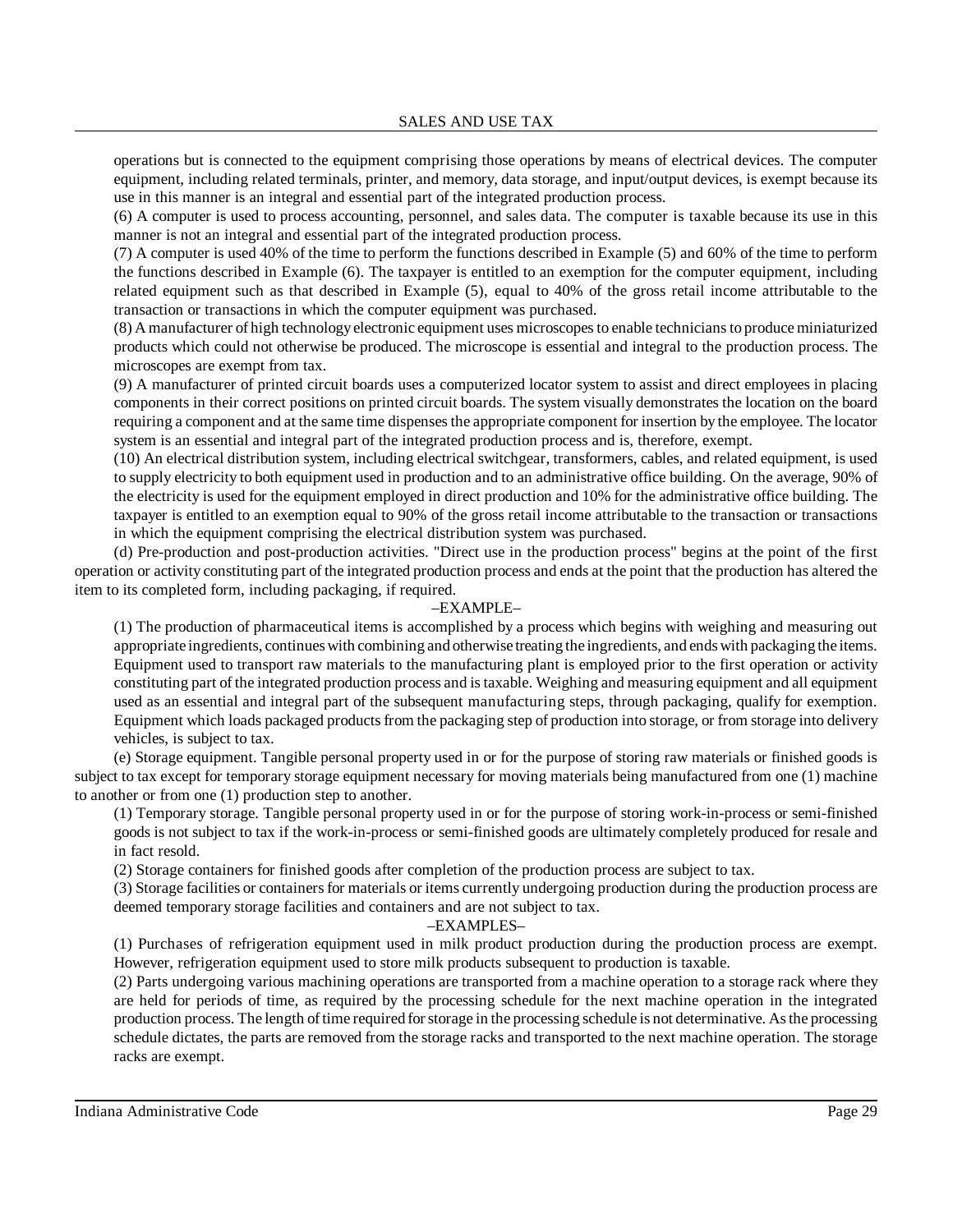(3) Finished goods are placed in the packagesin which they will be delivered to customers, and the packages are loaded onto storage pallets which are used only in a finished goods storage area. The pallets are taxable.

(4) A metal and alloy manufacturer pulverizes raw materials for use in an exempt furnace. Weigh bins utilized for the temporary storage of the exempt materials after pulverization and prior to use in the exempt furnace are exempt.

(5) Replacement partsfor manufacturing equipment are kept in storage binsin the plant "store". The storage bins are taxable because they do not store work-in-process or semi-finished goods.

(f) Transportation equipment.

(1) Tangible personal property used for moving raw materialsto the plant prior to their entrance into the production process is taxable.

(2) Tangible personal property used for moving finished goods from the plant after manufacture is subject to tax.

(3) Transportation equipment used to transport work-in-process or semi-finished materials to or from storage is not subject to tax if the transportation is within the production process.

(4) Transportation equipment used to transport work-in-process, semi-finished, or finished goods between plantsistaxable, if the plants are not part of the same integrated production process.

### –EXAMPLES–

(1) A manufacturer of clay pipe uses forklift tractors to transport the pipe from the machine in which it isformed to the kiln. The forklift tractors are exempt.

(2) A metal and alloy manufacturer pulverizes raw materials for use in an exempt furnace. Weigh bins are utilized for the temporary storage of the exempt materials after pulverization and prior to use in an exempt furnace. Transportation equipment used to transport the pulverized raw material to and from the weigh bins is exempt.

(3) A forklift is used exclusively to move work-in-process from a temporary storage area in a plant and to transport it to a production machine for processing. Because the forklift functions as an integral part of the integrated system comprising the production operations, it is exempt.

(4) A forklift is used exclusively to move finished goods from a storage warehouse and to load them on trucks for shipment to customers. The forklift is taxable because it is used outside the integrated production process.

(5) A forklift isregularly used 40% of the time for the purpose described in Example (3) and 60% of the time for the purpose described in Example (4). The taxpayer is entitled to an exemption equal to 40% of the gross retail income attributable to the transaction in which the forklift was purchased.

(6) A truck is used to transport work-in-process between different buildings which are part of an overall plant facility that constitutes an integrated production process. The truck is exempt.

(7) A truck is used for the same purpose as described in Example (6). However, the two buildings in the plant facility are located on opposite sides of a federal highway, and the truck must be registered with the Indiana bureau of motor vehicles for highway use because it crossed the highway in transporting the work-in-process between buildings. The truck is exempt, notwithstanding its registration for highway use.

(8) A truck is used on the federal highway and must be registered with the Indiana bureau of motor vehiclesfor highway use. The truck is used to transport a finished component part from the last step of a production process to be introduced into another integrated production process at another business location. The truck is taxable.

(9) A truck is used 40% of the time for the purpose described in Example (6) and 60% of the time for the purpose described in Example (8). The taxpayer is entitled to an exemption equal to 40% of the gross retail income attributable to the transaction in which the truck was purchased.

(10) A crane is used to unload a barge delivering raw materials to a steel plant where the raw materials are stockpiled in a storage yard adjacent to the plant. The crane is taxable.

(11) A crane is used to move stockpiled materials to the next step of production for processing. Stockpiling allows moisture to drain and evaporate from washed stone, thereby reducing moisture levels to a standard generally acceptable to stone purchasers. The crane is exempt.

(12) A crane is used 40% of the time for the purpose described in Example (8), and 60% of the time to move raw materials from the stockpile to a production machine for processing. The taxpayer is entitled to an exemption equal to 60% of the gross retail income attributable to the transaction in which the crane was purchased.

(g) "Have an immediate effect upon the article being produced": Machinery, tools, and equipment which are used during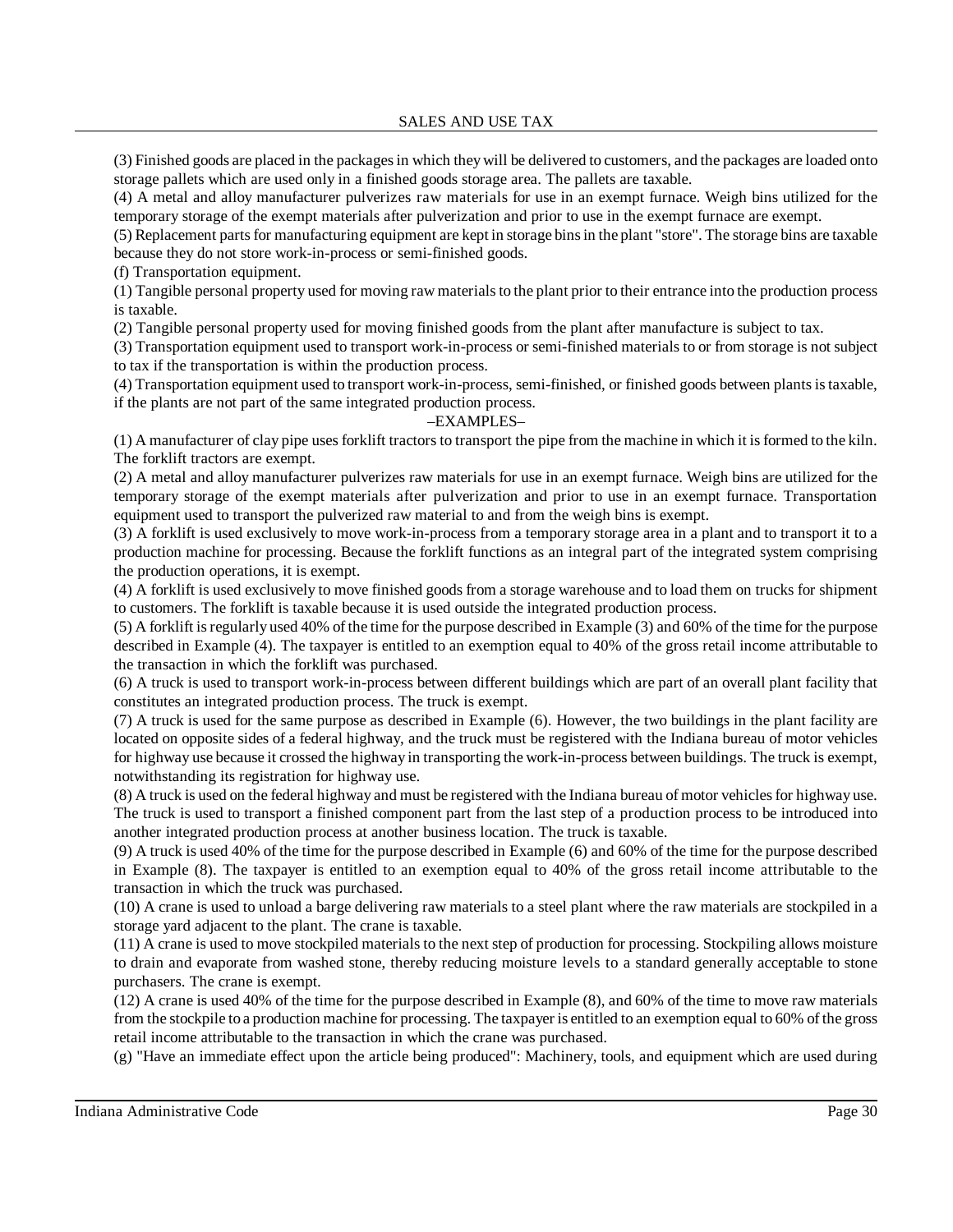the production process and which have an immediate effect upon the article being produced are exempt from tax. Component parts of a unit of machinery or equipment, which unit has an immediate effect on the article being produced, are exempt if such components are an integral part of such manufacturing unit. The fact that particular property may be considered essential to the conduct of the business of manufacturing because its use isrequired either by law or by practical necessity does not itself mean that the property "has an immediate effect upon the article being produced". Instead, in addition to being essential for one of the above reasons, the property must also be an integral part of an integrated process which produces tangible personal property.

### –EXAMPLES–

(1) Themanufacturing equipment utilized for the production of plastics consists of an interconnected system which contains among its components a coal fueled boiler, heat exchangers, vacuum jets, process heating vessels, distillation/stripping columns, related equipment, and piping. All elements of this integrated production process are exempt from tax.

(2) Steam generators used to heat water which is used in mixing and warming component materials in the manufacture of ready-mixed concrete are exempt from tax.

(3) The manufacturer of certain extruded rubber products uses an interconnected production process of an air compressor, an air dryer, and injection molding machines which work together to force rubber through dies in order to form the desired shapes. The component parts of the production process are exempt since the production process has an immediate effect upon the article being produced.

(4) Equipment which constitutes an essential and integral part of the integrated process is exempt. The fact that such equipment is built in a manner to service various pieces of exempt equipment, as an alternative to building the equipment into each of the pieces of exempt machinery, is not determinative.

The production of flat-rolled metal products requires that an oil mixture, which serves as both a rolling lubricant and a coolant, be continuously sprayed on sheets in the rolling mill. Spent oil is simultaneously removed and passed through a filtering process which is interconnected with the rolling mill, after which the oil is resprayed onto the sheets. The rolling mill and oil filtration process are exempt.

(5) A metal manufacturer uses a varietyof electrically-powered production equipment which has differing voltage and power requirements. Power cables used to bring electricity to the manufacturer's plant are taxable. Switch gears, transformers, conduits, cables, controls, rectifiers, and generators which are interconnected with the production equipment and serve as an electrical distribution system for such equipment are exempt from tax. Items used to distribute electricity for general lighting and space heating are taxable.

(6) Computers which are interconnected with and control other production machinery or are used to make tapes which control computerized production machinery are exempt from tax.

(7) Computers which produce designs which are not sold as products are not exempt. Thus, computer-aided design is a nonexempt function.

(8) A computer is used 40% of the time for the purpose described in Example (6) and 60% of the time for the purpose described in Example (7). The taxpayer is entitled to an exemption equal to 40% of the gross retail income attributable to the transaction in which the computer was purchased.

(9) Forsecurityreasons, a mesh screen isinstalled around the parts and equipment "store" in a manufacturing plant. Because the screen has no physical or functional interrelationship with other parts of the integrated production process, it does not have an immediate effect on the article being produced and is taxable.

(h) Maintenance and replacement equipment.

(1) Machinery, tools, and equipment used in the normal repair and maintenance of machinery used in the production process which are predominantly used to maintain production machinery are subject to tax.

(2) Replacement parts, used to replace worn, broken, inoperative, or missing parts or accessories on exempt machinery and equipment, are exempt from tax.

### –EXAMPLE–

A manufacturer of sheet metal repairs and upgrades used machinery by replacing worn or broken parts and adding new elements and features available in state-of-the-art equipment. All items which become components of the upgraded machinery are exempt from tax. However, all tools and equipment used to repair or upgrade used machinery would be taxable.

(i) Testing and inspection. Machinery, tools, and equipment used to test and inspect the product as part of the production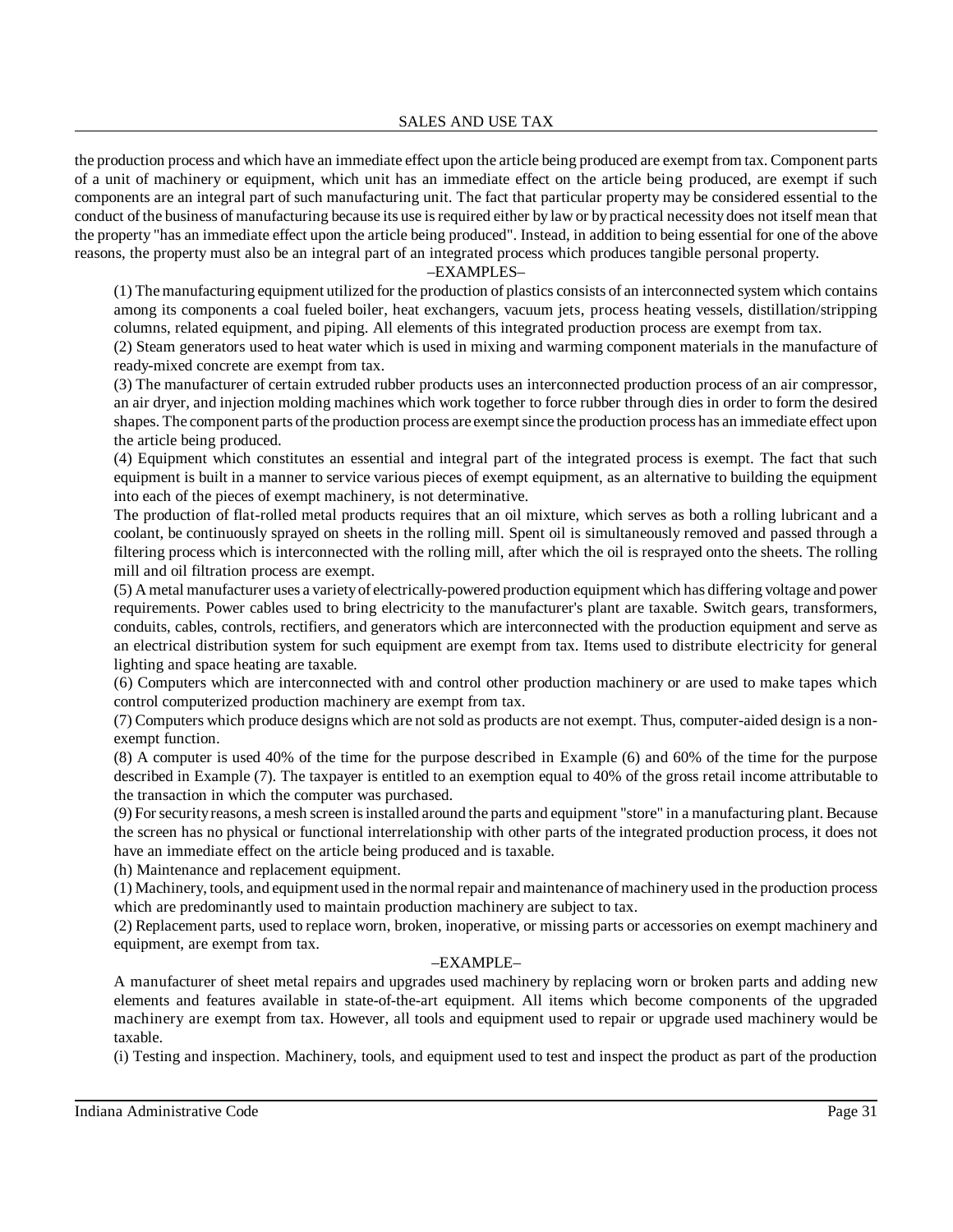process are exempt.

# –EXAMPLE–

Selected parts are removed from production according to a schedule dictated bystatisticalsampling methods. Qualitycontrol equipment is used to test the parts in a room in the plant separate from the production line. Because of the functional interrelationship between the testing equipment and the machinery on the production line and because of the product flow, the testing equipment is an integral part of the integrated production process and is exempt.

(j) Managerial, sales, and other non-operational activities. Machinery, tools, and equipment used in managerial sales, research, and development, or other non-operational activities, are not directly used in manufacturing and, therefore, are subject to tax. This category includes, but is not limited to, tangible personal property used in any of the following activities: management and administration; selling and marketing; exhibition of manufactured or processed products; safety or fire prevention equipment which does not have an immediate effect on the product; space heating; ventilation and cooling for general temperature control; illumination; heating equipment for general temperature control; and shipping and loading.

(k) "Direct production, manufacture, fabrication, assembly, or finishing of tangible personal property" is performance as a business of an integrated series of operations which placestangible personal property in a form, composition, or character different from that in which it was acquired. The change in form, composition, or character must be a substantial change, and it must result in a transformation of property into a different product having a distinctive name, character, and use. Operations such as compounding, fabricating, or assembling are illustrative of the types of operations which may qualify under this definition.

(l) Energy equipment.

(1) Equipment used to modify energy purchased from public utilities purchased for the production process is exempt if the equipment is used to modify the utilities for use by exempt equipment.

(2) Equipment used to create energy that could otherwise be purchased exempt from a public utility for use by exempt equipment is exempt.

(3) When any equipment qualifies as essential and integral to the production process and also is used in an alternative nonessential and/or non-integral manner, the exemption shall only apply to the percentage of use of the equipment used in the exempt manner.

(Department of State Revenue; Ch. 5, Reg. 6-2.5-5-3(010); filed Dec 1, 1982, 10:35 am: 6 IR 31; filed Aug 6, 1987, 4:30 pm: 10 *IR 2621)*

# **45 IAC 2.2-5-9 Sales of manufacturing machinery, tools and equipment to be directly used by the purchaser in extraction and mining**

Authority: IC 6-8.1-3-3 Affected: IC 6-2.5

Sec. 9. (a) In general, all purchases of tangible personal property by persons engaged in extraction or mining are taxable. The exemption provided in this regulation *[45 IAC 2.2]* extends only to manufacturing machinery, tools, and equipment directly used in mining or extraction. It does not apply to materials consumed in mining or extraction.

(b) The state gross retail tax shall not apply to sales of manufacturing machinery, tools, and equipment which are to be directly used by the purchaser in extraction or mining.

(c) Manufacturing machinery, tools, and equipment to be directly used by the purchaser in the extraction or mining process are exempt from tax provided that such machinery, tools and equipment are directly used in the production process; i.e., they have an immediate effect on the item being produced by mining or extraction. Property has an immediate effect on the article being produced if it is an essential and integral part of an integrated process which produces tangible personal property.

–EXAMPLES–

(1) Crushed stone is produced in a mining, production, and processing operation that begins with stripping overburden from an area to be mined, continues with the extraction and crushing of the stone, and ends with the stockpiling of the stone, which allows moisture to drain and evaporate from the washed stone, thereby reducing moisture levels to a standard more generally acceptable to stone purchasers. Because of the functional interrelationship of the various steps and the flow of the work-in-process, the total process comprised by these activities is integrated.

(2) Coal is produced in a surface mining operation that begins with the clearing of surface obstacles and overburden from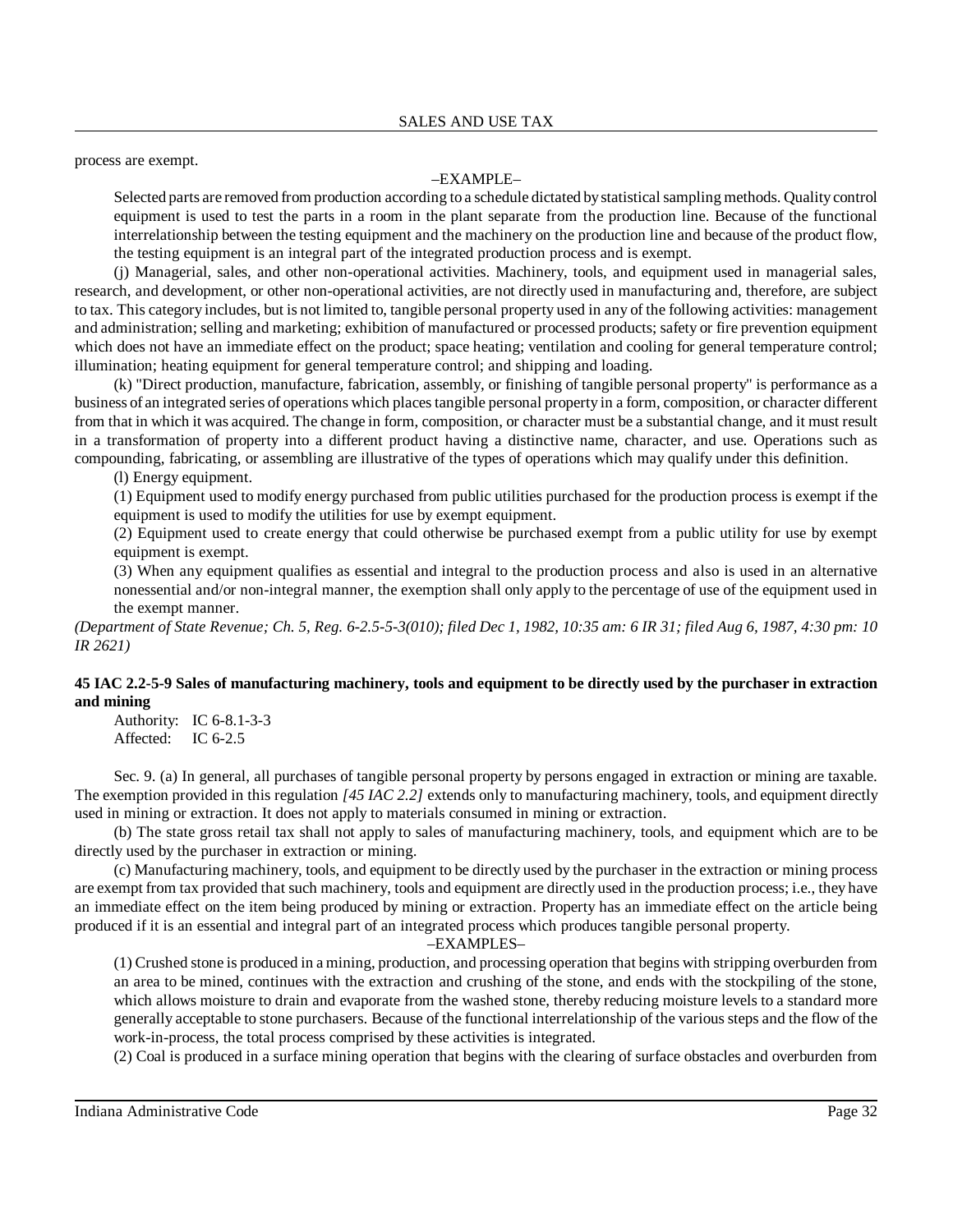the land above the coal deposit to be mined, continues with the removal of waste material and with the extraction of the coal, continues further with the transportation from the coal seam to the processing facility, continues further with the refilling and grading of the mined area with overburden and waste material from a subsequently mined area, continues further with the cleaning of the coal, and ends with the stockpiling of the coal to allow moisture to drain and evaporate from the washed coal, thereby reducing moisture levels to a standard more generally acceptable to coal purchasers. Because of the functional interrelationship of the various steps and the flow of the work-in-process, the total process comprised of such activities is integrated. The following items are exempt:

(A) Equipment used to modify the energy purchased for the surface mining processif the equipment is used to modify

the energy for use by exempt equipment;

(B) Pumps and hose used to remove water or to divert water from the active pit area;

(3) "Coal is produced in an underground mining operation that begins with the boring of a shaft from the surface to the coal deposit to be mined, continues with the removal of waste material and the extraction of coal, continues further with transportation from the coal seam to the processing facility, continues further with the installation of roof supports and the coating of walls with rock dust to prevent mine explosion and collapse, continues further with cleaning of coal, and ends with the stockpiling of coal to allow moisture to drain and evaporate from the washed coal, thereby reducing moisture levels to a standard more generally acceptable to coal purchasers. Because of the functional interrelationship of the various steps and the flow of the work in process, the total process comprised of such activities is integrated." The following are exempt:

(A) Continuous miners used to bore the shaft, cut the coal, and load it into shuttle cars.

(B) Shuttle cars used to transport the coal from the continuous miner to the feeder breaker at the end of a conveyor belt or other off-highway transportation system.

(C) The feeder breaker which breaks the large lumps of coal and feeds the coal onto the conveyor belt which carries the coal outside the mine where it is stockpiled or transported to the processing facility.

(D) Electrical cable supplying electricity to exempt production equipment in the underground mine as part of an electrical distribution system.

(E) Equipment used to modify the energy purchased for the underground mining process if the equipment is used to modify the energy for use by exempt equipment.

(F) Pumps and hose used to remove water from the underground mine.

(4) The following types of equipment constitute essential and integral parts of the integrated production process and are, therefore, exempt. The fact that such equipment may not touch the work-in-process or, by itself, cause a change in the product is not determinative.

(A) A drag line used to remove overburden and other waste materials from the pit to be mined.

(B) Earth-moving equipment used to dig a ditch to divert a stream crossing the area to be mined.

(C) Electrical cable supplying electricity to exempt production equipment in the field as part of an electrical distribution system.

(D) Dozers used in refilling and covering over a previously mined pit with the overburden removed from the next pit being mined.

(E) Equipment used in a coal wash plant to clean the coal prior to sale to customers.

(F) Equipment used to blend different grades of coal together so that the final product meets customer specifications regarding quality and sulfur content.

(5) Because of the lack of an essential and integral relationship with the integrated production process in Example (2), the following types of equipment are not exempt:

(A) Earth-moving equipment used to construct a parking lot next to the mining area and to construct a road leading from the parking lot to the main highway.

(B) Vehicles used to transport workers to and from the mining area.

(C) Pickup trucks used by supervisors in overseeing and directing the mining operations.

(d) Pre-production and post-production activities. "Direct use in the extraction and mining process" begins at the point of the first operation or activity constituting part of the integrated production process." Utilization by the purchaser in extraction or mining begins with the first drilling of the shaft or well or the first removal of overburden in surface mining or quarrying. It ends when the item being mined or extracted has been physically removed from the mine, well, or quarry.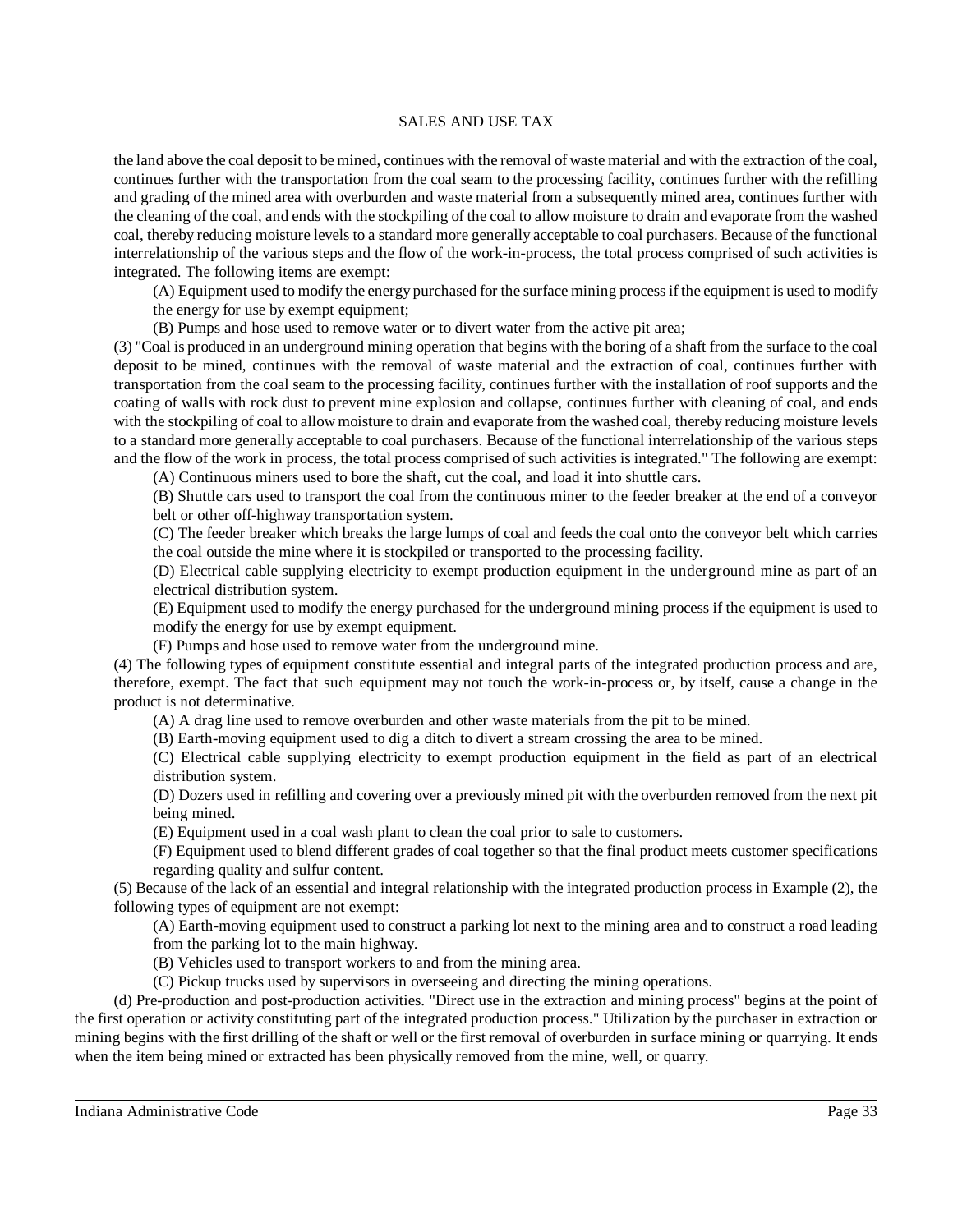(e) Equipment directly used in extraction or mining: Manufacturing machinery, tools, and equipment used directly in the mining or extraction process are taxable unless the machinery, tools, and equipment have an immediate effect upon mining or extracting the product. The fact that particular property may be considered essential to the conduct of the business of mining because its use is required either by law or practical necessity does not, of itself, mean that the property has an immediate effect upon the mining or extracting of the product. Instead, in addition to being essential for one of the above reason *[sic.]*, the property must also be an integral part of an integrated process.

(1) Examples oftaxablemachinery, tools, and equipment: transportation equipment used to convey fuel, supplies, and repair parts to coal mining equipment in the mine; field maintenance trucks used to transport men and materials to places where needed; and equipment used to load extracted and processed minerals from storage stockpiles to railroad cars.

(2) Examples of exempt machinery, tools, and equipment: digging and extracting equipment used in the course of mining or extraction operations; machinery used to remove the overburden in surface mining; blasting and dislodging equipment; waste extraction and removal equipment and machinery used in the course of mining or extraction operations; derricks, pumps, pump houses, drilling rigs used in the production of oil and natural gas.

(f) Storage equipment. Tangible personal property used in or for the purpose of storing raw materials or materials after completion of the extraction or mining process is taxable.

(1) Temporary storage. Tangible personal property used in or for the purpose of storing work-in-process or semi-finished goods is not subject to tax if the work-in-process or semi-finished goods are ultimately completely produced for resale and in fact resold.

(2) Storage containers for finished goods after the completion of the extraction or mining process are subject to tax.

(A) Receiving tanks for natural gas, crude oil, or brine are taxable.

(B) Facilities for storing coal after extraction and processing from the mine are taxable.

(3) Storage facilities or containers for materials or items currently undergoing production during the production process are deemed temporary storage facilities and containers and are not subject to tax.

(g) Transportation equipment. Transportation equipment used in mining or extraction is taxable unless it is directly used in the mining or extraction process.

(1) Tangible personal property used for moving raw materials to the plant prior to their entrance into the production process is taxable.

(2) Tangible personal property used for moving finished goods from the plant after manufacture is subject to tax.

(3) Transportation equipment used to transport work-in-process or semi-finished materials within the extraction or mining process is not subject to tax.

(4) Transportation equipment used to transport work-in-process, semi-finished, or finished goods between plants which are not part of the same integrated production process is taxable.

### –EXAMPLES–

(1) Haul trucks, front-end loaders, and conveyors used to transport coal from a crusher to a wash plant are exempt.

(2) Haul trucks, front-end loaders, and conveyors used to transport coal from a wash plant to a stockpile to allow moisture to drain and evaporate from the washed stone, thereby reducing moisture levels to a standard more generally acceptable to coal purchasers, are exempt.

(3) Front-end loaders, cranes, and equipment used to load coal onto trucks, railroad cars, or barges for delivery to customers are taxable.

(h) Maintenance and replacement.

(1) Machinery, tools, and equipment used in the normal repair and maintenance of machinery and equipment used predominantly in mining or extraction are subject to tax.

(2) Replacement parts, used to replace worn, broken, inoperative, or missing parts or accessories on exempt machinery and equipment, however, are exempt from tax.

(i) Testing and inspection.

(1) Machinery, tools, and equipment used to test or inspect the mineral, oil, gas, stone, etc., being mined or extracted are not taxable, as such machinery, tools, and equipment are directly used in the mining or extraction process.

(2) Testing or inspection equipment used to test or inspect machinery, tools, and equipment used in extraction or mining (as distinguished from testing or inspecting the mineral, oil, gas, stone, etc., being mined or extracted) is taxable.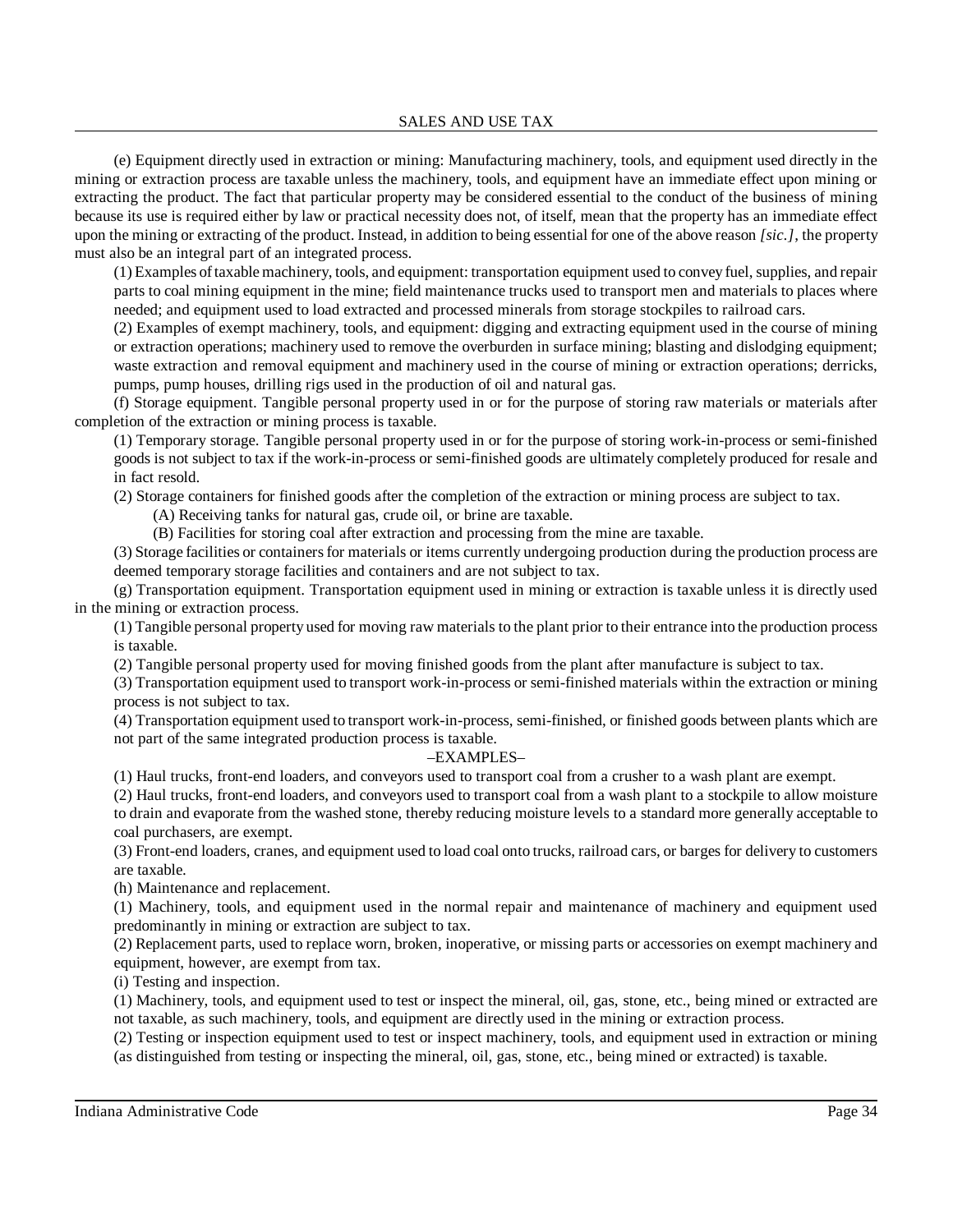SALES AND USE TAX

(j) Managerial, sales, and other non-operational activities. Machinery, tools, and equipment used in managerial, sales, research and development, or other non-operational activities are not directly used in the mining or extraction process and, therefore, are subject to tax. The category includes, but is not limited to, tangible personal property used in any of the following activities: management and administration; selling and marketing; exhibition of mined or extracted products; safety or fire prevention equipment which is not an essential and integral part of the extraction or mining process; space heating; ventilation and cooling equipment for general temperature control; illumination; heating equipment for general temperature control; and shipping and loading.

(k) Definitions.

(1) Extraction means the removal of natural resources, minerals, and mineral aggregates from the earth, pits, or banks.

(2) Mining includes commercial mining (both deep and surface mining), quarrying, gas and oil drilling, and any other commercial extraction of natural resources, minerals, and mineral aggregates from the earth. It also includes the extraction for commercial purposes of coal, clay, crushed and graded stone, gravel, sand, oil, natural gas, gypsum, slate, ore, and all materials and similar natural resources and mineral aggregates.

(l) Energy equipment.

(1) Equipment used to modify energy purchased from public utilities purchased for the production process is exempt if the equipment is used to modify the utilities for use by exempt equipment.

(2) Equipment used to create energy that could otherwise be purchased exempt from a public utility for use by exempt equipment is exempt.

(3) When any equipment qualifies as essential and integral to the production process and also is used in an alternative nonessential and/or non-integral manner, the exemption shall only apply to the percentage of use of the equipment used in the exempt manner.

(Department of State Revenue; Ch. 5, Reg. 6-2.5-5-3(020); filed Dec 1, 1982, 10:35 am: 6 IR 32; filed Aug 6, 1987, 4:30 pm: 10 *IR 2627)*

### **45 IAC 2.2-5-10 Sales of manufacturing machinery, tools and equipment to be directly used in processing or refining tangible personal property**

Authority: IC 6-8.1-3-3 Affected: IC 6-2.5-4-2

Sec. 10. (a) In general, all purchases of tangible personal property by persons engaged in the processing or refining of tangible personal property are taxable. The exemption provided in this regulation *[45 IAC 2.2]* extends only to manufacturing machinery, tools, and equipment used in direct production. It does not apply to materials consumed in production or to materials incorporated into the tangible personal property produced. Additionally, the exemption provided in this regulation *[45 IAC 2.2]* extends to industrial processors. An industrial processor, as defined in IC 6-2.5-4-2, is one who:

(1) acquires tangible personal property owned by another person;

(2) provides industrial processing or servicing, including enameling or plating, on the property; and

(3) transfers the property back to the owner to be sold by that owner either in the same form or as a part of other tangible

personal property produced by that owner in his business of manufacturing, assembling, constructing, refining, or processing. (b) The state grossretail tax will not applyto sales ofmanufacturing machinery, tools, and equipment which are to be directly

used by the purchaser in processing or refining tangible personal property.

(c) Purchases ofmanufacturingmachinery, tools, and equipment to be directlyused bythe purchaser in processing or refining are exempt from tax; provided that such machinery, tools, and equipment are directly used in the production process; i.e., theyhave an immediate effect on the tangible personal property being processed or refined. The property has an immediate effect on the article being produced if it is an essential and integral part of an integrated process which processes or refines tangible personal property.

### –EXAMPLES–

(1) Whiskey is produced in a process that begins with the grinding and fermenting of grain and the distillation of the fermented mash, continuesfurther with the maturation of the distilled alcohol and with the blending of individual whiskeys, and ends with the bottling, labeling, and packaging of the whiskey prior to shipment to customers. Because of the functional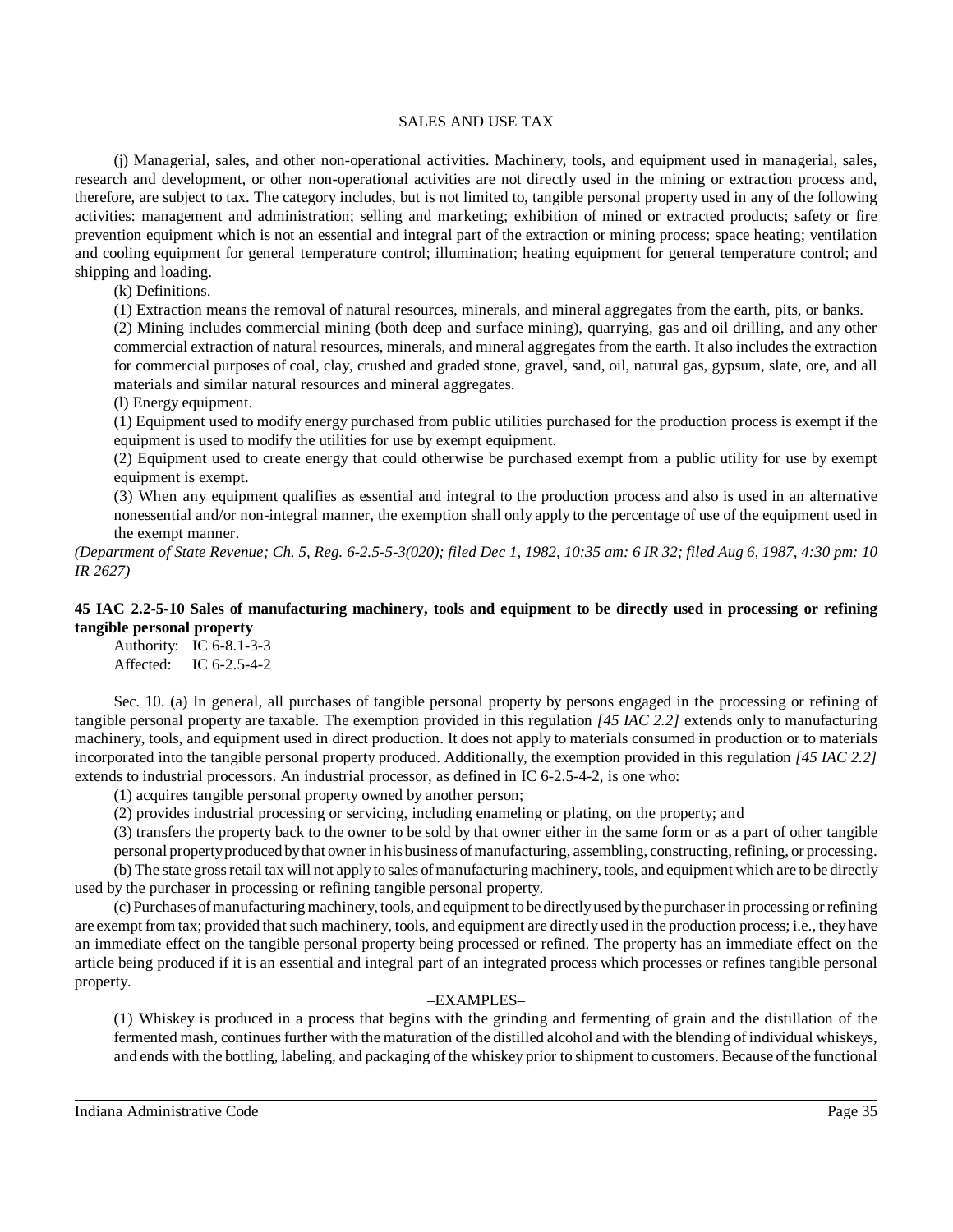interrelationship of the various steps and the flow of the work-in-process, the total production process comprised of such activities is integrated.

(2) The following types of equipment constitute essential and integral parts of the integrated production process and are, therefore, exempt. The fact that such equipment is built in a manner to service various pieces of exempt equipment, as an alternative to building the equipment into each of the pieces of exempt machinery, is not determinative.

(A) Pumps used to circulate cooling water through exempt condensers in the distillery.

(B) Chemicals used to treat the water used in the production of whiskey to ensure that the water is pure or to prevent scale buildup in the boilers and pipes.

(C) Equipment used to pulverize coal prior to being fed into the exempt boiler used to generate steam in the distillation process.

(D) A bottling and packaging process, which includes equipment such as case and bottle conveyors used during the filling operations, equipment to fill the bottles with product and to place labels on the bottles, and case filling equipment and case palletizers. The exempt production process begins after the bottles are introduced onto the bottle conveyors for the filling step of production and ends with the final packaging of the product onto the case palletizers.

(3) Because of the lack of an essential and integral relationship with the integrated production process in Example (1), the following types of equipment are not exempt:

(A) Equipment and furnishings located in the administrative offices of the plant.

(B) Equipment used for research and development of new products.

(C) Equipment used periodically to test the purity of the water in on-site deep wells which supply the plant's water requirements.

(D) Racks on which cases of empty bottles are stored prior to their introduction into the bottling and packaging system.

(E) The depalletizer used to strip pallets from cases containing empty bottles and unscramblers used to move empty bottles out of cases and onto the production line.

(d) Pre-processing and post-processing activities. "Direct use" begins at the point ofthe first operation or activityconstituting part of the integrated production process and ends at the point that the processing or refining has altered the item to its completed form, including packaging, if required.

(e) Storage equipment. Tangible personal property used in or for the purpose ofstoring raw material, work in process, semifinished or finished goodsissubject to tax except for temporary storage equipment necessaryfor moving materials being processed or refined from one (1) production step to another.

(1) Temporary storage. Tangible personal property used in or for the purpose of storing work-in-process or semi-finished goodsis not subject to tax if the work-in-process or semi-finished goods are ultimately or completely produced for resale and are, in fact, resold.

(2) Storage facilities or containers for finished goods after completion of the production process are subject to tax.

(f) Transportation equipment.

(1) Tangible personal property used for moving raw materials to the plant prior to entrance into the production process is taxable.

(2) Tangible personal property used for moving finished goods from the plant after completion of the processing or refining process is subject to tax.

(3) Transportation equipment used to transport work in process or semi-finished material to or from storage is not subject to tax if such equipment is used to transport work-in-process or semi-finished materials within the production process.

(4) Transportation equipment used to transport work in process or semi-finished goods between plants, however, is taxable, if the plants are not a part of the same essential and integrated production process.

### –EXAMPLES–

(1) Transportation equipment, including trucks, conveyors, forklifts, and specialized barrel movers used to move whiskey barrels to, within, and from a maturation warehouse as transportation of work-in-process, is exempt.

(2) Transportation equipment used to move barrels of matured and blended whisky *[sic.]* from a storage warehouse to trucks for shipment to customers is taxable.

(g) "Have an immediate effect on the tangible personal propertybeing processed or refined."Machinery, tools, and equipment used during processing or refining which have an immediate effect upon the tangible personal property being processed or refined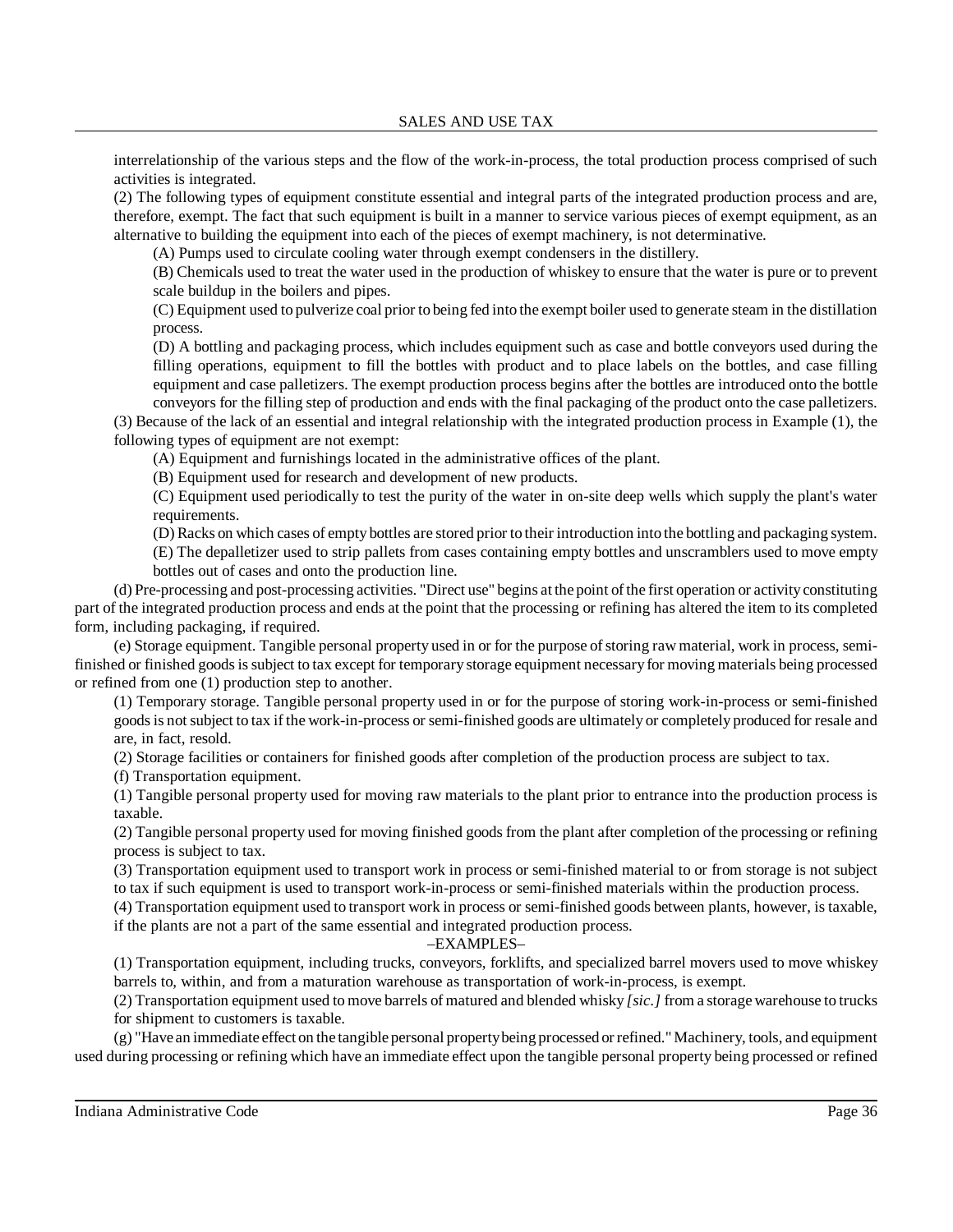are exempt from tax. Component parts of an exempt unit of machinery and equipment, which unit has an immediate effect on the article being produced, are exempt if such components are an integral part of the manufacturing unit. The fact that particular property may be considered essential to the conduct of the business of manufacturing because its use is required either by law or by practical necessity does not, of itself, mean that the property "acts upon and has an immediate effect on the tangible personal property being processed or refined". Instead, in addition to being essential for one of the above reasons, the property must also be an integral part of an integrated process which produces tangible personal property.

(h) Maintenance and replacement equipment.

(1) Machinery, tools, and equipment used in the normal repair and maintenance of machinery used in processing or refining which are predominantly used to maintain processing or refining machinery are subject to tax.

(2) Replacement parts, used to replace worn, broken, inoperative, or missing parts or accessories on exempt machinery and equipment, however, are exempt from tax.

(i) Testing and inspection. Machinery, tools, and equipment used to test and inspect the product are taxable, unless such machinery, tools, and equipment are used as part of the production process.

(j) Managerial, sales, and other nonoperative activities. Machinery, tools, and equipment used in managerial sales, research and development or other nonoperational activities are not directly used in processing or refining and, therefore, are subject to tax. This category includes, but is not limited to machinery, tools, and equipment used in any of the following activities: management and administration; selling and marketing; exhibition of manufactured or processed products; safety or fire prevention, equipment which is not essential and integral to the production process; space heating; ventilation and cooling for general temperature control; illumination; heating equipment for general temperature control; and shipping and loading.

(k) Definitions. Processing or refining is defined asthe performance by a business of an integrated series of operations which places tangible personal property in a form, composition, or character different from that in which it was acquired. The change in form, composition, or character must be a substantial change. Operationssuch as distilling, brewing, pasteurizing, electroplating, galvanizing, anodizing, impregnating, cooking, heat treating, and slaughtering of animalsfor meal or meal products are illustrative ofthe types of operations which constitute processing or refining, although anyoperation which hassuch a result maybe processing or refining. A processed or refined end product, however, must be substantially different from the component materials used.

(l) Energy equipment.

(1) Equipment used to modify energy purchased from public utilities for the production process is exempt if the equipment is used to modify the utilities for use by exempt equipment.

(2) Equipment used to create energy that could otherwise be purchased exempt form *[sic.]* a public utility for use by exempt equipment is exempt.

(3) When any equipment qualifies as essential and integral to the production process and also is used in an alternative nonessential and/or non-integral manner, the exemption shall only apply to the percentage (%) of use of the equipment used in the exempt manner.

(Department of State Revenue; Ch. 5, Reg. 6-2.5-5-3(030); filed Dec 1, 1982, 10:35 am: 6 IR 34; filed Aug 6, 1987, 4:30 pm: 10 *IR 2630)*

# **45 IAC 2.2-5-11 Sales of tangible personal property used in the direct production of manufacturing or agricultural machinery, tools and equipment**

Authority: IC 6-8.1-3-3 Affected: IC 6-2.5-5-2; IC 6-2.5-5-3

Sec. 11. (a) The state gross retail tax shall not apply to sales of tangible personal property to be directly used by the purchaser in the direct production or manufacture of any manufacturing or agricultural machinery, tools, and equipment described in IC 6- 2.5-5-2 or 6-2.5-5-3 *[IC 6-2.5-5-3]*.

(b) The exemption provided in this regulation *[45 IAC 2.2]* extends only to tangible personal property directly used in the direct production of manufacturing or agricultural machinery, tools, and equipment to be used by such manufacturer or producer.

(c) The state gross retail tax shall not apply to purchases of tangible personal property to be directly used by the purchaser in the production or manufacturing process of any manufacturing or agricultural machinery, tools, or equipment, provided that the machinery, tools, and equipment are directlyused in the production process; i.e., they have an immediate effect upon the article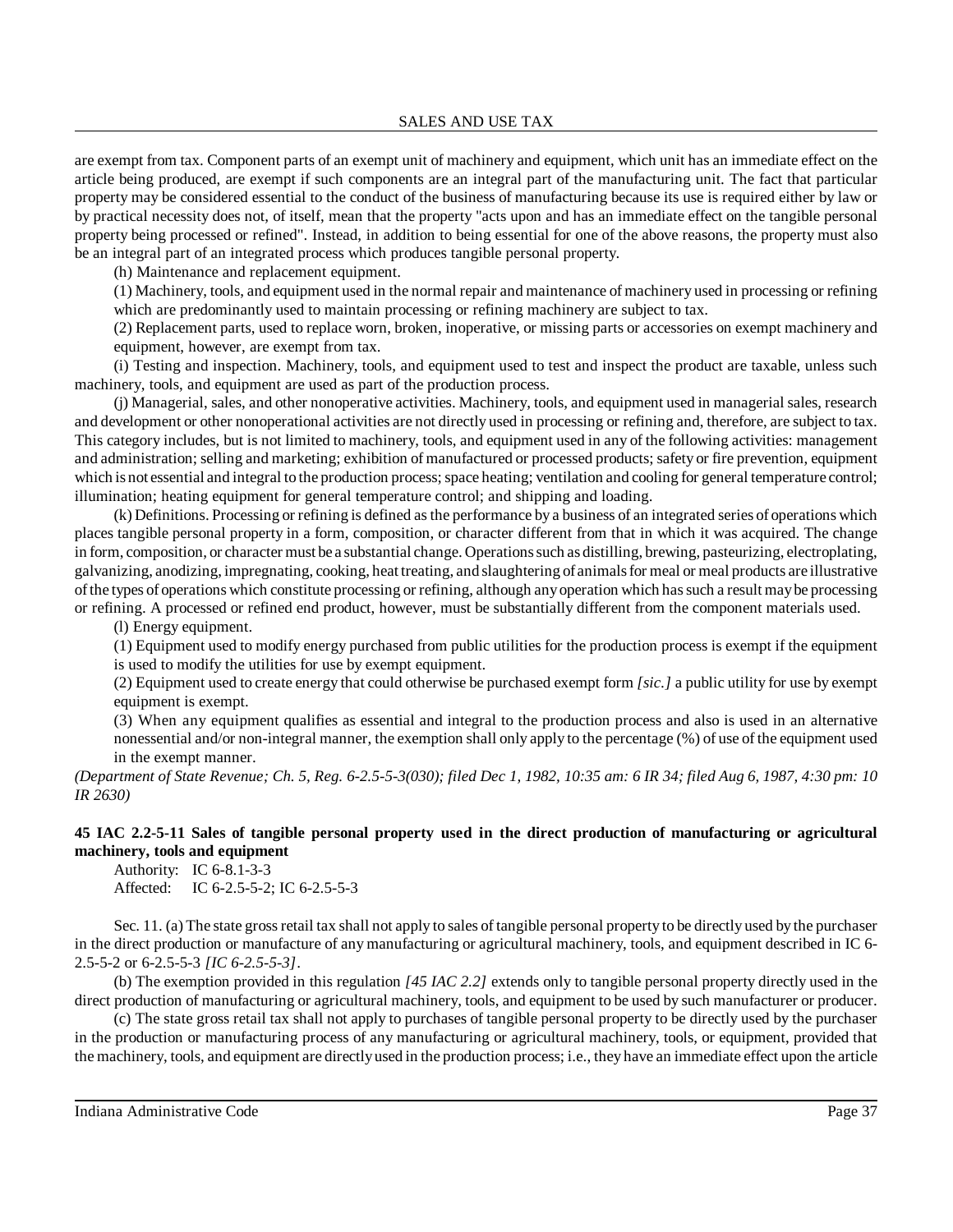being produced or manufactured. The property has an immediate effect on the article being produced if it is an essential and integral part of an integrated process which produces tangible personal property.

(d) For the application of the rules *[subsections]* above, refer to Regs. 6-2.5-5-3 *[45 IAC 2.2-5-8 through 45 IAC 2.2-5-10]* with respect to tangible personal property used directly in the following activities: pre-production and post-production activities; storage; transportation; tangible personal property which has an immediate effect upon the article produced; maintenance and replacement; testing and inspection; and managerial, sales, and other nonoperational activities.

(e) Energy equipment.

(1) Equipment used to modify energy purchased from public utilities for the production process is exempt if the equipment is used to modify the utilities for use by exempt equipment.

(2) Equipment used to create energy that could otherwise be purchased exempt from a public utility for use by exempt equipment is exempt.

(3) When any equipment qualifies as essential and integral to the production process and also is used in an alternative nonessential and/or non-integrated manner, the exemption shall only apply to the percentage (%) of use of the equipment used in the exempt manner.

(Department of State Revenue; Ch. 5, Reg. 6-2.5-5-4(010); filed Dec 1, 1982, 10:35 am: 6 IR 35; filed Aug 6, 1987, 4:30 pm: 10 *IR 2632)*

#### **45 IAC 2.2-5-12 Sales of tangible personal property directly consumed in manufacturing, processing, refining or mining** Authority: IC 6-8.1-3-3

Affected: IC 6-2.5

Sec. 12. (a) The state gross retail tax shall not apply to sales of any tangible personal property consumed in direct production by the purchaser in the business of producing tangible personal property by manufacturing, processing, refining, or mining.

(b) The exemption provided by this regulation *[45 IAC 2.2]* applies only to tangible personal property to be directly consumed in direct production by manufacturing, processing, refining, or mining. It does not apply to machinery, tools, and equipment used in direct production or to materials incorporated into the tangible personal property produced.

(c) The state gross retail tax does not apply to purchases of materials to be directly consumed in the production process or in mining, provided thatsuch materials are directlyused in the production process; i.e., they have an immediate effect on the article being produced. The property has an immediate effect on the article being produced if it is an essential and integral part of an integrated process which produces tangible personal property.

(d) Pre-production and post-production activities.

(1) Direct consumption in the production process begins at the point of the first operation or activity constituting part of the integrated production process and ends at the point that the production process has altered the item to its completed form, including packaging, if required.

(2) "Direct use in mining" begins with the drilling of the shaft or well or the first removal of overburden in surface mining or quarrying. It ends when the item being mined or extracted has been physically removed from the mine, well, or quarry.

(e) "Have an immediate effect upon the article being produced or mined." Purchases of materialsto be consumed during the production or mining process are exempt from tax, if the consumption of such materials has an immediate effect upon the article being produced and mined, or upon machinery, tools, or equipment which are both used in the direct production or mining process and are exempt from tax under these regulations *[45 IAC 2.2]*.

(f) Other taxable transactions. Purchases of materials consumed in manufacturing, processing, refining, or mining activities beyond the scope of those described in subsection B above *[subsection (e) of thissection]* are taxable. Such activitiesinclude postproduction activities; storage step) *[sic.]*; maintenance, testing and inspection (except where in direct production); (except where essential and integral to the process system); management and administration; sales; research and development; exhibition of products;safetyor fire prevention; space heating; ventilation and cooling equipment for general temperature control; illumination; shipping and loading.

(g) "Consumed" as used in this regulation *[45 IAC 2.2]* means the dissipation or expenditure by combustion, use, or application and does not mean or include the obsolescence, discarding, disuse, depreciation, damage, wear or breakage of tools, dies, equipment, machinery, or furnishings. *(Department of State Revenue; Ch. 5; Reg. 6-2.5-5-5.1(010); filed Dec 1, 1982, 10:35*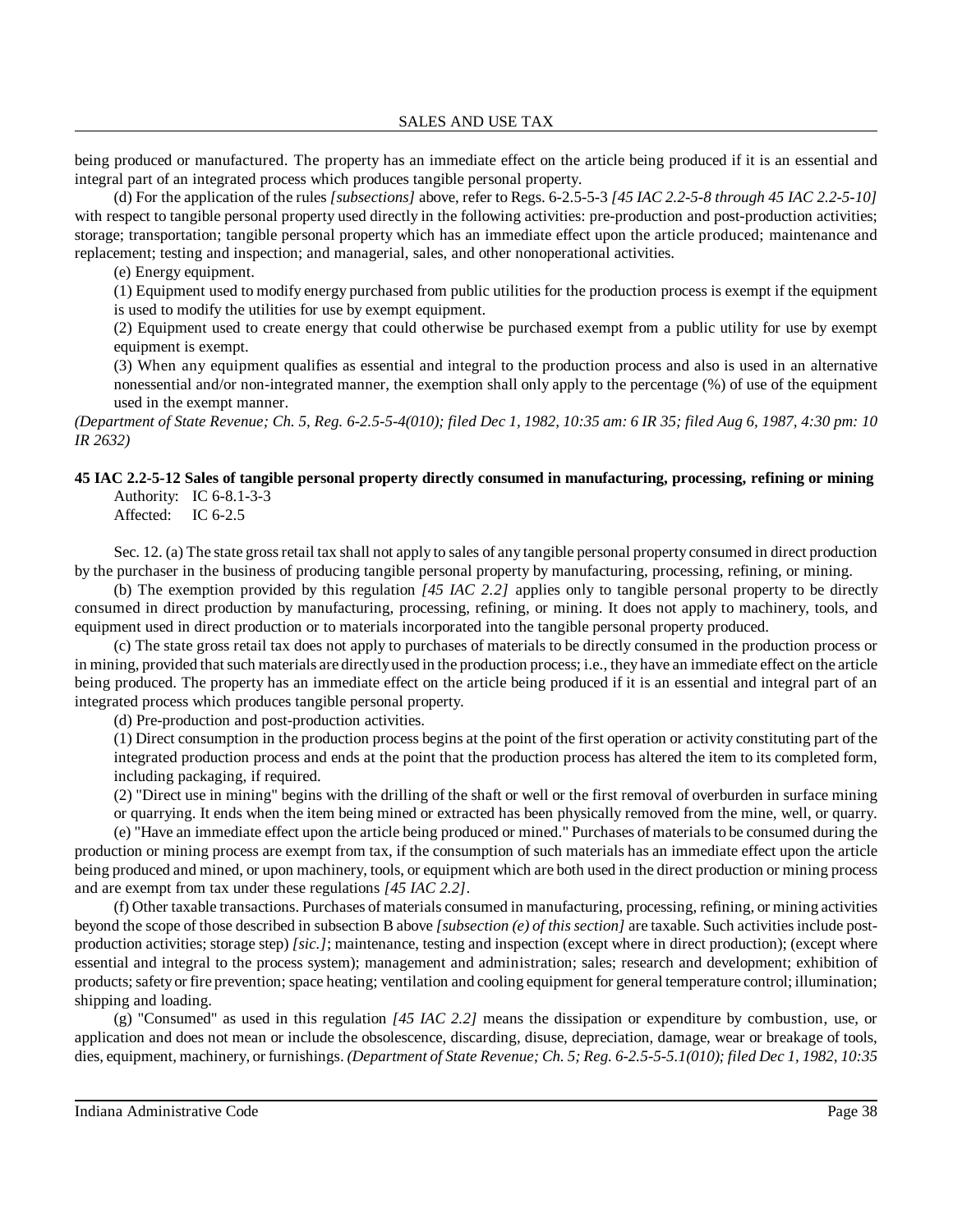*am: 6 IR 35; filed Aug 6, 1987, 4:30 pm: 10 IR 2633)*

**45 IAC 2.2-5-13 Sales of tangible personal property directly consumed in agriculture, horticulture, floriculture, or arboriculture**

Authority: IC 6-8.1-3-3 Affected: IC 6-2.5

Sec. 13. (a) The state gross retail tax shall not apply to sales of tangible personal property as a material which is to be directly consumed in direct production by the purchaser in the business of producing agricultural, horticultural, floricultural, or arboricultural commodities.

(b) General rule. Purchases of materials to be directly consumed by the purchaser in the business of producing tangible personal property are exempt from tax provided that such materials are directly used in the production process; i.e., they have an immediate effect upon the commodities being produced. Property has an immediate effect on the commodities being produced if it is an essential and integral part of an integrated process which produces tangible personal property.

(c) Refer to Regs.  $6-2.5-5-5.1(010)(7)$  *[45 IAC 2.2-5-12(g)]* for the definition of "consumed" as used in this regulation *[45 IAC 2.2]*.

(d) Refer to Regs. 6-2.5-5-1 *[45 IAC 2.2-5-1]* for the definition of "farmer" and "farming" as used in thisregulation *[45 IAC 2.2]*.

(e) The term "farmer" will be used in this regulation *[45 IAC 2.2]* to signify both "farmers" and "other persons engaged in the business of producing food and agricultural commodities".

(f) "The business of producing tangible personal property by agriculture" means "farming" for purposes of interpreting this regulation *[45 IAC 2.2]*.

(g)(1) "Have an immediate effect upon commodities being produced". Purchases of materials to be consumed during production of commodities are taxable unless the consumption of such materials has an immediate effect upon either (1) the food or agricultural commodities being produced, or (2) machinery, tools, or equipment which are both used in direct production of commodities and are exempt from tax under these regulations *[45 IAC 2.2]*. The consumption of property has an immediate effect on the commodity being produced or on the machinery, tools, or equipment engaged in direct production of commodities if the consumption is an essential and integral part of an integrated process which produces food or an agricultural commodity.

(h) Other taxable transactions. Purchases of materials consumed in farming beyond the scope of those activities described in subsection (g) of this section are taxable. Such activities include, but are not limited to: pre-production activities; post-production activities; storage (except where it is an essential and integral part of an integrated production process); transportation (except where it is an essential and integral part of an integrated production process); maintenance; testing and inspection (except where it is an essential and integral part of an integrated production process); management and administration; sales; research and development; exhibition of products; safety and fire prevention; space heating; ventilation and cooling for general temperature control; illumination;shipping and loading. *(Department of State Revenue; Ch. 5, Reg. 6-2.5-5-5.1(020); filed Dec 1, 1982, 10:35 am: 6 IR 36; filed Aug 6, 1987, 4:30 pm: 10 IR 2634)*

#### **45 IAC 2.2-5-14 Material incorporated into tangible personal property produced for resale**

Authority: IC 6-8.1-3-3 Affected: IC 6-2.5

Sec. 14. (a) The state gross retail tax shall not apply to sales of any tangible personal property which is to be incorporated bythe purchaser as a material or an integral part into tangible personal property produced forsale bysuch purchaser in the business of manufacturing, assembling, refining or processing.

(b) The exemption provided by this regulation *[45 IAC 2.2]* applies only to tangible personal property to be incorporated as a material or an integral part into tangible personal property produced for sale by a purchaser engaged in the business of manufacturing, assembling, refining or processing. This regulation *[45 IAC 2.2]* does not apply to persons engaged in producing tangible personal property for their own use.

(c) This regulation *[45 IAC 2.2]* does not exempt from tax tangible personal property to be used in production, such as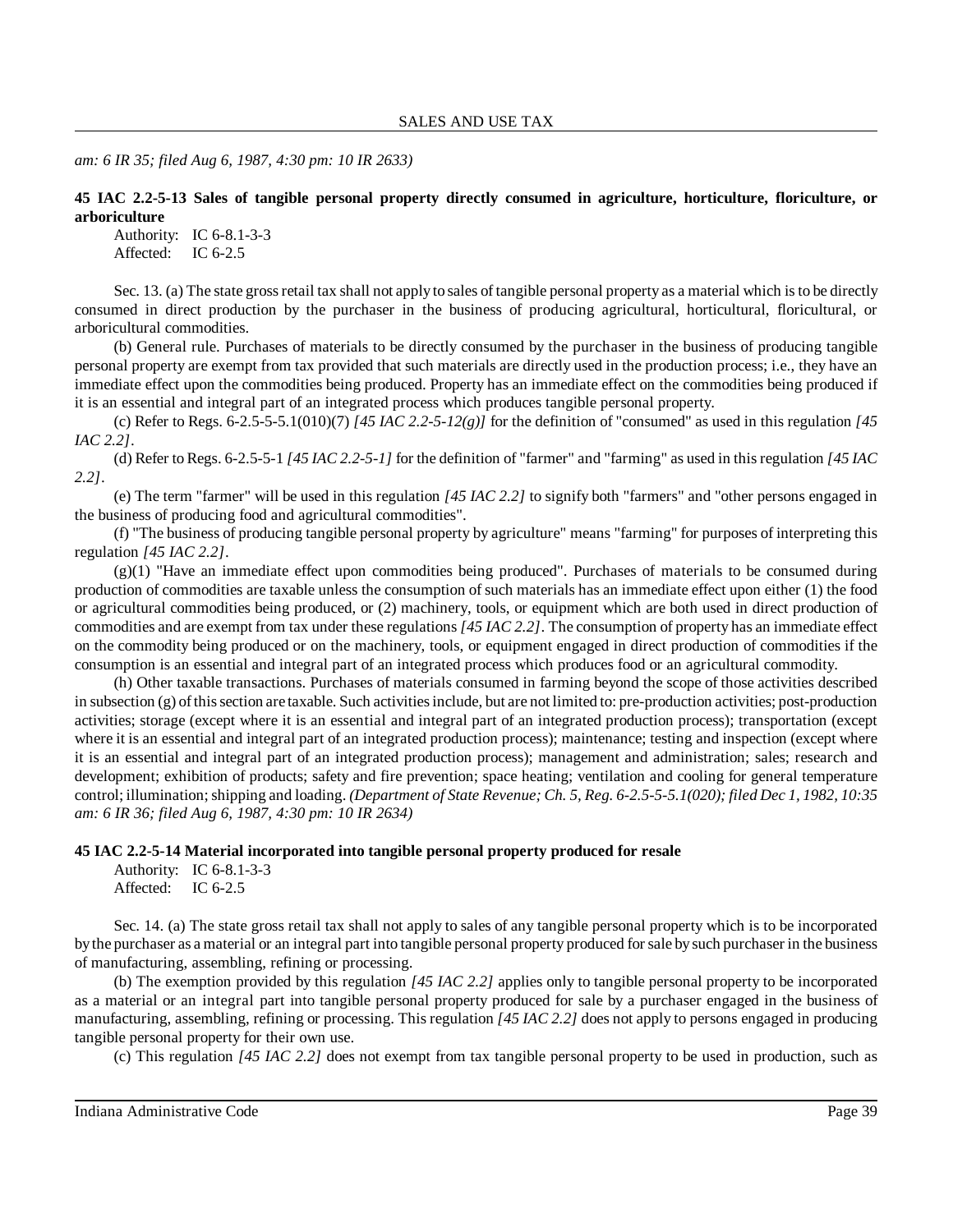supplies, parts, fuel, machinery, etc., refer to Regs. 6-2.5-5-5(010) and 6-2.5-5-5(020) (dealing with material consumed in direct production) for the application of those regulations to taxpayers engaged in the production of tangible personal property.

(d) The purchase of tangible personal property which is to be incorporated by the purchaser as a material or an integral part is exempt from tax. "Incorporated as a material or an integral part into tangible personal property for sale by such purchaser" means:

(1) That the material must be physically incorporated into and become a component of the finished product;

(2) The material must constitute a material or an integral part of the finished product; and

(3) The tangible personal property must be produced for sale by the purchaser.

(e) Application of general rule.

(1) Incorporation into the finished product. The material must be physically incorporated into and become a component part of the finished product.

(2) Integral or material part. The material must constitute a material or integral part of the finished product.

(3) The finished product must be produced for sale by the purchaser.

*(Department of State Revenue; Ch. 5, Reg. 6-2.5-5-6(010); filed Dec 1, 1982, 10:35 am: 6 IR 37)*

### **45 IAC 2.2-5-15 Sales for resale**

Authority: IC 6-8.1-3-3 Affected: IC 6-2.5

Sec. 15. (a) The state gross retail tax shall not apply to sales of any tangible personal property to a purchaser who purchases the same for the purpose of reselling, renting or leasing, in the regular course of the purchaser's business, such tangible personal property in the form in which it is sold to such purchaser.

(b) General rule. Sales of tangible personal property for resale, rental or leasing are exempt from tax if all of the following conditions are satisfied:

(1) The tangible personal property is sold to a purchaser who purchases this property to resell, rent or lease it;

(2) The purchaser is occupationally engaged in reselling, renting or leasing such property in the regular course of his business; and

(3) The property is resold, rented or leased in the same form in which it was purchased.

(c) Application of general rule.

(1) The tangible personal property must be sold to a purchaser who makes the purchase with the intention of reselling, renting or leasing the property. This exemption does not apply to purchasers who intend to consume or use the property or add value to the property through the rendition of services or performance of work with respect to such property.

(2) The purchaser must be occupationally engaged in reselling, renting or leasing such property in the regular course of his business. Occasional sales and sales by servicemen in the course of rendering services shall be conclusive evidence that the purchaser is not occupationally engaged in reselling the purchased property in the regular course of his business.

(3) The property must be resold, rented or leased in the same form in which it was purchased.

*(Department of State Revenue; Ch. 5, Reg. 6-2.5-5-8(010); filed Dec 1, 1982, 10:35 am: 6 IR 37)*

#### **45 IAC 2.2-5-16 Wrapping materials and containers**

Authority: IC 6-8.1-3-3 Affected: IC 6-2.5

Sec. 16. (a) The state gross retail tax shall not apply to sales of nonreturnable wrapping materials and empty containers to be used by the purchaser as enclosures or containers for selling contents to be added, and returnable containers containing contents sold in a sale constituting selling at retail and returnable containers sold empty for refilling.

(b) In general the gross proceeds from the sale of tangible personal property in a transaction of a retail merchant constituting selling at retail are taxable. This regulation *[45 IAC 2.2]* provided an exemption for wrapping materials and containers.

(c) General rule. The receipt from a sale by a retail merchant of the following types of tangible personal property are exempt from state gross retail tax: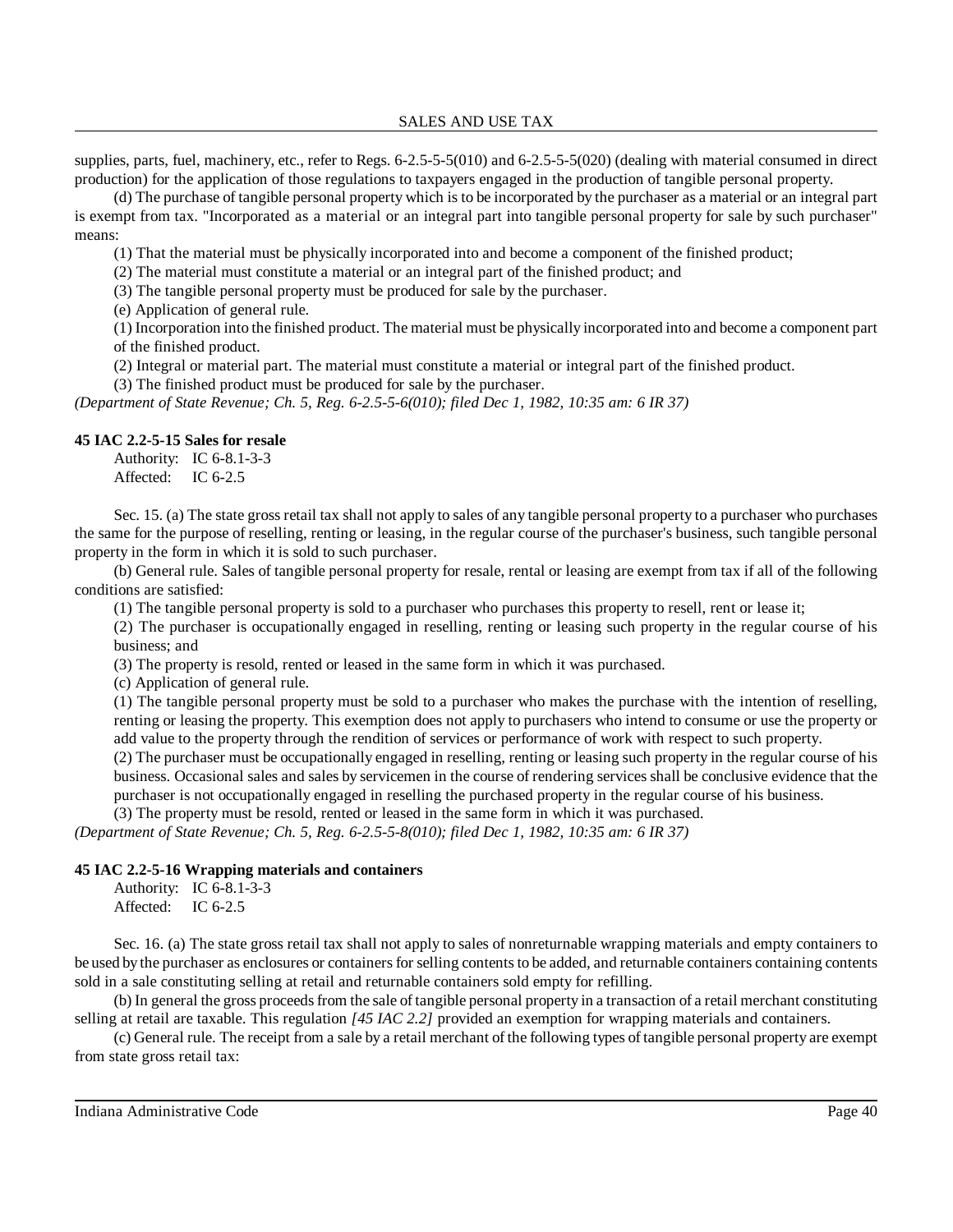SALES AND USE TAX

(1) Nonreturnable containers and wrapping materials including steel strap and shipping pallets to be used by the purchaser as enclosures for selling tangible personal property.

(2) Deposits for returnable containers received as an incident to a transaction of a retail merchant constituting selling at retail.

(3) Returnable containers sold empty for refilling.

(d) Application of general rule.

(1) Nonreturnable wrapping material and emptycontainers. Toqualifyforthis exemption, nonreturnablewrappingmaterials and empty containers must be used by the purchaser in the following way:

(A) The purchaser must add contents to the containers purchased; and

(B) The purchaser must sell the contents added.

(2) Returnable containers sold at retail with contents. To qualify for this exemption, the returnable containers must be:

(A) Sold in a taxable transaction of a retail merchant constituting selling at retail; and

(B) Billed as a separate charge by the retail merchant to his customer. If there is a separate charge for such containers, the sale of the container is exempt from tax under this regulation *[45 IAC 2.2]*.

(3) Returnable containerssold empty. To qualify for this exemption the returnable container must be resold with the purpose of refilling. The sale of returnable containers to the original or first user thereof is taxable.

(e) Definitions.

(1) Returnable containers. As used in this regulation *[45 IAC 2.2]*, the term returnable container means containers customarily returned by the buyer of the contents for reuse as containers.

(2) Nonreturnable containers. As used in this regulation *[45 IAC 2.2]*, the term "nonreturnable containers" means all containers which are not returnable containers.

*(Department of State Revenue; Ch. 5, Reg. 6-2.5-5-9(010); filed Dec 1, 1982, 10:35 am: 6 IR 38)*

# **45 IAC 2.2-5-17 Exempt accounts for utilities which furnish or sell electrical energy; steam or steam heating service**

Authority: IC 6-8.1-3-3 Affected: IC 6-2.5

Sec. 17. (a) Production Plant.

(1) Steam Production

- 310. Land and land rights.
- 311. Structures and improvements.
- 312. Boiler plant equipment
- 313. Engines and engine driven generators.
- 314. Turbogenerator units.
- 315. Accessory electric equipment.
- 316. Miscellaneous power plant equipment.
- (2) Nuclear Production
	- 320. Land and land rights.
	- 321. Structures and improvements.
	- 322. Reactor plant equipment.
	- 323. Turbogenerator units.
	- 324. Accessory electric equipment.
	- 325. Miscellaneous power plant equipment.
- (3) Hydraulic Production
	- 330. Land and land rights.
	- 331. Structures and improvements.
	- 332. Reservoirs, dams and waterways.
	- 333. Water wheels, turbines and generators.
	- 334. Accessory electric equipment.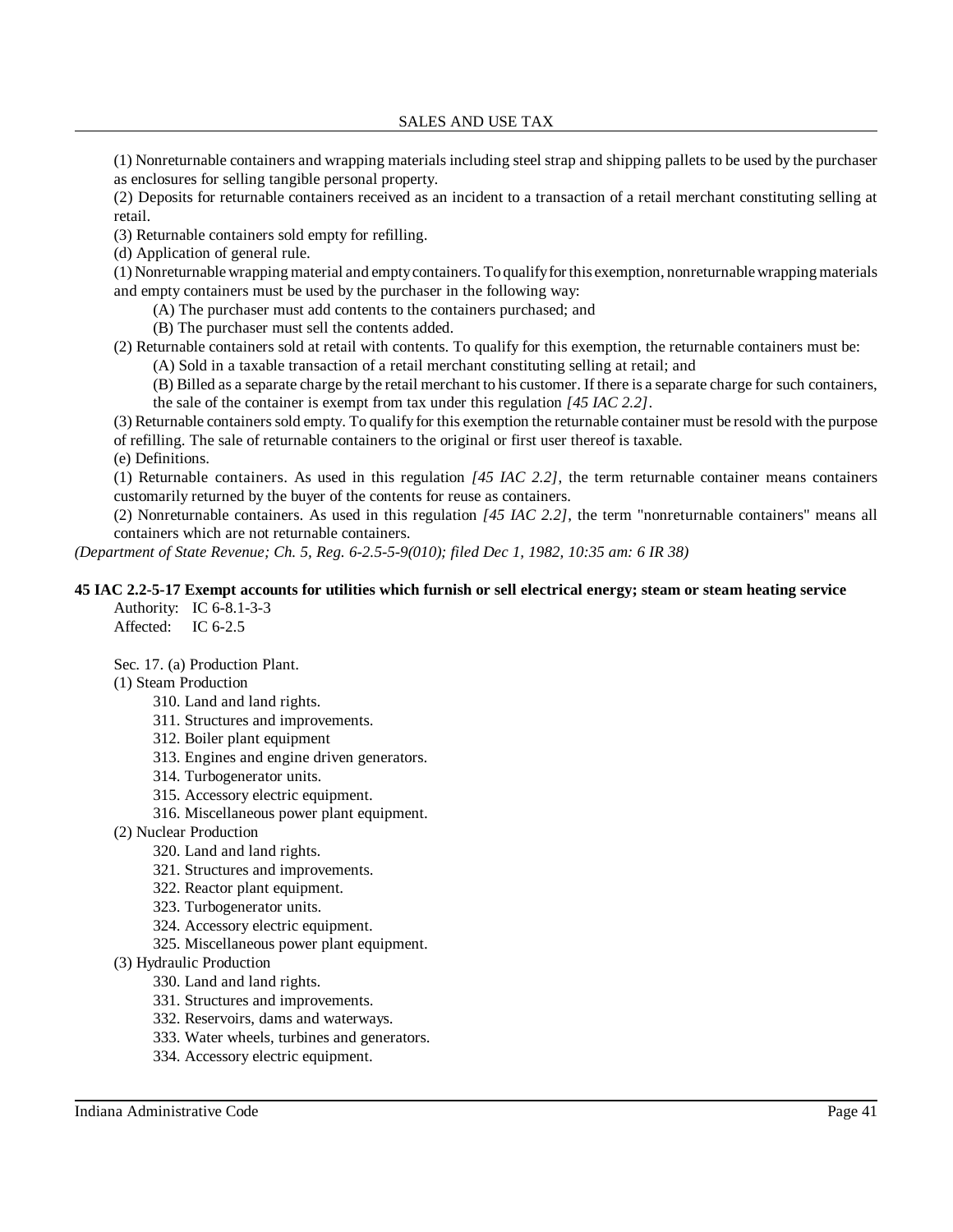- 335. Miscellaneous power plant equipment.
- 336. Roads, railroads, and bridges.
- (4) Other Production
	- 340. Land and land rights.
	- 341. Structures and improvements.
	- 342. Fuel holders, producers and accessories.
	- 343. Prime movers.
	- 344. Generators.
	- 345. Accessory electric-equipment.
	- 346. Miscellaneous power plant equipment.
- (b) Power Production Expenses
- (1) Steam Power Generation
	- 500. Operation supervision and engineering.
	- 501. Fuel.
	- 502. Steam expenses.
	- 503. Steam from other sources.
	- 504. Steam transferred–cr.
	- 505. Electric expenses.
	- 506. Miscellaneous steam power expenses.
	- 507. Rents.
	- 510. Maintenance supervision and engineering.
	- 511. Maintenance of structures.
	- 512. Maintenance of boiler plant.
	- 513. Maintenance of electric plant.
	- 514. Maintenance of miscellaneous steam plant.
- (2) Nuclear Power Generation
	- 517. Operation supervision and engineering.
	- 518. Fuel.
	- 519. Coolants and water.
	- 520. Steam expenses.
	- 521. Steam from other sources.
	- 522. Steam transferred–cr.
	- 523. Electric expenses.
	- 524. Miscellaneous nuclear power expenses.
	- 525. Rents.
	- 528. Maintenance supervision and engineering.
	- 529. Maintenance of structures and improvements.
	- 530. Maintenance of reactor plant equipment.
	- 531. Maintenance of electric plant. 532. Maintenance of miscellaneous nuclear plant.
- (3) Hydraulic Power Generation
	- - 535. Operation supervision and engineering.
		- 536. Water for power.
		- 537. Hydraulic expenses.
		- 538. Electric expenses.
		- 539. Miscellaneous hydraulic power generation expenses.
		- 540. Rents.
		- 541. Maintenance supervision and engineering.
		- 542. Maintenance of structures.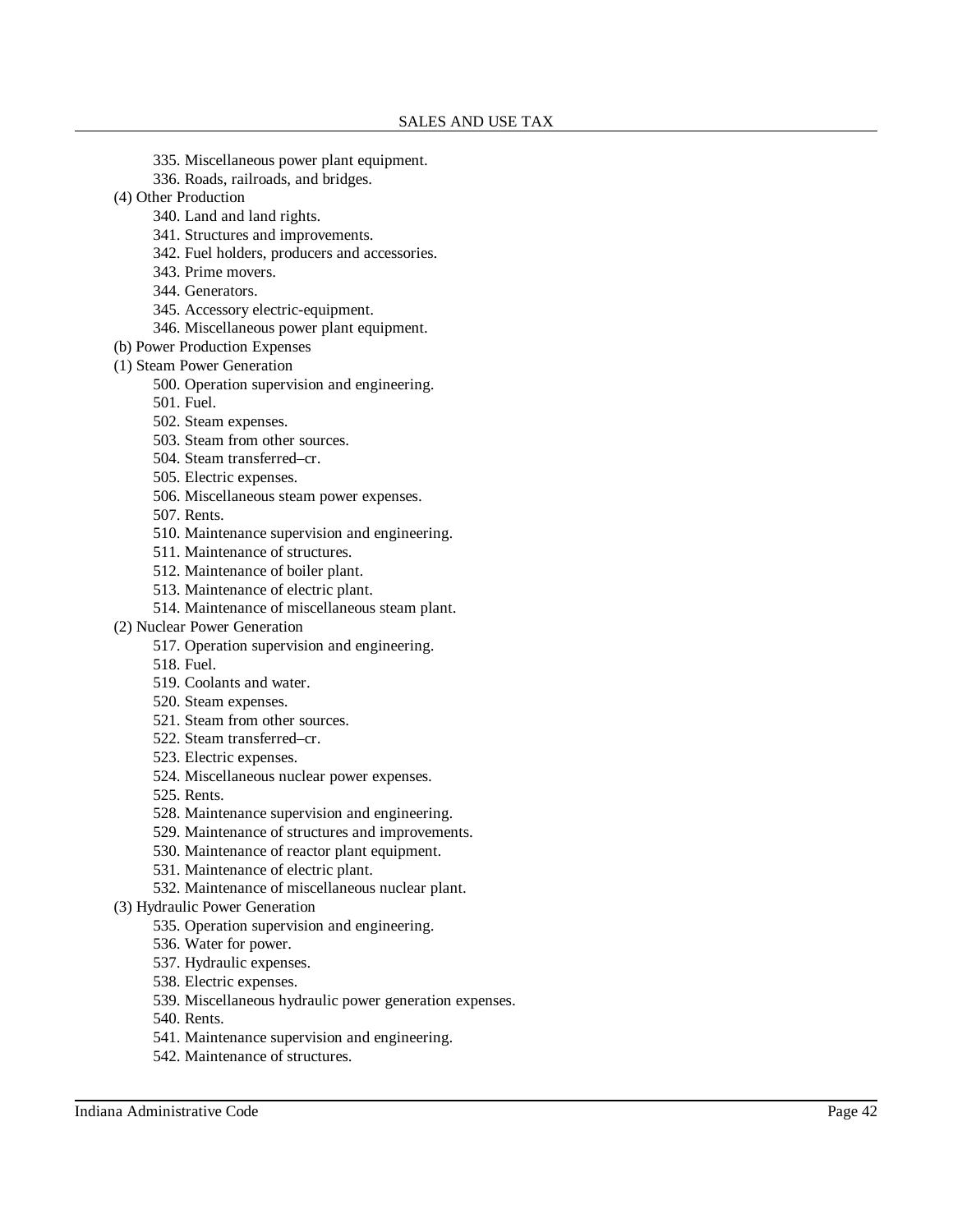- 543. Maintenance of reservoirs, dams and waterways.
- 544. Maintenance of electric plant.
- 545. Maintenance of miscellaneous hydraulic plant.
- (c) Power Production Expenses
- (1) Other Power Generation
	- 546. Operation supervision and engineering.
	- 547. Fuel.
	- 548. Generation expenses.
	- 549. Miscellaneous other power generation expenses.
	- 550. Rents.
	- 551. Maintenance supervision and engineering.
	- 552. Maintenance of structures.
	- 553. Maintenance of generating and electric plant.
	- 554. Maintenance of miscellaneous other power generation plant.
- (2) Other Power Supply Expenses
	- 555. Purchased power.
	- 556. System control and load dispatching.
	- 557. Other expenses.

*(Department of State Revenue; Ch. 5, Reg. 6-2.5-5-10(010); filed Dec 1, 1982, 10:35 am: 6 IR 38)*

#### **45 IAC 2.2-5-18 Exempt accounts for utilities which furnish or sell natural or artificial gas or mixtures**

- Authority: IC 6-8.1-3-3
- Affected: IC 6-2.5

Sec. 18. (a) Production Plant

- (1) Manufactured Gas Production Plant
	- 304. Land and land rights.
	- 305. Structures and improvements.
	- 306. Boiler plant equipment.
	- 307. Other power equipment.
	- 308. Coke ovens.
	- 309. Producer gas equipment.
	- 310. Water
	- 311. Liquefied petroleum gas equipment.
	- 312. Oil gas generating equipment.
	- 313. Generating equipment–other processes.
	- 314. Coal, coke, and ash handling equipment.
	- 315. Catalytic cracking equipment.
	- 316. Other reforming equipment.
	- 317. Purification equipment.
	- 318. Residual refining equipment.
	- 319. Gas mixing equipment.
	- 320. Other equipment.
- (2) Natural Gas Production Plant
	- (A) Natural gas production and gathering plant.
	- 325.1 Producing land.
	- 325.2 Producing leaseholds.
	- 325.3 Gas rights.
	- 325.4 Rights-of-way.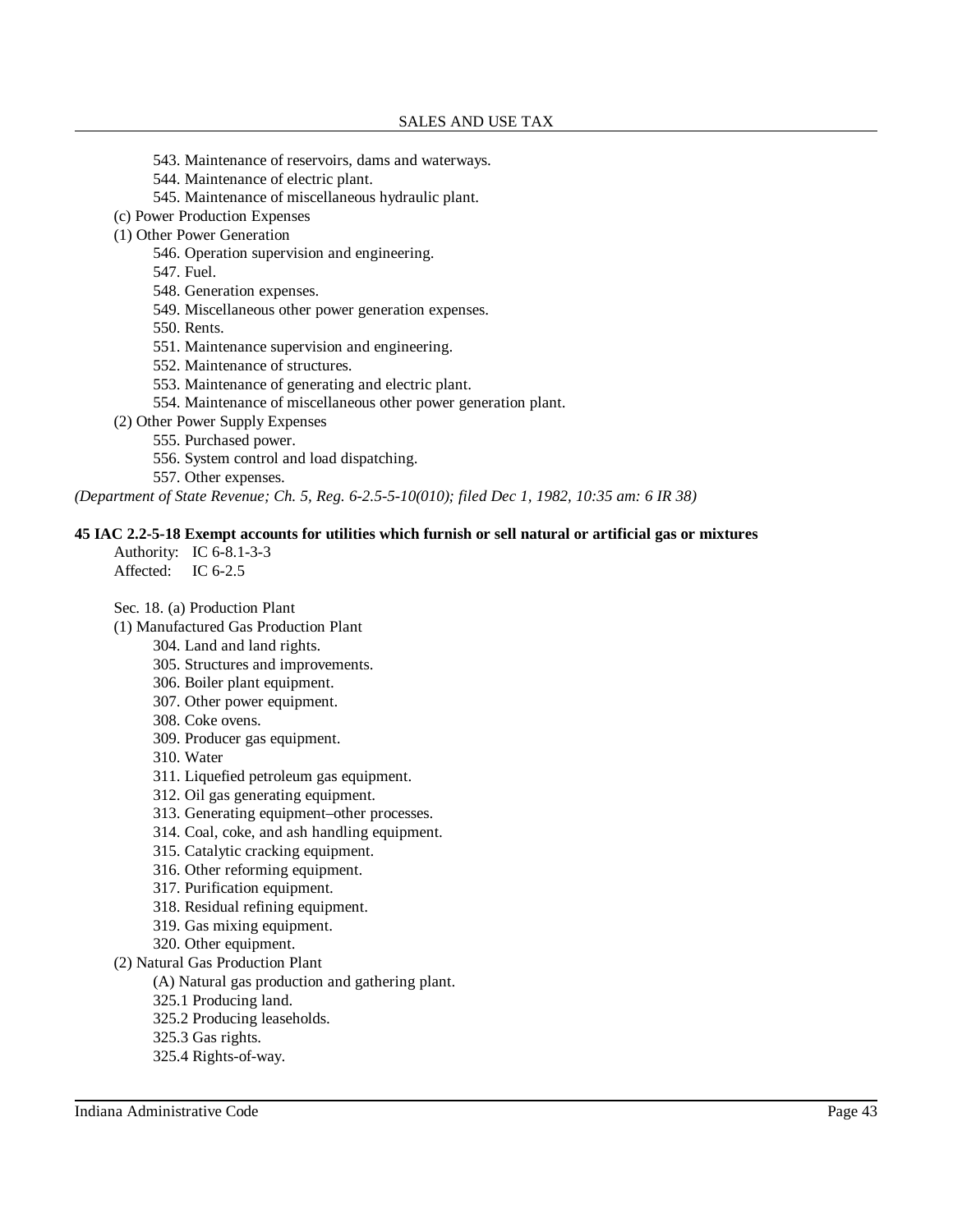- 325.5 Other land and land rights.
- 326. Gas well structures.
- 327. Field compressor station structures.
- 328. Field measuring and regulating station structures.
- 329. Other structures.
- 330. Producing gas wells–well construction.
- 331. Producing gas wells–well equipment.
- (b) Gas Plant Accounts
- (1) 332. Field lines.
	- 333. Field compressor station equipment.
	- 334. Field measuring and regulating station equipment.
	- 335. Drilling and cleaning equipment.
	- 336. Purification equipment.
	- 337. Other equipment.
- (2) Products Extraction Plant
	- 340. Land and land rights.
	- 341. Structures and improvements.
	- 342. Extraction and refining equipment.
	- 343. Pipe lines.
	- 344. Extracted products storage equipment.
	- 345. Compressor equipment.
	- 346. Gas measuring and regulating equipment.
	- 347. Other equipment.
- (c) Storage Plant
- (1) Underground Storage Plant
	- 350.1 Land.
		- 350.2 Leaseholds.
		- 350.3 Storage rights.
		- 350.4 Rights-of-way.
		- 350.5 Gas rights.
		- 351. Structures and improvements.
	- 352. Wells.
	- 353. Lines.
	- 354. Compressor station equipment.
	- 355. Measuring and regulating equipment.
	- 356. Purification equipment.
	- 357. Other equipment.
- (2) Local Storage Plant
	- 360. Land and land rights.
	- 361. Structures and improvements.
	- 362. Gas holders.
	- 363. Other equipment.
- (d) Production Expenses
- (1) Manufactured Gas Production Expenses
	- (A) Steam Production
	- 700. Operation supervision and engineering.
	- 701. Operation labor.
	- 702. Boiler fuel.
	- 703. Miscellaneous steam expenses.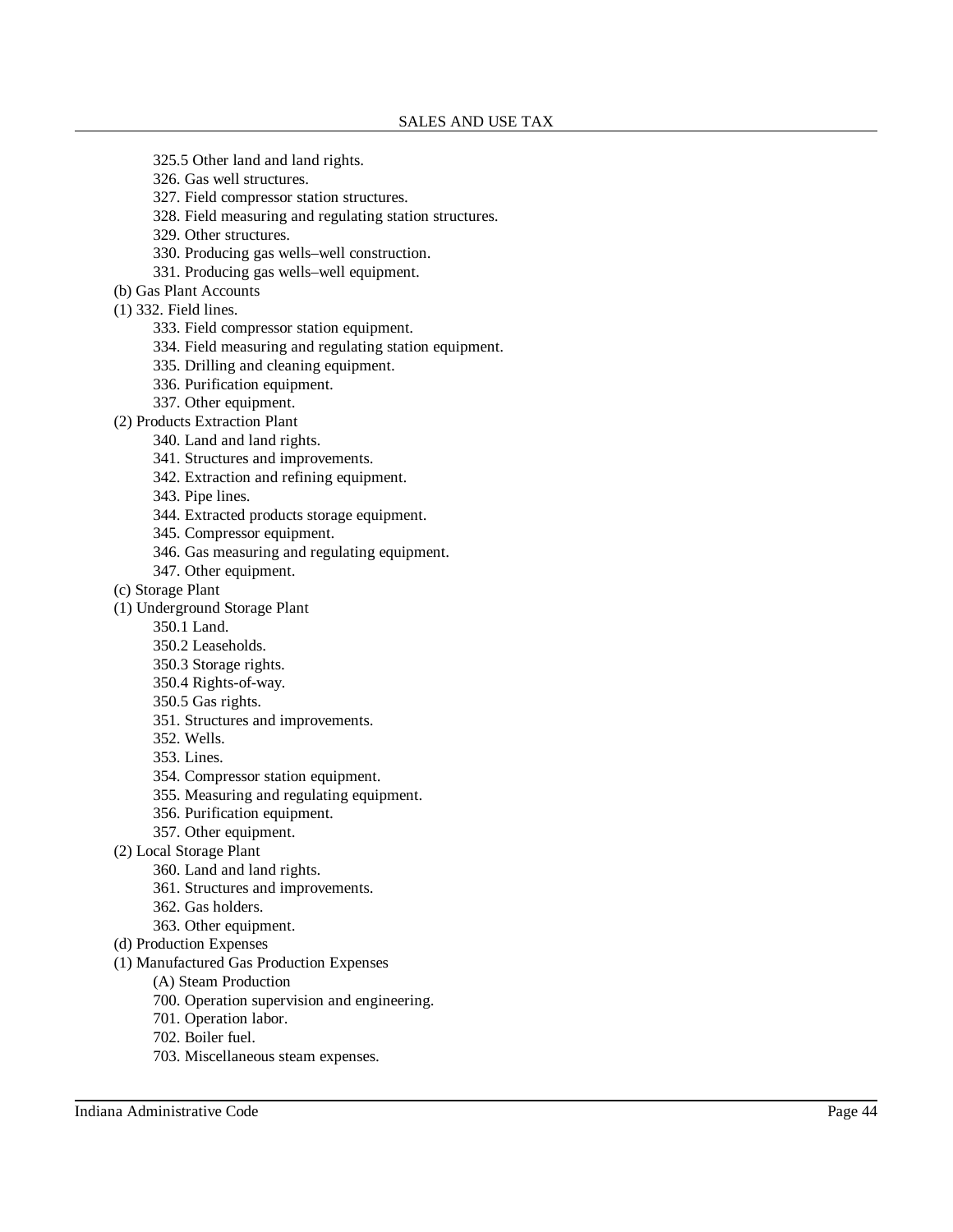- 704. Steam transferred–cr.
- 705. Maintenance supervision and engineering.
- 706. Maintenance of structures and improvements.
- 707. Maintenance of boiler plant equipment.
- 708. Maintenance of other steam production plant.
- (B) Manufactured Gas Production
- 710. Operation supervision and engineering.

Production labor and expenses.

- 711. Steam expenses.
- 712. Other power expenses.
- 713. Coke oven expenses.
- 714. Producer gas expenses.
- 715. Water gas generating expenses.
- 716. Oil gas generating expenses.
- 717. Liquefied petroleum gas expenses.
- 718. Other process production expenses.
- Gas fuels. 719. Fuel under coke ovens.
- 720. Producer gas fuel.
- 721. Water gas generator fuel.
- (e) Operation and Maintenance Expense Accounts

(1) 722. Fuel for oil gas.

- 723. Fuel for liquefied petroleum gas process.
- 724. Other gas fuels.

#### Gas raw materials.

- 725. Coal carbonized in coke ovens.
- 726. Oil for water gas.
- 727. Oil for oil gas.
- 728. Liquefied petroleum gas.
- 729. Raw materials for other gas processes.
- 730. Residuals expenses.
- 731. Residuals produced–cr.
- 732. Purification expenses.
- 733. Gas mixing expenses.
- 734. Duplicate charges–cr.
- 735. Miscellaneous production expenses.
- 736. Rents.
- 740. Maintenance supervision and engineering.
- 741. Maintenance of structures and improvements.

742. Maintenance of production equipment.

- (2) Natural Gas Production Expenses
	- 750. Operation supervision and engineering.
	- 751. Production maps and records.
	- 752. Gas wells expenses.
	- 753. Field lines expenses.
	- 754. Field compressor station expenses.
	- 755. Field compressor station fuel and power.
	- 756. Field measuring and regulating station expenses.
	- 757. Purification expenses.
	- 758. Gas well royalties.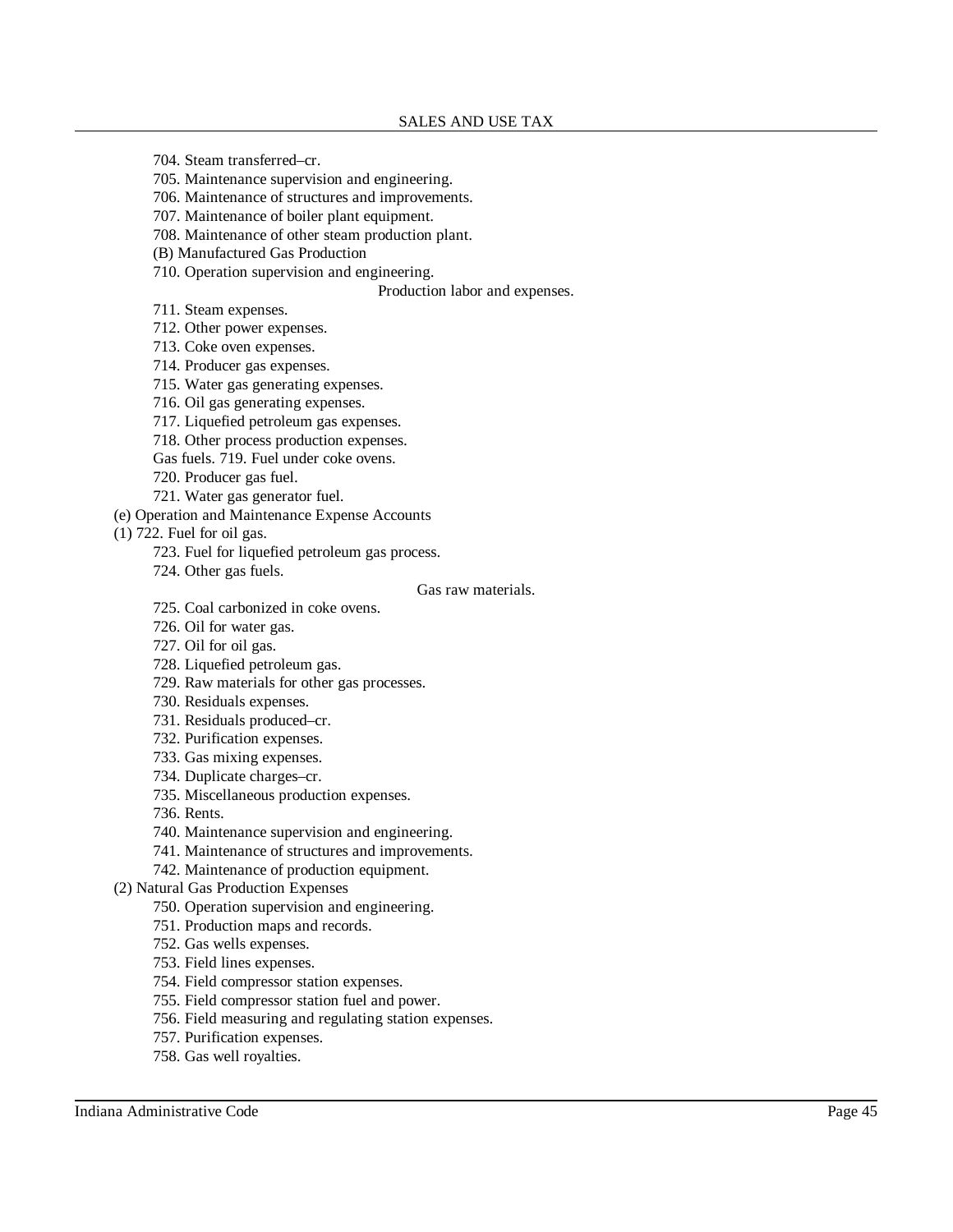- 759. Other expenses.
- 760. Rents.
- 761. Maintenance supervision and engineering.
- 762. Maintenance of structures and improvements.
- 763. Maintenance of producing gas wells.
- 764. Maintenance of field lines.
- 765. Maintenance of field compressor station equipment.
- 766. Maintenance of field mes. and reg. station equipment.
- 767. Maintenance of purification equipment.
- 768. Maintenance of drilling and cleaning equipment.
- 769. Maintenance of other equipment.
- (f) Operation and Maintenance Expense Accounts
- (1) Products Extraction
	- 770. Operation supervision and engineering.
	- 771. Operation labor.
	- 772. Gas shrinkage.
	- 773. Fuel.
	- 774. Power.
	- 775. Materials.
	- 776. Operation supplies and expenses.
	- 777. Gas processed by others.
	- 778. Royalties on products extracted.
	- 779. Marketing expenses.
	- 780. Products purchased for resale.
	- 781. Variation in products inventory.
	- 782. Extracted products used by the utility–cr.
	- 783. Rents.
	- 784. Maintenance supervision and engineering.
	- 785. Maintenance of structures and improvements.
	- 786. Maintenance of extraction and refining equipment.
	- 787. Maintenance of pipe lines.
	- 788. Maintenance of extracted products storage equipment.
	- 789. Maintenance of compressor equipment.
	- 790. Maintenance of gas measuring and regulating equipment.
	- 791. Maintenance of other equipment.
- (2) Exploration and Development Expenses
	- 795. Delay rentals.
	- 796. Nonproductive well drilling.
	- 797. Abandoned leases.
	- 798. Other exploration.
- (3) Other Gas Supply Expenses
	- 800. Natural gas well head purchases.
	- 801. Natural gas field line purchases.
	- 802. Natural gas gasoline plant outlet purchases.
	- 803. Natural gas transmission line purchases.
	- 804. Natural gas city gate purchases.
	- 805. Other gas purchases.
	- 806. Exchange gas.
	- 807. Purchased gas expenses.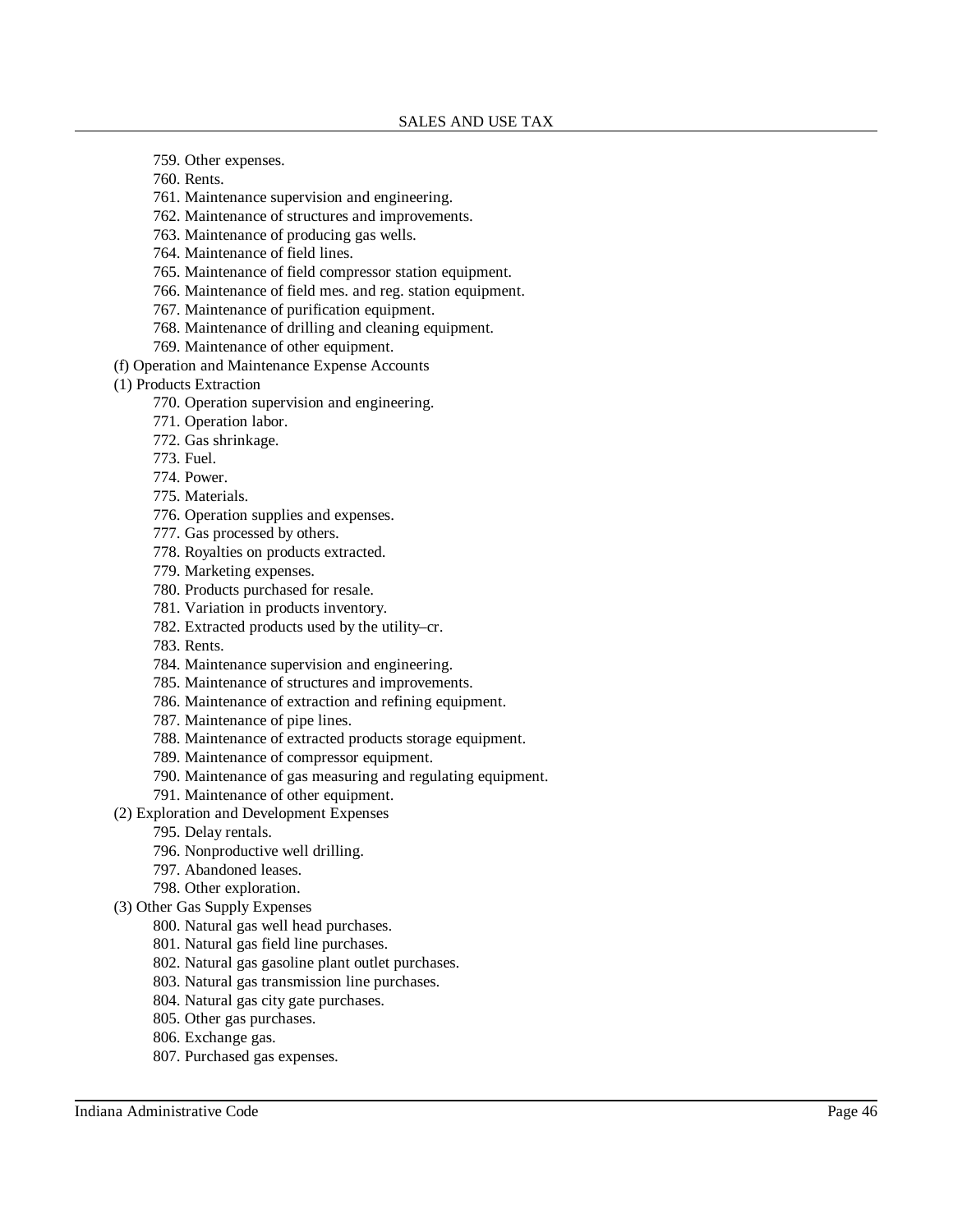- 808. Gas withdrawn from underground storage–debit.
- 809. Gas delivered to underground storage–cr.
- 810. Gas used for compressor station fuel–cr.
- 811. Gas used for products extraction–cr.
- 812. Gas used for other utility operations–cr.
- 813. Other gas supply expenses.
- (g) Underground Storage Expenses
- (1) 814. Operation supervision and engineering.
	- 815. Maps and records.
	- 816. Wells expenses.
	- 817. Lines expenses.
- (h) Operation and Maintenance Expense Accounts
- (1) Underground Storage Expenses
	- 818. Compressor station expenses.
	- 819. Compressor station fuel and power.
	- 820. Measuring and regulating station expenses.
	- 821. Purification expenses.
	- 822. Exploration and development.
	- 823. Gas losses.
	- 824. Other expenses.
	- 825. Storage well royalties.
	- 826. Rents.
	- 830. Maintenance supervision and engineering.
	- 831. Maintenance of structures and improvements.
	- 832. Maintenance of wells.
	- 833. Maintenance of lines.
	- 834. Maintenance of compressor station equipment.
	- 835. Maintenance of measuring and regulating station equipment.
	- 836. Maintenance of purification equipment.
	- 837. Maintenance of other equipment.

*(Department of State Revenue; Ch. 5, Reg. 6-2.5-5-11(010); filed Dec 1 1982, 10:35 am: 6 IR 39)*

#### **45 IAC 2.2-5-19 Exempt accounts for utilities which furnish or sell water**

- Authority: IC 6-8.1-3-3 Affected: IC 6-2.5
- Sec. 19. (a) Source of Supply Plant
- (1) 310. Land and land rights.
	- 311. Structures and improvements.
	- 312. Collecting and impounding reservoirs.
	- 313. Lake, river and other intakes.
	- 314. Wells and springs.
	- 315. Infiltration galleries and tunnels.
	- 316. Supply mains.
	- 317. Other water source plant.
- (b) Pumping Plant
- (1) 320. Land and land rights.
	- 321. Structures and improvements.
	- 322. Boiler plant equipment.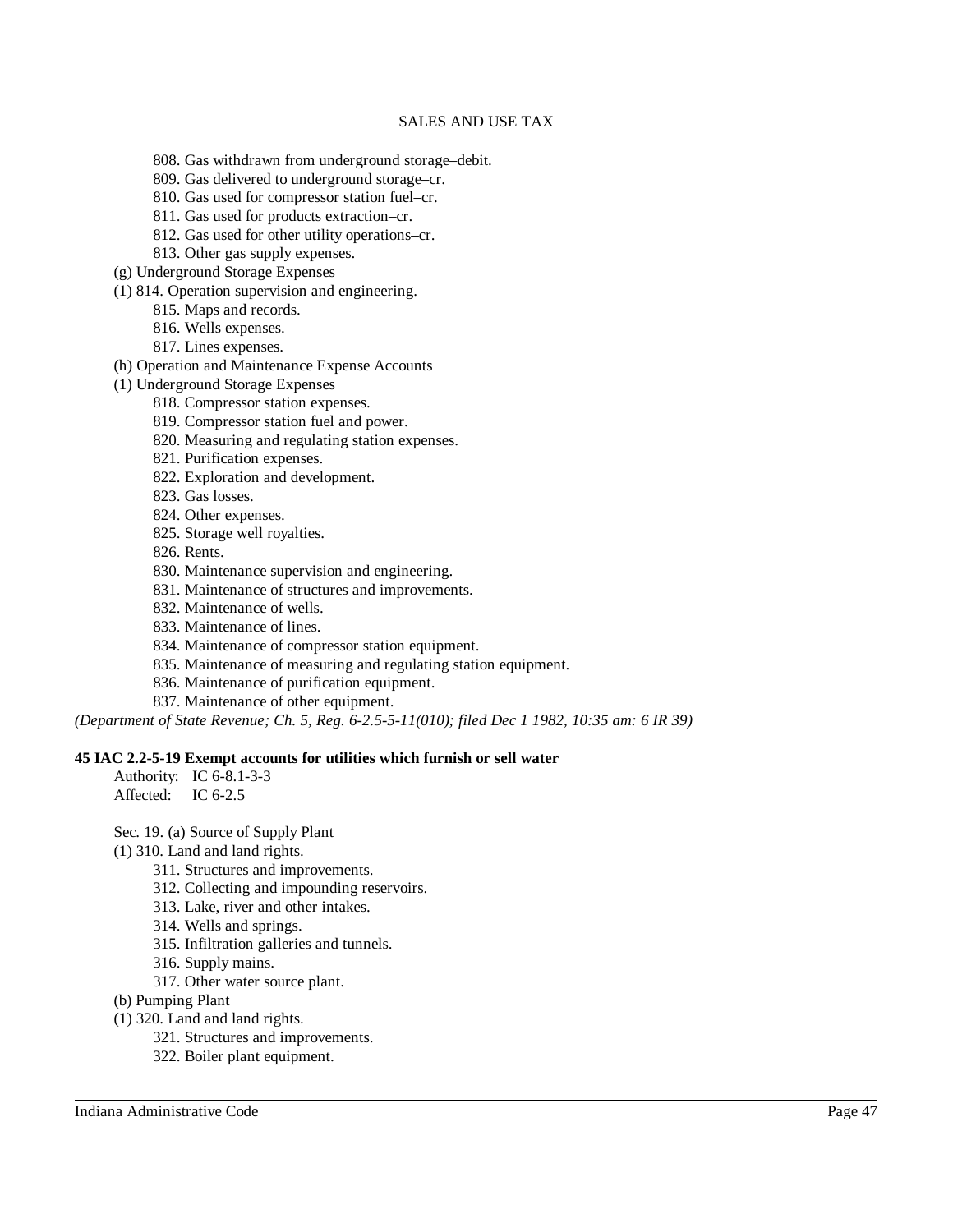- 323. Other power production equipment.
- 324. Steam pumping equipment.
- 325. Electric pumping equipment.
- 326. Diesel pumping equipment.
- 327. Hydraulic pumping equipment.
- 328. Other pumping equipment.
- (c) Pumping Expenses
- (1) 620. Operation supervision and engineering.
	- 621. Fuel for power production.
	- 622. Power production labor and expenses.
	- 623. Fuel or power purchased for pumping.
	- 624. Pumping labor and expenses.
	- 625. Expenses transferred–cr.
	- 626. Miscellaneous expenses.
	- 627. Rents.
	- 630. Maintenance supervision and engineering.
	- 631. Maintenance of power production equipment.
	- 632. Maintenance of pumping equipment.
- (d) Water Treatment Expenses
- (1) 640. Operation supervision and engineering.
	- 641. Chemicals.
	- 642. Operation labor and expenses.
	- 643. Miscellaneous expenses.
	- 644. Rents.
	- 650. Maintenance supervision and engineering.
	- 651. Maintenance of structures and improvements.
	- 652. Maintenance of water treatment equipment.
- (e) Water Treatment Plant
- (1) 330. Land and land rights.
	- 331. Structures and improvements.
	- 332. Water treatment equipment.
- (f) Source of Supply Expenses
- (1) 600. Operation supervision and engineering.
	- 601. Operation labor and expenses.
	- 602. Purchased water.
	- 603. Miscellaneous expenses.
	- 604. Rents.
	- 610. Maintenance supervision and engineering.
	- 611. Maintenance of structures and improvements.
	- 612. Maintenance of collecting and impounding reservoirs.
	- 613. Maintenance of lakes, river and other intakes.
	- 614. Maintenance of wells and springs.
	- 615. Maintenance of infiltration galleries and tunnels.
	- 616. Maintenance of supply mains.
	- 617. Maintenance of miscellaneous water source plant.

*(Department of State Revenue; Ch. 5, Reg. 6-2.5-5-12(010); filed Dec 1, 1982, 10:35 am: 6 IR 41)*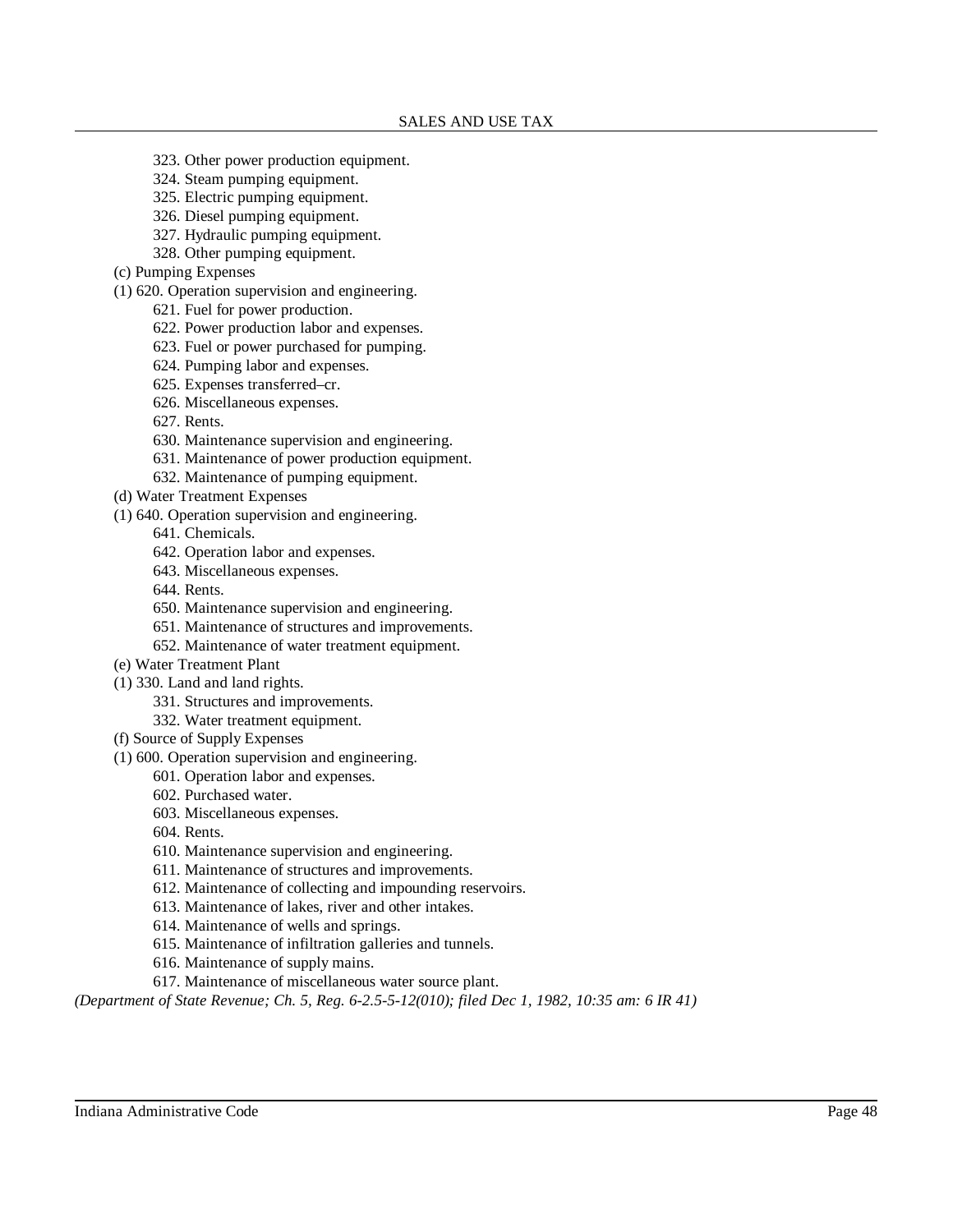**45 IAC 2.2-5-20 Exempt accounts for utilities which furnish or sell telephone services** Authority: IC 6-8.1-3-3 Affected: IC 6-2.5 Sec. 20. (a) Central Office Equipment Aisle-lighting equipment. Announcement equipment–time, weather forecast, etc. Automatic message recording equipment. Balconies for distributing frames. Banks–connector, selector. Batteries. Battery cabinets. Boards–floor alarm, power, test, service observing. Building alterations, minor, such as opening and closing holes in ceilings, partitions, walls, and floors to permit installation of equipment, power conduit and wiring. Cables. Calculagraphs. Call registers. Carrier-current equipment. Call registers. Circuit breakers. Covers for transmission power apparatus. Desks and tables when equipped with central office telephone equipment. Engines, including special foundations not a part of buildings. Frame–alarm, connector, decoder, decoder connector, line finder, line switch, repeater, selector, sender, test. Fuse boards. Fuse panels. Generators, including special foundations not a part of buildings. Jumper wires. Key indicator equipment. Line concentrator equipment. Line filters. Loading coil. Loudspeaker equipment. Main and intermediate frames. Meters. Motors, including special foundations not a part of building. Multiplex apparatus. Operators' transmitters. Operators' chairs. Operators' head sets. Permits and privileges and rights of way for installation of externally mounted central office equipment. Platforms, not part of buildings. Pole changers. Power circuits for emergency use including payment for installation by others of circuits not owned. Power panels. Power plants. Protectors. Pulse machines and tone machines.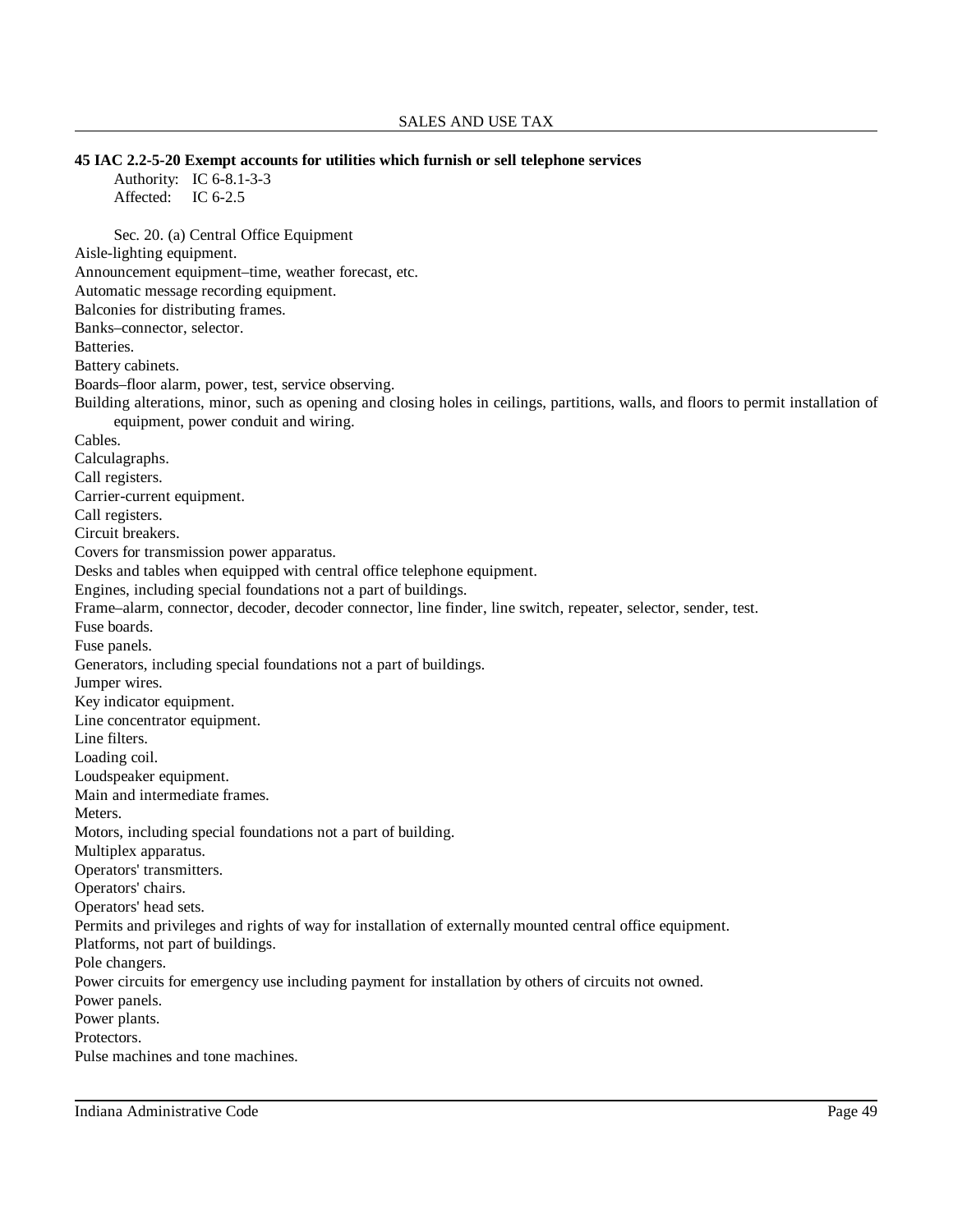Radio transmitting and receiving equipment. Rectifiers. Register cabinets. Relay racks and coil racks. Relays. Repeater sets. Rheostats. Ringing machines, including special foundations not a part of buildings. Rolling ladders. Submarine cable repeaters. Switchboards and other electrical equipment used in operators' schools. Switchboards–subscribers' "A" and "B" trunk, toll, dial system. Tarpaulins. Telegraph instruments and equipment. Telephotographic equipment. Teletypewriter switchboards and equipment. Test boards. Testing and routining *[sic.]* central office equipment prior to assignment to service. Testing equipment and tools, central office. Test tables. Ticket holders. Toll ticket carriers. Traffic load counting equipment. Turrets. Water stills for battery service. (b) Station Apparatus Amplifying equipment. Answering equipment. Attendants' cabinets. Attendants' desks. Backboards. Booths. Code call units. Code sending sets. Coin collectors. Data sets. Desk sets, hand sets, and combined sets, including those used at main, extension, private branch exchange, and private line stations, etc. (This includes such sets used as operators' sets at large private branch exchanges and in central offices and operators' schools. Directory stands or shelves. Distributing frames. Extension bells. Facsimile equipment. Hand set mountings. Messenger, and similar signaling devices. Mobile telephone equipment. Operators' chairs. Operators' head sets and transmitters. Order receiving tables.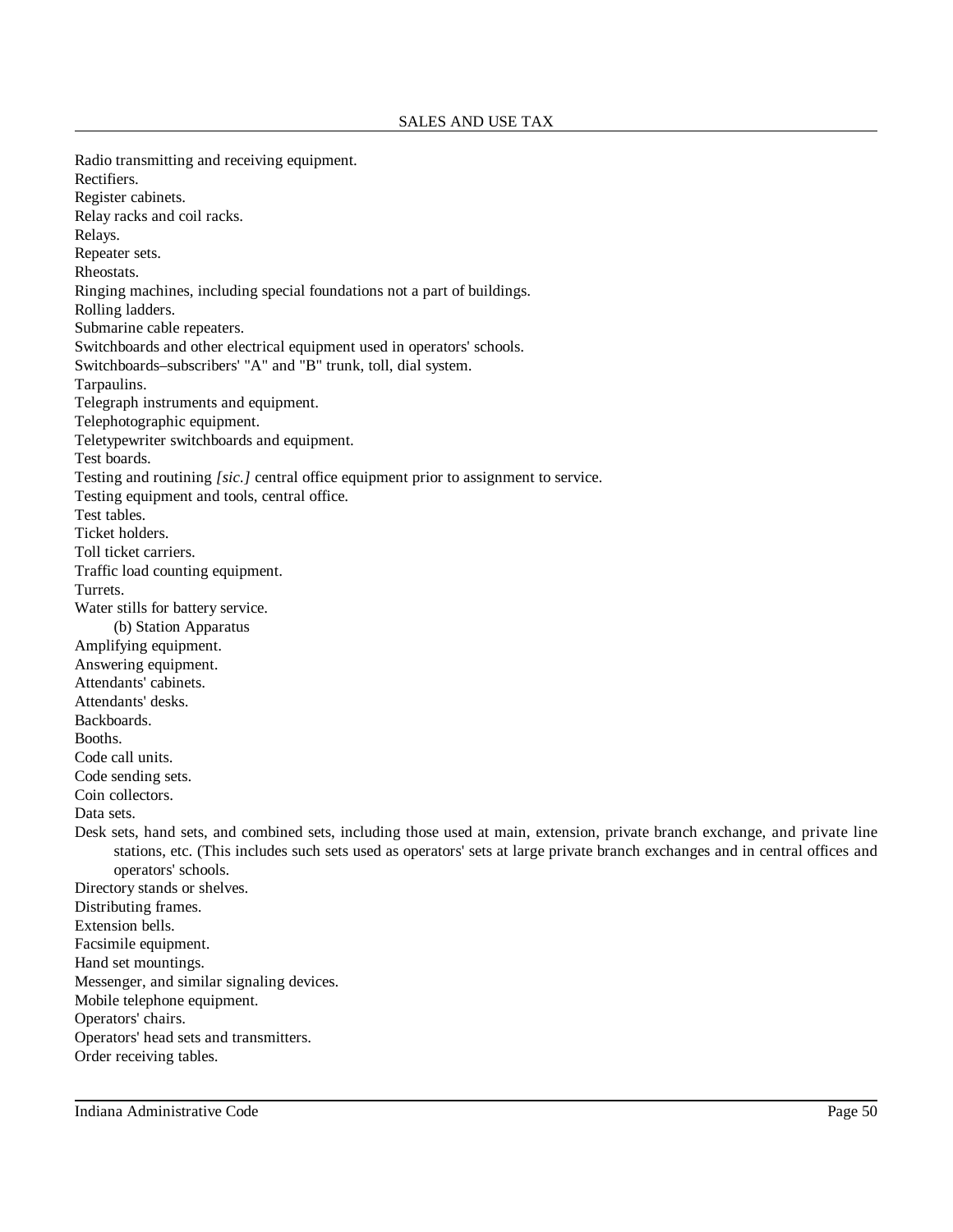Order turrets.

Power equipment.

Printer-telegraph equipment.

Private branch exchange equipment–nonmultiple manual and cordless switchboards and dial equipment of types designed to accommodate fewer than 100 lines and which cannot normally be expanded to more than 99 lines.

Program supply equipment–other than television.

Public address equipment.

Public telephone signs.

Station switching and signaling devices including apparatus cabinets, keys, key cabinets, and other devices used as parts of intercommunicating systems.

Subscriber sets.

Telegraph equipment.

Teletypewriter equipment, including switching equipment.

(c) Station Connections

- The wires (or small cables) from the station apparatus to the point of connection with the general overhead or underground system or to the junction boxes where the house cable or other cable terminates. This includes circuits, carried by means of wire or small cables, extending to the cable terminal in cases where connection is made with a general cable system or to the point of connection with the aerial wire plant in cases where connection is made with a general wire system.
- The wires (or small cables) used to connect station apparatus in the same building, such as main stations with extension stations, and stations of intercommunicating systems.
- The wires (or small cables) used to connect private branch exchange switchboards or their distributing frames with terminal stations located in the same building.
- The wires (or small cables) used to connect the various parts of a small private branch exchange, such as the cables or wires from distributing frames to switchboard.
- The wires (or small cables) installed specifically to serve as trunk, batter, or generator circuits from a small private branch exchange to the point of connection with the permanent house or outside cables or wires.
- Connecting blocks, ground wires, ground rods, station protectors, clamps, cleats, nails, screws and other material used in the installation of station apparatus and inside wiring and cabling.

Labor and other costs incurred in connection with station apparatus and station connection installations or additions thereto.

- Brackets, bridle rings, insulators, knobs, span clamps, screws, sleeves, strand, tubes, and other material used in the installation of drop and block wires; trimming trees and other costs incurred in the installation of such wires; pipes or other protective covering for underground service connections; and permits and privileges for construction.
	- (d) Large Private Branch Exchanges

Cables or wires from distributing frame to switchboard.

Dial system private branch exchanges of type designed to accommodate 100 or more lines or which can normally be expanded to 100 or more lines, including any nonmultiple manual switchboards used as attendants' positions in connection with such dial system exchanges.

Distributing frames.

Multiple manual switchboards.

Operators' chairs.

Operators' head sets and transmitters.

Power equipment, including special foundations.

Switching and signaling devices to large installations, such as certain key systems, for governmental agencies, including relay rack equipment, apparatus cabinets, key cabinets, key boxes, and other components of such systems.

Switching equipment at switching or relay centers of large private line teletypewriter systems.

- Television program supply equipment and other television equipment on customers' premises except portable equipment subject to use in central offices.
- Wires (or small cables used instead of wires) installed specifically to serve as trunk, battery, or generator circuits from a large private branch exchange to the point of connection with the permanent house or outside cables or wires.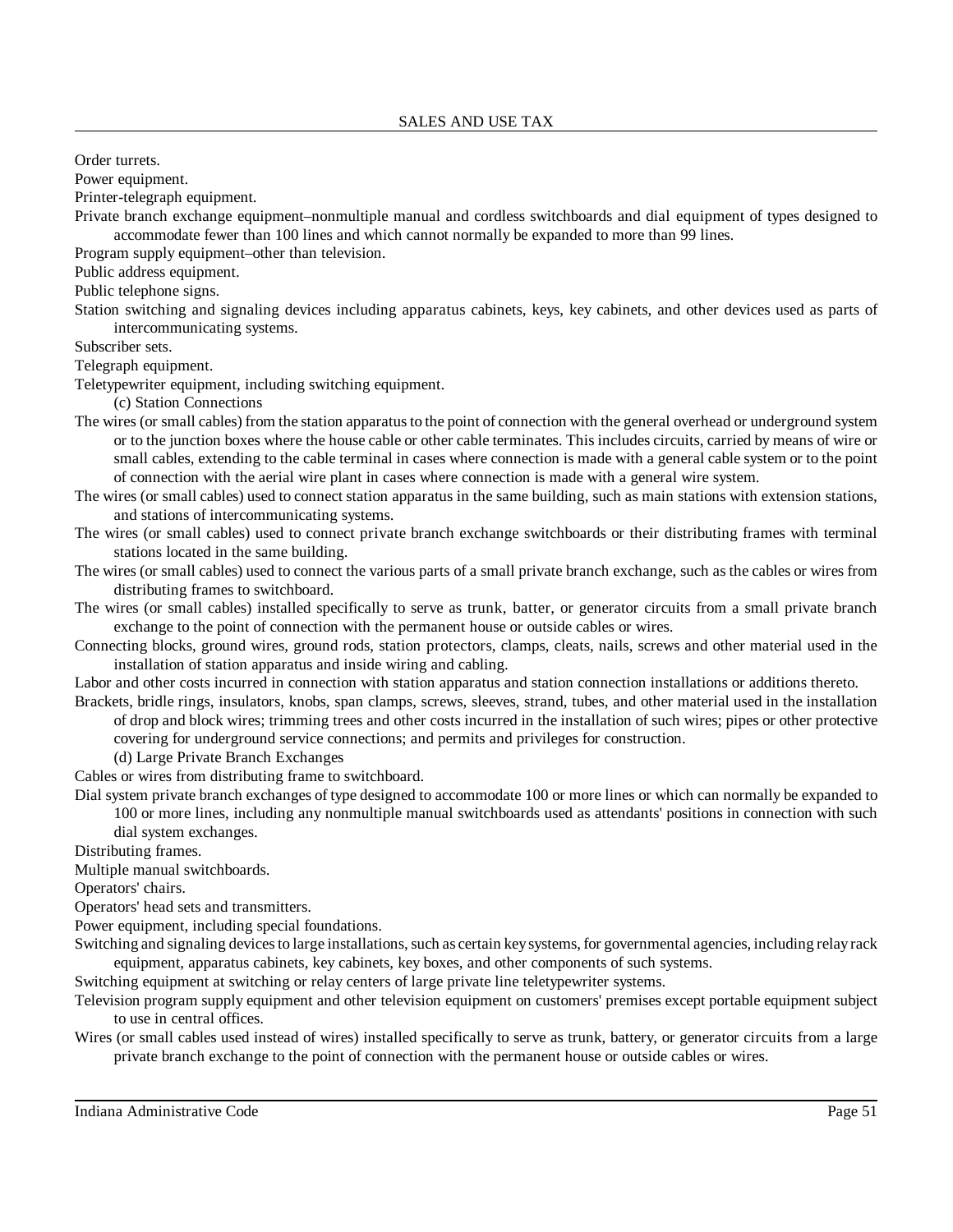*(Department of State Revenue; Ch. 5, Reg. 6-2.5-5-13(010); filed Dec 1, 1982, 10:35 am: 6 IR 42)*

### **45 IAC 2.2-5-21 Sales of motor vehicles, trailers or aircraft, delivery for use outside of Indiana (Repealed)**

Sec. 21. *(Repealed by Department of State Revenue; filed Dec 5, 2012, 10:01 a.m.: 20130102-IR-045120429FRA)*

#### **45 IAC 2.2-5-22 Motor vehicles (Repealed)**

Sec. 22. *(Repealed by Department of State Revenue; filed Dec 5, 2012, 10:01 a.m.: 20130102-IR-045120429FRA)*

#### **45 IAC 2.2-5-23 Aircraft (Repealed)**

Sec. 23. *(Repealed by Department of State Revenue; filed Dec 5, 2012, 10:01 a.m.: 20130102-IR-045120429FRA)*

#### **45 IAC 2.2-5-24 Sales to Indiana and its instrumentalities**

Authority: IC 6-8.1-3-3 Affected: IC 6-2.5

Sec. 24. (a) As used in this rule, "predominantly for use in the performance of a governmental function" means that the property acquired will be used for more than fifty percent (50%) for the performance of a governmental function.

(b) The state gross retail tax shall not apply to sales to the state of Indiana, its agencies and instrumentalities, all counties, townships, and municipal corporations, their respective agencies and instrumentalities, and all other state governmental entities and subdivisions oftangible personal propertyand public utilityservices and commodities predominantlyfor use in the performance of governmental functions.

(c) Purchases by all state governmental agencies of tangible personal property, public utility services, and commodities are exempt from the gross retail tax, provided such purchases are used predominantly in the performance of governmental functions. This exemption applies only to those purchases which are directly invoiced to the governmental entity and paid out of government funds.

(d) Purchases must be predominantly for use in performance of governmental functions. Purchases of tangible personal property, public utility services, and commodities by the state or subdivisionsthereof are exempt from gross retail tax provided the items purchased are predominantly used in the performance of governmental functions.

(e) Purchases must be invoiced directly to the governmental entity and paid out of governmental funds. Purchases oftangible personal property, public utility services, and commodities by the state or a subdivision thereof are exempt from gross retail tax, provided the purchases are invoiced directly to the governmental entity and paid for out of government funds. Purchases which are for use by the governmental entity, but which are not invoiced directly to the state or subdivision or are not paid for out of governmental funds, are subject to the gross retail tax.

(f) Purchases oftangible personal property to be incorporated into improvementsto real estate owned bya governmental unit by contractors under a contractual obligation with a governmental entity of tangible personal property incorporated into real property used for a governmental purpose are exempt from the gross retail tax. However, purchases of machinery, tools, forms, and supplies which are used in the construction but are not incorporated into the structure are subject to tax.

(g) All purchases of public utility services used predominantly for governmental functions by the state or qualified subdivisions thereof are exempt. (Department of State Revenue; Ch. 5, Reg. 6-2.5-5-16(010); filed Dec 1, 1982, 10:35  $a.m.: 6 IR$ *44; filed Dec 11, 1992, 5:00 p.m.: 16 IR 1366)*

#### **45 IAC 2.2-5-25 Government agencies and units purchases; application of sales tax**

Authority: IC 6-8.1-3-3 Affected: IC 6-2.5

Sec. 25. (a) There is not a blanket exemption from the salestax for purchases by governmental agencies and units. It provides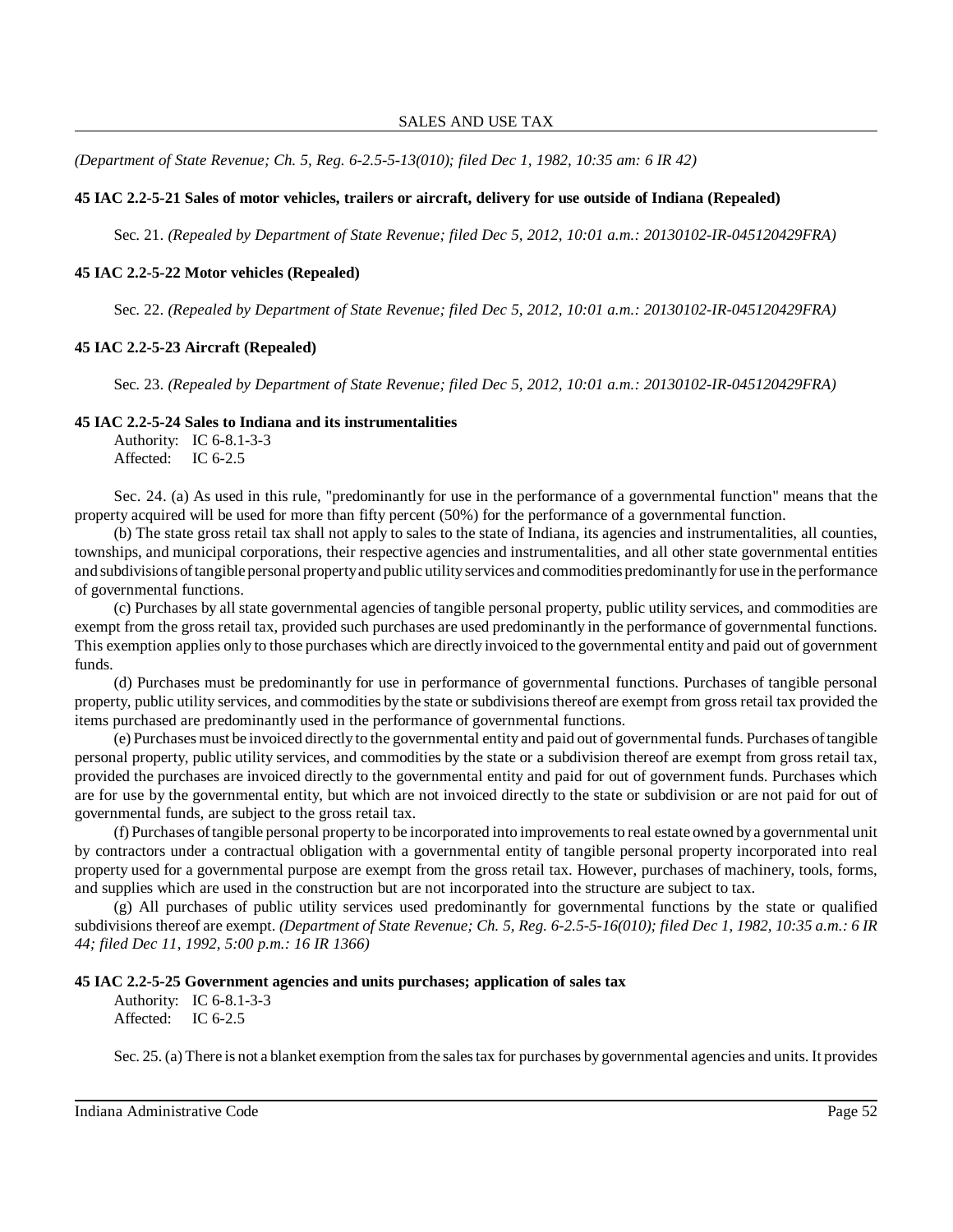that only the purchase of tangible personal property used by the governmental agency in connection with a governmental function may be purchased exempt from sales tax.

(b) Purchases by a governmental agency or subdivision to be used in connection with or for a proprietary activity are subject to the sales tax.

(c) Proprietary activities by governmental agencies and subdivisions include:

(1) Activities in connection with the sale of tangible personal property, such as college book stores, food services, concessions, etc.

(2) Activities in connection with the rental of tangible personal property made to the general public.

(d) In every case in which a governmental agency engages in a proprietary type activity as defined above, the agency must pay sales tax on the purchase of all tangible personal property used in connection therewith.

(e) The construction of buildings and structuresfor use in proprietary activities such as concession stands, is subject to sales tax on the tangible personal property incorporated therein.

(f) Governmental agenciesshould refer to the grossincome tax regulations and instructionsfor other examples of proprietary type activities. *(Department of State Revenue; Ch. 5, Reg. 6-2.5-5-16(020); filed Dec 1, 1982, 10:35 am: 6 IR 45)*

### **45 IAC 2.2-5-26 Sales of newspapers**

Authority: IC 6-8.1-3-3 Affected: IC 6-2.5

Sec. 26. (a) General rule. In general, sales of all publications irrespective of format are taxable. The exemption provided by this rule *[45 IAC 2.2]* is limited to sales of newspapers.

(b) Application of general rule. For purposes ofthe state grossretail tax, the term "newspaper" means only those publications which are:

(1) commonly understood to be newspapers;

(2) published for the dissemination of news of importance and of current interest to the general public, general news of the day, and information of current events;

(3) circulated among the general public;

(4) published at stated short intervals;

(5) entered or are qualified to be admitted and entered as second class mail matter at a post office in the county where published; and

(6) printed for resale and are sold.

(c) Publications which are primarily devoted to matters of specialized interest such as business, political, religious, or sporting matters may qualify for exemption if they also satisfy the criteria listed in subsection 26 of this rule *[subsection (b) of this section]*.

(d) Magazines, periodicals, journals, bulletins, advertising supplements, handbills, circulars, or the like are not newspapers until distributed as a part of a publication which is a newspaper within the meaning of this rule *[45 IAC 2.2]*.

(1) Magazines are not construed to be newspapers. The retail sales of all magazines and periodicals are subject to the sales tax. The sale of magazines by subscription is subject to sales tax without regard to the price of a single copy, and sales tax must be collected by the seller from the person who subscribes to the magazine on the full subscription price.

(2) For purposes ofthe state grossretail tax, the term "newspaper" shall include advertising inserts. Advertising insertsshall mean only those publications which are:

(A)(i) produced for a person by a private printer and delivered to the newspaper publishers, or

(ii) produced and printed by a newspaper publisher, or

(iii) produced and printed by a person and delivered to the newspaper publisher, and

(B) inserted by the newspaper publisher into the newspapers and distributed along with the newspapers.

Any distribution not meeting the above test does not qualify for the newspaper insert exemption. Examples of items distributed with a newspaper that do not qualify for the newspaper insert exemption include: gum, shampoo, and detergent samples.

(e) Publicationsissued monthly, bimonthly, or at longer or irregular intervals are generally not considered to be newspapers.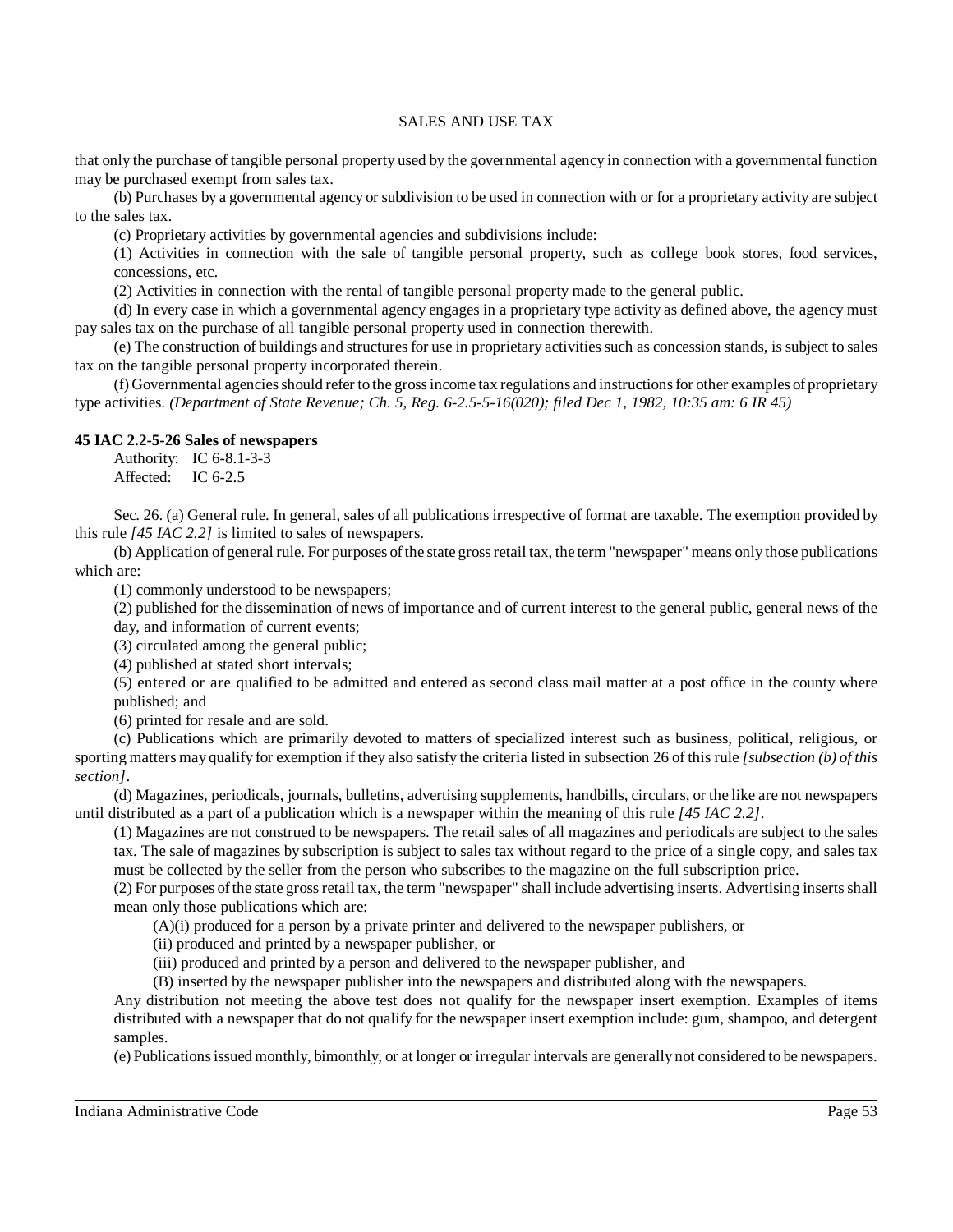(f) Racing forms and tip sheets are not newspapers.

(g) A preponderance of advertising, lack of authorization to carry legal advertising, or lack of a masthead setting forth the publisher, editor, circulation, and place of publication are characteristics of publications other than newspapers.

(h) For exemptions pertaining to purchases and expenses of newspaper publishers, refer to Regs. 6-2.5-5-3 *[45 IAC 2.2-5-8 through 45 IAC 2.2-5-10]*, Regs. 6-2.5-5.1 *[45 IAC 2.2-5-12 through 45 IAC 2.2-5-13]* and Regs. 6-2.5-5-6 *[45 IAC 2.2-5-14]*. *(Department of State Revenue; Ch. 5, Reg. 6-2.5-5-17(010); filed Dec 1, 1982, 10:35 am: 6 IR 45; filed Aug 6, 1987, 4:30 pm: 10 IR 2635)*

### **45 IAC 2.2-5-27 Medical exemptions; definitions**

Authority: IC 6-8.1-3-3 Affected: IC 6-2.5

Sec. 27. (a) The term "person licensed to issue a prescription" shall include only those persons licensed or registered to fit and/or dispense such devices.

(b) Definition: The term "prescribed" shall mean the issuance by a person described in paragraph 1 of this regulation *[subsection (a) of this section]* of a certification in writing that the use of the medical equipment supplies and devices is necessary to the purchaser in order to correct or to alleviate a condition brought about by injury to, malfunction of, or removal of a portion of the purchaser's body. *(Department of State Revenue; Ch. 5, Reg. 6-2.5-5-18(a)(010); filed Dec 1, 1982, 10:35 am: 6 IR 46)*

### **45 IAC 2.2-5-28 Medical equipment, supplies and devices; exemptions (Repealed)**

Sec. 28. *(Repealed by Department of State Revenue; filed Sep 6, 2017, 2:20 p.m.: 20171004-IR-045160570FRA)*

### **45 IAC 2.2-5-29 Medical equipment, supplies and devices; rental (Repealed)**

Sec. 29. *(Repealed by Department of State Revenue; filed Sep 6, 2017, 2:20 p.m.: 20171004-IR-045160570FRA)*

# **45 IAC 2.2-5-30 Hearing aids; sales (Repealed)**

Sec. 30. *(Repealed by Department of State Revenue; filed Sep 6, 2017, 2:20 p.m.: 20171004-IR-045160570FRA)*

# **45 IAC 2.2-5-31 Hearing aids; sales of parts, attachments or accessories (Repealed)**

Sec. 31. *(Repealed by Department of State Revenue; filed Sep 6, 2017, 2:20 p.m.: 20171004-IR-045160570FRA)*

#### **45 IAC 2.2-5-32 Devices used to administer insulin; exemption**

Authority: IC 6-8.1-3-3 Affected: IC 6-2.5

Sec. 32. Sales of syringes or other instruments equipment or devices used to administer insulin are exempt from the gross retail tax. *(Department of State Revenue; Ch. 5, Reg. 6-2.5-5-18(e)(010); filed Dec 1, 1982, 10:35 am: 6 IR 47)*

# **45 IAC 2.2-5-33 Prescription drugs; sales**

Authority: IC 6-8.1-3-3 Affected: IC 6-2.5

Sec. 33. (a) The state gross retail tax shall not apply to the sales of drugs dispensed by a registered pharmacist upon the order of a practitioner licensed to prescribe, dispense, and administer drugsto human beings or animals in the course of his professional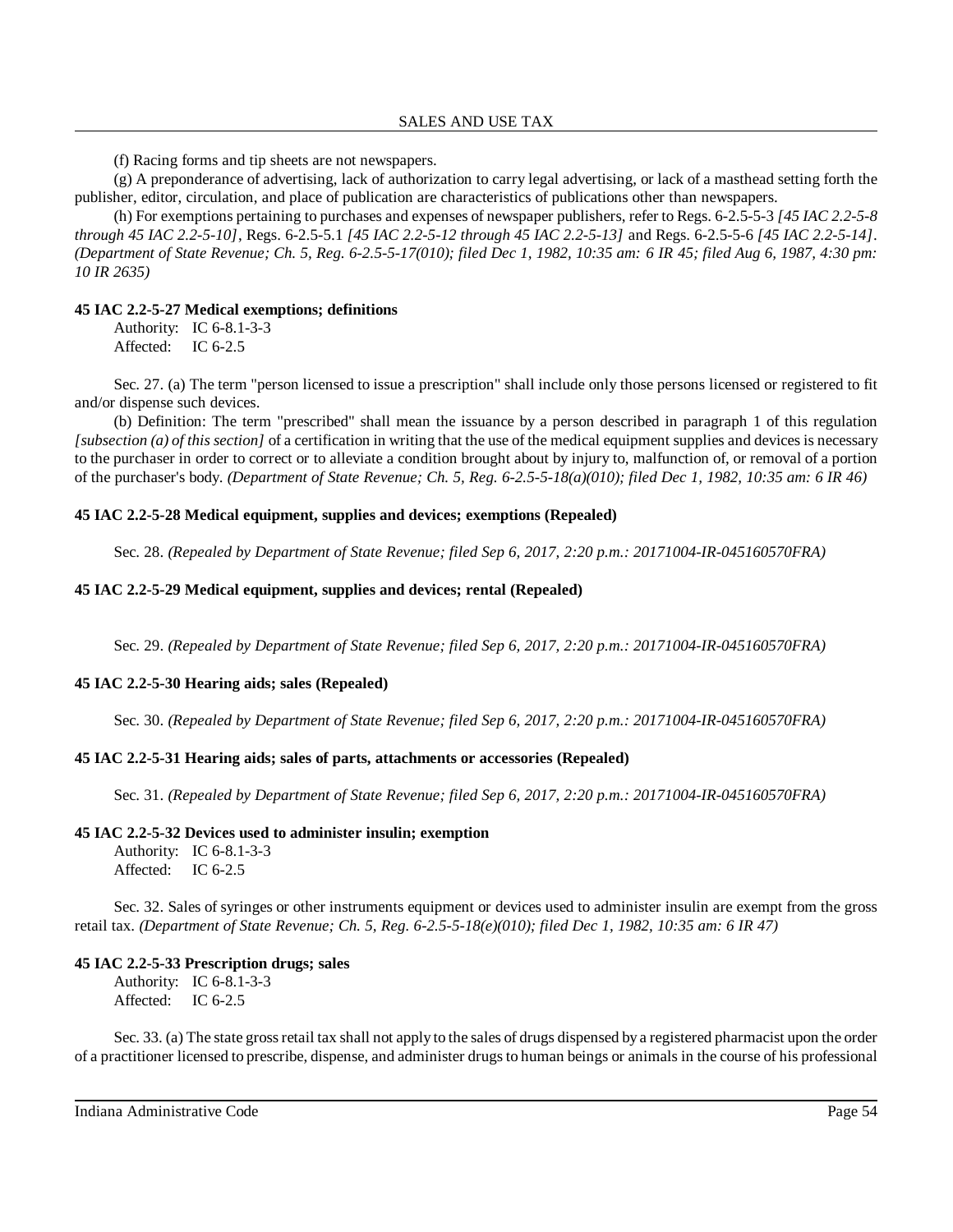### practice.

(b) In general, all sales of tangible personal property by a retail merchant including pharmacists, hospitals, and drug stores are taxable. This exemption applies only to sales of certain drugs.

(c) General rule: Sales of drugs are exempt from tax provided:

(1) The drug is dispensed by a licensed pharmacist; and

(2) The drug is prescribed by a practitioner who is licensed to prescribe, dispense and administer drugs for human beings and animals; or

(3) The drug is sold by a practitioner licensed to prescribe, dispense and administer drugs to human beings.

(d) Sales by a retail merchant (pharmacy, hospital, etc.) for human use or consumption of aspirin, common cold pills, ordinary cough medicine and other drugs which are purchased without prescriptions are not exempt under thisregulation *[45 IAC 2.2]*.

(e) Sales of drugs prescribed by a veterinarian or other practitioner not licensed to prescribe drugs for human use are not exempt under this regulation [45 IAC 2.2]. (Department of State Revenue; Ch. 5, Reg. 6-2.5-5-19(a)(010); filed Dec 1, 1982, 10:35 *am: 6 IR 47)*

# **45 IAC 2.2-5-34 Insulin, oxygen, blood and blood plasma; sales**

Authority: IC 6-8.1-3-3 Affected: IC 6-2.5

Sec. 34. Sales of insulin, oxygen, blood and blood plasma are exempt from the state gross retail tax only when used for medical purposes. *(Department of State Revenue; Ch. 5, Reg. 6-2.5-5-19(b)(010); filed Dec 1, 1982, 10:35 am: 6 IR 47)*

# **45 IAC 2.2-5-35 Sales of drugs to doctors and other licensed practitioners**

Authority: IC 6-8.1-3-3 Affected: IC 6-2.5

Sec. 35. (a) In general, all purchases of tangible personal property by a licensed practitioner are subject to gross retail tax. This exemption is limited to sales of certain drugs, insulin, oxygen, blood and blood plasma.

(b) Sales to licensed practitioners, of drugs which may be sold only on a prescription are exempt from the gross retail tax if the practitioner buys the drugs for direct consumption in the course of rendering professional services.

(c) Sales to licensed practitioners of insulin, oxygen, blood, or blood plasma are exempt from the gross retail tax if the practitioner buyssuch itemsfor direct consumption in the course of rendering professional service. *(Department of State Revenue; Ch. 5, Reg. 6-2.5-5-19(c)(010); filed Dec 1, 1982, 10:35 am: 6 IR 47)*

# **45 IAC 2.2-5-36 Licensed practitioners; purchases**

Authority: IC 6-8.1-3-3 Affected: IC 6-2.5

Sec. 36. (a) The gross retail tax shall apply to the following purchase transactions made by licensed practitioners:

(1) All office furniture, equipment and supplies.

(2) Drugs of a type not requiring a prescription, when not purchased for resale.

(3) Surgical instruments, equipment and supplies.

(4) Bandages, splints, and all other medical supplies consumed in professional use.

(5) X-Ray, diathermy, diagnostic equipment, or any other apparatus used in the practice of surgery or medicine.

(b) The purchase of items for resale by the physician or surgeon. In order to resell items the practitioner must be licensed as a retail merchant, and must quote the selling price of any itemsseparately from the charge for professional service. *(Department of State Revenue; Ch. 5, Reg. 6-2.5-5-19(c)(020); filed Dec 1, 1982, 10:35 am: 6 IR 48)*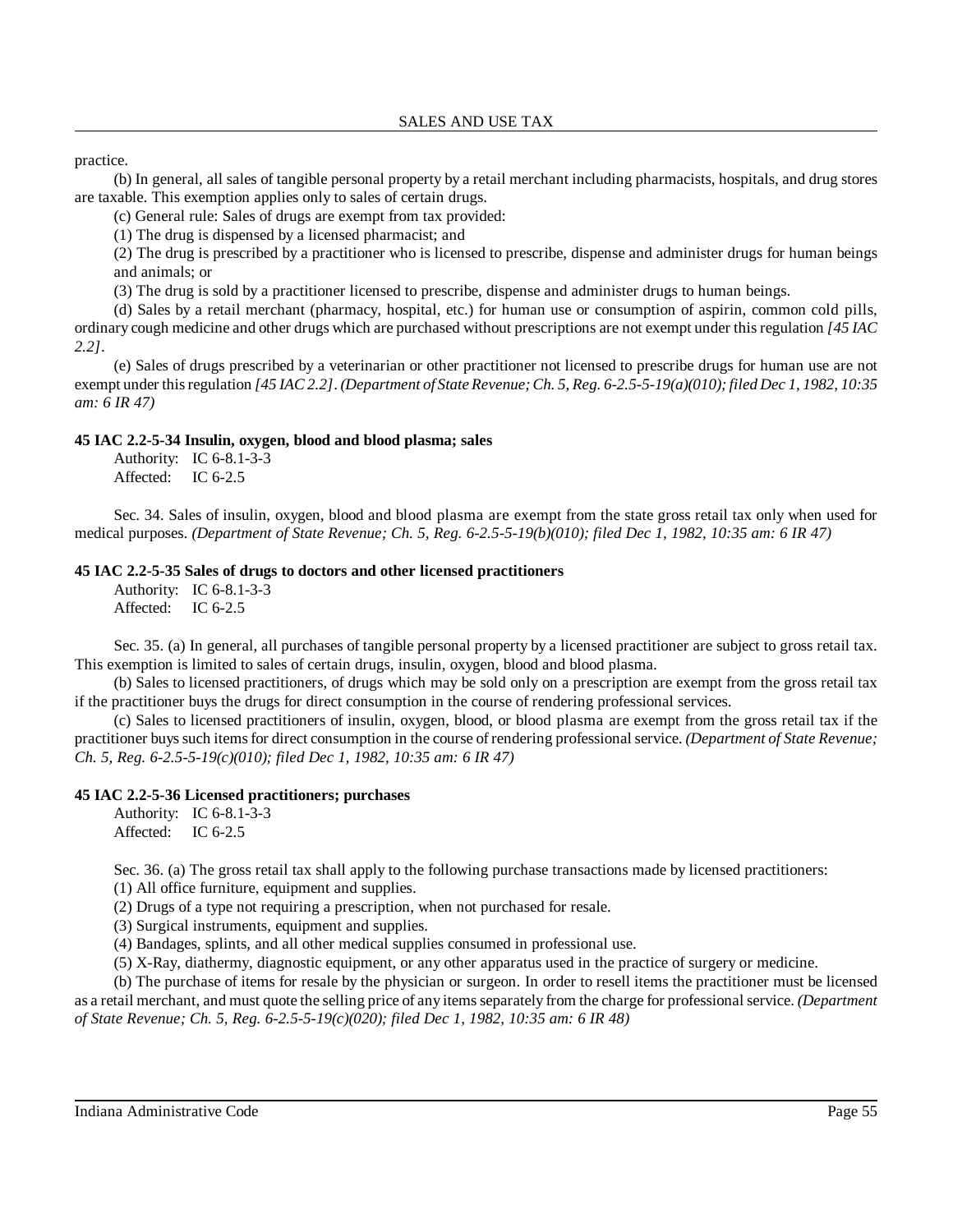#### **45 IAC 2.2-5-37 Definitions**

Authority: IC 6-8.1-3-3 Affected: IC 6-2.5

Sec. 37. (a) "Licensed practitioner": For purposes ofthisregulation *[45 IAC 2.2]* a "licensed practitioner" is a doctor, dentist, veterinarian or other practitioner licensed to prescribe, dispense and administer drugs to human beings or animals in the course of their professional practice.

(b) "Directly consumed in the course of rendering professional services": For purposes of this regulation *[45 IAC 2.2]*, "directly consumed in the course of rendering professional services" means the administration of prescription drugs, insulin, oxygen, blood and blood plasma by the licensed practitioner, or his agent. Consumed in professional use includes the furnishing of such drugs as a part of a single charge for professional service. *(Department of State Revenue; Ch. 5, Reg. 6-2.5-5-19(c)(030); filed Dec 1, 1982, 10:35 am: 6 IR 48)*

#### **45 IAC 2.2-5-38 Food for human consumption; exemptions**

Authority: IC 6-8.1-3-3 Affected: IC 6-2.5

Sec. 38. The gross retail tax act exempts food for human consumption. Primarily the exemption is limited to sales by grocery stores, supermarkets, and similar type businesses of items which are commonly known as grocery food. *(Department of State Revenue; Ch. 5, Reg. 6-2.5-5-20(a)(010); filed Dec 1, 1982, 10:35 am: 6 IR 48)*

#### **45 IAC 2.2-5-39 Food for human consumption; exemption examples**

Authority: IC 6-8.1-3-3 Affected: IC 6-2.5

Sec. 39. (a) The gross retail tax act specifies the items which constitute tax exempt food for human consumption.

(b) A number of items normally sold by grocery stores, supermarkets, and similar type of businesses are classified in this regulation *[45 IAC 2.2]* under the heading "nontaxable items". These examples are for illustrative purposes and are not intended to be all-inclusive.

#### "NONTAXABLE ITEMS"

Baby Foods Bakery Products Baking Soda Bouillon Cubes Cereal & Cereal Products Chocolate (for cooking purposes only) Cocoa **Coconut** Coffee & Coffee Substitutes **Condiments** Cookies **Crackers** Dehydrated Fruit & Vegetables Diet Foods Eggs & Egg Products Extracts, Flavoring as an Ingredient of Food Products Fish & Fish Products Flour Food Coloring

Indiana Administrative Code Page 56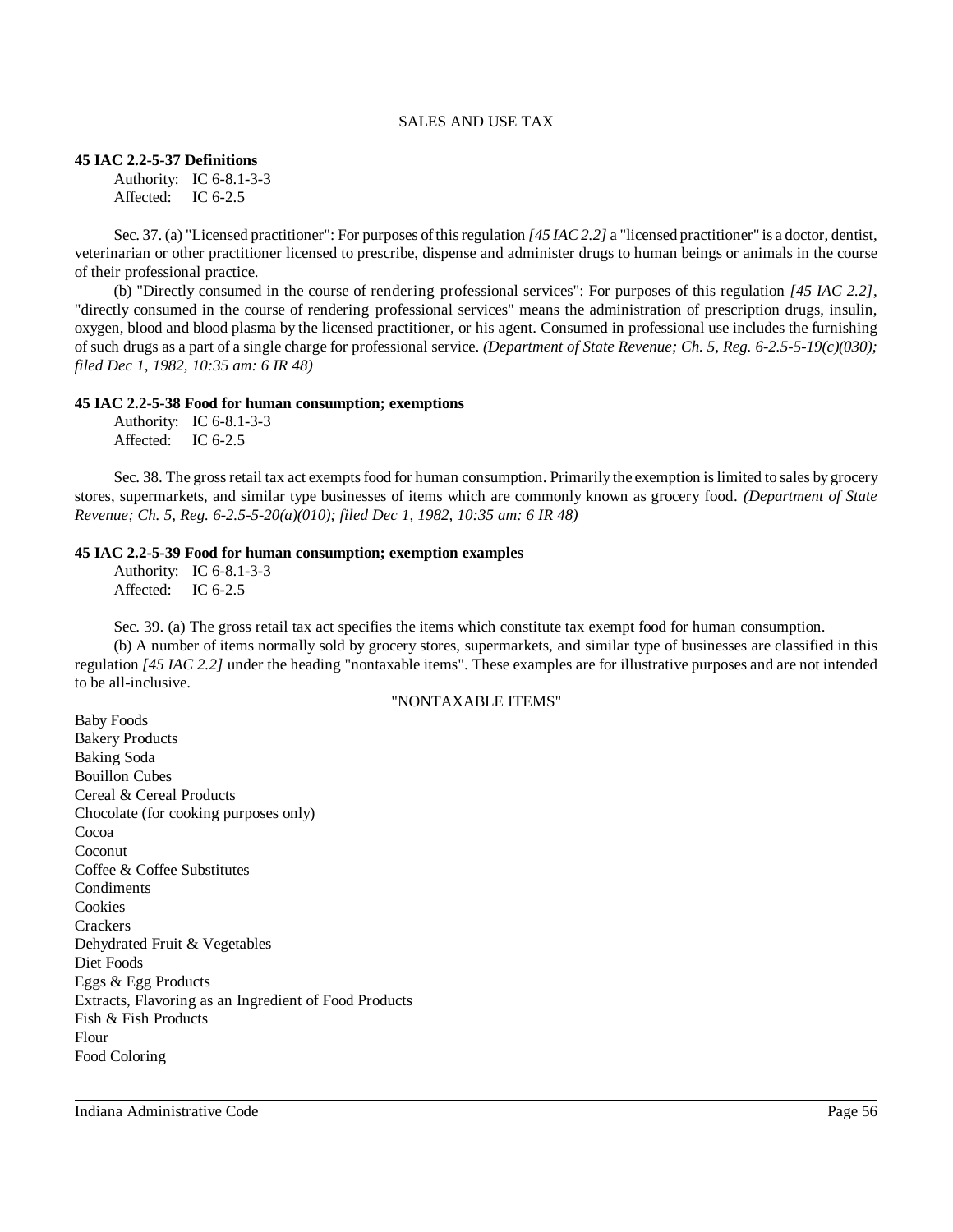Fruit & Fruit Products, including Fruit Juices Gelatin Health Foods Honey Ice Cream, Toppings, and Novelties Jams Jellies Ketchup Lard Marshmallows Mayonnaise Meat & Meat Products Milk & Milk Products Mustard Nuts, including salted, but not chocolate or candy-coated Oleomargarine Olive Oil **Olives** Peanut Butter Pepper Pickles Popcorn Potato Chips Powdered Drink Mixes (Presweetened or Natural) Relishes Salad Dressings and Dressing Mixes Salt Sauces Sherbets Shortenings Soups Spices Sandwich Spreads Sugar, Sugar Products, and Sugar Substitutes Syrups Tea Vegetables & Vegetable Products (Excluding Salad Bars) Vegetable Juices Vegetable Oils Yeast Some items in the above categories will be subject to tax if they are sold in small quantities and, therefore, are prepared for immediate consumption. *(Department of State Revenue; Ch. 5, Reg. 6-2.5-5-20(b)(010); filed Dec 1, 1982, 10:35 am: 6 IR 48;*

# **45 IAC 2.2-5-40 Food not exempt**

*filed Aug 6, 1987, 4:30 pm: 10 IR 2636)*

Authority: IC 6-8.1-3-3 Affected: IC 6-2.5

Sec. 40. The gross retail tax act specifies items which do not constitute "food for human consumption" exempted by the Act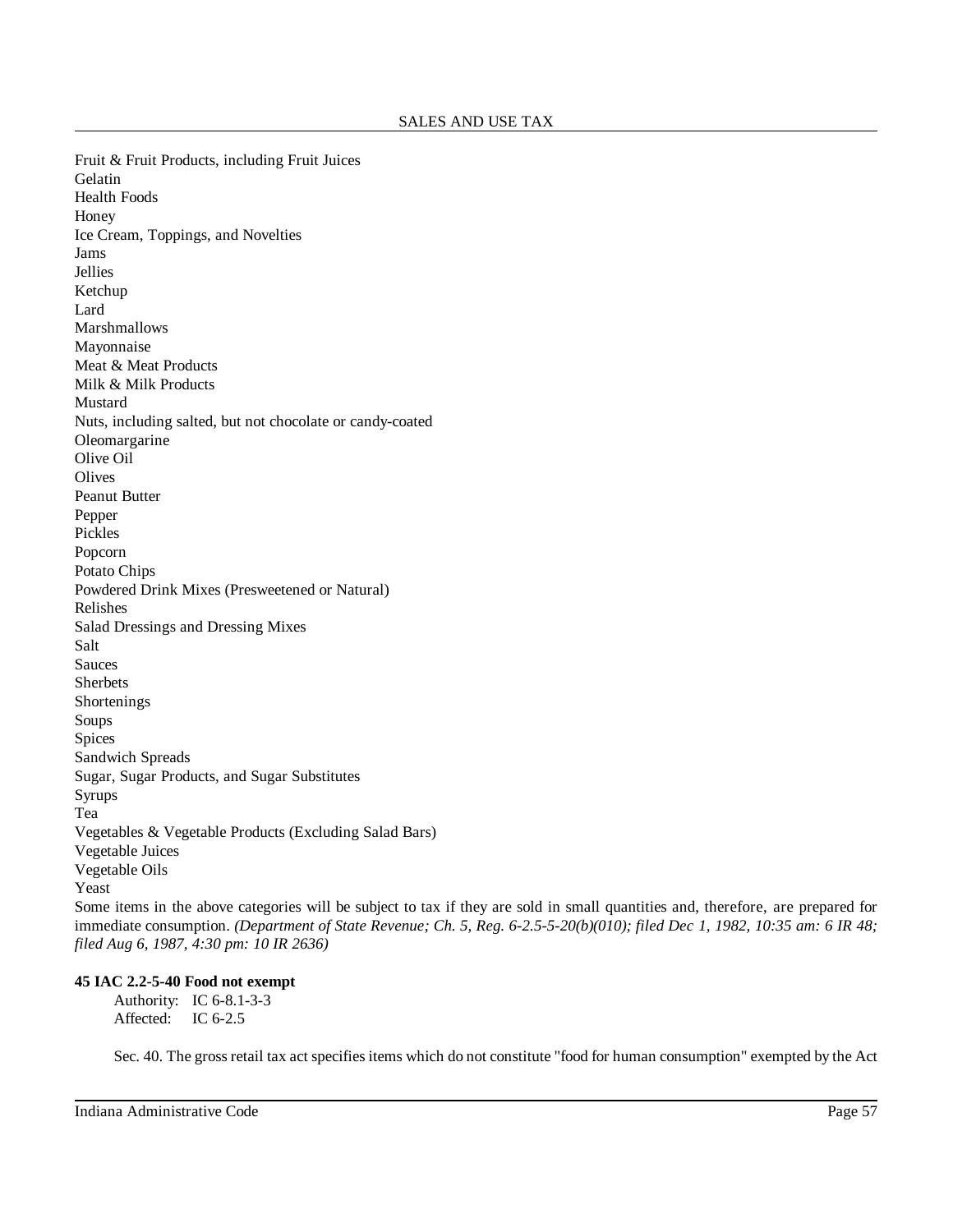*[IC 6-2.5]*. A number of items normally sold by grocery stores, supermarkets, and similar type businesses are classified in this regulation *[45 IAC 2.2]* under the heading "taxable items". These examples are for illustrative purposes and are not to be allinclusive.

#### "TAXABLE ITEMS"

Alcoholic Beverages Candy & Confectionery Candied Apples Caramel Coated Popcorn Chewing Gum Chocolate Covered Nuts Cocktail (dry or liquid) Mixes Dietary Supplements in any form Household Supplies (Brooms, Mops, Etc.) Ice Liver Oils, such as Cod and Halibut Lozenges Nonprescription Medicines Paper Products Pet Foods and Supplies Soap & Soap Products Soft Drinks, Sodas & Similar Beverages Tobacco Products Tonics, Vitamins and other Dietary Supplements Toothpaste Water, including mineral, bottled carbonated & Soda *(Department of State Revenue; Ch. 5, Reg. 6-2.5-5-20(c)(010); filed Dec 1, 1982, 10:35 am: 6 IR 49)*

#### **45 IAC 2.2-5-41 Confectionary items**

Authority: IC 6-8.1-3-3 Affected: IC 6-2.5

Sec. 41. (a) Preparations of fruits, nuts, or popcorn in combination with chocolate, sugar, honey, candy, or other confectionary, unless sold for cooking purposes, are not considered exempt "food" items. The method used in packaging and distributing these preparations, including the kind and size of container used, will be considered in determining the primary use for which these preparations are sold.

(b) Chocolate commonly used for cooking purposes is considered exempt "food" within the meaning of this regulation *[45 IAC* 2.2*]*. The method used in packaging and distributing chocolate, including the kind and size of container used, will be considered in determining the primaryuse for which it issold. *(Department of State Revenue; Ch. 5, Reg. 6-2.5-5-20(c)(020); filed Dec 1, 1982, 10:35 am: 6 IR 49)*

#### **45 IAC 2.2-5-42 Soft drinks, sodas and similar beverages**

Authority: IC 6-8.1-3-3 Affected: IC 6-2.5

Sec. 42. Any "soft drink" which contains carbonated water is subject to tax. However, some other drinks which may not contain carbonated water but which are normally purchased for consumption out of "soft drink bottles or cans will also be subject to tax. This would include, for example, chocolate drinks. The term soft drinks" does not include fruit and vegetable juices. *(Department of State Revenue; Ch. 5, Reg. 6-2.5-5-20(c)(030); filed Dec 1, 1982, 10:35 am: 6 IR 49)*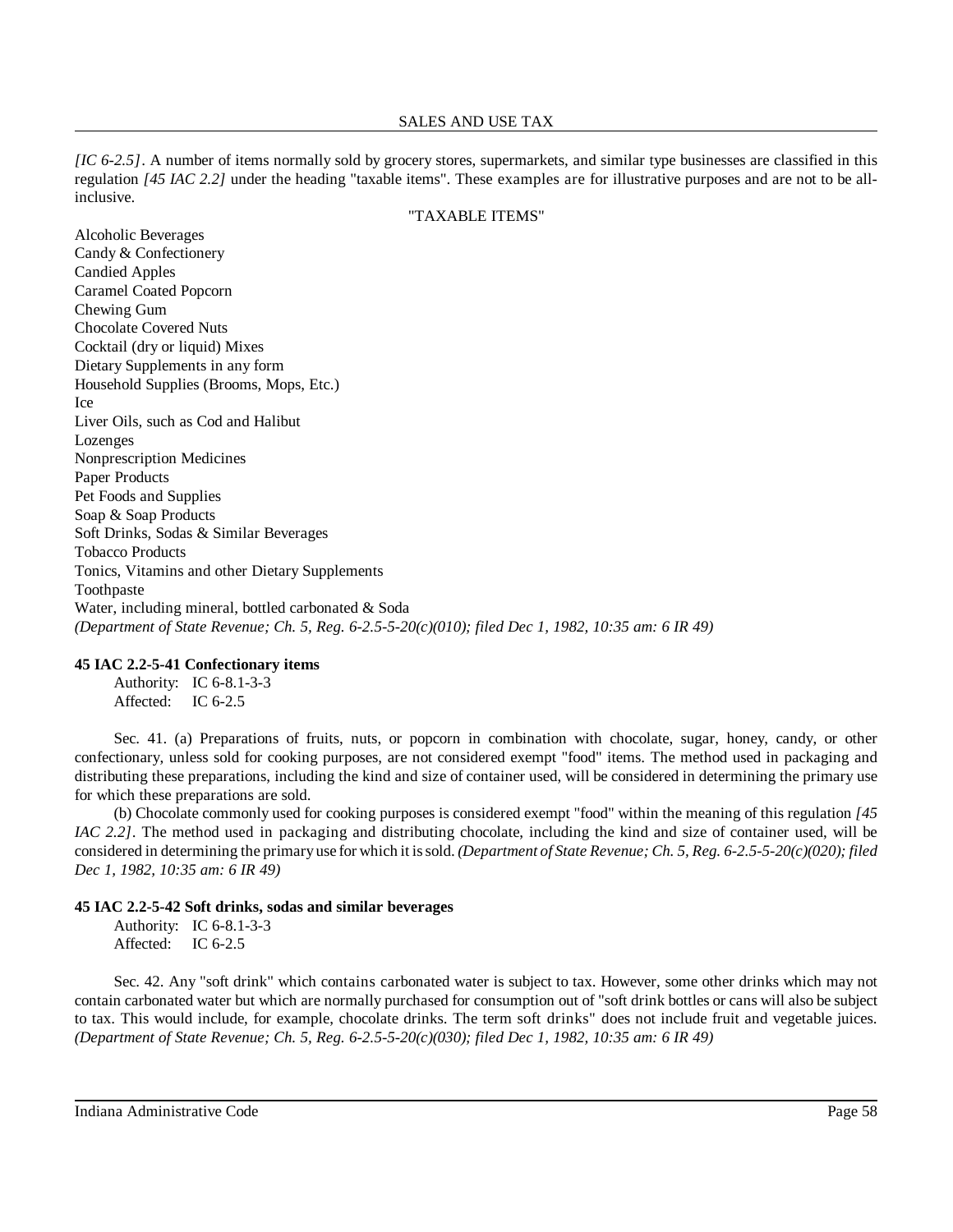#### **45 IAC 2.2-5-43 Food for immediate consumption**

Authority: IC 6-8.1-3-3 Affected: IC 6-2.5

Sec. 43. (a) Sales of food which ordinarily issold for immediate consumption at or near the premises of the seller are taxable even though such food is sold on a "take-out" or "to go" order basis and is actually bagged, packaged, or wrapped and taken from the premises of the seller. Where and when the customer actually eats such food is immaterial. Accordingly, sales through a grocery store, salad bar, bakery, or delicatessen and by restaurants, cafeterias, lunch counters, drive-ins, roadside ice cream and refreshment stands, fish and chip places, fried chicken places, pizzerias, food and drink concessions, or similar facilities, of meals, sandwiches, hamburgers, hot dogs, french fries, fried chicken, fish and chips, pizza, potato salad, cole slaw, popcorn, sundaes, cones and cups of ice cream, milk shakes, soft drinks, and similar ready-to-eat food and beverage items are taxable regardless of whether sold by such establishments for consumption on the premises or on a "take-out" or "to go" basis.

(b) Any food which is cooked to the order of the purchaser, or food which is cooked and maintained at or near the cooking temperature prior to sale, or prepared food which is sold by the piece rather than by weight or for immediate consumption is taxable. (Department of State Revenue; Ch. 5, Reg. 6-2.5-5-20(c)(040); filed Dec 1, 1982, 10:35 am: 6 IR 49; filed Aug 6, 1987, *4:30 pm: 10 IR 2636)*

#### **45 IAC 2.2-5-44 Combination business; sales of groceries and meals**

Authority: IC 6-8.1-3-3 Affected: IC 6-2.5

Sec. 44. Where a person operates a combination-type business at one location such as an eating place combined with a donut or pastry shop, sales by such retailer of nontaxable grocery items as described in this regulation *[45 IAC 2.2]* are nontaxable when sold for home consumption. The method used in distributing these items, including the kind and size of the order and the container used, will be considered in determining whether the items are sold for home consumption. For example, bulk sales of donuts or other assorted pastries, sales of whole pies or cakes and bulk sales of ice cream are nontaxable when sold for home consumption. However, individual orders (e.g., an order of ice cream, a single serving of pie or cake, or a single serving bakery item) are taxable regardless ofwhethersold for consumption on the premises orsold on a "take-out" basisfor off-premises consumption.*(Department* of State Revenue; Ch. 5, Reg. 6-2.5-5-20(c)(050); filed Dec 1, 1982, 10:35 am: 6 IR 49; filed Aug 6, 1987, 4:30 pm: 10 IR 2637)

#### **45 IAC 2.2-5-45 Caterers**

Authority: IC 6-8.1-3-3 Affected: IC 6-2.5

Sec. 45. (a) The law provides that the sale of meals shall be taxable whether such meals are served on or off the premises of the retailer. Accordingly the sale of food or meals by caterers is subject to sales tax.

(b) The tax applies to the entire charge made by caterers for serving meals, food and drink, inclusive of charges for food, the use of dishes, silverware, glasses, chairs, tables, etc., used in connection with serving meals, and for labor of serving meals. *(Department of State Revenue; Ch. 5, Reg. 6-2.5-5-20(c)(060); filed Dec 1, 1982, 10:35 am: 6 IR 50)*

#### **45 IAC 2.2-5-46 School meals**

Authority: IC 6-8.1-3-3 Affected: IC 6-2.5

Sec. 46. (a) The state gross retail tax shall not apply to the furnishings of school meals to school children and school employees on school premises in all schools of grades one (1) through twelve (12).

(b) The fact that a school employs a private caterer to prepare and serve meals will not negate the exemption as long as the meals are served on school property and the caterer is merely acting as an agent for the school corporation.

(c) Sales of meals to persons other than students or employees are subject to the sales tax. *(Department of State Revenue;*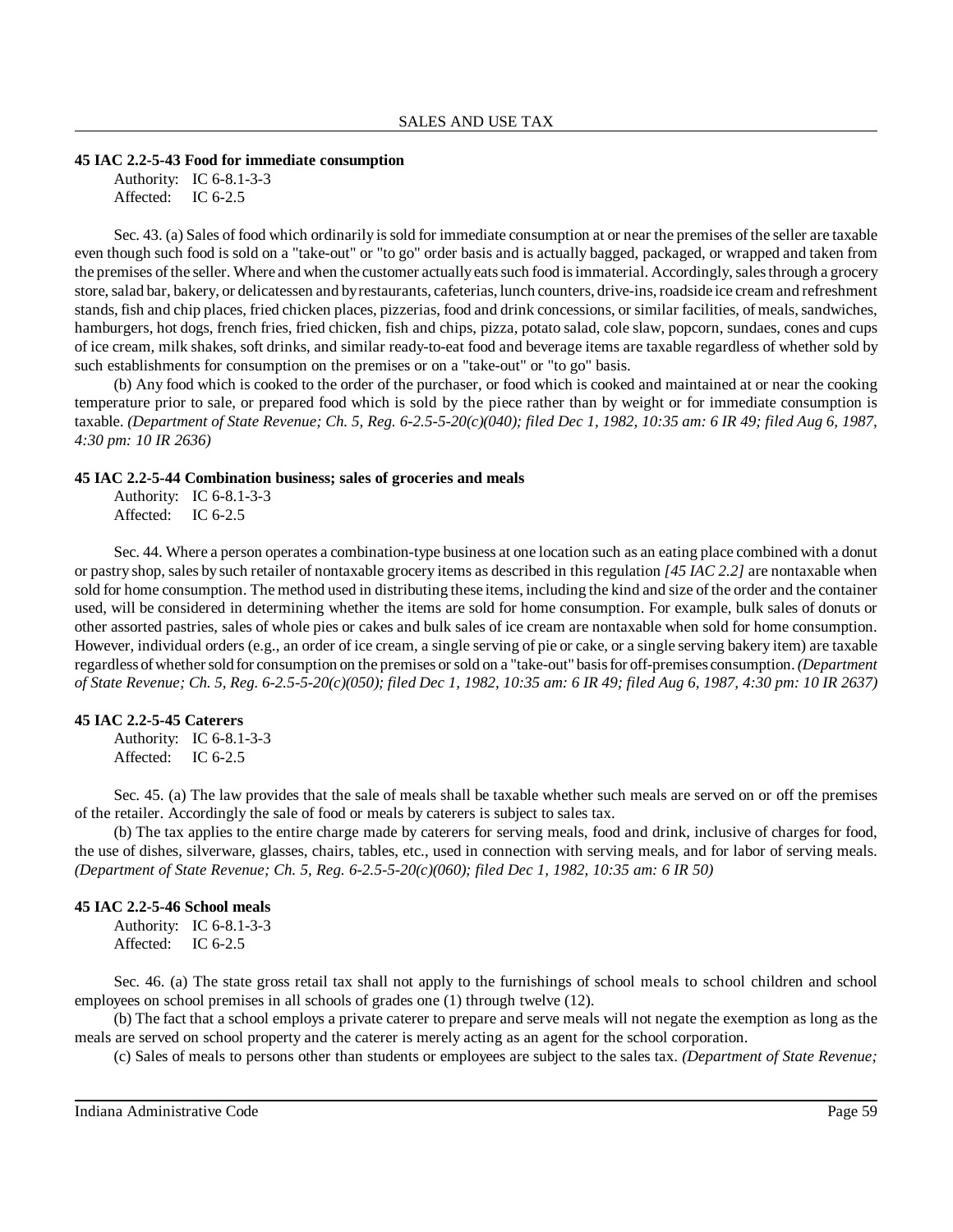*Ch. 5, Reg. 6-2.5-5-22(a)(010); filed Dec 1, 1982, 10:35 am: 6 IR 50)*

#### **45 IAC 2.2-5-47 School building materials**

Authority: IC 6-8.1-3-3 Affected: IC 6-2.5; IC 20-47-2; IC 20-47-3

Sec. 47. The state gross retail tax shall not apply to sales of tangible personal property incorporated or to be incorporated in a school building or school buildings being constructed by a lessor corporation in accordance with a lease executed under IC 21-5-11 [IC 21-5 was repealed by P.L.2-2006, SECTION 199, effective July 1, 2006. See IC 20-47-2.] (School Building Leasing) or IC 21-5-12 *[IC 21-5 was repealed by P.L.2-2006, SECTION 199, effective July 1, 2006. See IC 20-47-3.]* (School Corps. Authorized to Lease School Buildings). (Department of State Revenue; Ch. 5, Reg. 6-2.5-5-23; filed Dec 1, 1982, 10:35 am: 6 IR *50)*

**45 IAC 2.2-5-48 Gross receipts exempt from gross income tax; U.S. and Indiana tax collection agents**

Authority: IC 6-8.1-3-3 Affected: IC 6-2.5

Sec. 48. (a) The state gross retail tax shall not apply to such part of the gross income from transactions constituting selling at retail as is exempt from the gross income tax under the provisions of IC 6-2.1-3-5.

(b) The state gross retail tax shall not apply to taxes received or collected by the taxpayer as agent for the state of Indiana and/or the United States of America. No person shall be considered as an agent for the state of Indiana and/or the United States of America under this regulation *[45 IAC 2.2]* unless he has been explicitly designated as a collecting agent in the statute under the terms of which the tax is imposed. *(Department of State Revenue; Ch. 5, Reg. 6-2.5-5-24(a)(010); filed Dec 1, 1982, 10:35 am: 6 IR 50)*

#### **45 IAC 2.2-5-49 Sales to the United States**

Authority: IC 6-8.1-3-3 Affected: IC 6-2.5

Sec. 49. (a) The gross retail tax shall not apply to such part of the gross income from transactions constituting selling at retail as is exempt from the gross income tax under the provisions of IC 6-2.1-3-2.

(b) The state grossretail tax shall not apply to so much of the grossreceipts of any transaction from salesto the United States Government, but only to the extent to which the state of Indiana is prohibited from taxing such gross receipts by the Constitution of the United States. *(Department of State Revenue; Ch. 5, Reg. 6-2.5-5-24(a)(020); filed Dec 1, 1982, 10:35 am: 6 IR 50)*

#### **45 IAC 2.2-5-50 Selling at retail; gross income**

Authority: IC 6-8.1-3-3 Affected: IC 6-2.5

Sec. 50. The state gross retail tax shall not apply to such part of the gross income from transactions constituting selling at retail which is excise tax imposed under Section 4081 of the Internal Revenue Code. *(Department of State Revenue; Ch. 5, Reg. 6-2.5-5-24(a)(030); filed Dec 1, 1982, 10:35 am: 6 IR 50)*

#### **45 IAC 2.2-5-51 United States retailer's and manufacturer's excise taxes**

Authority: IC 6-8.1-3-3 Affected: IC 6-2.5

Sec. 51. (a) The state gross retail tax shall not apply to such part of the gross income from transactions constituting selling at retail as is exempt from the gross income tax under the provisions of IC 6-2.1-3-6 and IC 6-2.1-3-7.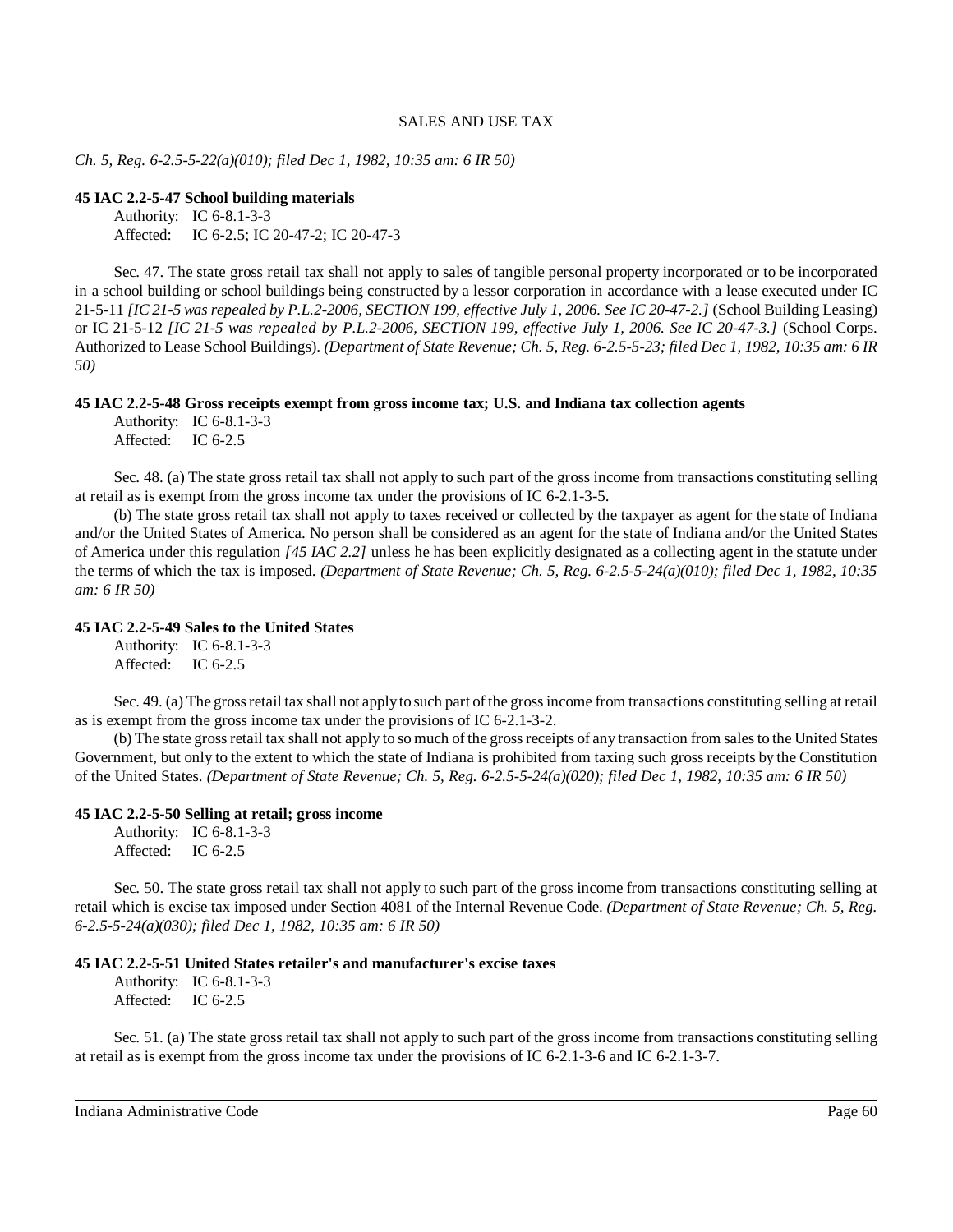#### SALES AND USE TAX

(b) The state gross retail tax shall not apply to so much of the gross receipts of any transaction from retailer's excise taxes imposed by the United States solely on the sale at retail of tangible personal property and collected by a retail merchant as a separate item in addition to the price of the property sold, and which is remitted by such retail merchant to the taxing authority. "Retailers' excise taxes imposed by the United States" includes manufacturer's excise tax imposed by the United States on motor vehicles, motor vehicle bodies and chassis, parts, and accessories therefore, tires, provided that such tax is separately stated and billed by the seller. *(Department of State Revenue; Ch. 5, Reg. 6-2.5-5-24(a)(040); filed Dec 1, 1982, 10:35 am: 6 IR 50)*

#### **45 IAC 2.2-5-52 Encumbrances on trade-ins**

Authority: IC 6-8.1-3-3 Affected: IC 6-2.5

Sec. 52. (a) The state gross retail tax shall not apply to such part of the gross income from transactions constituting selling at retail as is exempt from the gross income tax under the provisions of IC 6-2.1-3-13.

(b) The state gross retail tax shall not apply to so mush *[sic.]* of the gross receipts of any transaction from all amounts represented by an encumbrance of any kind on tangible personal property received by a retail merchant in reciprocal exchange for tangible personal property of like kind. *(Department of State Revenue; Ch. 5, Reg. 6-2.5-5-24(a)(050); filed Dec 1, 1982, 10:35 am: 6 IR 51)*

#### **45 IAC 2.2-5-53 Interstate commerce; sales**

Authority: IC 6-8.1-3-3 Affected: IC 6-2.5

Sec. 53. (a) The state gross retail tax shall not apply to such part of the gross income from transactions constituting selling at retail as is exempt from the gross income tax under the provisions of IC 6-2.1-3-3.

(b) Gross receipts derived from transactions which constitute "retail transactions" which the state of Indiana is prohibited from taxing by the Constitution of the United States of America are exempt from gross retail tax. Under this regulation *[45 IAC 2.2]*, this exemption is limited to gross receipts from transactions conducted in commerce between Indiana and other states of the United States, or between Indiana and foreign countries. Such sales commonly are referred to as "sales in interstate commerce" and Indiana is prohibited from taxing such sales by the United States Constitution. *(Department of State Revenue; Ch. 5, Reg. 6- 2.5-5-24(b)(010); filed Dec 1, 1982, 10:35 am: 6 IR 51)*

#### **45 IAC 2.2-5-54 Delivery site**

Authority: IC 6-8.1-3-3 Affected: IC 6-2.5

Sec. 54. (a) Delivery to purchaser in Indiana. Sales of tangible personal property which are delivered to the purchaser in Indiana are subject to gross retail tax or use tax, except (see Regs. 6-2.5-5-15(020) *[45 IAC 2.2-5-22]*) for certain sales of motor vehicles and aircraft.

(b) Delivery to purchaser in a state other than Indiana. Sales of tangible personal property which are delivered to the purchaser in a state other than Indiana for use in a state other than Indiana are not subject to gross retail tax or use tax, provided the property is not intended to be subsequently used in Indiana.

(c) Delivery by common carriers.

(1) Delivery to common carrier in Indiana for shipment to another state by common carrier shall be deemed delivery to a purchaser in a state other than Indiana for purposes of applying the gross retail tax or use tax.

(2) Delivery to common carriersin a state other than Indiana forshipment to Indiana shall be deemed delivery to a purchaser in Indiana for purposes of applying the use tax.

*(Department of State Revenue; Ch. 5, Reg. 6-2.5-5-24(b)(020); filed Dec 1, 1982, 10:35 am: 6 IR 51)*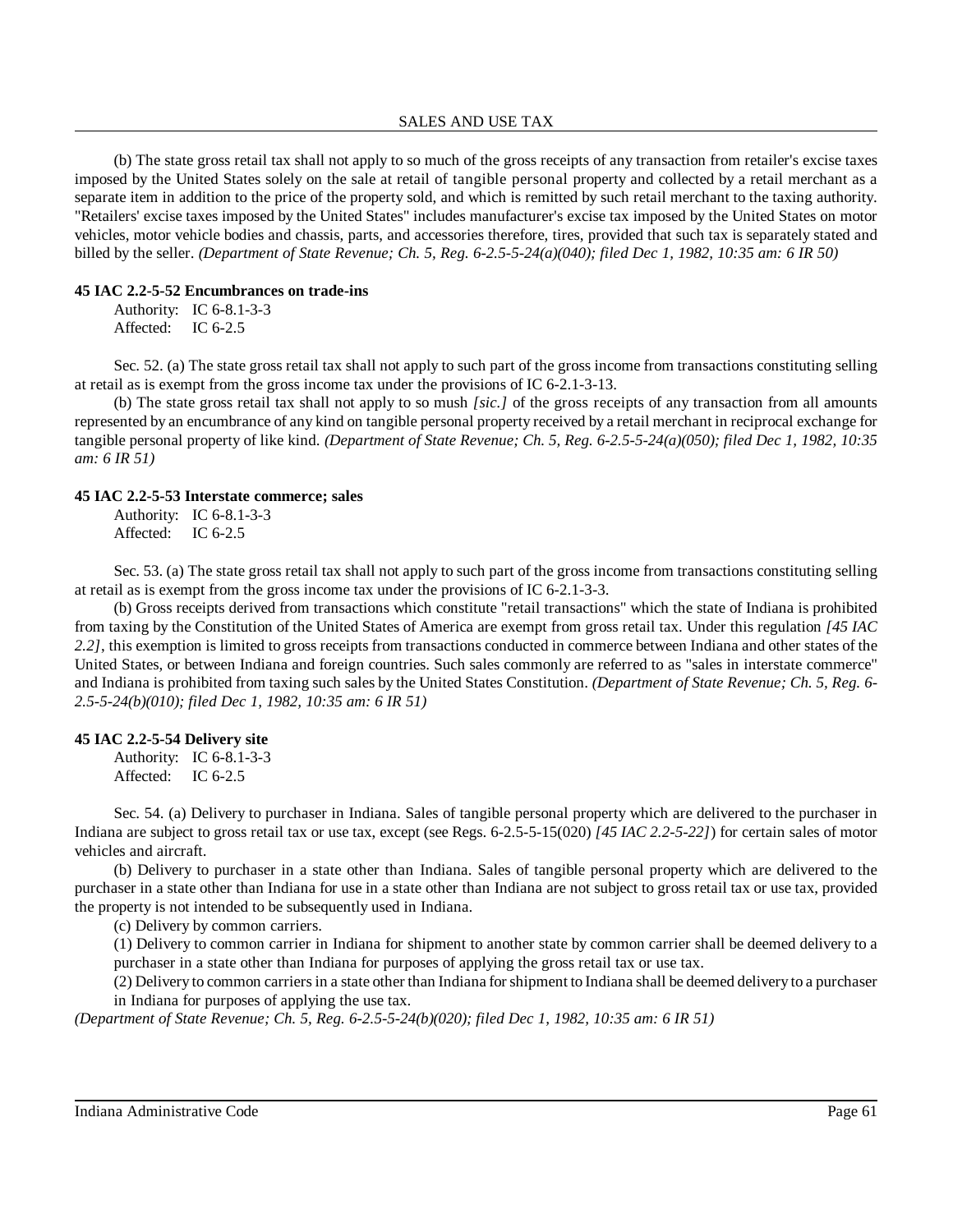### **45 IAC 2.2-5-55 Not-for-profit organizations; acquisitions**

Authority: IC 6-8.1-3-3 Affected: IC 6-2.5

Sec. 55.(a) Sales to a qualified not-for-profit organization of tangible personal property or services used primarily in carrying out the not-for-profit purpose of the organization or in raising money for carrying on such purposes are exempt from the grossretail tax.

(b) In order to qualify for the sales tax exemption on purchases, as a qualified not-for-profit organization, the following conditions must prevail:

(1) The organization must be qualified by being named or described in IC 6-2.1-3-20, IC 6-2.1-3-21, or IC 6-2.1-3-22 which deals with fraternities, sororities, student cooperative housing organizations, etc. This includes not-for-profit organizations organized and operated exclusively for one (1) or more of the following purposes:

(A) Religious.

- (B) Charitable.
- (C) Scientific.
- (D) Fraternal.
- (E) Educational.
- (F) Literary.
- (G) Civic.

(2) Also included are the following specifically named not-for-profit organizations:

- (A) Labor unions.
- (B) Licensed hospitals.
- (C) Churches.
- (D) Monasteries.
- (E) Convents.
- (F) Cemetery associations.
- (G) Public schools.
- (H) Parochial schools.
- (I) Pension trust.
- (J) Business leagues.

(3) The organization is not operated predominantly for social purposes. The article purchased must be used for the same purpose as that for which the organization is being exempted. Purchases for the private benefit of any member of the organization or for any other individual, such as meals or lodging, are not eligible for exemption. Purchases used for social purposes are never exempt.

(4) The fact that an organization is being exempted by the federal government or by the state of Indiana for income tax purposes does not necessarily mean that a purchase made by the not-for-profit organization is exempt.

(c) Purchases oftangible personal propertybya qualified not-for-profit organization used to raise fundsto further the exempt purpose of the organization are exempt even if the resale of such property is not subject to tax. The following are examples:

(1) A qualified religious organization purchases envelopes which are distributed to members for use in making weekly contributions to the church. The purchase of the envelopes by the church is exempt because the envelopes will be used to raise funds for the qualified not-for-profit organization.

(2) A qualified hospital purchases advertising posters to be used in a fundraising drive for the hospital. The purchase of the posters is exempt from the state gross retail tax because the posters will be used to raise fundsfor the qualified not-for-profit organization.

(d) Purchases of tangible personal property or services used primarily in carrying out the not-for-profit purpose of the qualified organization are exempt from tax. This exemption will not apply if such property is primarily used for a purpose other than the not-for-profit purpose of the organization. As used in this section, "primarily used in carrying out the not-for-profit purpose" meansthat the item or service is used more than fiftypercent (50%) of the time to further the organization's not-for-profit purpose. The following are examples: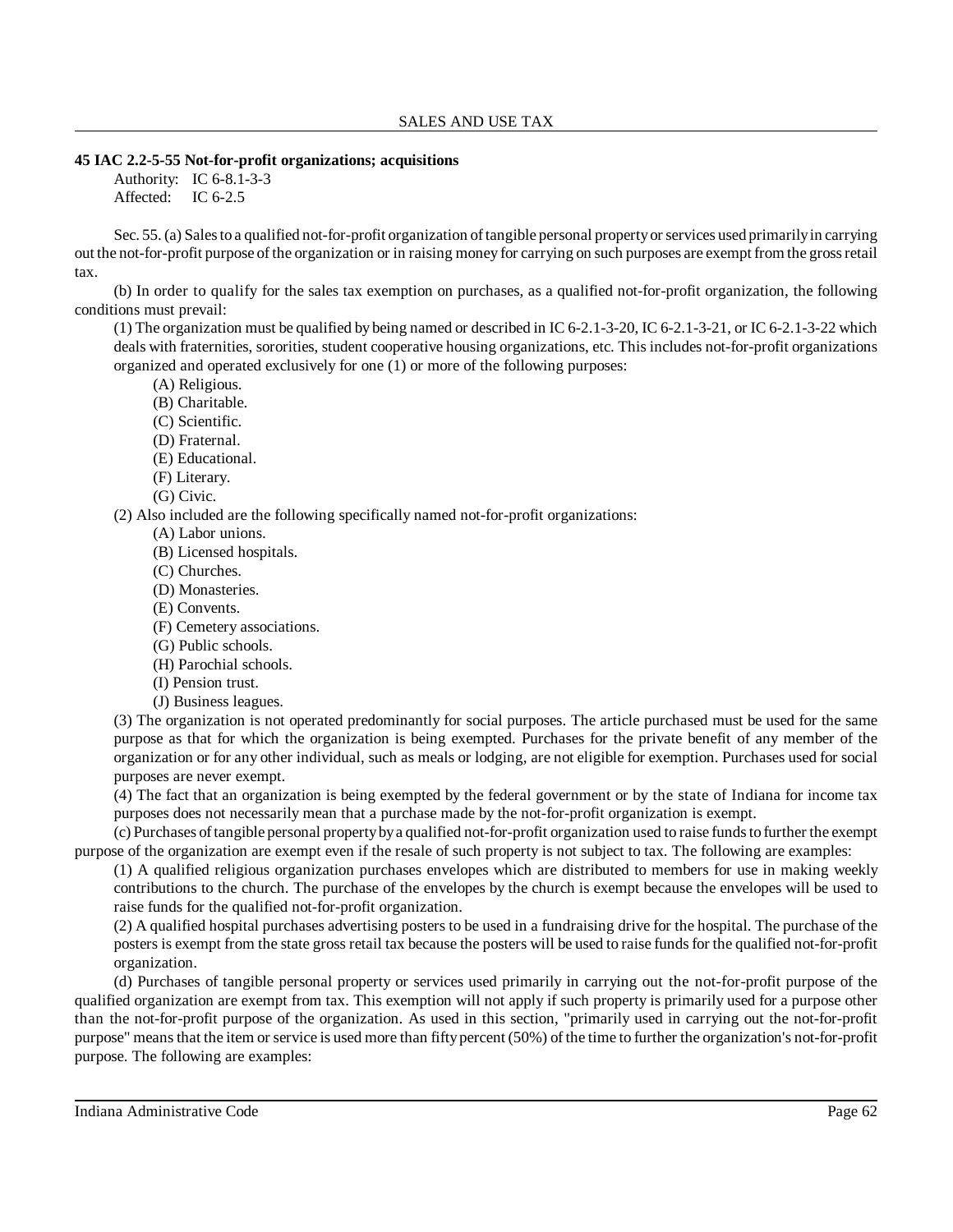(1) A religious organization acquired building materials to construct a new church. The purchase of such materials by the church is exempt since the new church will further the not-for-profit purpose of the organization. The fact that the church basement will occasionally be used for social events does not subject the purchase of construction materials to tax.

(2) A church sponsors a ski club for its teenage membership. The ski club purchases skis, boots, and poles to be used by the church ski club members on ski trips. These purchases are taxable because the skis, boots, and poles are used primarily to further the social purposes of the ski group and not the exempt purpose of the church.

(3) A fraternal lodge operated a golf club, a bowling alley, and a lounge where liquor is served. Purchases of property used in these facilities are taxable because the property is used for a purpose other than the not-for-profit fraternal purpose of the lodge. However, the purchase of ceremonial robes for use in fraternal meetings is exempt because the robes are used to further the not-for-profit purpose of the organization.

(4) Sales of meals at medical society meetings are taxable because the meals are provided for the convenience of the organization and its members. Such sales are taxable even when served in conjunction with a meeting which is furthering their not-for-profit purpose.

(e) A social organization will be deemed to exist for predominantly social purposes if more than fifty percent (50%) of its expenditures are for, or related to, social activities. Social activities include the following:

(1) Food and beverage services.

(2) Furnishing of sleeping rooms.

(3) Club rooms.

(4) Lounges.

(5) Recreational activities.

(6) Any other social activities.

*(Department of State Revenue; Ch. 5, Reg. 6-2.5-5-25(a)(010); filed Dec 1, 1982, 10:35 a.m.: 6 IR 51; filed Dec 11, 1992, 5:00 p.m.: 16 IR 1367)*

### **45 IAC 2.2-5-56 Fraternities, sororities, and student cooperative housing organizations; acquisitions**

Authority: IC 6-8.1-3-3 Affected: IC 6-2.5

Sec. 56. (a) The state gross retail tax exempts transactions occuring *[sic.]* after December 31, 1976, and involving tangible personal property or service, if the person acquiring the property or service:

(1) Is a fraternity, sorority, or student cooperative housing organization which is granted a gross income tax exempt under IC 6-2.1-3-19; and

(2) Usesthe property or service to carry on its ordinary and usual activities and operations as a fraternity, sorority, or student cooperative housing organization.

(b) Purchases for the private benefit of any member of the organization or for any other individual are not eligible for exemption.

# –EXAMPLE–

(1) A sorority purchases furniture for the sorority house. The state gross retail tax will not apply. The furniture is tangible personal property used by the sorority to carry on its ordinary and usual activities.

(2) A fraternity member purchases a television set for his own individual use in the fraternity house. The purchase would not be exempt. The fraternity member can not use the fraternity's exemption to purchase tangible personal property for his private benefit.

*(Department of State Revenue; Ch. 5, Reg. 6-2.5-5-25(b)(010); filed Dec 1, 1982, 10:35 am: 6 IR 52)*

# **45 IAC 2.2-5-57 Not-for-profit organization; sales under 30 day rule**

Authority: IC 6-8.1-3-3 Affected: IC 6-2.5

Sec. 57. (a) The state gross retail tax shall not apply to sales by any qualified not-for-profit organization of tangible personal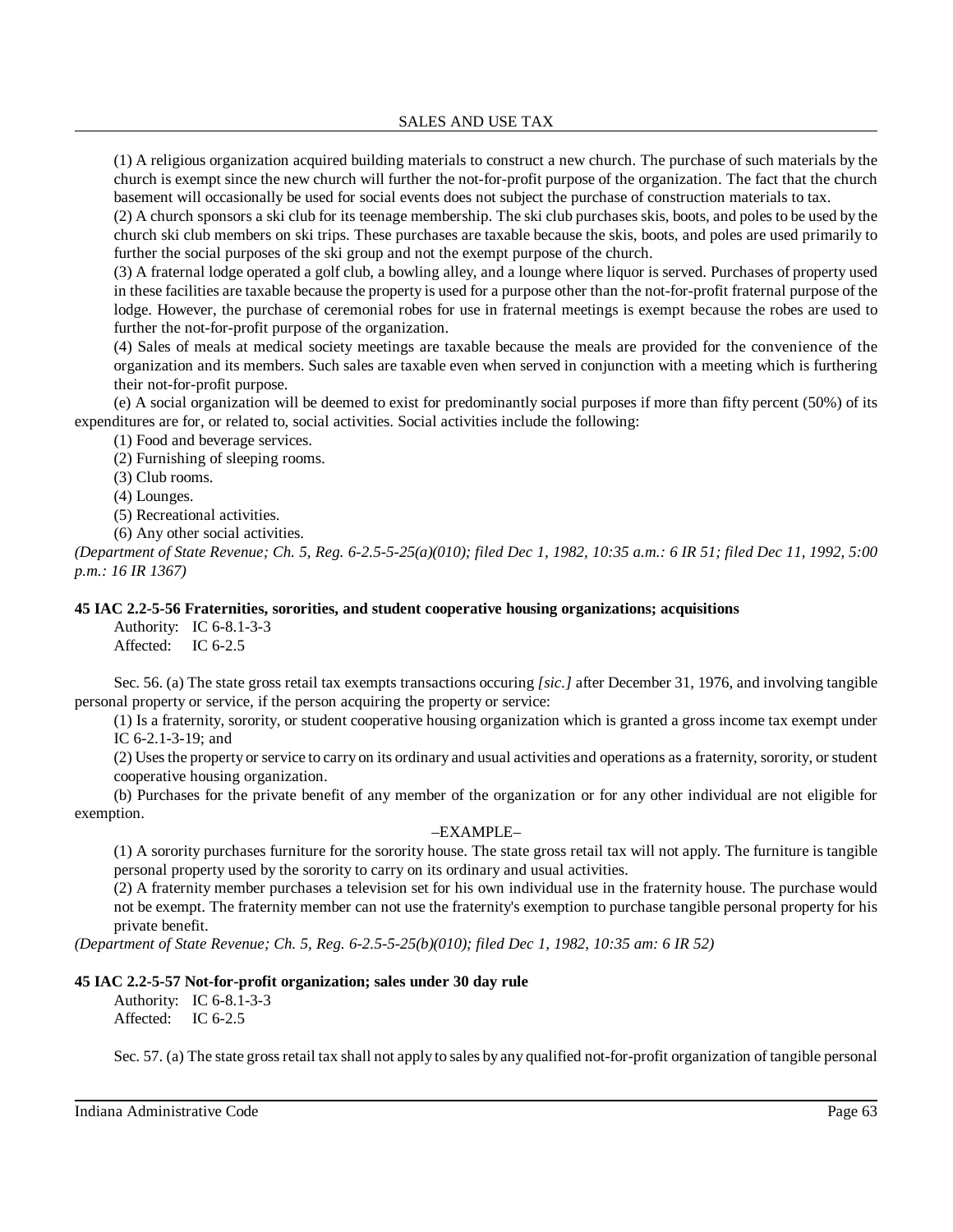property for not more than thirty (30) days during any calendar year for the purpose of raising money to be used for carrying on the not-for-profit purpose of such organization.

(b) In general, the gross receipts from sales by not-for-profit organizations are taxable. This subsection exempts from tax the gross receipts from the sale of tangible personal property by a qualified not-for-profit organization in connection with certain fund-raising activities as described in this regulation *[45 IAC 2.2]*.

(c)The grossreceiptsfromthe sale or lease oftangible personal propertybya qualified not-for-profit organization are exempt under this subsection if the sales are made to raise money to further the not-for-profit purpose of the organization and if the sales are conducted for not more than thirty days during any calendar year. Such sales may be made by all qualified not-for-profit organizations. The tangible personal property sold need not be related to the qualified purpose of the organization, provided such receipts are expended to further the exempt purpose of the organization.

(d) Any organization which makes such sales for thirty-one or more days during any calendar year is a retail merchant and, therefore, is subject to the state gross retail tax. (Refer to Regs. 6-2.5-5-26(b) *[45 IAC 2.2-5-58]* for exemption of certain sales by qualified not-for-profit organization which are not predominantly social.)

(e) Sales conducted for not more than thirty days. Each day during which any selling activities are conducted constitutes a "selling day" for purposes of determining whether a qualified not-for-profit organization has conducted sales for more than thirty days during any calendar year. The solicitation, acceptance, or receipts of a sales order during any day during more than thirty days during any calendar year, then all gross receipts from all sales made during the year are subject to tax. For purposes of applying these rules, the thirty days need not be consecutive.

#### –EXAMPLE–

(1) A church conducts a bake sale each Sunday after services. All gross receipts including the receipts collected during the first thirty selling days are subject to tax because the selling activities are conducted for more than thirty days during the calendar year.

(2) A hospital's women's auxiliary solicits orders for cookies during a three-month period. Orders are accepted at the point of solicitation but the cookies are delivered on the last day of the three-month solicitation period. These sales are taxable. Selling activities are conducted for more than thirty days during the calendar year because each day during which an order is solicited constitutes a selling date.

(f) Furthering the not-for-profit purpose of the organization. The gross receipts from fund raising sales conducted for not more than thirty days are exempt only if such receipts are expended to further the not-for-profit purpose of the exempt organization. For purposes of this section, the payment of such receipts to offset the direct cost of the product sold will be considered an expenditure to further the not-for-profit purpose of the organization.

\_\_\_\_\_\_\_\_\_\_

(g) Definition. Refer toRegulation 6-2.5-5-25(a)(010)(2)*[45 IAC 2.2-5-55(b)]*forthe definition of a "qualified not-for-profit organization". *(Department of State Revenue; Ch. 5, Reg. 6-2.5-5-26(a)(010); filed Dec 1, 1982, 10:35 am: 6 IR 53)*

### **45 IAC 2.2-5-58 Not-for-profit organizations for educational, cultural or religious purposes; sales**

Authority: IC 6-8.1-3-3 Affected: IC 6-2.5

Sec. 58. (a) The state gross retail tax shall not apply to sales by qualified not-for-profit organizations of tangible personal property of a kind designated and intended primarily for the educational, cultural or religious purposes of such qualified not-forprofit organization and not used in carrying out a private or proprietary business.

(b) The grossreceiptsfrom each sale oftangible personal propertybya qualified not-for-profit organization are exempt under this rule *[45 IAC 2.2]* only if:

(1) The nature of the property sold will further the educational, cultural or religious purposes of the organization; and

(2) The organization is not carrying on a private or proprietary business with respect to such sales.

(c) Furthering the educational, cultural or religious purpose. The primary purpose of the property sold must be to further the educational, cultural or religious purpose of the qualified not-for-profit organization.

–EXAMPLE–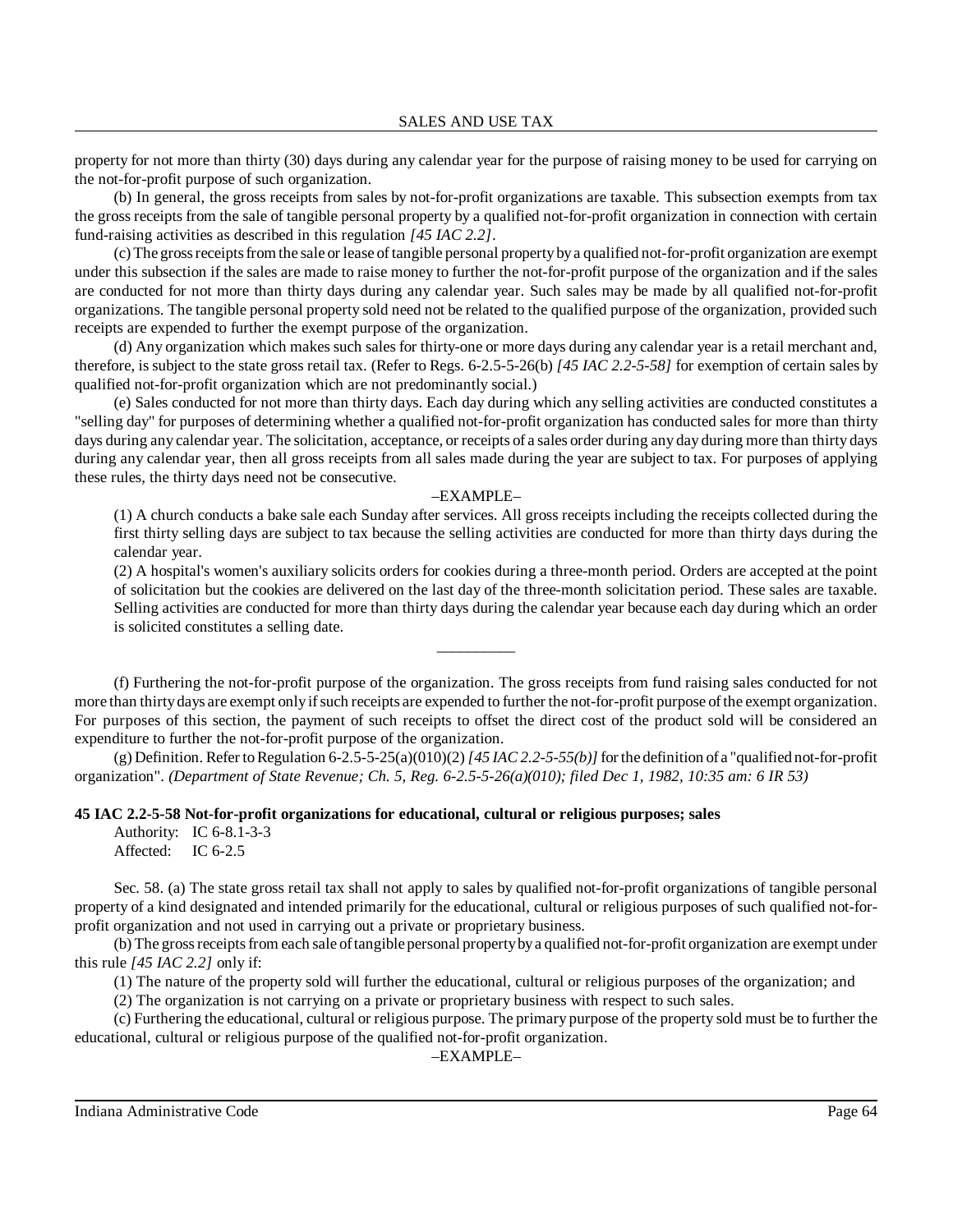(1) The sale of textbooks and supplies by a parochial, public or private not-for-profit school is exempt if made to students of the school in grades one through twelve. Such sales are primarily intended to further the educational purposes of the school.

(2) The sale of bibles, choir robes and prayer books by a religious organization is exempt. Such sales are primarily intended to further the religious purposes of the organization.

(3) The sale of meals by an art gallery is taxable. The meals are intended primarily for the convenience of visitors.

(4) The sale of textbooks and other educational materials by a secretarial school which is operated for profit is taxable. A profit-making educational enterprise is not a qualified not-for-profit organization under this regulation *[45 IAC 2.2]*.

(5) The sale of greeting cards by a church bookstore is taxable. Such sales are not primarily intended to further the religious purposes of the organization.

(d) Qualified not-for-profit organization. Thisregulation *[45 IAC 2.2]* applies only to qualified not-for-profit organizations. For example, the sale of educational books by a social club is taxable. A predominantly social not-for-profit organization is not a qualified not-for-profit organization with respect to sales and use tax.

\_\_\_\_\_\_\_\_\_\_

(e) Definition.Refer toRegulation 6-2.5-5-25(a)(010)(2)*[45 IAC 2.2-5-55(b)]* for the definition of a "qualified not-for-profit organization". *(Department of State Revenue; Ch. 5, Reg. 6-2.5-5-26(b)(010); filed Dec 1, 1982, 10:35 am: 6 IR 54)*

#### **45 IAC 2.2-5-59 Not-for-profit organizations to improve skills of members; sales**

Authority: IC 6-8.1-3-3 Affected: IC 6-2.5

Sec. 59. (a) The state gross retail tax shall not apply to sales by qualified not-for-profit organizations of tangible personal property of a kind designed and intended to improve the skill or professional qualification of members of the organization for carrying on the work or practice of their trade, business or profession and not used in carrying on a private or proprietary business.

(b) The gross receipts from sales of tangible personal property by a qualified not-for-profit organization are exempt under this rule only if:

(1) The tangible personal property is sold exclusively to members and is designed and intended to improve the skill or professional qualification of such members; and

(2) The organization is not carrying on a private or proprietary business with respect to such sales.

(c) Designed and intended toimprove the skill ofprofessional qualification. The propertysold tomembers ofthe organization must be designed and intended to improve the skills of such members.

#### –EXAMPLE–

(1) Sales bya qualified not-for-profit medicalsocietyto its members oftechnical booklets which providemedical information are exempt from tax. These technical booklets are intended to improve the professional qualifications of the members.

(2) Sales of meals at medical society meetings are taxable because the meals are provided for the convenience of the organization and its members. Such sales are taxable even when served in conjunction with a meeting where the technical booklets described in (1) of this section are sold.

(3) A professional society of certified public accountants publishes and sells technical booklets to students who are not members of the professional society. The sales are taxable because this exemption is limited to sales to members.

(d) Qualified not-for-profit organizations. This regulation *[45 IAC 2.2]* applies only to not-for-profit organizations which are qualified not-for-profit organizations. For example, sales of instructional booklets on golf techniques by a country club are taxable. A country club is a predominantly social not-for-profit organization and not a qualified not-for-profit organization.

\_\_\_\_\_\_\_\_\_\_

(e) Definitions. Refer to Regulation  $6-2.5-5-25(a)(010)(2)/145IAC2.2-5-55(b)/1$  for the definition of a "qualified not-for-profit organization". *(Department of State Revenue; Ch. 5, Reg. 6-2.5-5-26(b)(020); filed Dec 1, 1982, 10:35 am: 6 IR 54)*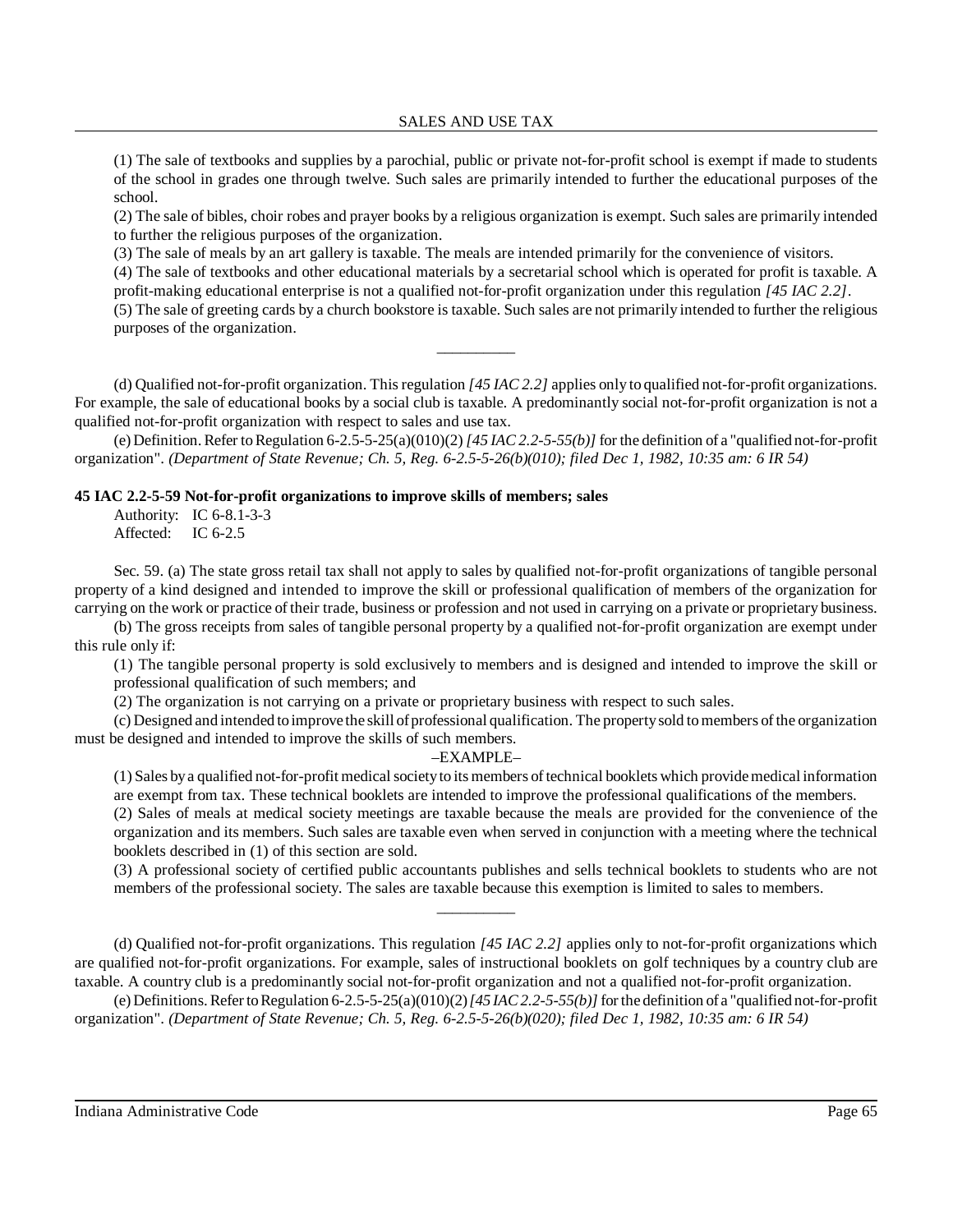#### **45 IAC 2.2-5-60 Property not exempt**

Authority: IC 6-8.1-3-3 Affected: IC 6-2.5

Sec. 60. The state gross retail tax does not exempt the sale by any state or accredited college or university of books, stationery, haberdashery,supplies, and other property. *(Department of State Revenue; Ch. 5, Reg. 6-2.5-5-26(c)(010);filed Dec 1, 1982, 10:35 am: 6 IR 55)*

#### **45 IAC 2.2-5-61 Public transportation; acquisitions**

Authority: IC 6-8.1-3-3 Affected: IC 6-2.5

Sec. 61. (a) The state gross retail tax shall not apply to the sale and storage or use in this state of tangible personal property which is directly used in the rendering of public transportation of persons or property.

(b) Definition: Public Transportation. Public transportation shall mean and include the movement, transportation, or carrying of persons and/or property for consideration by a common carrier, contract carrier, household goods carrier, carriers of exempt commodities, and other specialized carriers performing public transportation service for compensation by highway, rail, air, or water, which carriers operate under authorityissued by, or are specificallyexempt bystatute or regulation from economic regulation of, the public service commission of Indiana, the Interstate Commerce Commission, the aeronautics commission of Indiana, the U.S. Civil Aeronautics Board, the U.S. Department of Transportation, or the Federal Maritime Commissioner; however, the fact that a company possesses a permit or authority issued by the P.S.C.I., I.C.C., etc., does not of itself mean that such a company is engaged in public transportation unlessit isin fact engaged in the transportation of persons or propertyfor consideration as defined above.

(c) In order to qualify for exemption, the tangible personal property must be reasonably necessary to the rendering of public transportation. The tangible personal property must be indispensable and essential in directly transporting persons or property.

(d) The following is a list of items which the department has determined to be necessary to the rendering of public transportation:

Roadway machinery and equipment;

Caboose and locomotive supplies such as fuses, lanterns, batteries, and flags;

Tariff publications;

Vehicles used for public transportation;

Communication equipment;

Equipment and items purchased to meet federal requirements;

All replacement parts, repair parts, and materials consumed by exempt equipment;

Tools and equipment used to repair and maintain rolling stock and track;

Vehicles used primary for transportation of track maintenance crews;

Items used for repairs and maintenance of such vehicles;

Items used for production of financial matters, insurance, schedules, routes, and rates;

Items used to provide customer stations, handle baggage, sell tickets;

Items used to keep vehicles clean and safe for the passengers.

Machine shop and truck tools;

Equipment related to the costruction *[sic.]* and operation of terminals;

Directories;

Gas storage facilities;

Caboose and locomotive compliments such as towels, masking tape, powders, cleaners, ice, water coolers, and bottles*[sic.]* water;

Cleaning supplies; Employee uniforms; Garage supplies.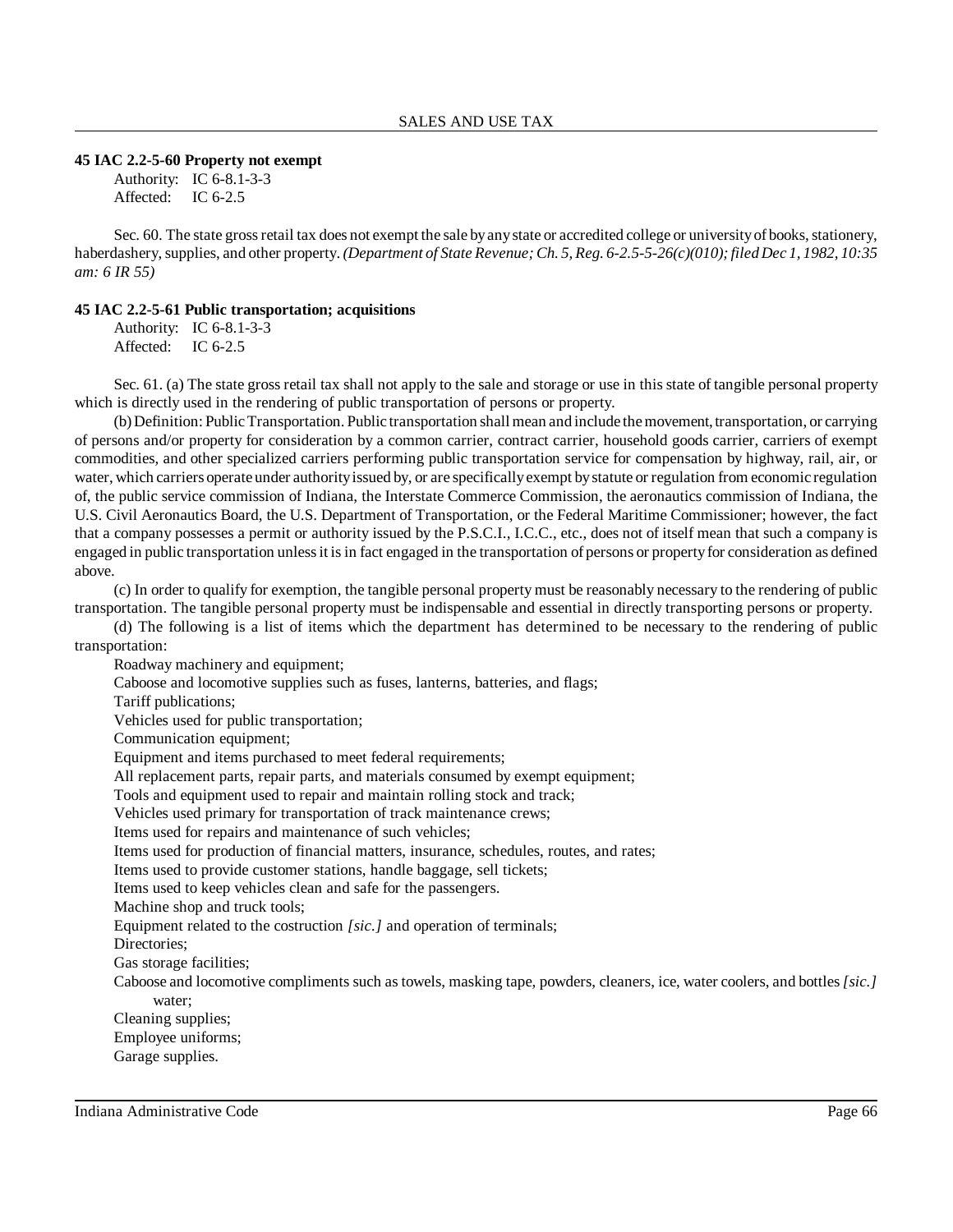(e) The following is a PARTIAL list of items which are not directly used or consumed in the rendering of public transportation and, therefore, are subject to tax:

- Promotional expenses, matches, jackets, and promotional items given away to existing or potential customers, advertising to the public, except the printing of schedules and routes.
- Sales expenses, sales telephones, and related computer equipment used exclusively for sales activities such as marketing, sales projection, and costing. Such equipment used to handle actual ticket sales (i.e., at the reservation office) or to organize loads and dispatch trucks is exempt.
- Office supplies, furniture, equipment, and related items for sales personnel executives including ground and lawn care, except grading required for the vehicles directly used in the rendering of public transportation.

Heating and air conditioning for separate, off-site executive headquarters is subject to tax.

Heating and air conditioning for reservation area, vehicle maintenance area, or switching yard control buildings is exempt. (f) Pre- and post-transportation activity. The purchase, storage, or use of tangible personal property used for activities prior to or subsequent to the rendition of public transportation is subject to tax. For purposes of this regulation *[45 IAC 2.2]*, transportation means the movement, transporting, or carrying of persons or property from one place to another and includes loading and unloading of persons or property into or from transportation vehicles.

### –EXAMPLES–

(1) Ramps used by travelers for boarding and departing from airplanes are exempt because the ramps are directly used in rendering public transportation.

(2) Docks possessed by a carrier and used for loading and unloading vehicles operated in rendering public transportation are exempt.

(g) Storage facilities and equipment. In general, storage facilities and associated equipment for exempt vehicles are exempt. Additionally, tangible personal property directly used for temporarily storing persons or property being transported is exempt from tax because temporary storage is considered to be an integral part of rendering transportation.

### –EXAMPLES–

(1) Airline passengers' luggage is held in a baggage room until luggage can be loaded on the aircraft. The racks, carts, bins, and other baggage room equipment are exempt from tax.

(2) A carrier receives property from another carrier and temporarily stores such property prior to loading it for further shipment. Equipment used to handle such in transit property is exempt from tax.

(3) Construction materials incorporated into grain elevators or warehouses used for storage are not exempt under this regulation *[45 IAC 2.2]*. Similarly, fuel storage tanks at a truck terminal are exempt.

(h) Repair and maintenance facilities and equipment.

(1) Machinery, tools, equipment, and facilities used for repair and maintenance of tangible personal property directly used in public transportation are not subject to tax.

# –EXAMPLE–

Chain hoists, tire spreaders, welding equipment, drills, sanders, wrenches, paint brushes, sprayers, garages, repair shops, wreckers.

(2) Replacement parts used to replace worn, broken, inoperative, or missing parts or accessories on exempt property are exempt from tax.

#### –EXAMPLE–

Lights, bulbs, batteries, timers, tires, tubes, wheels, etc., used to replace similar parts or accessories on an exempt truck are exempt from tax.

(i) Transportation vehicles. In general, all vehiclesincluding transportation vehiclessuch as airplanes, locomotives, rolling stocks, watercraft, vessels, pipelines, buses, tractors, trailers, trucks, and other vehicular equipment including containers directly used in rendering public transportation are exempt from tax. This exemption does not extend to motor vehicles, including automobiles, used to solicit business or to automobiles supplied to company employees for their personal use.

# –EXAMPLES–

(1) A carrier purchases wreckers and service trucks to be used in towing or servicing transportation vehicles which malfunction. The wreckers and service trucks are exempt because they are directly used in rendering public transportation. (2) Motor vehicles purchased by a carrier, including automobiles, used to solicit business are taxable because they are not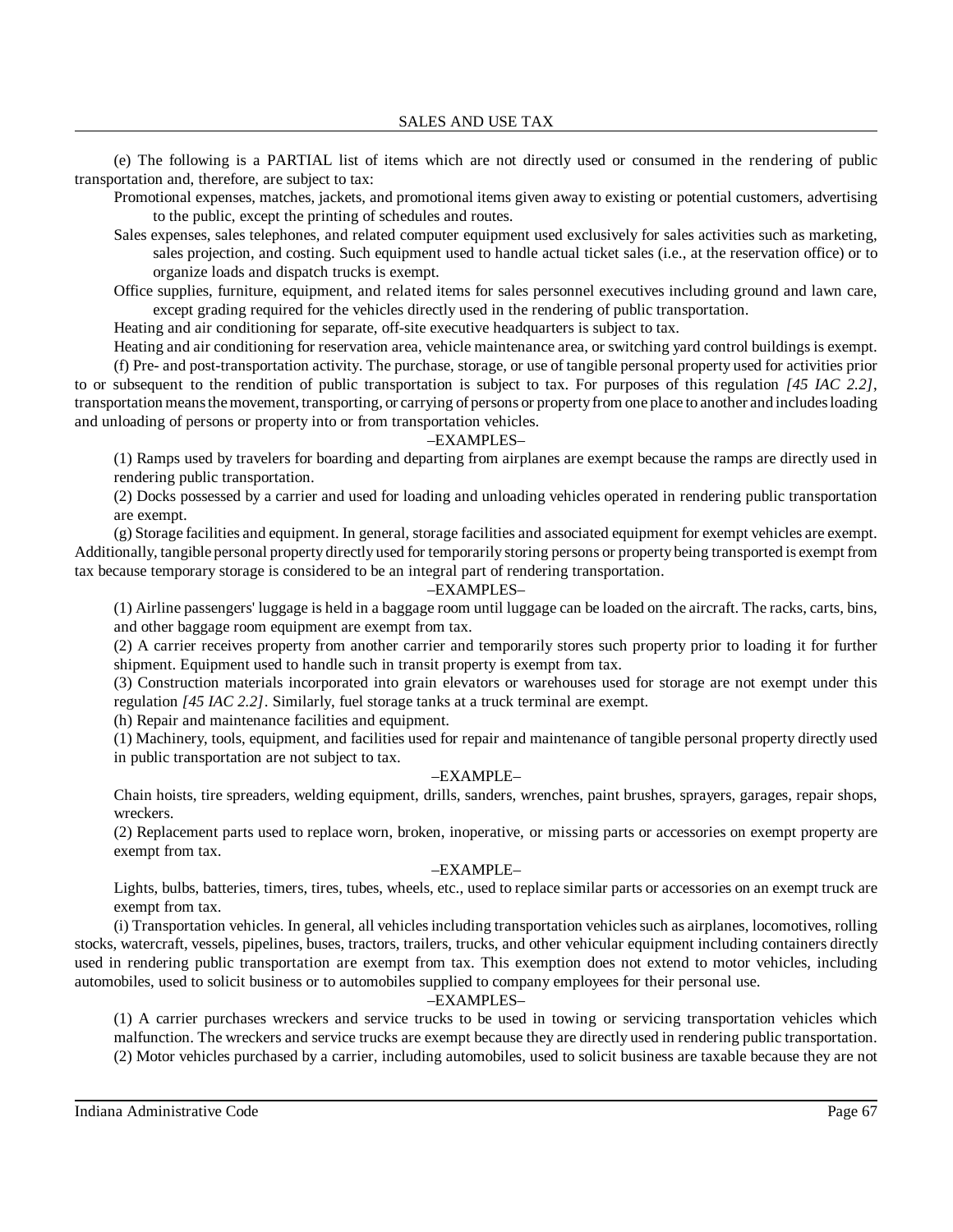directly used in rendering public transportation.

(3) Automobiles supplied to company employees for their personal use are taxable.

(j) Other property. In general, all other tangible personal property is taxable.

### –EXAMPLES–

(1) A carrier owns or rents a fork lift to be used for loading and unloading cargo from a railroad car, truck, trailer, or container. The purchase price or rental charge for use of this equipment is exempt from tax.

(2) A carrier purchases a scale for use in determining freight charges to be billed to customers. The scale is exempt because it is directly used in rendering public transportation.

(3) An airline provides accommodations at a motel for pilots at a "turnaround" point. Such accommodations are taxable.

(k) Real property used for transportation. In general, the purchase, storage, or use of tangible personal property to be incorporated into or used as an improvement to realty used in connection with rendering public transportation is taxable. If, however, such items are directly used in rendering public transportation, this exemption is applicable.

(1) Items of tangible personal property incorporated into railroad beds and tracks, bridges, signal towers, and signaling equipment used for direct control of rolling stock, and materials and property incorporated into watchmen shacks, warehouses, tool sheds, and maintenance shops are taxable exempt from tax.

(2) Material used by a railroad in the construction of a passenger platform for the accommodation of the traveling public is exempt because the material is directly used in rendering public transportation.

(3) Sheet steel pilings for surfacing the watersides of piers used by railroads are not subject to tax. These steel piles are an integral part of the railroad's roadbed and are directly used in rendering public transportation.

(4) Items of tangible personal property purchased by a railroad and used in the construction of pedestrial subways and of trainmen are exempt because they are directly used in the rendition of public transportation.

(l) Purchasing exempt property.

(1) Motor Carrier. Common and/or contract motor carriers of property, and any person, firm, or corporation otherwise specifically exempt by statute from regulation by a federal or state regulatory body (example: I.C.C. or P.S.C.I.) engaged in public transportation of property for hire, when claiming exemption from the Indiana sales or use tax, shall issue to suppliers the Indiana general exemption certificate (form ST-105).

Before being eligible to issue valid general exemption certificates, form ST-105, the purchaser must be properly registered with the Indiana revenue department for sales tax purposes. Motor carriers maintaining facilities or offices in the state of Indiana should hold an Indiana registered retail merchant certificate, while out-of-state firms should have an out-of-state use tax collection and remittance permit. The registration number indicated on either permit must be indicated on the exemption certificate before it becomes valid.

(2) Individuals. Truckers engaged in public transportation but operating under another person's permit are to use exemption certificate form ST-135 when claiming tax exemption for items purchased which will be directly used or consumed for exempt purposes.

Exemption certificate form ST-135 is used in lieu of the general exemption certificate form ST-105 by the above-described individuals and eliminates the necessity for these individuals to register with the Indiana department of revenue.

(m) Promotional, sales, and other non-operational activities. Purchase, storage, or use of tangible personal property not directly used in rendering public transportation is taxable. Tangible personal property used for sales or other non-operational activities is not directly used in rendering public transportation and, therefore, is subject to tax. This category includes, but is not limited to, tangible personal property used in any of the following activities: promotional advertising; sales marketing; projection and costing; heating, air conditioning and ventilation units, and equipment for general temperature control of separate, off-site executive headquarters; research and development; waste disposal.

#### –EXAMPLES–

(1) A company possesses a contract carrier permit to transport stone for a limestone company. It also purchases stone and sellsit to its own customers. During the period it is transporting its own stone, it is not engaged in public transportation and tangible personal property and equipment used and consumed in such activities are subject to tax.

(2) A company possesses a limited common carrier permit to transport oil drilling mud, water, and equipment. The company also usesits equipment and employees at the well-drilling site in setting up and removing equipment as well as utilizing the mud and water in the drilling process. During all operations and activities, except the actual transportation ofthemud, water,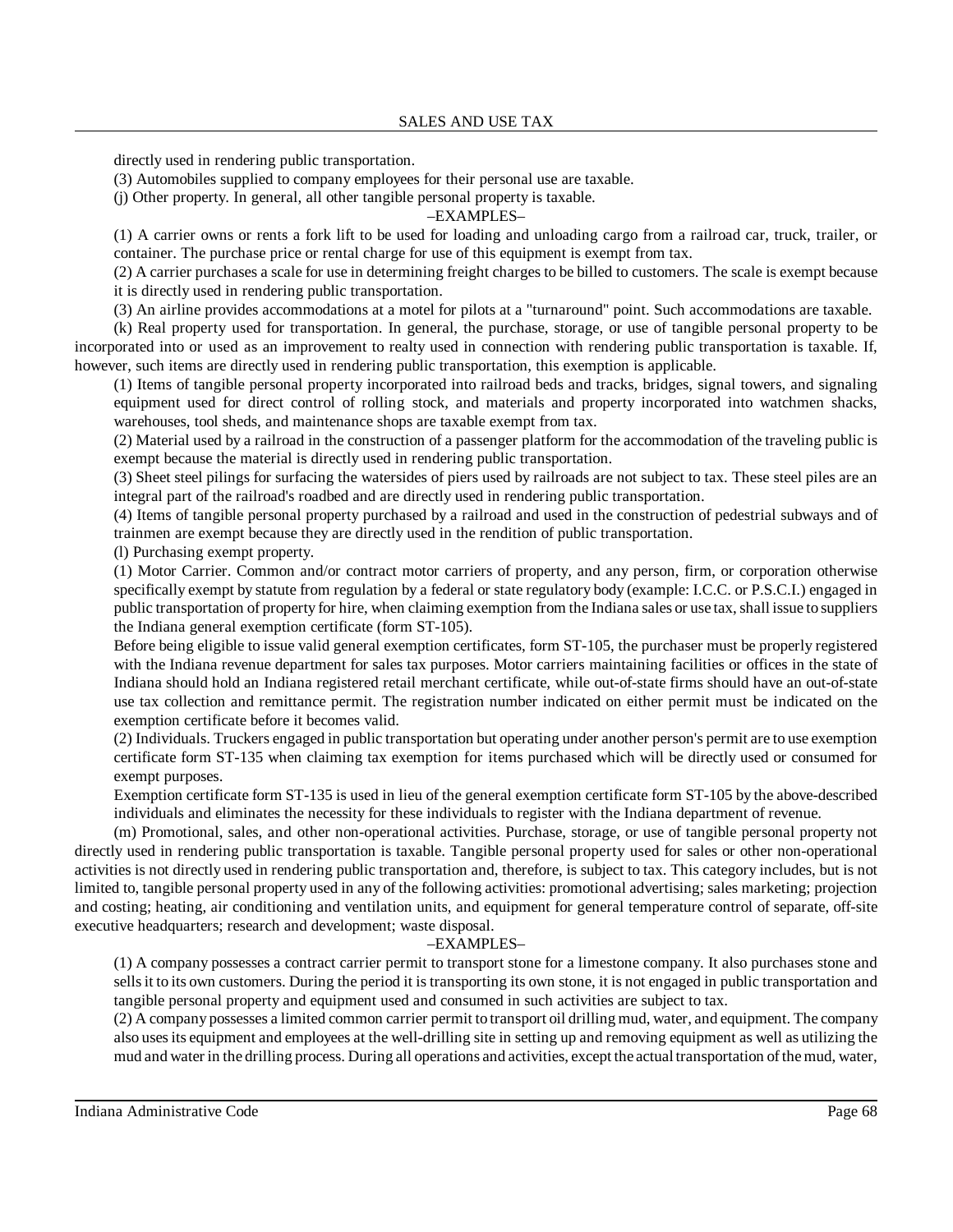#### SALES AND USE TAX

and equipment, the company is not engaged in public transportation, and the tangible personal property used or consumed in such activities is subject to tax.

*(Department of State Revenue; Ch. 5, Reg. 6-2.5-5-27(010); filed Dec 1, 1982, 10:35 am: 6 IR 55; filed Aug 6, 1987, 4:30 pm: 10 IR 2637)*

# **45 IAC 2.2-5-62 Tangible personal property directly consumed in the rendering of public transportation**

Authority: IC 6-8.1-3-3 Affected: IC 6-2.5

Sec. 62. (a) The state gross retail tax shall not apply to the sale, storage, or use of tangible personal property which is directly consumed in the rendering of public transportation of persons or property.

(b) Definition: Consumed. For purposes of this regulation *[45 IAC 2.2]*, "consumed" means the dissipation or expenditure by combustion, use, or application and shall not mean or include the obsolescence, discarding, disuse, depreciation, damage, wear, or breakage of tangible personal property.

(c) The exemption provided by this regulation *[45 IAC 2.2]* is limited to tangible personal property directly consumed in rendering public transportation. For rules governingmaterials consumed bypersons engaged in manufacturing, processing, mining, repairing, and farming and not engaged in rendering public transportation, refer to Regulation 6-2.5-5-5.

(d) In order to qualify for exemption, the consumption of tangible personal property must be reasonably necessary to the rendering of public transportation.

(e) The following is a list of items which the department has determined to be reasonably necessary to the rendering of public transportation:

Roadway machinery and equipment;

Caboose and locomotive supplies such as fuses, lanterns, batteries, and flags;

Equipment and items purchased to meet federal requirements;

Tariff publications;

Vehicle used for public transportation;

Communication equipment;

All replacement parts, repair parts, and materials consumed by exempt equipment;

Tools and equipment used to repair and maintain rolling stock and track;

Vehicles used primarily for transportation of maintenance crews;

Items used for repairs and maintenance of such vehicles;

Items used for production of financial matters, insurance, schedules, routes, and rates;

Items used to provide customer stations, handle baggage, sell tickets;

Items used to keep vehicles clean and safe for the passengers;

Machine shop and truck tools;

Equipment related to the construction and operation of terminals;

Directories;

Gas storage facilities;

Caboose and locomotive complimentssuch astowels, masking tape, powders, cleaners, ice, water coolers, and bottled water; Cleaning supplies;

Employee uniforms;

Garage supplies.

(f) The following is a PARTIAL list of items which are not directly used or consumed in the rendering of public transportation and, therefore, are subject to tax:

Promotional expenses, matches, jackets, and promotional items given away to existing or potential customers, advertising to the public, except the printing of schedules and routes;

Sales expenses, sales telephones, and related computer equipment used exclusively for sales activities such as marketing, sales projection, and costing. Such equipment used to handle actual ticket sales (i.e., at the reservation office) or to organize loads and dispatch trucks is exempt;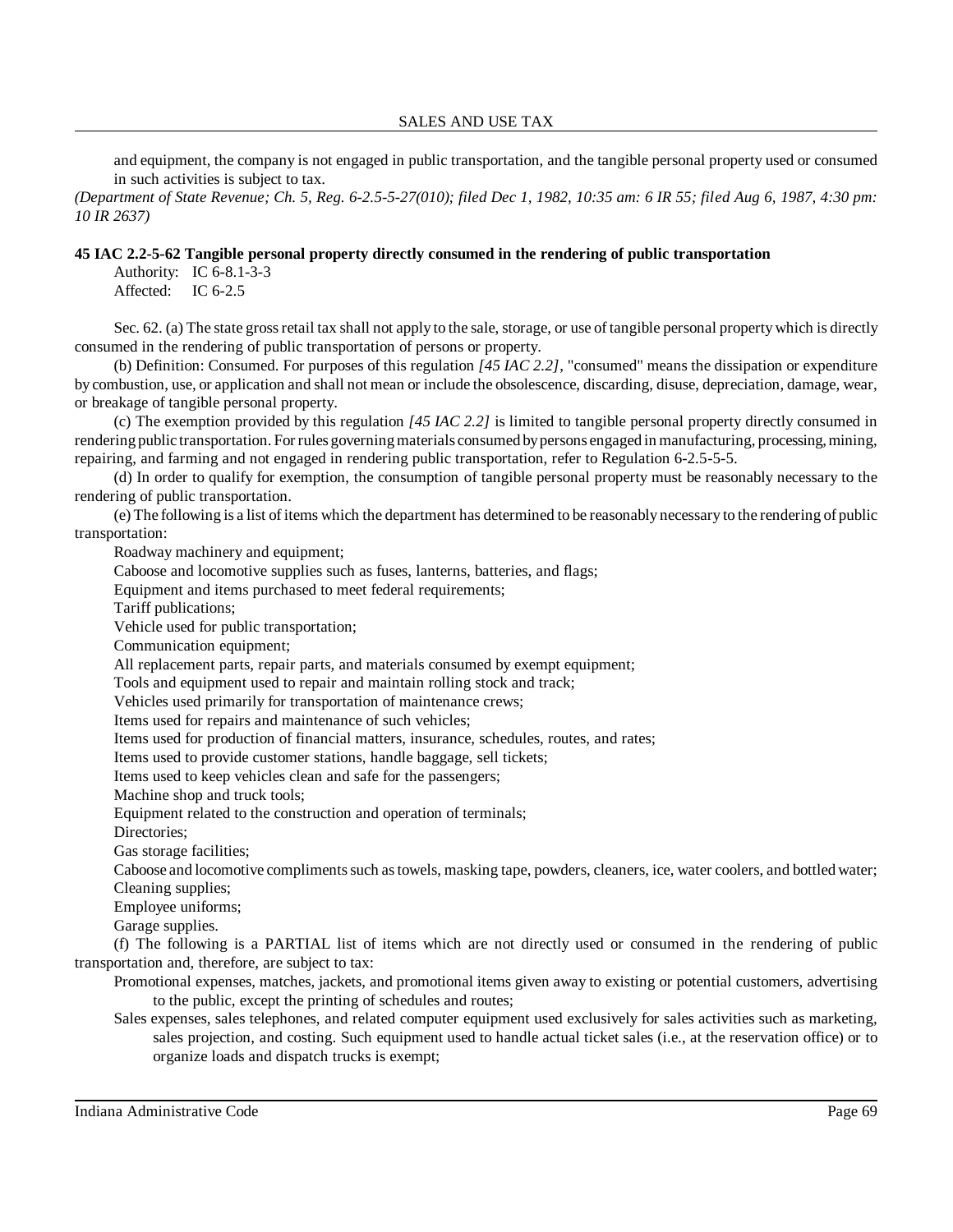Office supplies, furniture, equipment, and related items for sales personnel executives, including ground and lawn care, except for grading required for the vehicles directly used in the rendering of public transportation;

Heating and air conditioning for separate, off-site executive headquarters is subject to tax. Heating and air conditioning for reservation area, vehicle maintenance areas, or switching yard control buildings is exempt.

(g) Pre- and post-transportation activity. The purchase, storage, or use of tangible personal property consumed during activities prior to or subsequent to the rendition of public transportation is subject to tax. For purposes of this regulation *[45 IAC 2.2]*, transportation means the movement, transporting, or carrying of persons or property from one place to another and includes loading and unloading of persons or property into or from transportation vehicles.

(h) Fuel and lubricants. In general, fuel and lubricants are taxable except fuel and lubricants consumed by exempt transportation vehicles or other tangible personal property directly used in rendering public transportation.

#### –EXAMPLES–

(1) Fuel consumed by an exempt airplane is exempt from tax.

(2) Gasoline consumed by wreckers or repair vehicles is exempt from tax.

(3) Oil used to lubricate a conveyor system used to load cargo into or on an exempt trailer is exempt from tax.

(4) Fuel oil used to heat a carrier's terminals is exempt from tax.

(5) Fuel used to heat off-site, executive headquarters is taxable.

(i) Shipping materials. In general, shipping material or supplies are taxable except such shipping materials or supplies directly consumed during the rendition of public transportation.

# –EXAMPLES–

(1) Blocking lumber and steel strap purchased by a carrier and used to hold sewer pipe securely in place on a flat bed trailer are exempt from tax.

(2) Routing cards tacked to the sides of railroad cars to expedite the switching of the cars are exempt.

(3) Disposable cardboard lining installed in boxcars to prevent grain from spilling from such cars is exempt from tax.

(4) Packing cases, pads, ropes, and cushions used by a carrier to prevent damage to goods during shipment are exempt from tax.

(5) Ice, salt, and other refrigerants used to preserve perishables during shipment are exempt from tax.

(j) Other tangible personal property. In general, all other items of tangible personal property are taxable except those items which are directly consumed in rendering public transportation.

# –EXAMPLES–

(1) Hydraulic fluids used bydock levelers and fork lift trucks used in loading and unloading exempt vehicles are exempt from tax.

(2) Chemicals used to charge air conditioning units for general temperature control in terminals are exempt from tax.

(3) Materials consumed in printing railroad time tables are exempt under this regulation *[45 IAC 2.2]*.

(k) Promotional, sales, and other nonoperational activities. Purchase, storage, or use of tangible personal property not directly consumed in rendering public transportation istaxable. Tangible personal propertyconsumed during sales or other nonoperational activities is not directly consumed in rendering public transportation and, therefore, is subject to tax. This category includes, but is not limited to, tangible personal property consumed during any of the following activities: promotional advertising; sales marketing, projection, and costing; heating, air conditioning and ventilation units and equipment for general temperature control ofseparate, off-site executive headquarters; illumination for separate, off-site executive headquarters; research and development; waste disposal. *(Department of State Revenue; Ch. 5, Reg. 6-2.5-5-27(020); filed Dec 1, 1982, 10:35 am: 6 IR 57; filed Aug 6, 1987, 4:30 pm: 10 IR 2640)*

# **45 IAC 2.2-5-63 Service directly used or consumed in rendering public transportation**

Authority: IC 6-8.1-3-3 Affected: IC 6-2.5

Sec. 63. (a) The state gross retail tax shall not apply to the sale and the use in this state of service which is directly used or directly consumed in the rendering of public transportation of persons or property.

(b) Definition. (1) Service: Service as used in thisregulation *[45 IAC 2.2]* meansthose services which are otherwise taxable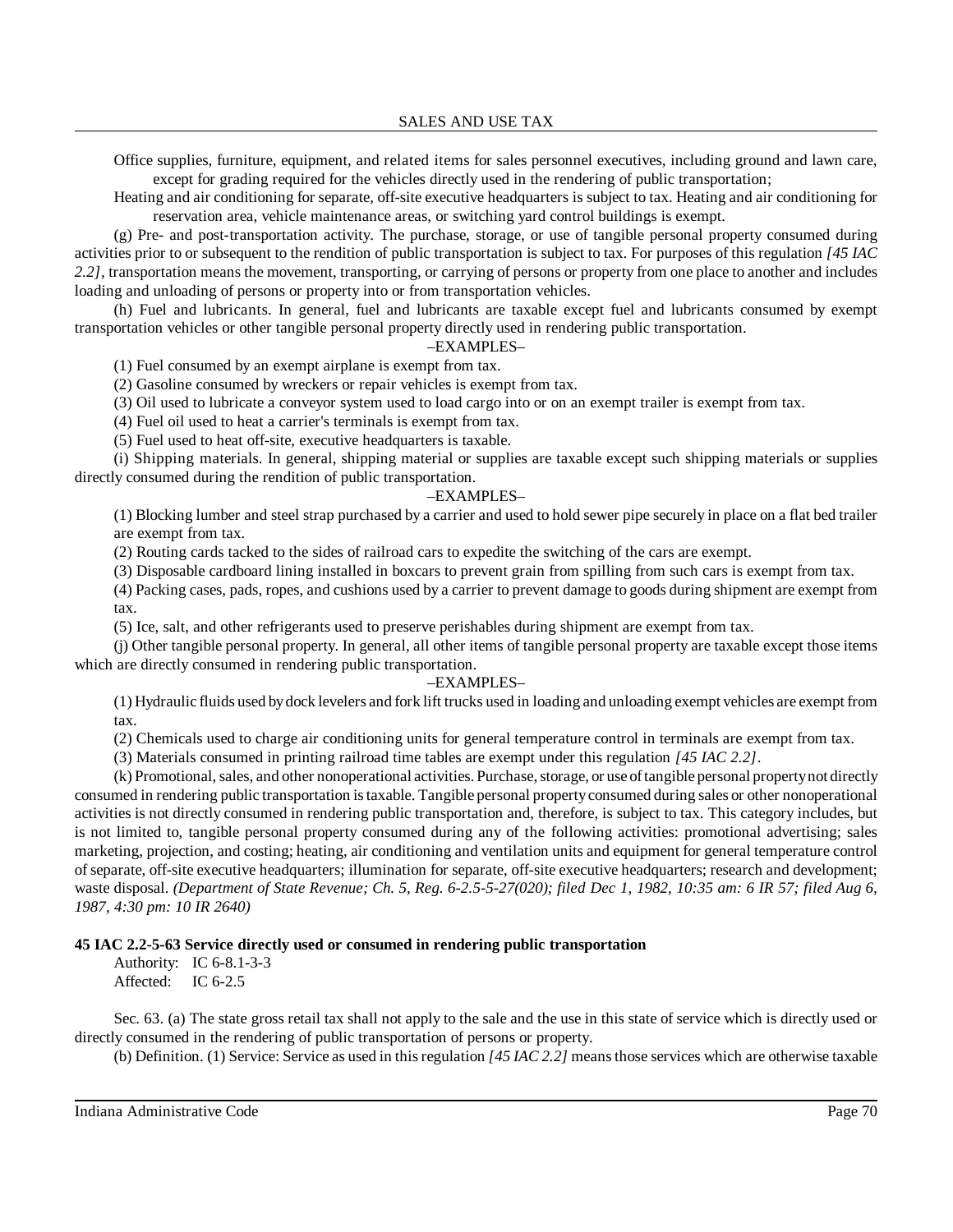under the Gross Retail Tax Act, such as electrical or telephone services.

(2) Public transportation: Refer to Regulation 6-2.5-5-27(010) *[45 IAC 2.2-5-60]* for definition of "public transportation". (c) General rule. The purchase, sale, storage, use or other consumption in this state of service which is directly used or directly consumed in rendering public transportation of persons or property is exempt from tax. For meaning of "directly used in

rendering public transportation" as applied to service and for provisionsrefer to Regs. 6-2.5-5-27(010) and (020)*[45 IAC 2.2-5-61 and 45 IAC 2.2-5-62]*. *(Department of State Revenue; Ch. 5, Reg. 6-2.5-5-27(030); filed Dec 1, 1982, 10:35 am: 6 IR 59)*

# **45 IAC 2.2-5-64 Gasohol exemption (Repealed)**

Sec. 64. *(Repealed by Department of State Revenue; filed Dec 5, 2012, 10:01 a.m.: 20130102-IR-045120429FRA)*

### **45 IAC 2.2-5-65 Mobile homes; industrial residential structures**

Authority: IC 6-8.1-3-3 Affected: IC 6-2.5

Sec. 65. (a) For the purpose of this regulation *[45 IAC 2.2]*, "mobile home" means only a structure which:

(1) Is transportable in one or more sections; and

(2) Is eight body feet or more in width; and

(3) Is thirty-two body feet or more in length; and

(4) Is built on a permanent chassis; and

(5) Is designed to be used as a dwelling, with or without a permanent foundation when connected to the required utilities.

(b) If a structure does not meet each of the above conditions it does not qualify as a mobile home, however, it may still qualify for the reduced sales tax rate if all five of the following requirements are fulfilled and the structure constitutes an industrialized building to be used as a one or two family dwelling.

(c) For the purpose of this regulation *[45 IAC 2.2]* an "industrialized building system" means only a structure which:

(1) Must be wholly, or in substantial part, fabricated in an offsite manufacturing facility; and

(2) Must be for use as a one or two family private residence; and

(3) Must be manufactured or assembled for installation or assembly on a permanent foundation at the building site; and

(4) Must be installed on a permanent foundation which transposes the load from the structure to the earth at a depth below the established frost line; and

(5) Does not constitute an "open" system which is capable of inspection at the building site, and does not carry the inspection plate required of a "closed inspection".

*(Department of State Revenue; Ch. 5, Reg. 6-2.5-5-29(a)(010); filed Dec 1, 1982, 10:35 am: 6 IR 59)*

# **45 IAC 2.2-5-66 Sale not attributable to cost of material; exemption**

Authority: IC 6-8.1-3-3 Affected: IC 6-2.5

Sec. 66. The gross retail income derived from the sale of a "mobile home" or "industrialized residential structure" which is not attributable to the cost of materials in manufacturing the structure, is exempt from the gross retail tax. *(Department of State Revenue; Ch. 5, Reg. 6-2.5-5-29(b)(010); filed Dec 1, 1982, 10:35 am: 6 IR 59)*

# **45 IAC 2.2-5-67 Income from sale of mobile home or industrialized residential structure; exemption**

Authority: IC 6-8.1-3-3 Affected: IC 6-2.5

Sec. 67. (a) Thirty-five percent (35%) of the gross retail income derived from the sale of a "mobile home" or "industrialized residential structure" is not subject to the gross retail tax.

(b) Thirty-five percent (35%) of the gross retail income derived from the sale of a "mobile home" or "industrialized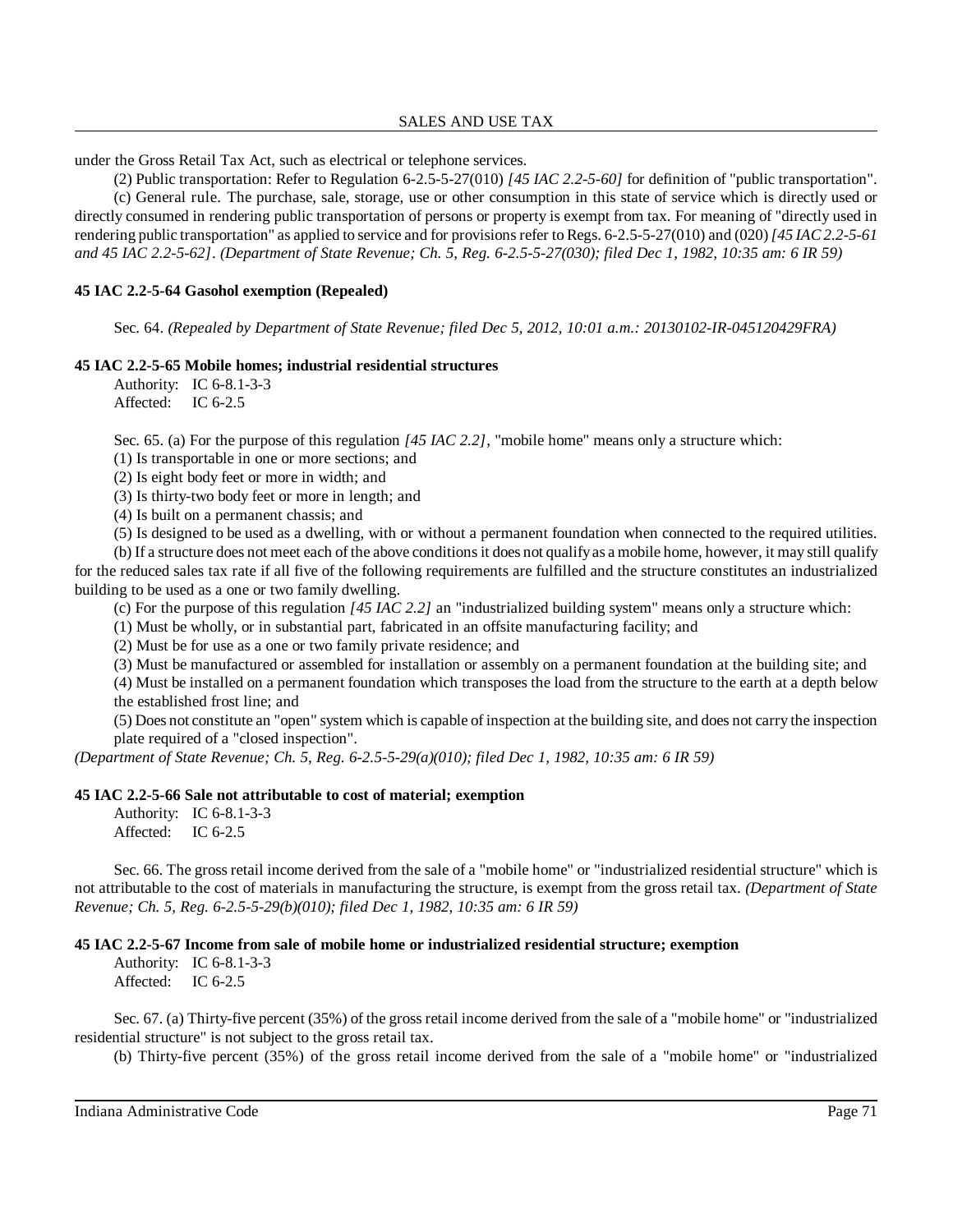residential structure" is attributable to costs other than the cost of materials used in manufacturing such structures. *(Department of State Revenue; Ch. 5, Reg. 6-2.5-5-29(c)(010); filed Dec 1, 1982, 10:35 am: 6 IR 59)*

#### **45 IAC 2.2-5-68 Other exemptions**

Authority: IC 6-8.1-3-3 Affected: IC 6-2.5

Sec. 68. If a dealer who purchases a mobile home or industrialized building system, as described in this regulation *[45 IAC 2.2]*, does not install the structure as an improvement to realty under a lump sum contract, but rather purchases the structure for resale in the regular course of his business, such purchase for resale is exempted. The dealer may provide the seller with an exemption certificate (form ST-105) certifying exempt use in which case the dealer must collect and remit sales tax on the subsequent resale. *(Department of State Revenue; Ch. 5, Reg. 6-2.5-5-29(c)(020); filed Dec 1, 1982, 10:35 am: 6 IR 60)*

#### **45 IAC 2.2-5-69 Administration; Form ST-108MH**

Authority: IC 6-8.1-3-3 Affected: IC 6-2.5

Sec. 69. (a) On or after September 1, 1979, the Bureau of Motor Vehicles will no longer be authorized to collect sales tax on sales by retail merchants of mobile homes and industrialized building systems.

(b) The tax must be collected by the seller and form ST-108MH must be completed in triplicate and signed by both seller and buyer. The original form ST-108MH must be attached by the seller to the certificate of origin or certificate of title used to assign ownership.

(1) If the seller is a registered retail merchant, form ST-108MH, when properly completed will be accepted by the license branch as proof of payment of the sales tax to the registered retail merchant who is the seller of the structure. A copy of the ST-108MH must be retained by the seller in evidence of the fact that the copy was prepared and given to the purchaser, and the seller must furnish the third copy to the Indiana Department of Revenue within 30 days of the sale.

(2) If the seller is not a retail merchant, both buyer and seller must complete form ST-108MH in triplicate. The original copy of the form must be attached to the certificate of title and a copy of the form must be furnished to the Department of Revenue, Room 202, State Office Building, Indianapolis, Indiana 46204, within 30 days following the date of sale.

Any person claiming the 35% reduction on the purchase of a mobile home or industrialized building system must apply for registration of the structure within 30 days of the purchase date as required by the Bureau of Motor Vehicles.

*(Department of State Revenue; Ch. 5, Reg. 6-2.5-5-29(c)(030); filed Dec 1, 1982, 10:35 am: 6 IR 60)*

# **45 IAC 2.2-5-70 Environmental quality control equipment**

Authority: IC 6-8.1-3-3 Affected: IC 6-2.5

Sec. 70. (a) The state gross retail tax does not apply to sales of tangible personal property which constitutes, is incorporated into, or is consumed in the operation of, a device, facility, or structure predominately used and acquired for the purpose of complying with any state, local or federal environmental qaulity *[sic.]* statutes, regulations or standards; and the person acquiring the property is engaged in the business of manufacturing, processing, refining, mining, or agriculture.

(b) Definitions. (1) Consumed as used in this regulation *[45 IAC 2.2]* means the dissipation or expenditure by combustion, use or application, and does not mean or include the obsolescence, discarding, disuse, depreciation, damage, wear or breakage of tools, machinery, devices or furnishings.

(2) Incorporated as used in this regulation *[45 IAC 2.2]* means the material must be physically combined into and become a component of the environmental quality device, facility, or structure. The material must constitue a material or integral part of the finished product.

(c) Portion exemption: The total sales price; multiplied bythe percentage prescribed in the following table equalsthe portion of the sales price exempt from the state gross retail tax: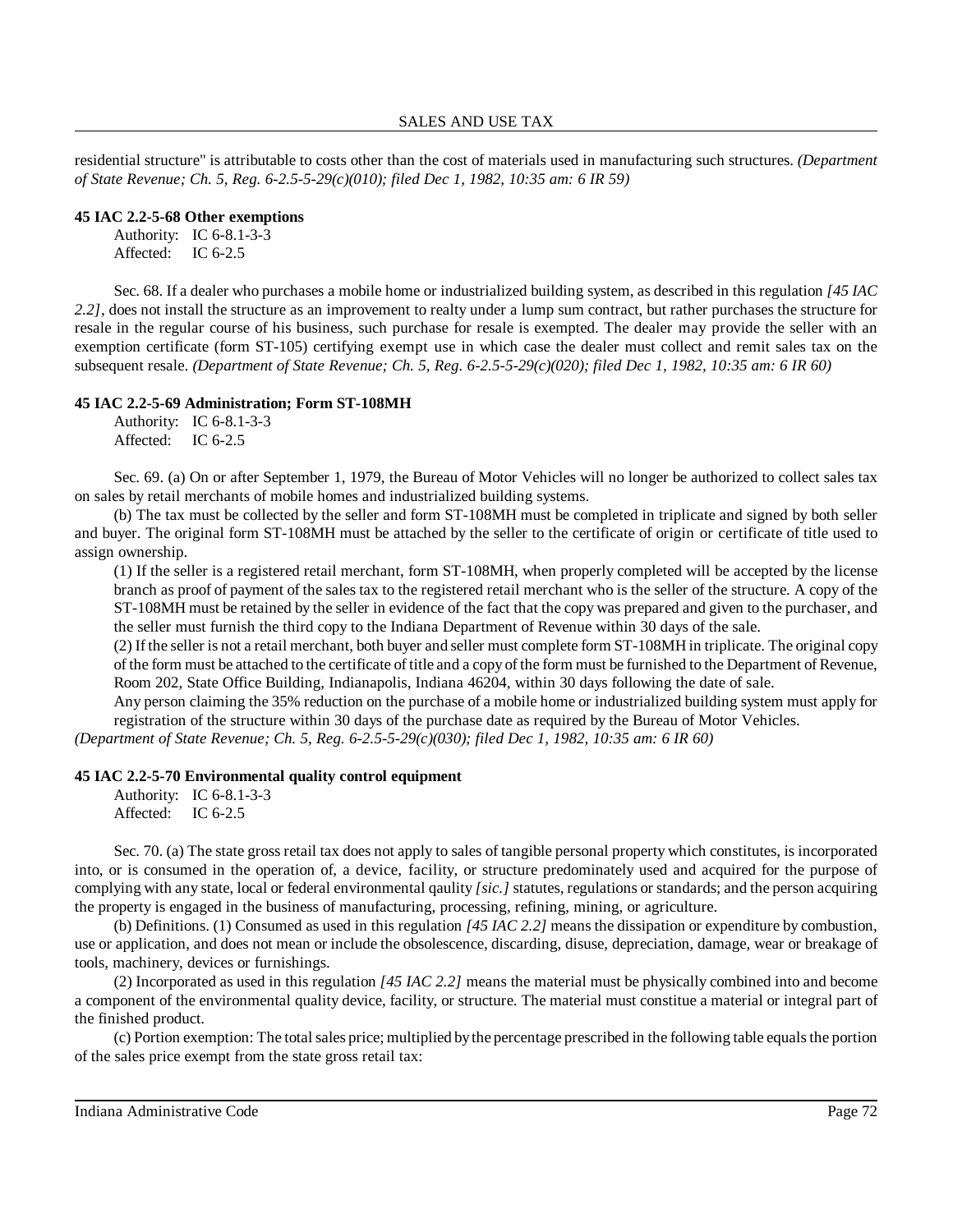| DATE OF SALE                                                                                     | PERCENTAGE        |
|--------------------------------------------------------------------------------------------------|-------------------|
| $(1)$ After June 30, 1980 and before July 1, 1981                                                | 33a%              |
| $(2)$ After June 30, 1981 and before July 1, 1982                                                | 66 $\mathsf{D\%}$ |
| (3) After June 30, 1982                                                                          | 100%              |
| (Department of State Revenue; Ch. 5, Reg. 6-2.5-5-30(010); filed Dec 1, 1982, 10:35 am: 6 IR 60) |                   |

## **Rule 6. Returns, Remittances and Refunds**

#### **45 IAC 2.2-6-1 Time limit on returns and payments**

Authority: IC 6-8.1-3-3 Affected: IC 6-2.5

Sec. 1. Every person liable for or required to collect the state gross retail tax or use tax shall file the prescribed returns and made *[sic.]* payments of such taxes for each calendar month within thirty (30) days after the last day of each calendar month unless a longer period is specifically authorized by the Department. *(Department of State Revenue; Ch. 6, Reg. 6-2.5-6-1(a)(010); filed Dec 1, 1982, 10:35 am: 6 IR 60)*

#### **45 IAC 2.2-6-2 Reporting periods**

Authority: IC 6-8.1-3-3 Affected: IC 6-2.5

Sec. 2. (a) The Department may permit the taxpayer to divide the year into a different number of reporting periods.

(b) The Department may authorize upon request other fractional periods of the year in lieu of the calendar month including a four (4) week reporting period of a special reporting period resulting from a 52-53 week year for filing the returns and making payments of such taxes. Allowance of a different number of reporting periods is at the Department's discretion.

(c) The returns for reporting periods other than calendar months, specifically authorized by the Department are due thirty days after the last day of the period for which the return isrequired to be filed. *(Department of State Revenue; Ch. 6, Reg. 6-2.5-6- 1(b)(010); filed Dec 1, 1982, 10:35 am: 6 IR 61)*

#### **45 IAC 2.2-6-3 Fiscal taxpayer's reporting period**

Authority: IC 6-8.1-3-3 Affected: IC 6-2.5

Sec. 3. (a) A taxpayer may report and pay his state gross retail and use taxes over his fiscal period that corresponds to the calendar period he is permitted to use under Indiana Code 6-2.5-6-1(c) if:

(1) The taxpayer reports his gross income tax or the tax he pays in place of the gross income tax, over a fiscal year or fiscal quarter not corresponding to the calendar year or calendar quarter; and

(2) The Department has not required the taxpayer to stop using the fiscal reporting period.

(b) Definition: Fiscal year. A fiscal year, is a period of twelve months ending on the last day of a month other than December. It is thus distinguished from a calendar year, ending always on December 31. *(Department of State Revenue; Ch. 6, Reg. 6-2.5-6- 1(c)(010); filed Dec 1, 1982, 10:35 am: 6 IR 61)*

#### **45 IAC 2.2-6-4 Accrual basis; reporting and payment**

Authority: IC 6-8.1-3-3 Affected: IC 6-2.5

if:

Sec. 4. (a) A taxpayer may, without prior Departmental approval report and pay hisstate grossretail tax on the accrual basis

(1) The taxpayer reports his gross income tax or the tax imposed on him in place of the gross income tax, on the accrual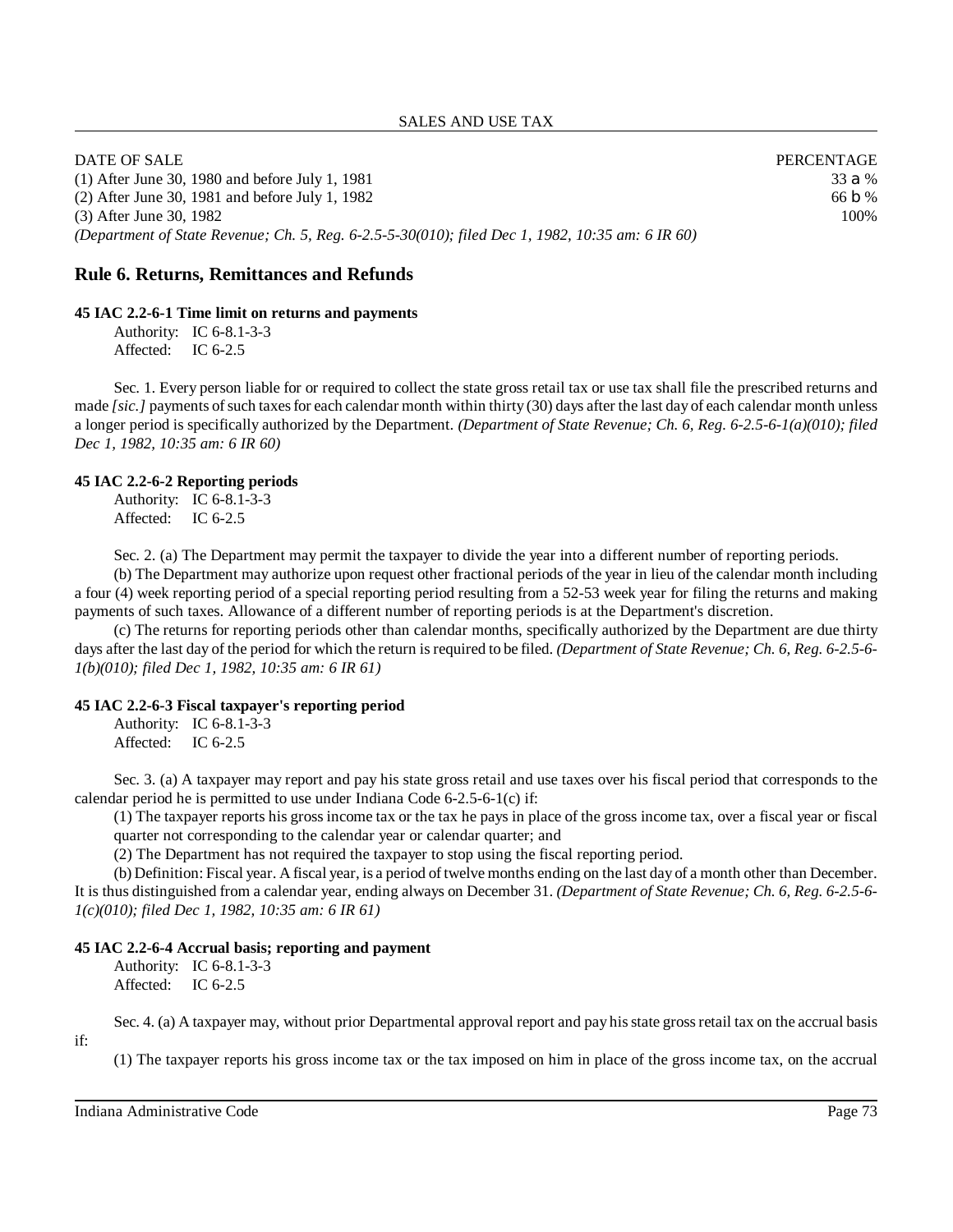basis; and

(2) The Department has not required the taxpayer to stop using the accrual basis of accounting.

(b) Definition: Accrual basis of accounting. On the accrual basis, income is accounted for as and when it is earned, whether or not it has been collected. Expenses are deducted when they are incurred, whether or not paid in the same period. *(Department of State Revenue; Ch. 6, Reg. 6-2.5-6-2(010); filed Dec 1, 1982, 10:35 am: 6 IR 61)*

#### **45 IAC 2.2-6-5 Consolidated filing**

Authority: IC 6-8.1-3-3 Affected: IC 6-2.5

Sec. 5. (a) The Department may permit a retail merchant, wholesaler, or manufacturer holding certificates for more than one store or place of business to file a return consolidating the transactions of all such stores or places of business.

(b) All retail merchants filing consolidated returns for more than one location are assigned an identification number to be used in such filing.

(c) The number is in addition to the Retail Merchant Certificate numbers which are required for each business location. Consolidated identification numbers are not valid for use on exemption certificates or for any purpose other than reporting consolidated sales tax collections.

(d) No charge is made for assigning such number, however, prior to being granted permission to file on a consolidated basis, the taxpayer is required to furnish the Department of Revenue a list of all locations and Retail Merchant Certificate numbers which are to be included in consolidated returns together with such other information as is required in the application.

(e) The sales tax returns of one corporation or company may not be consolidated with the sales tax returns of another corporation or company.

(f) Any future location may be included in the consolidated filing by attaching a request to the original application for registration as a retail merchant. Such request should set out the reporting number under which the returns will be filed. *(Department of State Revenue; Ch. 6, Reg. 6-2.5-6-3(010); filed Dec 1, 1982, 10:35 am: 6 IR 61)*

## **45 IAC 2.2-6-6 Sales and use tax collections**

Authority: IC 6-8.1-3-3 Affected: IC 6-2.5

Sec. 6. The Department may require a retail merchant to make periodic deposits of his sales and use tax collections during his reporting period and to file an informational return with those deposits; if the Department feels the retail merchant is not properly collecting, reporting or paying the state gross retail tax. *(Department of State Revenue: Ch. 6, Reg. 6-2.5-6-4(010); filed Dec 1, 1982, 10:35 am: 6 IR 62)*

#### **45 IAC 2.2-6-7 Final return and payment**

Authority: IC 6-8.1-3-3 Affected: IC 6-2.5

Sec. 7. In this case of any retail merchant who ceases to engage in the kind of business which imposes responsibility for filing returns such retail merchant shall file a final return within one month after discontinuing such business. *(Department of State Revenue; Ch. 6, Reg. 6-2.5-6-5(010); filed Dec 1, 1982, 10:35 am: 6 IR 62)*

#### **45 IAC 2.2-6-8 Amount of tax liability**

Authority: IC 6-8.1-3-3 Affected: IC 6-2.5-5-7

Sec. 8. (a) In determining the retail merchants' tax liability for a particular reporting period, the retail merchant shall multiply the retail merchant's total gross retail income from taxable transactions made during the reporting period except as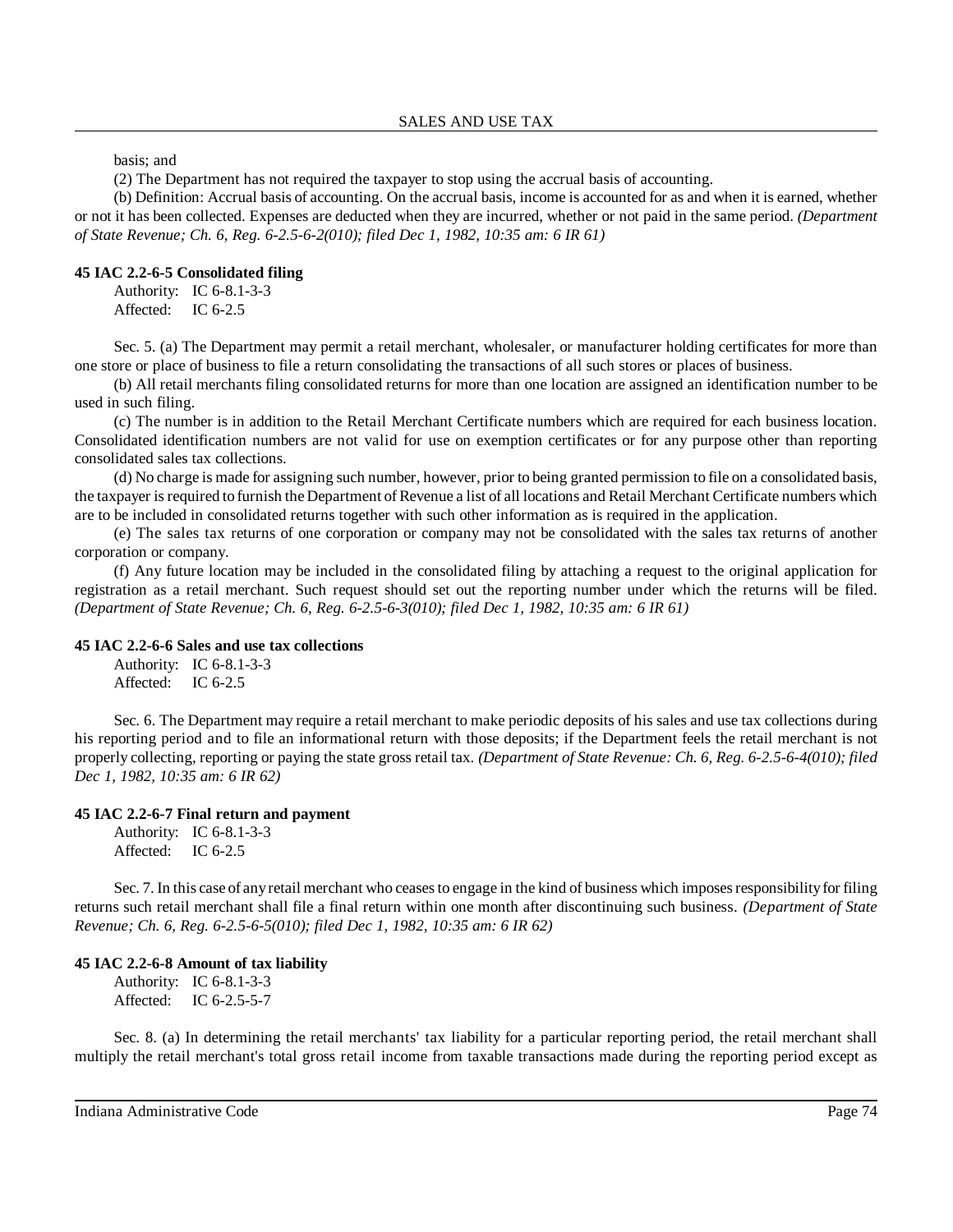otherwise provided in IC 6-2.5-5-7 or in this chapter of Regulations *[45 IAC 2.2-6]*, by the sales tax rate.

(b) The amount determined under this Regulation *[45 IAC 2.2]* is the retail merchant'sstate grossretail and use tax liability regardless of the amount of tax he actually collects. *(Department of State Revenue; Ch. 6, Reg. 6-2.5-6-7(010); filed Dec 1, 1982, 10:35 am: 6 IR 62)*

## **45 IAC 2.2-6-9 Income exclusion ratio**

Authority: IC 6-8.1-3-3 Affected: IC 6-2.5

Sec. 9. In determining the retail merchants tax liability under Regulation 6-2.5-6-7(010) [45 *IAC2.2-6-8]* the retail merchant may exclude from his gross retail income from retail transactions made during a particular reporting period, the amount equal to:

(1) The amount of gross retail income for that reporting period, multiplied by;

(2) The retail merchants "income exclusion ratio" for the tax year which contains the reporting period. *(Department of State Revenue; Ch. 6, Reg. 6-2.5-6-8(a)(010); filed Dec 1, 1982, 10:35 am: 6 IR 62)*

## **45 IAC 2.2-6-10 Income exclusion ratio defined**

Authority: IC 6-8.1-3-3 Affected: IC 6-2.5

Sec. 10. The retail merchants' "income exclusion ratio" for a particular tax year equals a fraction as set forth:

numerator = gross income from transactions under  $10¢$ 

denominator = estimated total gross income for tax year

from all retail transaction

(Department of State Revenue; Ch. 6, Reg. 6-2.5-6-8(b)(010); filed Dec 1, 1982, 10:35 am: 6 IR 62; filed Aug 6, 1987, 4:30 pm: *10 IR 2642)*

## **45 IAC 2.2-6-11 Recordkeeping requirements on exempt sales less than ten cents**

Authority: IC 6-8.1-3-3 Affected: IC 6-2.5

Sec. 11. (a) In order to minimize the taxpayer's recordkeeping requirements, the department has prescribed a formula for determining the retail merchant's "income exclusion ration" for a tax year.

(1) The retail merchant may determine the ration of  $1¢$  to  $9¢$  sales to total sales from actual records of sales during a period of fifteen consecutive days during the first quarter of the calendar year. However, the period of time may be changed if the change is requested by the retail merchant because of his peculiar accounting procedures or marketing factors.

(2) If a merchant has multiple selling locations or different kinds ofselling transactions, the merchant may apply in advance to the Indiana department of revenue for permission to use a "representative sampling of locations" at which such checks are to be made. Sufficient information to establish the fact that such locations will be "representative" of all locations will be required.

(3) Themerchant using the sampling method must keep an accurate record ofthe dollar amount of unitarytransactions under ten cents  $(10¢)$  during this fifteen day period. By dividing this total amount of gross sales at the locations used for the fifteen day period, a percentage can be determined which the merchant may apply against gross sales to establish "sales not subject to the tax". This percentage factor is used throughout the balance of the calendar year in which the sampling is made.

| (A) Gross sales for 15 consecutive days during first quarter $\dots \dots \dots \dots \dots \dots \dots \dots \dots \dots$ \$2500.00 |  |
|--------------------------------------------------------------------------------------------------------------------------------------|--|
|                                                                                                                                      |  |
|                                                                                                                                      |  |
| Accordingly, the merchant would deduct 6% of gross receipts as nontaxable 1¢ to 9¢ sales on line "D" of his sales and use            |  |
| tax reporting form ST-103.                                                                                                           |  |

Indiana Administrative Code Page 75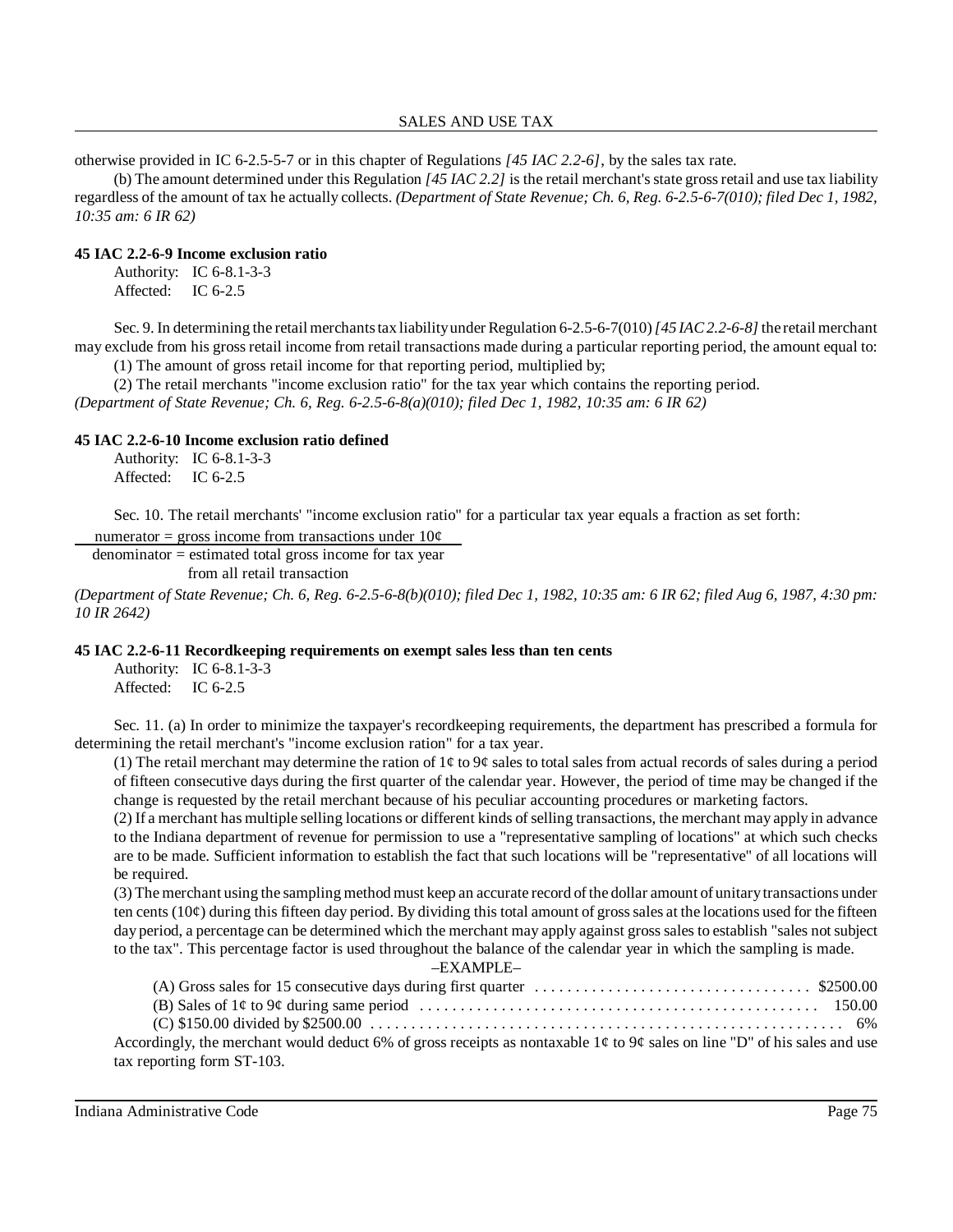#### SALES AND USE TAX

(b) It is important that the percentage factor be arrived at from the merchant's actual records. These records must be maintained for four (4) years because the merchant will be required to substantiate the percentage factor used upon the request of the department. (Department of State Revenue; Ch. 6, Reg. 6-2.5-6-8(c)(010); filed Dec 1, 1982, 10:35 am: 6 IR 62; filed Aug 6, *1987, 4:30 pm: 10 IR 2642)*

#### **45 IAC 2.2-6-12 Bad debts deduction**

Authority: IC 6-8.1-3-3 Affected: IC 6-2.5

Sec. 12. (a) In determining the taxpayer's sales and use tax liability under Regulation 6-2.5-6-7 *[45 IAC 2.2-6-8]*, a retail merchant shall deduct from his gross retail income from retail transactions made during a particular reporting period, the retail merchant's bad debts or uncollectible receivables.

(b) In order to qualify for this exemption the retail merchant must have:

(1) Previously reported the transaction and remitted the sales or use tax to the Department;

(2) Not collected the tax from the customer; and

(3) Written the receivable off for federal income tax purposes.

*(Department of State Revenue; Ch. 6, Reg. 6-2.5-6-9(a)(010); filed Dec 1, 1982, 10:35 am: 6 IR 63)*

### **45 IAC 2.2-6-13 Collection from bad debts**

Authority: IC 6-8.1-3-3 Affected: IC 6-2.5

Sec. 13. If a retail merchant deducts a receivable under Regulation 6-2.5-6-9(a)(010) *[45 IAC 2.2-6-12]* and subsequently collectsthat receivable, the amount collected shall be included in the grossretail income, from retail transactions, for the particular reporting period in which hemakesthe collection. *(Department of State Revenue; Ch. 6, Reg. 6-2.5-6-9(b)(010); filed Dec 1, 1982, 10:35 am: 6 IR 63)*

### **45 IAC 2.2-6-14 Collection allowance**

Authority: IC 6-8.1-3-3 Affected: IC 6-2.5

Sec. 14. In order to compensate retail merchants for collecting and timely remitting the state gross retail and use tax, the retail merchant, except the retail merchant referred to in Regulation 6-2.5-6-10(c)(010) [45 IAC 2.2-6-16], is entitled to deduct and retain from the tax liability determined in IC 6-2.5-7-5 *[IC 6-2.5-7-5 was repealed by P.L.218-2017, SECTION 8, effective July 1, 2017.]* or under this chapter of the Regulation *[45 IAC 2.2-6]*, if timely remitted, a retail merchant's collection allowance. *(Department of State Revenue; Ch. 6, Reg. 6-2.5-6-10(a)(010); filed Dec 1, 1982, 10:35 am: 6 IR 63)*

### **45 IAC 2.2-6-15 Collection allowance rates**

Authority: IC 6-8.1-3-3 Affected: IC 6-2.5

Sec. 15. The collection allowance equals one percent (1%) of the retail merchant's state gross retail and use tax liability accrued during reporting periods which begin after December 31, 1979. *(Department of State Revenue; Ch. 6, Reg. 6-2.5-6- 10(b)(010); filed Dec 1, 1982, 10:35 am: 6 IR 63)*

### **45 IAC 2.2-6-16 Collection allowance; those not entitled**

Authority: IC 6-8.1-3-3 Affected: IC 6-2.5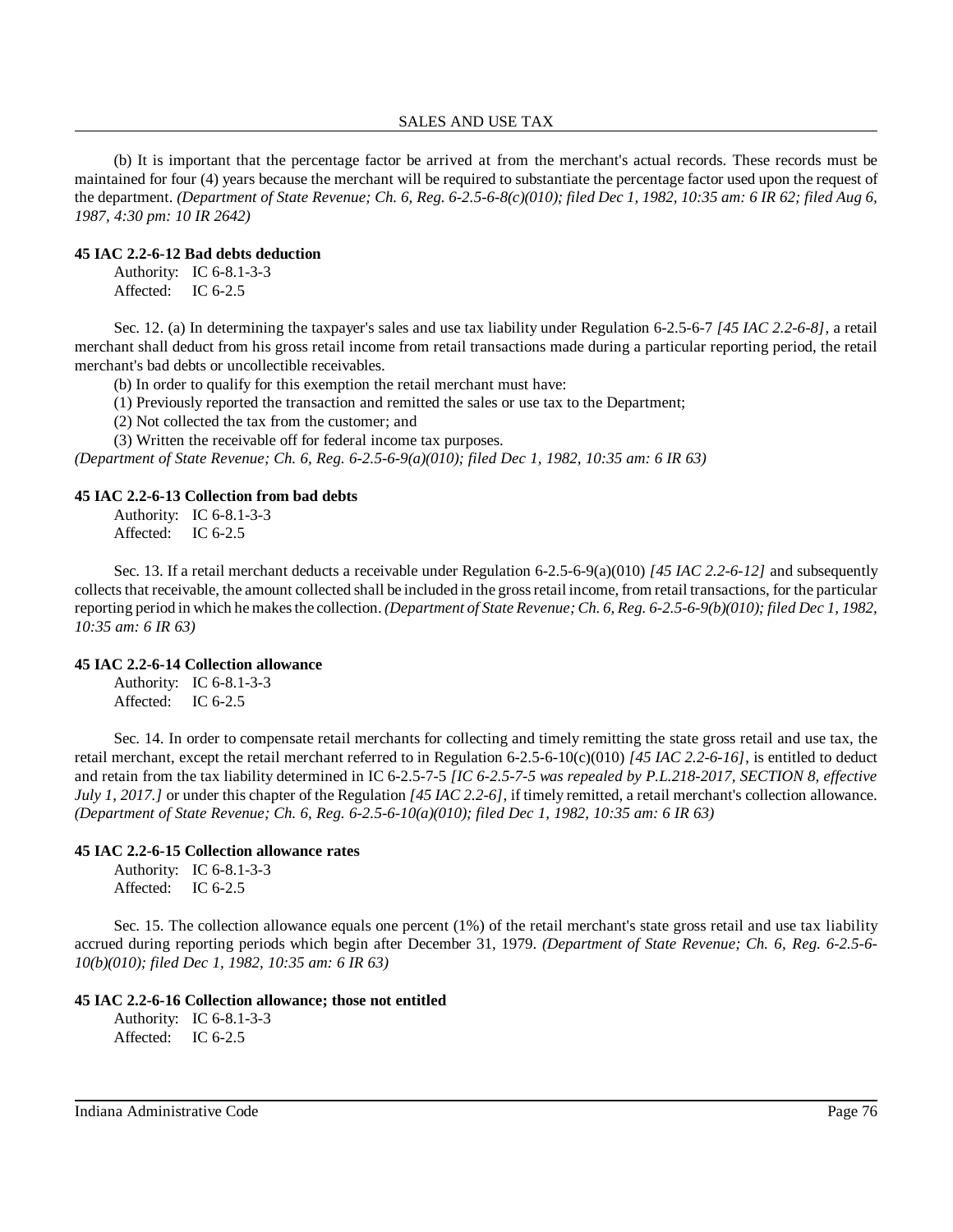Sec. 16. A retail merchant described in IC 6-2.5-4-5, IC 6-2.5-4-6, or IC 6-2.5-4-7 is not entitled to the allowance provided by this regulation *[45 IAC 2.2]*. The aforementioned statutes described power susidiaries *[sic.]* or public utilities, telephone utilities, and telegraph utilities as not entitled to the collection allowance. *(Department of State Revenue; Ch. 6, Reg. 6-2.5-6- 10(c)(010); filed Dec 1, 1982, 10:35 am: 6 IR 63)*

### **45 IAC 2.2-6-17 Energy assistance deductions**

Authority: IC 6-8.1-3-3 Affected: IC 6-2.5

Sec. 17. (a) A retail merchant who extends energyassistance under IC 4-3-10 *[Repealed by P.L.11-1980, SECTION 8.]*, may deduct from his sales and use tax liability cost of the energy assistance extended under IC 4-3-10 *[Repealed by P.L.11-1980, SECTION 8.]* during the reporting period for which the state gross retail and use tax payment is made.

(b) If the cost of the energy assistance is greater than the retail merchant'ssales and use tax liability for that reporting period, the retail merchant will be entitled to claim a refund from the Department for the additional funds.

(c) Alternatively, the excess credits may be applied to subsequent months tax liability in lieu of a refund application. *(Department of State Revenue; Ch. 6, Reg. 6-2.5-6-11(010); filed Dec 1, 1982, 10:35 am: 6 IR 63)*

# **Rule 7. Collection and Remittance of State Gross Retail Tax on Motor Fuel**

### **45 IAC 2.2-7-1 Display of price on pump**

Authority: IC 6-8.1-3-3 Affected: IC 6-2.5

Sec. 1. (a) A retail merchant who uses a metered pump to dispense gasoline shall display on the pump the total price per unit of gasoline.

(b) The retail merchant may not advertise the motor fuel at a price which is different than the pump price he is required to dispaly *[sic.]* on the metered pump.

(c) This regulation *[45 IAC 2.2]* does not apply to the sale of motor fuel which is not dispensed through a metered pump. (d) "Metered pump" means a stationary pump which is capable of metering the amount of motor fuel dispensed from it and

which is capable of simultaneously calculating and displaying the price of the motor fuel so dispensed.

(e) The regulation also does not apply to the sale of diesel fuels. *(Department of State Revenue; Ch. 7, Reg. 6-2.5-7-2(010); filed Dec 1, 1982, 10:35 am: 6 IR 63)*

## **45 IAC 2.2-7-2 Rate of tax**

Authority: IC 6-8.1-3-3 Affected: IC 6-2.5

Sec. 2. With respect to the sale of gasoline which is dispensed from a metered pump, the retail merchant shall collect for each unit sold an amount equal to:

(1) The price per unit before the addition of state and federal taxes;

(2) Multiplied by the sales tax rate.

*(Department of State Revenue; Ch. 7, Reg. 6-2.5-7-3(010); filed Dec 1, 1982, 10:35 am: 6 IR 64)*

### **45 IAC 2.2-7-3 Collection by retail merchant**

Authority: IC 6-8.1-3-3 Affected: IC 6-2.5

Sec. 3. The retail merchant selling gasoline which is dispensed from a metered pump must collect the state gross retail tax prescribed in Regulation 6-2.5-7-3(010) *[45 IAC 2.2-7-2]* even if the transaction is exempt from taxation under IC 6-2.5-5-5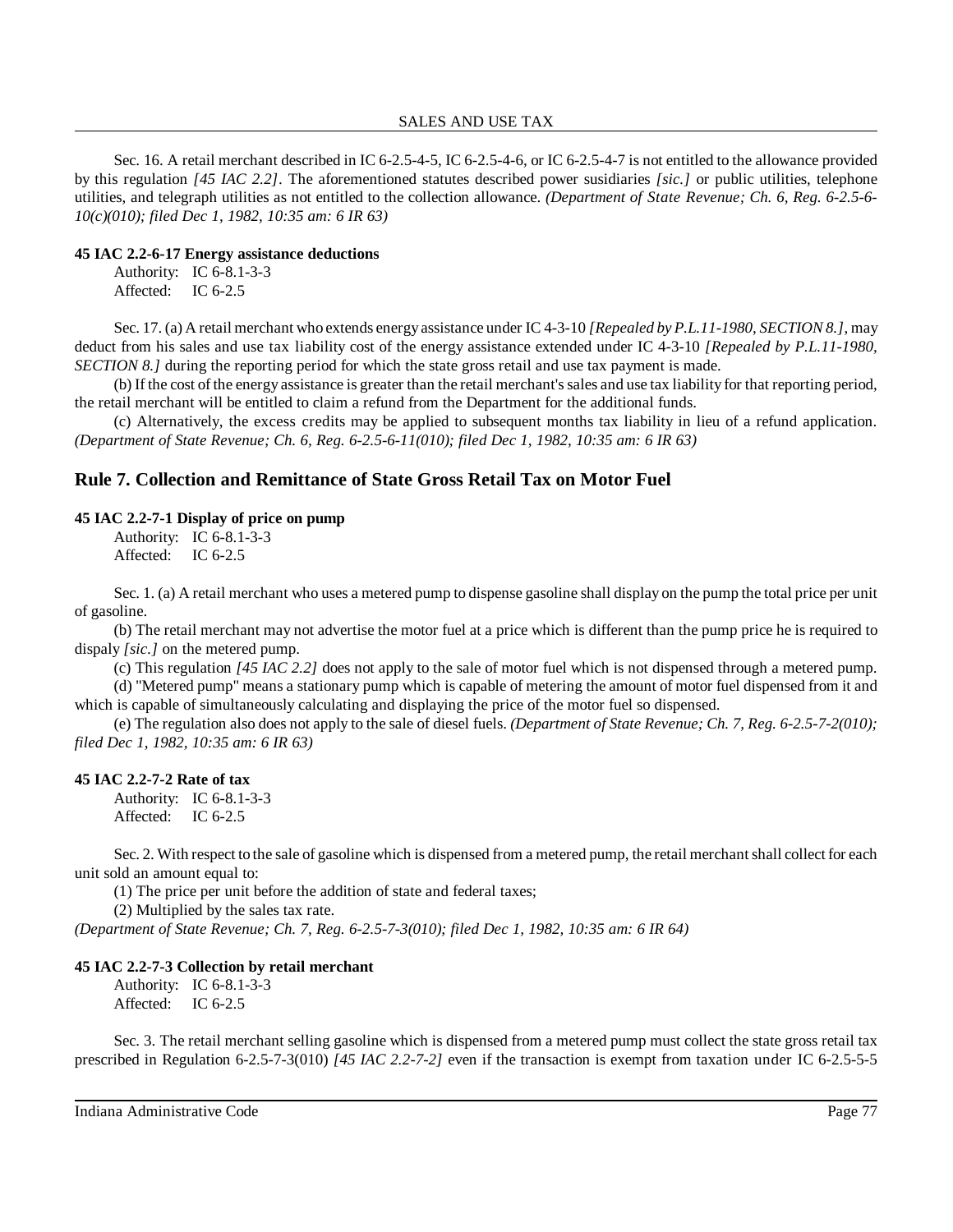[Repealed by P.L.61-1980, SECTION 15.]. (Department of State Revenue; Ch. 7, Reg. 6-2.5-7-3(020); filed Dec 1, 1982, 10:35 *am: 6 IR 64)*

#### **45 IAC 2.2-7-4 Exempt transactions; refund procedures for cash transactions**

Authority: IC 6-8.1-3-3 Affected: IC 6-2.5

Sec. 4. (a) All persons purchasing gasoline through a metered pump to be used for an exempt purchase may receive a refund of the sales tax paid at the time of the purchase.

(b) Each claim must be filed on a Claim for Refund form (GA110L-MP). The white and pink copies of your receipts must accompany the white and pink copies of your refund claim. Claims may be filed on a monthly, quarterly, semi-annual or annual status.

(c) To obtain additional receipt books, a written request along with the proper payment should be addressed to the Sales Tax Division, Room 208, State Office Building, Indianapolis, Indiana 46204. *(Department of State Revenue; Ch. 7, Reg. 6-2.5-7- 4(010); filed Dec 1, 1982, 10:35 am: 6 IR 64)*

### **45 IAC 2.2-7-5 Exempt transactions; refunds, procedures for credit transactions**

Authority: IC 6-8.1-3-3 Affected: IC 6-2.5

Sec. 5. (a) If the credit card of a participating credit card company is used for the purchase of gasoline through a metered pump and the gasoline is for an exempted purpose the full pump price must be charged, however, the participating credit card company will credit the card holders account with the amount of sales tax included, provided the card holder has furnished to the card company a properly completed exemption certificate certifying exempt use.

(b) The credit card company would then either use the total amount of sales tax credited to credit card holders as an offset to sales tax due to the state from the oil company which operates the credit card company; or would apply to the Indiana Department of Revenue for a refund if no salestax is due from the credit card companyor its owner. *(Department of State Revenue; Ch. 7, Reg. 6-2.5-7-4(020); filed Dec 1, 1982, 10:35 am: 6 IR 64)*

## **45 IAC 2.2-7-6 Reports; payments, deductions**

Authority: IC 6-8.1-3-3 Affected: IC 6-2.5; IC 6-6-1.1

Sec. 6. Each retail merchant selling gasoline from a metered pump is required to provide the Department with the following information:

(1) Total number of units sold from a metered pump during the period covered by the report;

(2) The total amount of money received from the sale of the gasoline described in clause (1) during the period covered by the report; and

(3) That portion of the amount described in clause (2) which represents state and federal taxes imposed under IC 6-2.5, IC 6-6-1.1 or Section 4081 of the Internal Revenue Code.

*(Department of State Revenue; Ch. 7, Reg. 6-2.5-7-5(010); filed Dec 1, 1982, 10:35 am: 6 IR 64)*

### **45 IAC 2.2-7-7 Payments and deductions**

Authority: IC 6-8.1-3-3 Affected: IC 6-2.5-6-11

Sec. 7. (a) The retail merchant's tax liability for the sale of gasoline from a metered pump shall be computed by taking one twenty-sixth (1/26) of the gross receipts:

(1) Including state gross retail tax, but;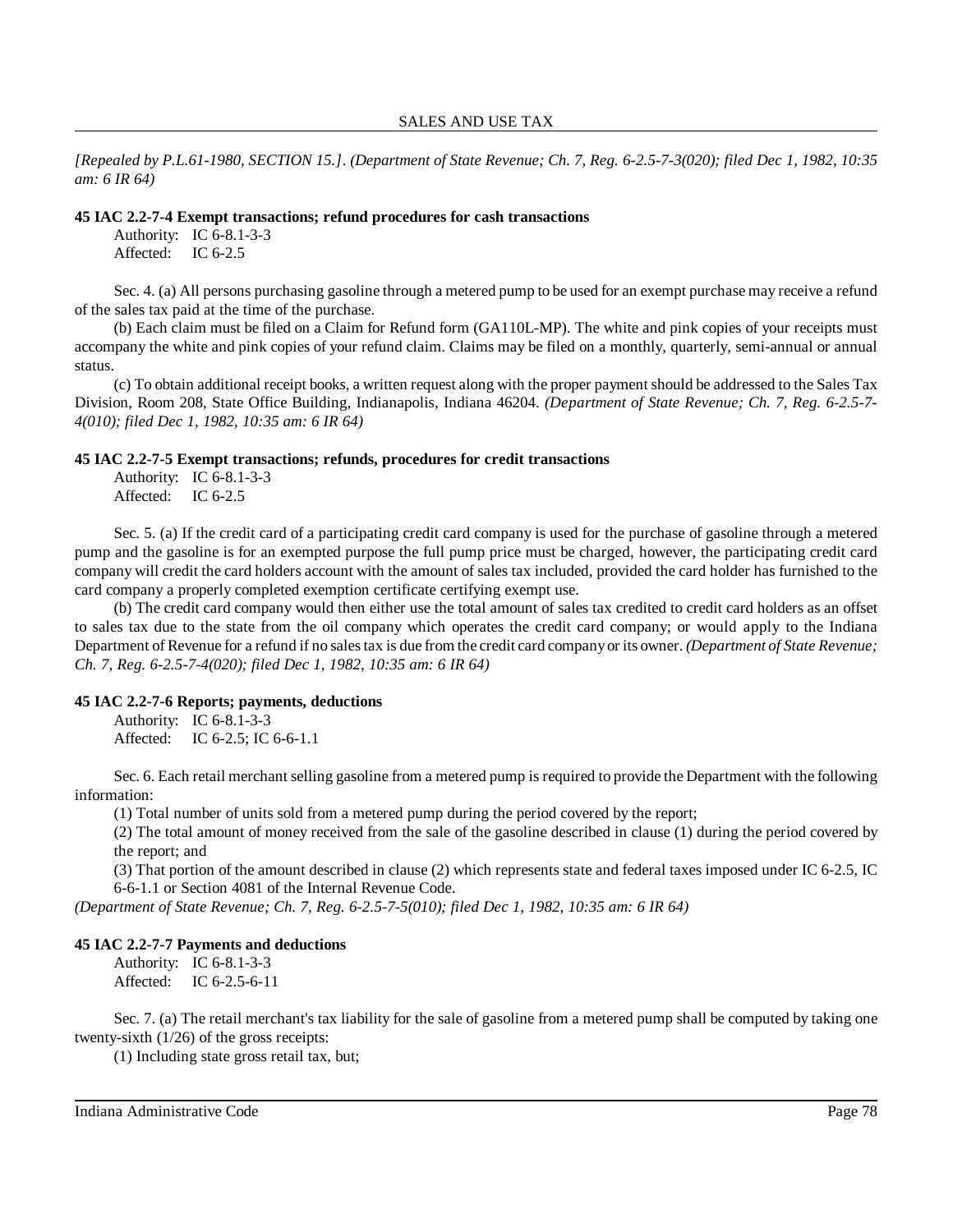(2) Excluding Indiana and federal gasoline taxes.

(b) The retail merchant is required to remit the amount arrived at by using the formula in clause (1) *[subsection (a) of this section]* regardless of the amount of state gross retail tax which was actually collected.

(c) The retail merchant is entitled to deduct the amounts prescribed in IC 6-2.5-6-11 asthe collection allowance and IC 6-2.5- 6-11 the energy assistance credit. *(Department of State Revenue; Ch. 7, Reg. 6-2.5-7-5(020); filed Dec 1, 1982, 10:35 am: 6 IR 64)*

## **Rule 8. Registration**

## **45 IAC 2.2-8-1 Registered retail merchants' certificate**

Authority: IC 6-8.1-3-3 Affected: IC 6-2.5

Sec. 1. Without a retail merchants' certificate, a retail merchant may not make a retail transaction in Indiana.

A "retail merchant" is defined in Regulation 6-2.5-1-8(010) *[45 IAC 2.2-1-1(n)]*.

A "retail transaction" is defined in Regulation 6-2.5-1-2(a)(010) *[45 IAC 2.2-1-1(c)]*. *(Department of State Revenue; Ch. 8, Reg. 6-2.5-8-1(a)(010); filed Dec 1, 1982, 10:35 am: 6 IR 65)*

#### **45 IAC 2.2-8-2 Registered retail merchants' certificate; requirements**

Authority: IC 6-8.1-3-3 Affected: IC 6-2.5

Sec. 2. To obtain a registered retail merchants' certificate the merchant is required to fill out an application provided by the Indiana Department of Revenue, Central Registration Section;

(1) Pay a registration fee;

(2) Obtain a certificate for each place of business; and

(3) Provide security, if required by the Department, pursuant to Regulation 6-2.5-6-12.

*(Department of State Revenue; Ch. 8, Reg. 6-2.5-8-1(b)(010); filed Dec 1, 1982, 10:35 am: 6 IR 65)*

#### **45 IAC 2.2-8-3 Supplemental application**

Authority: IC 6-8.1-3-3 Affected: IC 6-2.5

Sec. 3. If a retail merchant intends to open additional business sites during a calendar year, the merchant must file a supplemental application and paythe registration fee for that place of business. *(Department of State Revenue; Ch. 8, Reg. 6-2.5-8- 1(e)(010); filed Dec 1, 1982, 10:35 am: 6 IR 65)*

### **45 IAC 2.2-8-4 Registered retail merchants' certificate; use tax**

Authority: IC 6-8.1-3-3 Affected: IC 6-2.5-3-1; IC 6-2.5-8-1

Sec. 4. If a retail merchant engaged in business in Indiana as defined ic *[sic.]* IC 6-2.5-3-1(c) makes retail transactions that are onlysubject to the use tax, the retail merchant isrequired to obtain a registered retail merchants' certificate before making those transactions. In order to obtain the certificate the retail merchant is required to:

(1) Follow same procedure as stated in IC 6-2.5-8-1(b) and (c), and

(2) Also include on the application:

(A) The names and addresses of the retail merchants' principal employees, agents, or representatives who are engaged in Indiana in the solicitation or negotiation of the retail transactions;

(B) The location of all of the retail merchants' places of businessin Indiana, including offices and distribution houses;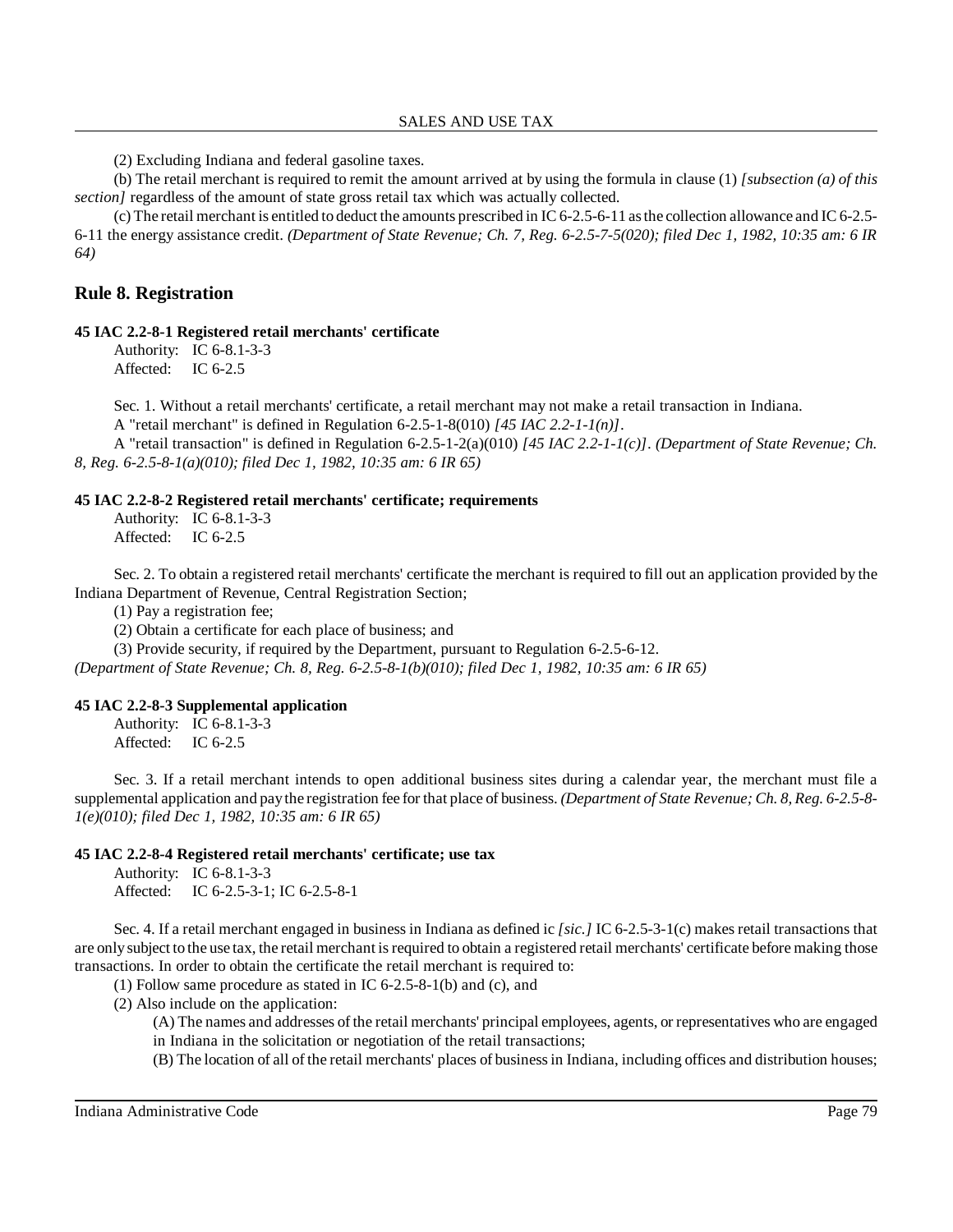and

(C) Any other information that the Department requests.

*(Department of State Revenue; Ch. 8, Reg. 6-2.5-8-1(f)(010); filed Dec 1, 1982, 10:35 am: 6 IR 65)*

### **45 IAC 2.2-8-5 Out-of-state registration**

Authority: IC 6-8.1-3-3 Affected: IC 6-2.5

Sec. 5. (a) An out-of-state merchant may register with the Indiana Department of Revenue to collect and remit the Indiana use tax on sales to Indiana purchasers. The Indiana purchaser then pays the Indiana use tax on the sale to those merchants who are properly registered.

(b) The proper application for obtaining the out-of-state registration formisform DB-001. When the application is completed and returned to the Department, a registration number will be issued and the sales and use tax reporting form (ST-103) will be mailed regularly. No charge is made for the out-of-state use tax permit, however, only those businesseslocated outside Indiana may qualify for such registration.

(c) Upon receiving the certificate, the out-of-state retail merchant becomes subject to the same conditions and duties as an Indiana retail merchant and must then collect the use tax due on all sales of tangible personal property that he knows is intended for use in Indiana. *(Department of State Revenue; Ch. 8, Reg. 6-2.5-8-1(g)(010); filed Dec 1, 1982, 10:35 am: 6 IR 65)*

## **45 IAC 2.2-8-6 Valid exemption certificate**

Authority: IC 6-8.1-3-3 Affected: IC 6-2.5

Sec. 6. (a) A manufacturer or wholesaler may register with the Department so that he may issue valid exemption certificates when making an exempt purchase. The registered retail merchants' certificate number is necessary to complete a valid exemption certificate.

(b) A manufacturer or wholesaler, wishing to register, must apply in the same manner and pay the same fee as a retail merchant under Regulation 6-2.5-8-1 [45 IAC 2.2-8-1 through 45 IAC 2.2-8-5]. (Department of State Revenue; Ch. 8, Reg. 6-2.5-*8-3(a)(010); filed Dec 1, 1982, 10:35 am: 6 IR 66)*

### **45 IAC 2.2-8-7 Retail merchants' certificate; each place of business**

Authority: IC 6-8.1-3-3 Affected: IC 6-2.5

Sec. 7. The wholesaler or manufacturer is required to obtain a retail merchants' certificate for each place of business making exempt purchases, and which are listed on the application. *(Department of State Revenue; Ch. 8, Reg. 6-2.5-8-3(b)(010); filed Dec 1, 1982, 10:35 am: 6 IR 66)*

## **45 IAC 2.2-8-8 Exempt organizations; certificate**

Authority: IC 6-8.1-3-3 Affected: IC 6-2.5

Sec. 8. (a) Organizations exempt from gross retail tax under IC 6-2.5-5-21, IC 6-2.5-5-25, or IC 6-2.5-5-26 may register with the Not-For-Profit Section, Income Tax Division, in order to issue proper exemption certificates for exempt transactions.

(b) An exempt organization making taxable sales must register with the Central Registration Section and obtain a registered retail merchants' certificate. (Department of State Revenue; Ch. 8, Reg. 6-2.5-8-4(a)(010); filed Dec 1, 1982, 10:35 am: 6 IR 66)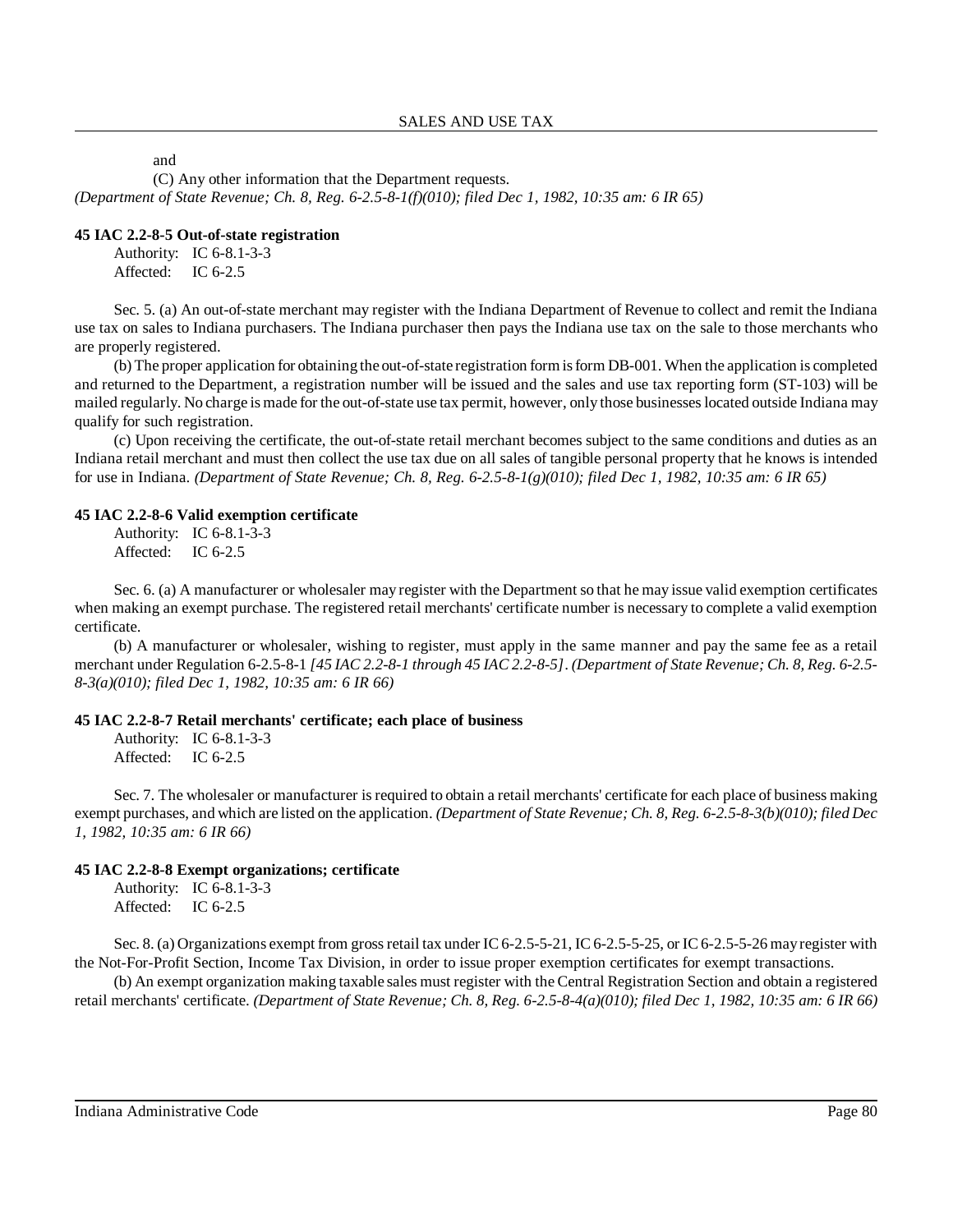#### **45 IAC 2.2-8-9 Outstanding tax warrants**

Authority: IC 6-8.1-3-3 Affected: IC 6-2.5

Sec. 9. The Department may not issue or renew a certificate for a retail merchant whose name appears on the most recent monthly warrant list, unless that taxpayer pays the tax or makes arrangements satisfactory to the Department for the payment of the tax. *(Department of State Revenue; Ch. 8, Reg. 6-2.5-8-6(010); filed Dec 1, 1982, 10:35 am: 6 IR 66)*

### **45 IAC 2.2-8-10 Revocation of certificate; notice**

Authority: IC 6-8.1-3-3 Affected: IC 6-2.5

Sec. 10. The Department may revoke any certificate issued, after giving the holder of the certificate at least five (5) days notice, before it revokes the certificate. *(Department of State Revenue; Ch. 8, Reg. 6-2.5-8-7(010); filed Dec 1, 1982, 10:35 am: 6 IR 66)*

### **45 IAC 2.2-8-11 Revocation of certificate required**

Authority: IC 6-8.1-3-3 Affected: IC 6-2.5

Sec. 11. (a) The Department must revoke a lifetime retail merchants' certificate, wholesaler's certificate or exempt organization certificate, if for a period of three (3) years the certificate holder:

(1) Failed to file the required sales and use tax returns; or

(2) Failed to report any sales and use tax on the required returns.

(b) The Department must give the taxpayer at least five (5) days notice, prior to revoking a certificate. *(Department of State Revenue; Ch. 8, Reg. 6-2.5-8-7(b)(010); filed Dec 1, 1982, 10:35 am: 6 IR 66)*

### **45 IAC 2.2-8-12 Exemption certificates**

Authority: IC 6-8.1-3-3 Affected: IC 6-2.5

Sec. 12. (a) Exemption certificates may be issed *[sic.]* only by purchasers authorized to issue such certificates by the Department of Revenue. Retail merchants, manufacturers, wholesalers and others who must register with the Department of Revenue and who qualify to purchase exempt from tax under this Act *[IC 6-2.5]* may issue exemption certificates with respect to exempt transactions. All persons or entities not required to register with the Department as retail merchants, manufacturers, or wholesalers, and who are exempt under this Act *[IC 6-2.5]* with respect to all or a portion of their purchases are authorized to issue exemption certificates with respect to exempt transaction provided an exemption number has been assigned by the Department of Revenue, or provided that the Department of Revenue has specifically provided a form and manner for issuing exemption certificates without the need for assigning an exemption number.

(b) Retail merchants are required to collect the sales and use tax on each sale which constitutes a retail transaction unless the merchant can establish that the item purchased will be used by the purchaser for an exempt purpose.

(c) All retail sales of tangible personal property for delivery in the state of Indiana shall be presumed to be subject to sales or use tax until the contrary is established. The burden of proof is on the buyer and also on the seller unless the seller receives an exemption certificate.

(d) Unlessthe seller receives a properlycompleted exemption certificate themerchant must prove that salestax was collected and remitted to the state or that the purchaser actually used the item for an exempt purpose. It is, therefore, very important to the seller to obtain an exemption certificate in order to avoid the necessity for such proof. The mere filing of a Registered Retail Merchant Certificate number is not sufficient to relieve the seller of the responsibility to collect the sales tax or prove exempt use by the buyer.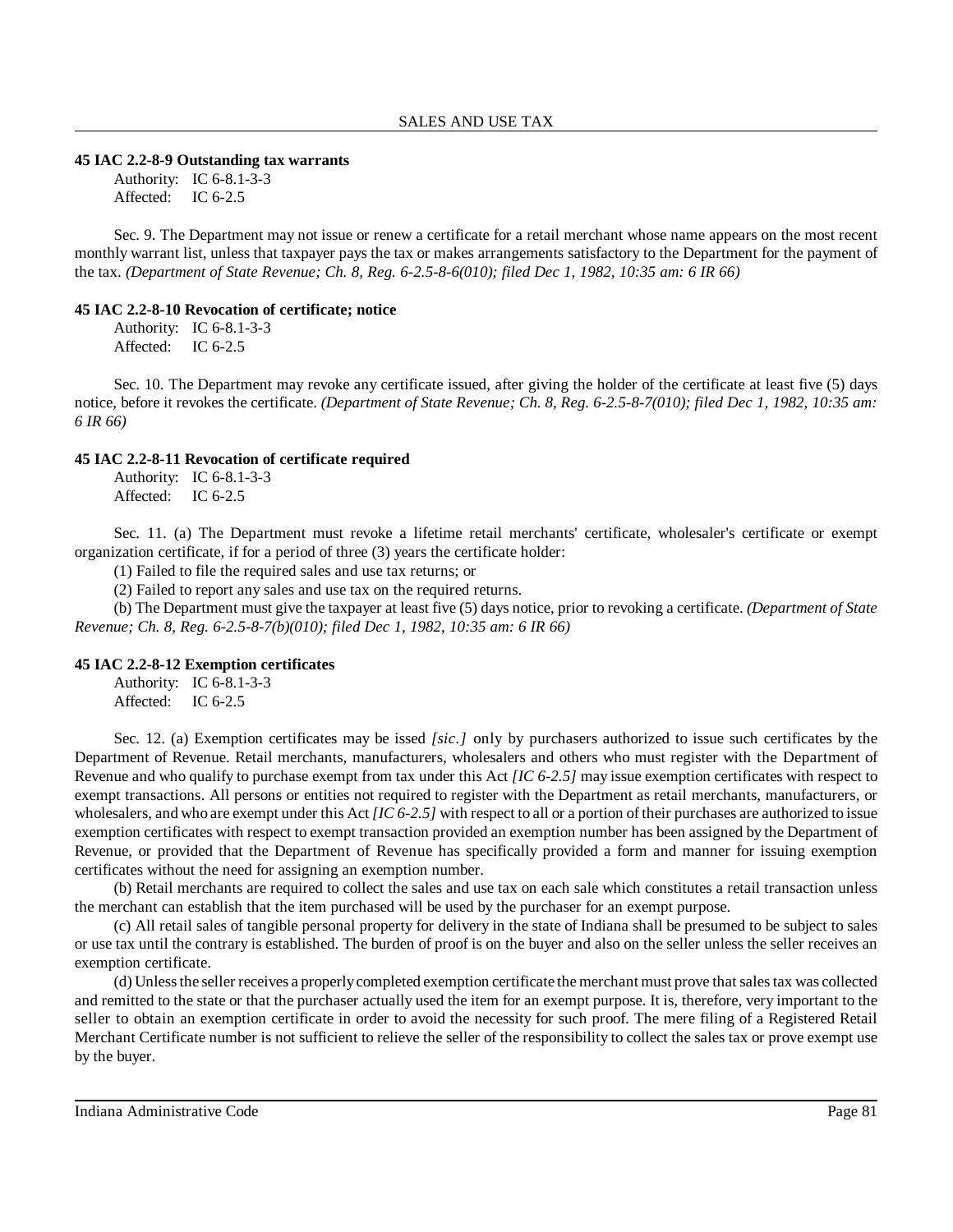(e) No exemption certificates are required for sales in interstate commerce, however, proper records must be maintained to substantiate such sales.

(f) An exemption certificate issued by a purchaser shall not be valid unlessit is executed in the prescribed and approved form and unless all information requested on such form is completed.

(g) An exemption certificate or other evidence supporting an exempt sale must be maintained by the seller for at least three (3) years after the due date of the tax return upon which such exempt transaction is reported.

(h) Exemption certificates may be reproduced provided no change is made in the wording or content. *(Department of State Revenue; Ch. 8, Reg. 6-2.5-8-8(a)(010); filed Dec 1, 1982, 10:35 am: 6 IR 66)*

#### **45 IAC 2.2-8-13 Exemption certificates; authorization**

Authority: IC 6-8.1-3-3 Affected: IC 6-2.5

Sec. 13. The following are the only persons authorized to issue exemption certificates:

(1) Retail merchants, wholesalers, and manufacturers, who are registered with the Department under this chapter *[45 IAC 2.2-8]*;

(2) Organizations which are exempt from the state gross retail tax under IC 6-2.5-5-21, IC 6-2.5-5-25, or IC 6-2.5-5-26 and which are registered with the Department under this chapter *[45 IAC 2.2-8]*; and

(3) Other persons who are exempt from the state gross retail tax with respect to any part of their purchases.

*(Department of State Revenue; Ch. 8, Reg. 6-2.5-8-8(b)(010); filed Dec 1, 1982, 10:35 am: 6 IR 67)*

#### **45 IAC 2.2-8-14 Blanket exemption certificates**

Authority: IC 6-8.1-3-3 Affected: IC 6-2.5

Sec. 14. (a) The Department may allow taxpayers to issue blanket exemption certificates to cover exempt purchases.

(b) The Department may impose conditions or set forth restrictions on the use of the blanket exemption certificates. *(Department of State Revenue; Ch. 8, Reg. 6-2.5-8-8(c)(010); filed Dec 1, 1982, 10:35 am: 6 IR 67)*

### **45 IAC 2.2-8-15 Direct payment permits**

Authority: IC 6-8.1-3-3 Affected: IC 6-2.5

Sec. 15. The Department may issued *[sic.]* a "direct payment permit" to retail merchants, manufacturers, or wholesalers, upon request. The Department may issue the permit subject to such conditions as it deems reasonable. *(Department of State Revenue; Ch. 8, Reg. 6-2.5-8-9(a)(010); filed Dec 1, 1982, 10:35 am: 6 IR 67)*

#### **45 IAC 2.2-8-16 Direct payment permits; application**

Authority: IC 6-8.1-3-3 Affected: IC 6-2.5

Sec. 16. (a) The direct payment permit must be applied for, and is normally issued only in those instances where it is shown that it is impossible at the time of purchase to determine whether or not the materials will be used for an exempt purpose. The holder of such a permit is required to furnish his suppliers with a copy of the permit, and the permit must be renewed annually.

(b) The retail merchant who sells to a customer who furnishes a copy of a direct payment permit is not required to collect sales tax; but must retain a copy of the permit in his file.

(c) A direct payment permit is not a declaration that the issuer is entitled to exemption, but is rather a declaration that the issuer will remit use tax on any purchase on which salestax was due. *(Department of State Revenue; Ch. 8, Reg. 6-2.5-8-9(b)(010); filed Dec 1, 1982, 10:35 am: 6 IR 67)*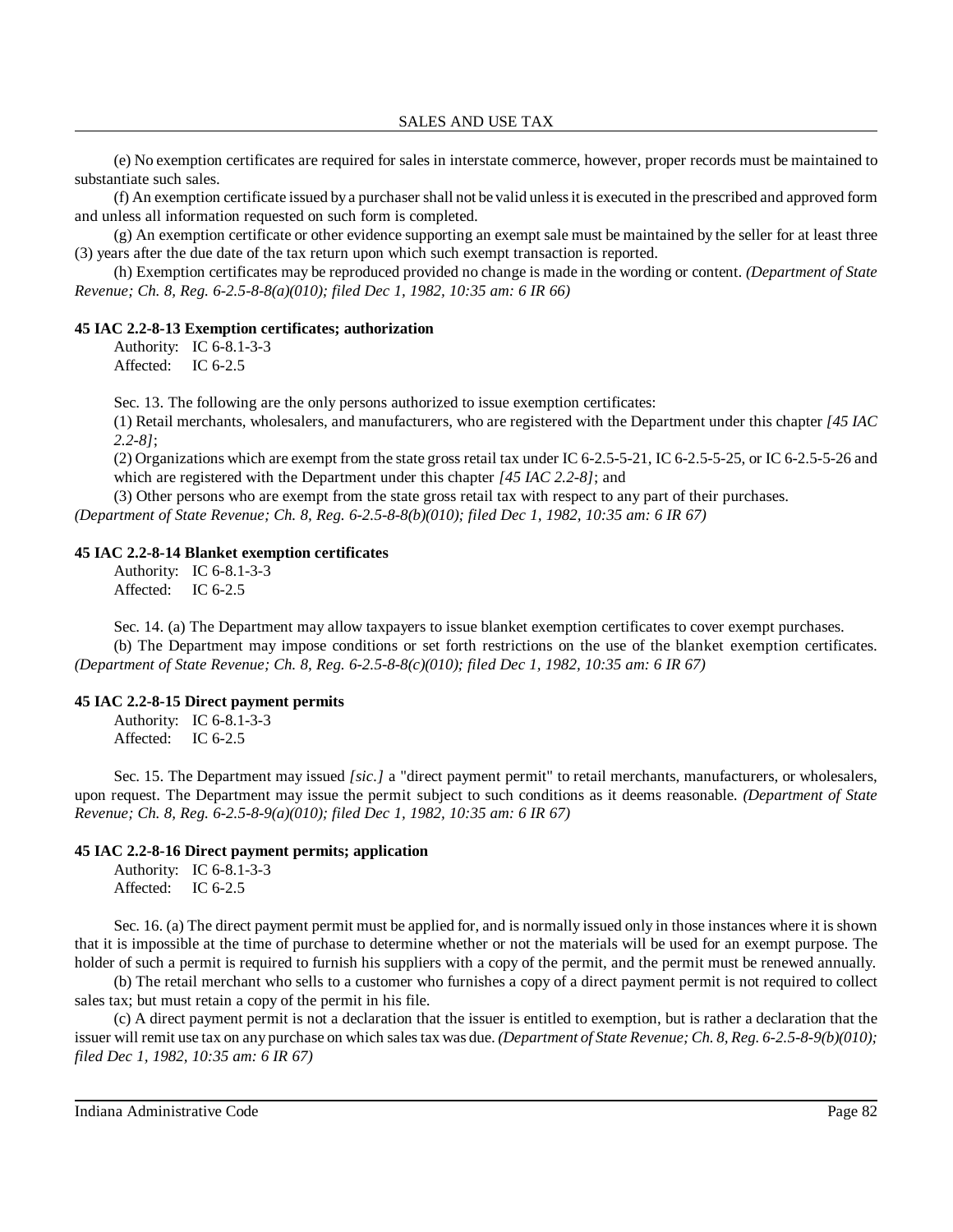#### **45 IAC 2.2-8-17 Direct payment permits; contractors**

Authority: IC 6-8.1-3-3 Affected: IC 6-2.5

Sec. 17. (a) The contractor who has applied for and received permission to pay on a direct payment permit basis may issue direct payment permits to his suppliers, but when acting as a contractor should remember that he must obtain an exemption certificate–not a direct payment permit–from anyexempt customer for whom he is making an improvement to real estate as a result of a flat bid or lump sum contract.

(b) A builder under a time and material agreement is selling the material to his customer and should normally collect sales tax. The builder may accept a direct payment permit from his customer and is then relieved from the liability to collect sales tax.

(c) A flat bid contractor, on the other hand, does not sell tangible personal property or collect sales tax as a result of his contract, and the receipt of a direct payment permit is of no value to him. If the organization, for which the contractor is constructing the improvement, is entitled to exemption, theymust give the contractor an exemption certificate (ST-105) certifying that fact. A direct payment permit from the organization would not certify that the organization was entitled to exemption–only that theywould paytax for which theywere liable. *(Department of State Revenue; Ch. 8, Reg. 6-2.5-8-9(b)(020); filed Dec 1, 1982, 10:35 am: 6 IR 67)*

### **45 IAC 2.2-8-18 Revocation of direct payment permit**

Authority: IC 6-8.1-3-3 Affected: IC 6-2.5

Sec. 18. The Department mayrevoke a direct payment certificate, without cause, at any time. *(Department of State Revenue; Ch. 8, Reg. 6-2.5-8-9(c)(020); filed Dec 1, 1982, 10:35 am: 6 IR 68)*

# **Rule 9. Enforcement and Penalties**

# **45 IAC 2.2-9-1 Exemption certificate; unlawful issuance or acceptance**

Authority: IC 6-8.1-3-3 Affected: IC 6-2.5; IC 35-50-3-3

Sec. 1. (a) A person who issues an exemption certificate, with the intention of unlawfully avoiding the payment of the state gross retail or use tax, commits a Class B misdemeanor.

(b) As provided in IC 35-50-3-3: A person who commits a Class B misdemeanor shall be imprisoned for a fixed term of not more than one hundred eighty (180) days; in addition, he may be fined not more than one thousand dollars (\$1,000). *(Department of State Revenue; Ch. 9, Reg. 6-2.5-9-1(a)(010); filed Dec 1, 1982, 10:35 am: 6 IR 68)*

### **45 IAC 2.2-9-2 Penalties; individuals**

Authority: IC 6-8.1-3-3 Affected: IC 6-2.5

Sec. 2. (a) A person who accepts an exemption certificate with the intention of helping the issuer unlawfully avoid paying the state gross retail and use tax, commits *[sic.]* Class B misdemeanor.

(b) A Class B misdemeanor is defined in Regulation 6-2.5-9-1(a)(010)(2) *[45 IAC 2.2-9-1(b)]*. *(Department of State Revenue; Ch. 9, Reg. 6-2.5-9-1(b)(010); filed Dec 1, 1982, 10:35 am: 6 IR 68)*

### **45 IAC 2.2-9-3 Penalties; retail merchants**

Authority: IC 6-8.1-3-3 Affected: IC 6-2.5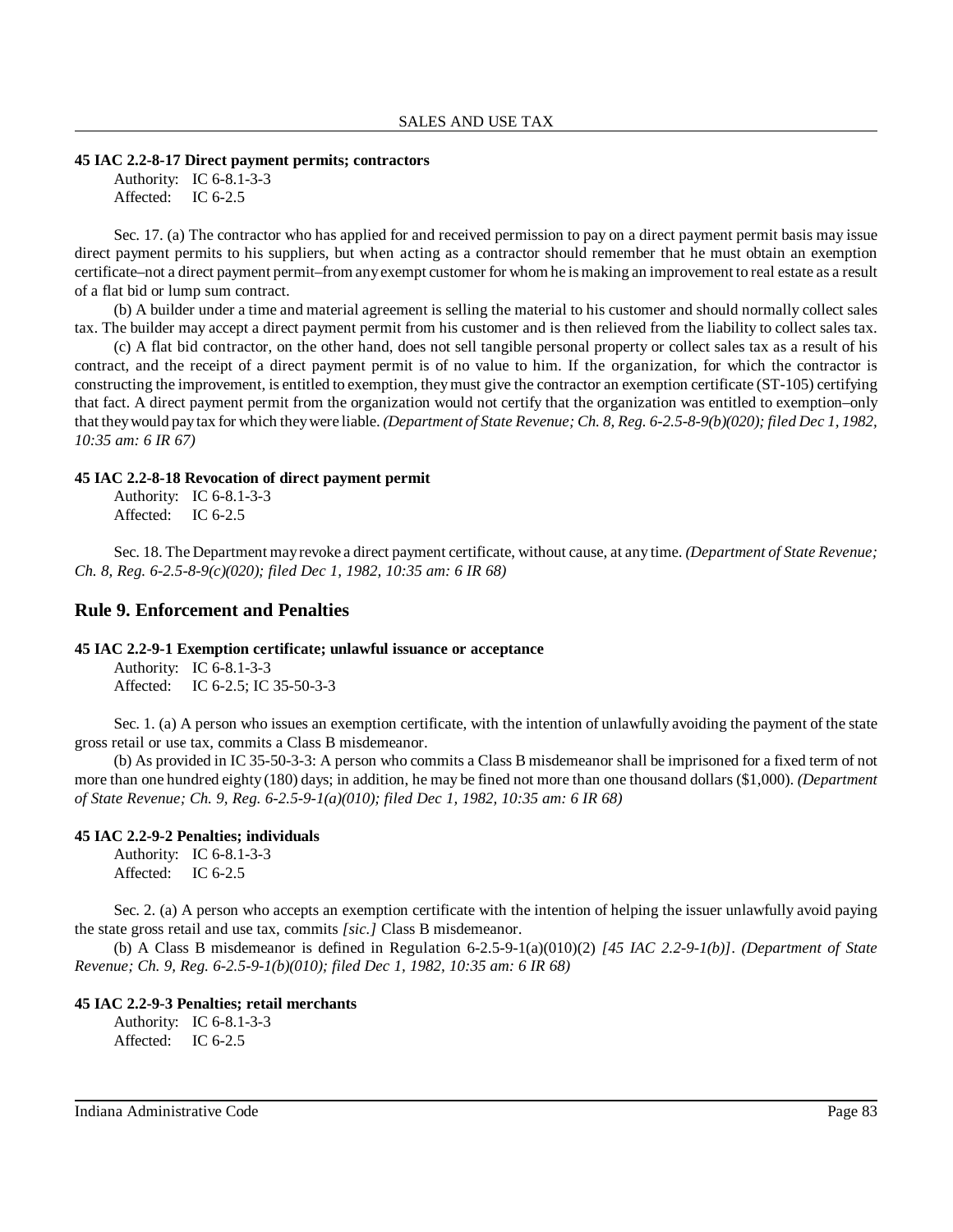Sec. 3. (a) A retail merchant who makes a retail transaction without having applied for or obtained a registered retail merchants' certificate or a renewal of a registered retail merchants' certificate commits a Class B infraction.

(b) As provided in IC 35-50-4-3 *[Repealed by P.L.108-1981, SECTION 40.]*: A person who commits a Class B infraction shall be fined not more than one thousand dollars (\$1,000). *(Department of State Revenue; Ch. 9, Reg. 6-2.5-9-2(010); filed Dec 1, 1982, 10:35 am: 6 IR 68)*

## **45 IAC 2.2-9-4 Responsible officer liability**

Authority: IC 6-8.1-3-3 Affected: IC 6-2.5; IC 35-50-2-7

Sec. 4. (a) Businesses hold sales and use taxes in trust accounts for the state of Indiana. If businesses do not properly remit these taxes, responsible officers can be held personally liable for those trust fund taxes.

(b) Responsible officer is defined as an individual who:

(1) Is an individual retail merchant or is an employee, officer, or member of a corporate or partnership retail merchant; and

(2) Has a duty to remit state gross retail or use taxes to the Department of Revenue.

(c) If a responsible officer knowingly fails to remit those taxes to the state, he commits a Class D felony.

(d) As provided in IC 35-50-2-7:

(1) A person who commits a Class D felony shall be imprisoned for a fixed term of two (2) years, with not more than two

(2) years added for aggravating circumstances; in addition, he may be fined not more than ten thousand dollars (\$10,000).

(2) Notwithstanding subsection (1) ofthissection *[subsection (a) of thissection]*, if a person has committed a Class D felony,

the court may enter judgment of conviction of a Class A misdemeanor and sentence accordingly. The court shall enter in the record, in detail, the reasons for its action whenever it exercizes *[sic.]* the power granted in this subsection.

*(Department of State Revenue; Ch. 9, Reg. 6-2.5-9-3(010); filed Dec 1, 1982, 10:35 am: 6 IR 68)*

### **45 IAC 2.2-9-5 Inclusion in the price or absorption of the tax; offense**

Authority: IC 6-8.1-3-3 Affected: IC 6-2.5-7

Sec. 5. (a) Except as provided in IC 6-2.5-7, it is unlawful to:

(1) Display an advertised price, marked price, or publicly stated price that includes the state gross retail or use taxes;

(2) Offer to assume or absorb part of a customer's state gross retail or use tax on a sale; or

(3) Offer to refund part of a customer's state gross retail or use tax as a part of a sale.

(b) An individual who commits any of the unlawful acts described in section one (1) of this regulation *[subsection (a) of this section]* commits a Class B infraction.

(c) A Class B infraction is defined in Regulation 6-2.5-9-2(010)(2) *[45 IAC 2.2-9-3(b)]*. *(Department of State Revenue; Ch. 9, Reg. 6-2.5-9-4(010); filed Dec 1, 1982, 10:35 am: 6 IR 69)*

### **45 IAC 2.2-9-6 Penalties; retail merchants; false advertisement**

Authority: IC 6-8.1-3-3 Affected: IC 6-2.5-7

Sec. 6. (a) A retail merchant who uses a metered pump to dispense gasoline and who advertises the gasoline at a price other than that provided in IC 6-2.5-7-2 *[IC 6-2.5-7-2 was repealed by P.L.218-2017, SECTION 4, effective July 1, 2017.]*, commits a Class B infraction.

(b) A Class B infraction is defined in Regulation 6-2.5-9-2(010)(2) *[45 IAC 2.2-9-3(b)]*. *(Department of State Revenue; Ch. 9, Reg. 6-2.5-9-4(b)(010); filed Dec 1, 1982, 10:35 am: 6 IR 69)*